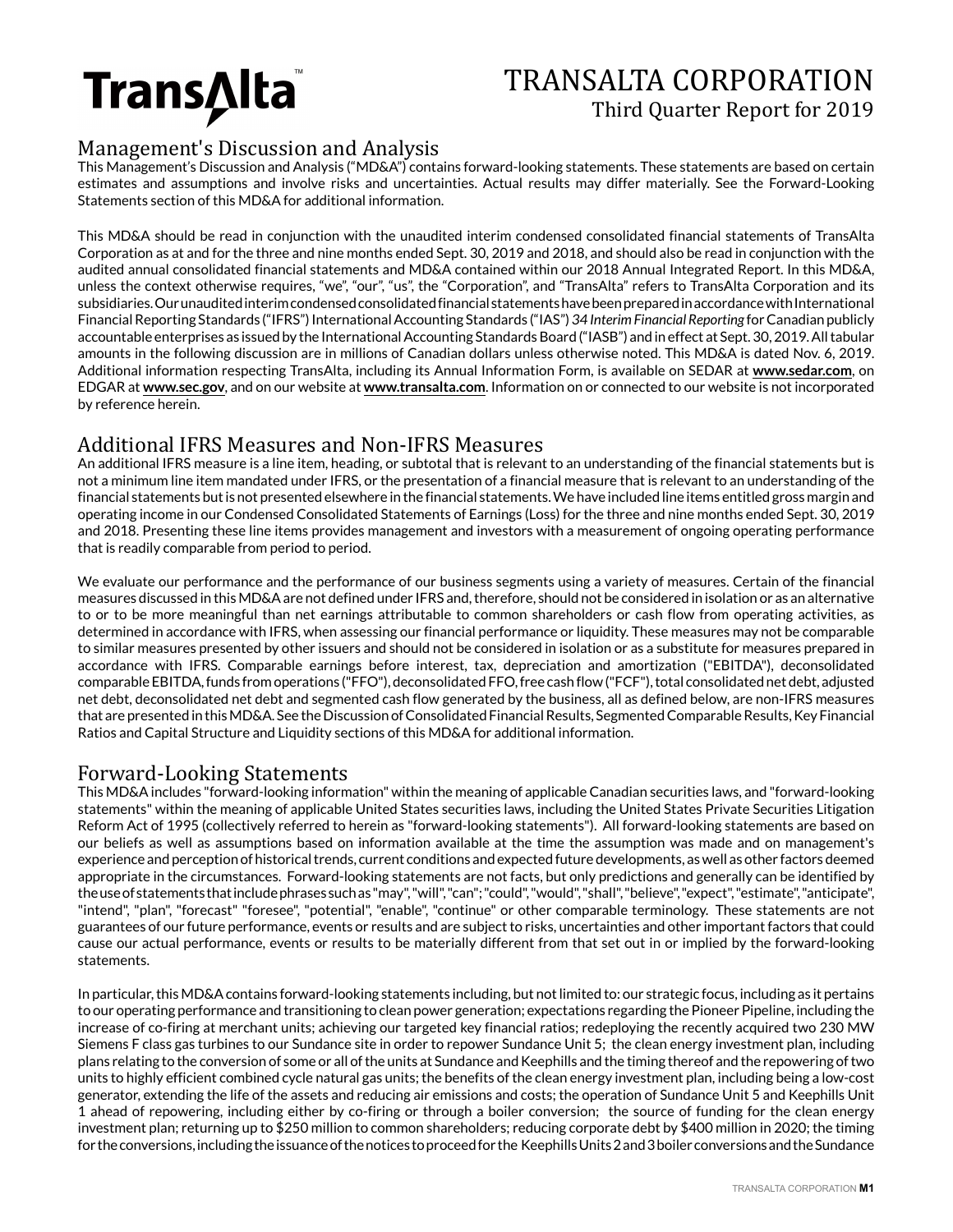Unit 5 and, if applicable, Keephills Unit 1 repowering; the costs incurred in 2019 to maximize the ability to co-fire; the cost and timing of completion of projects under development and construction, including the Big Level wind project, Antrim wind project, Windrise wind project, Windcharger energy storage project and Skooumchuk wind energy project; the \$750 million investment by Brookfield, including the closing of the second tranche of \$400 million of preferred shares, the use of proceeds, and the expected benefits associated with the Brookfield investment; pit development work and planned power maintenance outages; the Windcharger project, including that it will be the first utility-scale battery storage project in Alberta, it will receive funds from Emissions Reduction Alberta, the supply of lithium-ion batteries, the receipt of regulatory approvals; the expected benefits from Project Greenlight and embedding the program into the business and realization of new value; that TransAlta and Brookfield will work together to complete TransAlta's transition to clean energy, maximize the value of TransAlta's Alberta Hydro Assets consisting of 13 facilities currently subject to the power purchase arrangement ("PPA") with the Balancing Pool (the "Alberta Hydro Assets"), and create long-term shareholder value; Brookfield's increase in its share ownership to 9%; the construction and operation of the Kaybob cogeneration project, including the capital cost, expected annual EBITDA, SemCAMS' investment of a 50% interest and the associated reduction in emissions;; the tax equity financing relating to Big Level and Antrim, including the amount and closing thereof; the estimated decommissioning and restoration expenses; Canadian Federal regulatory developments, including carbon pricing, the "backstop" mechanism and clean fuel standard; Alberta regulatory changes, including the Technology Innovation and Emission Reduction regime and maintaining an energyonly market; Ontario regulatory changes, including as it pertains to the large greenhouse gas emitter regulation, carbon tax, and the electricity market review; the terms of the new lease commitment; the exposure under the Alberta Utilities Commission line loss proceeding, including the reduction to \$10 million following the transaction with Capital Power; the claims with Fortescue Metals Group in Australia; the various power purchase arrangement disputes with the Balancing Pool; the section under "2019 Financial Outlook", including the Comparable EBITDA, the revised FCF guidance of \$300 million to \$340 million, dividend levels, availability for our generating segments, market pricing and hedging strategy, portfolio management strategy, fuel costs, energy marketing, net interest expense, liquidity and capital resources, growth expenditures and lost production as a result of major maintenance, remaining estimated capital spend on growth projects in 2019, and estimated total sustaining and productivity capital in 2019; source of capital for funding capital expenditures; and impact of accounting changes.

The forward looking statements in this MD&A are based on TransAlta's beliefs and assumptions based on information available at the time the assumptions were made, including assumptions pertaining to: the Corporation's ability to successfully defend against or pursue any existing or potential legal actions or regulatory proceedings; the closing of the second tranche of the Brookfield investment occurring and other risks to the Brookfield investment not materializing; no significant changes to regulatory, securities, credit or market environments; our ownership of or relationship with TransAlta Renewables Inc. ("TransAlta Renewables") not materially changing; the Alberta Hydro Assets achieving their anticipated future value, cash flows and adjusted EBITDA; the anticipated benefits and financial results generated on the coal-to-gas conversions and the Corporation's other strategies; the Corporation's strategies and plans; no significant changes in applicable laws, including any tax or regulatory changes in the markets in which we operate; the anticipated structure and framework of an Alberta capacity market in the future; risks associated with the impact of the Brookfield investment on the Corporation's stakeholders, including its shareholders, debtholders and other securityholders and credit ratings; assumptions referenced in our 2019 guidance, including: Alberta spot power price equal to \$50 to \$60 per megawatt hours ("MWh"); Alberta contracted power price equal to \$50 to \$55 per MWh; Mid-C spot power prices equal to US\$20 to US\$25 per MWh; Mid-C contracted power price of US\$47 to US\$53 per MWh; sustaining capital between \$140 million and \$165 million; no material decline in the dividends expected to be received from TransAlta Renewables; the expected life extension of the coal fleet and anticipated financial results generated on conversion; and assumptions relating to the completion of the strategic partnership with and investment by Brookfield and proposed share buy-backs. The forward-looking statements contained in this MD&A are subject to a number of risks and uncertainties that may cause actual performance, events or results to differ materially from those contemplated by the forward-looking statements. Some of the factors that could cause such differences include: the failure of the second tranche of the Brookfield investment to close; the outcomes of existing or potential legal actions or regulatory proceedings not being as anticipated, including those pertaining to the Brookfield investment; changes in our relationships with Brookfield and its affiliated entities or our other shareholders; our Alberta Hydro Assets not achieving their anticipated value, cash flows or adjusted EBITDA; the Brookfield investment not resulting in the expected benefits for the Corporation and its shareholders; the inability to complete share buy-backs within the timeline or on the terms anticipated, or at all; fluctuations in demand, market prices and the availability of fuel supplies required to generate electricity; changes in the current or anticipated legislative, regulatory and political environments in the jurisdictions in which we operate; environmental requirements and changes in, or liabilities under, these requirements; risks associated with the calculation of the Alberta Hydro Assets' EBITDA, including non-financial measures included in that calculation; the anticipated benefits of the joint Brookfield/TransAlta hydro operating committee not materializing; the timing and value of Brookfield's exchange of exchangeable securities and the amount of equity interest in the Alberta Hydro Assets resulting therefrom; changes in general economic conditions including interests rates; operational risks involving our facilities; unexpected increases in cost structure; failure to meet financial expectations; structural subordination of securities; and other risks and uncertainties contained in the Corporation's Management Proxy Circular dated March 26, 2019 and its Annual Information Form and Management's Discussion and Analysis for the year ended December 31, 2018, filed under the Company's profile with the Canadian securities regulators on www.sedar.com and the U.S. Securities and Exchange Commission ("SEC") on www.sec.gov.

Readers are urged to consider these factors carefully in evaluating the forward-looking statements and are cautioned not to place undue reliance on them, which reflect the Corporation's expectations only as of the date hereof. The Corporation is providing the guidance and other forward looking information for the purpose of assisting shareholders and financial analysts in understanding our financial position and results of operations as at and for the periods ended on the dates presented, as well as our financial performance objectives, vision and strategic goals, and may not be appropriate for other purposes. The forward-looking statements included in this document are made only as of the date hereof and we do not undertake to publicly update these forward-looking statements to reflect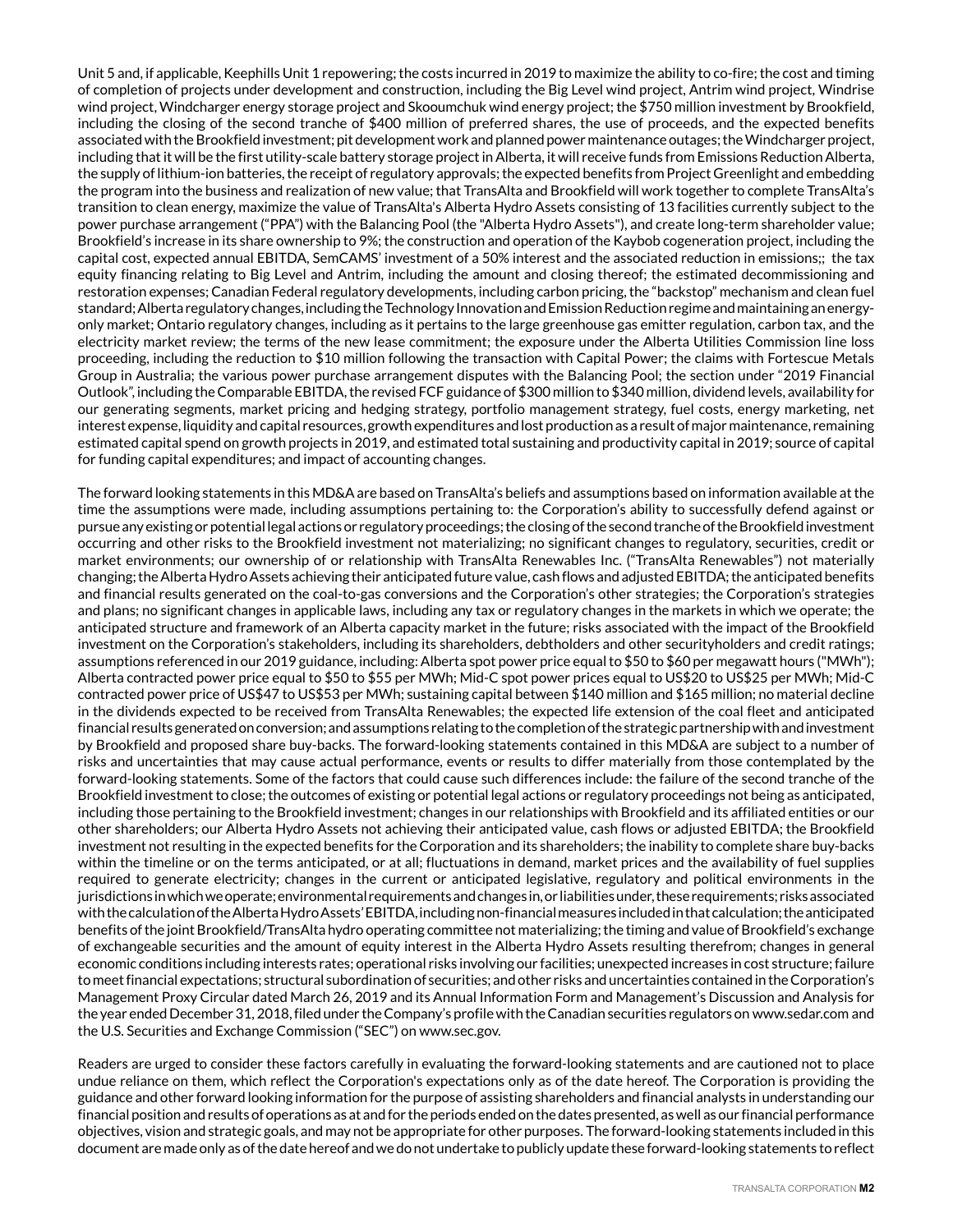new information, future events or otherwise, except as required by applicable laws. In light of these risks, uncertainties and assumptions, the forward-looking statements might occur to a different extent or at a different time than we have described, or might not occur at all. We cannot assure that projected results or events will be achieved.

# Highlights

|                                                                                         | 3 months ended Sept. 30 |        | 9 months ended Sept. 30 |               |
|-----------------------------------------------------------------------------------------|-------------------------|--------|-------------------------|---------------|
|                                                                                         | 2019                    | 2018   | 2019                    | 2018          |
| Revenues                                                                                | 593                     | 593    | 1,738                   | 1,627         |
| Operations, maintenance, and administration                                             | 114                     | 120    | 348                     | 376           |
| Net earnings (loss) attributable to common shareholders                                 | 51                      | (86)   | (14)                    | (126)         |
| Cash flow from operating activities                                                     | 328                     | 159    | 668                     | 688           |
| Comparable EBITDA <sup>(1,2,3)</sup>                                                    | 305                     | 250    | 741                     | 891           |
| $FFO^{(1,3)}$                                                                           | 244                     | 204    | 568                     | 710           |
| FCF <sup>(1,3)</sup>                                                                    | 170                     | 94     | 314                     | 426           |
| Net earnings (loss) per share attributable to common shareholders, basic and<br>diluted | 0.18                    | (0.30) | (0.05)                  | (0.44)        |
| $FFO$ per share $^{(1,3)}$                                                              | 0.87                    | 0.71   | 2.00                    | 2.47          |
| FCF per share <sup>(1,3)</sup>                                                          | 0.60                    | 0.33   | 1.11                    | 1.48          |
| Dividends declared per common share                                                     | 0.04                    | 0.04   | 0.08                    | 0.12          |
| Dividends declared per preferred share <sup>(4)</sup>                                   | 0.26                    | 0.26   | 0.52                    | 0.77          |
| As at                                                                                   |                         |        | Sept. 30, 2019          | Dec. 31, 2018 |
| Total assets                                                                            |                         |        | 9,261                   | 9,428         |
| Total consolidated net debt <sup>(1,5)</sup>                                            |                         |        | 2,975                   | 3,141         |
| Total long-term liabilities                                                             |                         |        | 4,520                   | 4,414         |

*(1) These items are not defined under IFRS. Presenting these items from period to period provides management and investors with the ability to evaluate earnings trends more readily in comparison with prior periods' results. Refer to the Reconciliation of Non-IFRS Measures section of this MD&A for further discussion of these items, including, where applicable, reconciliations to measures calculated in accordance with IFRS.*

*(2) During the first quarter of 2019, we revised our approach to reporting adjustments to arrive at comparable EBITDA, mainly to be more comparable with other companies in the industry. Comparable EBITDA is now adjusted to exclude the impact of unrealized mark-to-market gains or losses. Both the current and prior period amounts have been adjusted to reflect this change.* 

*(3) Includes \$157 million received from the Balancing Pool for the early termination of Sundance B and C PPAs in the first quarter of 2018 and \$56 million received on settlement of the dispute with the Balancing Pool in the third quarter of 2019. See the Significant and Subsequent Events section for further details.* 

*(4) Weighted average of the Series A, B, C, E, and G preferred share dividends declared. Dividends declared vary year over year due to timing of dividend declarations.*

*(5) Total consolidated net debt includes long-term debt including current portion, amounts due under credit facilities, tax equity, and lease obligations, net of available cash and the* fair value of economic hedging instruments on debt. See the table in the Capital Structure and Liquidity section of this MD&A for more details on the composition of net debt.

Year-to-date, the overall performance of our portfolio is in line with expectations and based on the outlook for the balance of the year, the Corporation is currently tracking to achieve the upper end of the original FCF guidance of \$270 - \$330 million, excluding the impact of the PPA Settlements. We have revised our FCF guidance to \$300 - \$340 million due to strong results as well as participation in the TransAlta Renewables dividend reinvestment program, which lowers our distributions paid to subsidiaries' non-controlling interests. Reported FCF will further benefit from the receipt of \$56 million from the Balancing Pool on settlement of the termination of the Sundance B and C Power Purchase Arrangements dispute.

In Alberta, our merchant assets at Canadian Coal and Wind benefited from higher year-to-date power prices. For the first nine months of the year, average power prices increased to \$58 per MWh from \$49 per MWh in 2018, mainly reflecting the impact of the extreme cold weather during the first quarter of 2019. Average power prices during the third quarter in Alberta decreased to \$47 per MWh compared with \$55 per MWh in 2018, due to lower than normal demand as a result from a cooler summer.

Operations, maintenance, and administration ("OM&A") expense for the three and nine months ended Sept. 30, 2019 decreased \$6 million and \$28 million, respectively, compared to the same periods in 2018. This decline in OM&A is largely due to lower salaries and contractor expenses, partially offset by higher legal fees.

To accurately reflect the year-over-year changes in comparable operating performance, we removed the one time PPA Settlements. After making these adjustments, comparable EBITDA for the three and nine months ended Sept. 30, 2019 decreased \$1 million and \$49 million, respectively, compared to the same periods in 2018, which was expected as a result of the expiry of the Mississauga contract and lower scheduled payments on the Poplar Creek contract. However, strong performance at the Canadian Coal and Energy Marketing segments as well as lower Corporate costs have significantly offset this expected decrease. At Canadian Coal, comparable EBITDA improved in 2019 on a year-to-date basis due to the combined impact of higher realized prices as a result of greater merchant production, increased co-firing resulting in lower fuel, carbon compliance and purchased power costs, as well as lower OM&A costs. In addition, performance from our Energy Marketing segment was stronger than the same periods in 2018, particularly from US Western and Eastern markets due to continued high levels of volatility across North American power markets. Comparable EBITDA for the nine months ended Sept. 30, 2019 was negatively impacted by the unplanned outage at US Coal during the first quarter of 2019.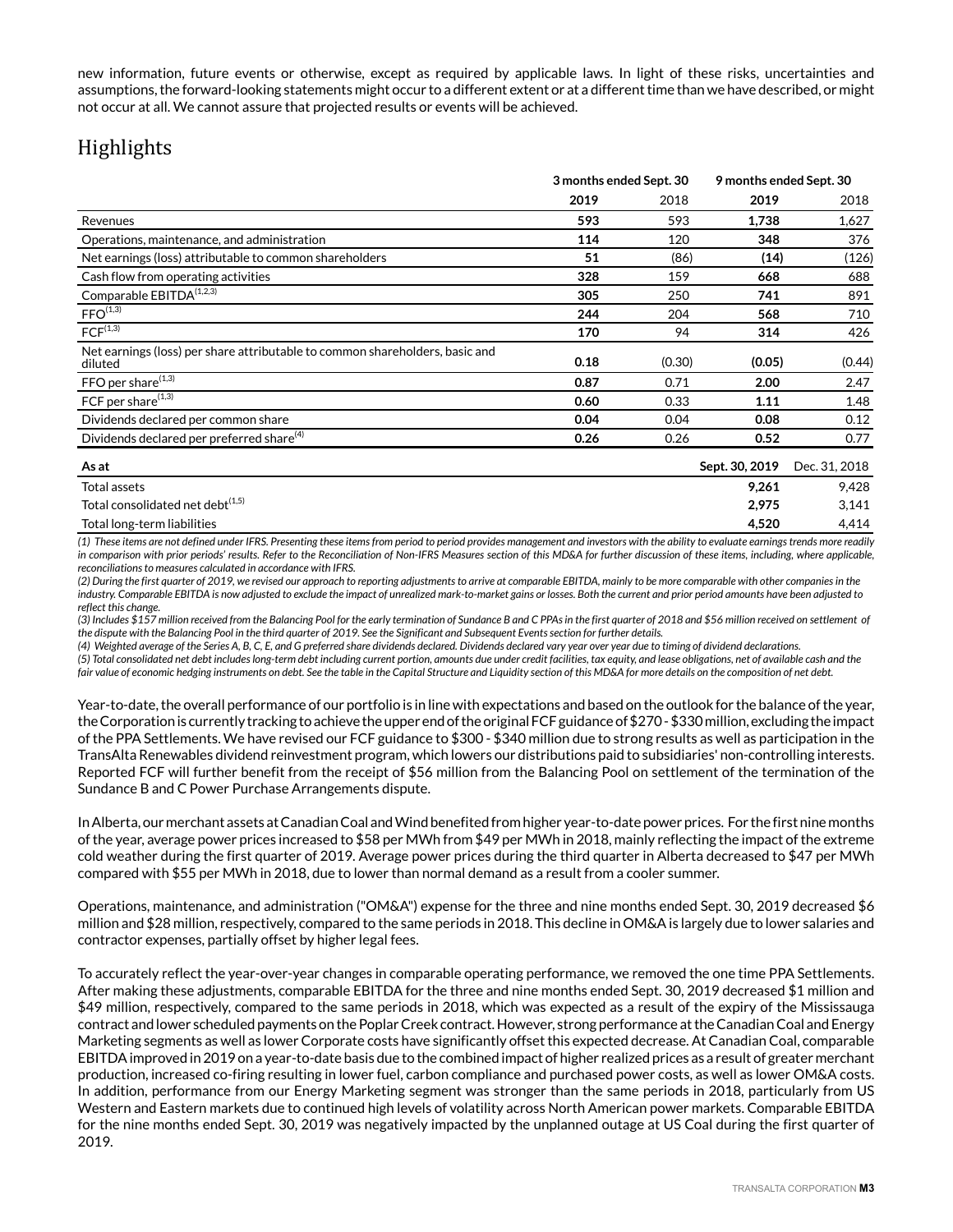Net earnings attributable to common shareholders for the three and nine months ended Sept. 30, 2019 were \$51 million and a loss of \$14 million, respectively. Increased earnings was largely due to the \$56 million PPA Settlement received during the third quarter of 2019 as well as the reversal of a previous impairment at the Centralia plant of \$151 million, which was partially offset by the \$109 million increase for the decommissioning and restoration liability at the Centralia mine and the \$18 million write-off of project development costs. Excluding the PPA Settlements and impairment charges and reversals in 2019 and 2018, net loss for the three and nine months ended Sept. 30, 2019 was \$18 million and \$83 million, respectively, which are improvements over 2018. Stronger earnings are attributable to stronger performance at Canadian Coal and Energy Marketing, strong year-to-date Alberta pricing, the Alberta tax rate reduction, lower OM&A costs, and lower interest expense, partially offset by other gains and losses.

FCF, after adjusting for the PPA Settlements, was \$20 million higher for the three months ended Sept. 30, 2019 compared to the same period in 2018, mainly due to timing of capital expenditures and strong results despite significant cash flow declines from expiring contract payments. For the nine months ended Sept. 30, 2019, FCF was \$11 million lower, excluding the PPA Settlements, compared with the same period in 2018, mainly due to lower comparable EBITDA, partially offset by lower distributions paid to subsidiaries' non-controlling interests. Significant changes in segmented cash flows are highlighted below:

- Excluding the PPA Settlements, Canadian Coal cash flow was \$29 million and \$14 million higher in the three and nine months ended Sept. 30, 2019, respectively, compared to the same periods in 2018. The increase in the quarter was mainly due to stronger comparable EBITDA and timing of capital expenditures. For the year-to-date period, strong comparable EBITDA was partially offset by higher sustaining capital spend due to planned major maintenance at Canadian Coal.
- US Coal cash flow for the third quarter of 2019 was \$19 million higher than the same period in 2018, mainly due to higher comparable EBITDA. On a year-to-date basis, US Coal comparable EBITDA and cash flow was significantly lower due to an unplanned outage for one of the units during extreme market conditions driven by low temperatures and high natural gas prices in early March 2019.
- Canadian Gas cash flow in the three and nine months ended Sept. 30, 2019, was \$26 million and \$92 million lower, respectively, which was expected due to the Mississauga contract ending Dec. 31, 2018 and lower scheduled payments from the Poplar Creek finance lease.
- Energy Marketing cash flow improved by \$2 million and \$51 million in the three and nine months ended Sept. 30, 2019, respectively, compared to the same periods in 2018, due to higher comparable EBITDA in the year-to-date period and other cash settlements.

## Significant Events

Our focus continues to be improving our operating performance and transitioning to clean power generation. The Corporation made the following progress throughout the period:

- On Oct. 30, 2019, TransAlta entered into an agreement with Kineticor Holdings Limited #2 ("Kineticor") to indirectly acquire two 230 MW Siemens F class gas turbines and related equipment for \$84 million, which will be redeployed to our Sundance site as part of the strategy to repower Sundance Unit 5 to a highly efficient combined cycle unit. The Corporation is assuming long-term non-unit contingent power purchase agreements for capacity plus energy, including the pass-through of GHG costs, starting in late 2023 with Shell Energy North America (Canada).
- On Oct. 1, 2019, TransAlta and SemCAMS Midstream ULC ("SemCAMS") announced that they have entered into definitive agreements for the development, construction and operation of a new cogeneration facility at the Kaybob South No. 3 sour gas processing plant.
- On Oct. 1, 2019, the Corporation closed the previously announced agreement with Capital Power Corporation ("Capital Power") to swap TransAlta's 50 per cent ownership interest in the Genesee 3 facility for Capital Power's 50 per cent ownership interest in the Keephills 3 facility.
- On Sept. 16, 2019, TransAlta announced its Clean Energy Investment Plan, which includes converting its existing Alberta coal assets to natural gas and advancing its leadership position in renewable energy. The total cost of the plan is expected to be approximately \$2 billion which includes approximately \$800 million of renewable energy projects already under construction.
- On Sept. 16, 2019, TransAlta also announced that it has adopted, based on TransAlta level deconsolidated cash flows, a Debt/ EBITDA target of 3.0x or less, and a dividend policy of returning between 10% and 15% of TransAlta deconsolidated funds from operations ("Deconsolidated FFO") to common shareholders.
- On Aug. 26, 2019, the Corporation announced it was successful in the arbitration with the Balancing Pool relating to the termination of the Sundance B and C PPAs and received the full amount it was seeking to recover of \$56 million, plus GST and interest.
- During the second quarter of 2019, the Pioneer Pipeline transported first gas four months ahead of schedule to TransAlta's generating units at Sundance and Keephills.
- During the first nine months of the year, we purchased and cancelled 3,133,200 common shares at an average price of \$8.57 per common share through our normal course issuer bid ("NCIB") program, for a total cost of \$27 million.
- On April 12, 2019, TransAlta signed an agreement to purchase a 49 per cent interest in the 136.8 MW Skookumchuk Wind Energy Facility.
- On March 28, 2019, the Corporation closed its acquisition of the Antrim wind project following the receipt of required regulatory approvals.
- On March 25, 2019, the Corporation announced a \$750 million investment in exchangeable securities by Brookfield Renewable Partners or its affiliates (collectively "Brookfield"). On May 1, 2019, Brookfield invested the initial tranche of \$350 million in exchange for unsecured subordinated debentures.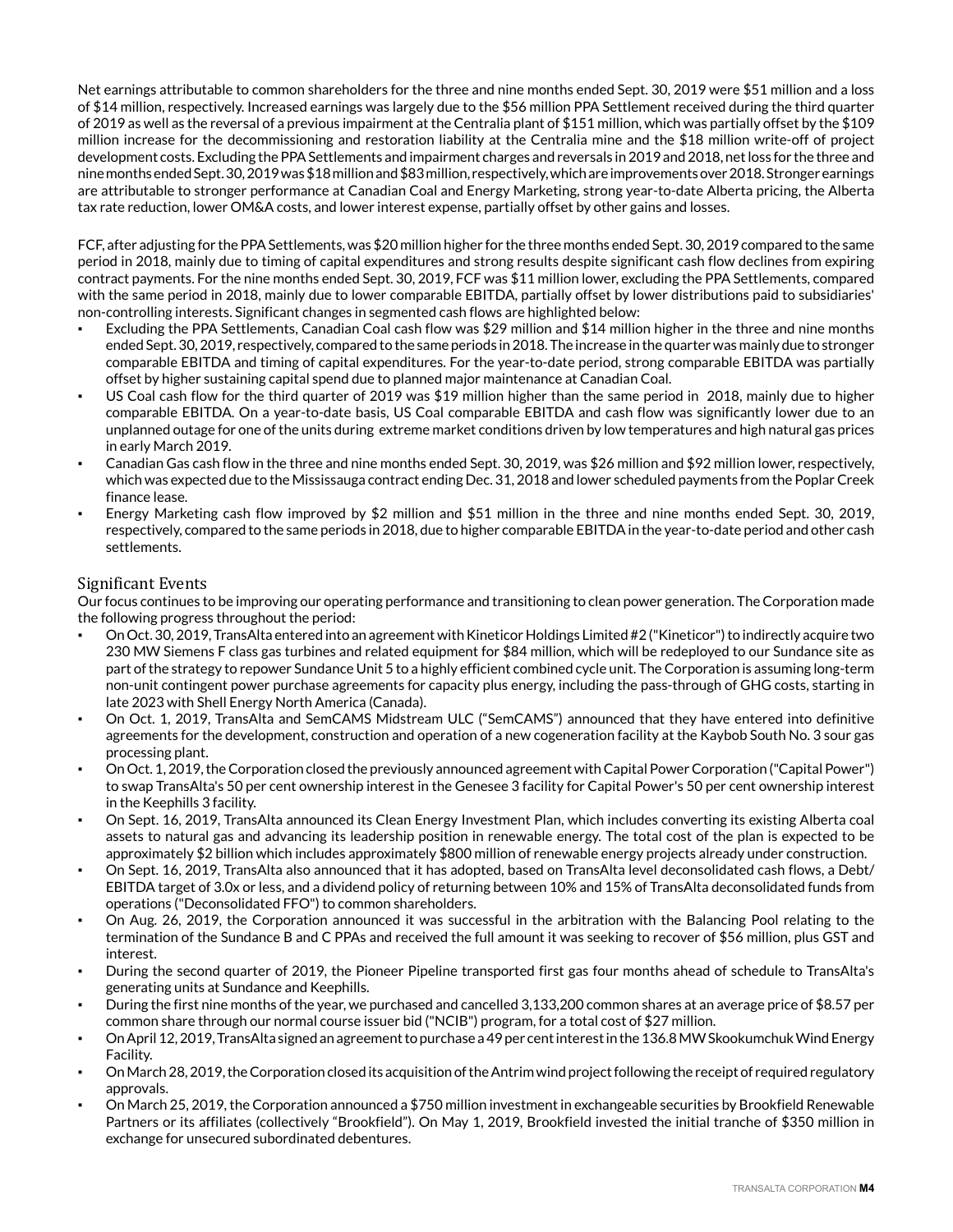- On March 8, 2019, the Alberta Electric System Operator ("AESO") approved the Corporation's decision to extend the mothballing of Sundance Unit 3 and 5 until Nov. 1, 2021.
- On March 4, 2019, TransAlta approved the WindCharger Battery Storage Project ("Windcharger"), an innovative 10 MW / 20 MWh energy storage project.

See the Strategic Growth and Corporate Transformation and Significant and Subsequent Events sections of this MD&A for further details.

## Adjusted Availability and Production

Adjusted availability for the three months ended Sept. 30, 2019 was 95.2 per cent compared to 93.7 per cent for the same period in 2018, this increase was largely due to fewer forced outages and derates at Canadian and US Coal. Adjusted availability for the nine months ended Sept. 30, 2019 was 89.5 per cent compared to 91.3 per cent for the same period in 2018. The decrease was mainly due to higher planned outages at Canadian Coal, unplanned outages and derates at US Coal and unplanned outages at Australian Gas.

Production for the three months ended Sept. 30, 2019 was 7,558 gigawatt hours ("GWh") compared to 7,761 GWh for the same period in 2018. This decrease was largely due to lower than normal demand as a result of a cooler summer in Alberta, partially offset by strong water resources for Hydro production. Production for the nine months ended Sept. 30, 2019 was 20,918 GWh compared to 20,132 GWh for the same period in 2018. The higher year-to-date production was primarily due to a strong price environment in the Pacific Northwest during the first quarter of 2019, which resulted in higher dispatching at US Coal. This was partially offset by lower production at Canadian Coal due to higher planned outages in 2019 and the mothballing of Sundance Units 3 and 5 on April 1, 2018.

## Electricity Prices

The average spot electricity price in Alberta for the three months ended Sept. 30, 2019 was lower than 2018, due to a cooler than normal summer in the province, resulting in lower demand for power. For the nine months ended Sept. 30, 2019, the average spot electricity price in Alberta increased significantly compared to 2018, primarily due to significantly below average temperatures in February and early March.

Similarly, power prices were significantly lower in the Pacific Northwest in the three months ended Sept. 30, 2019, also due to a cooler than normal summer throughout the US West. However, power prices for the nine months ended Sept. 30, 2019 remained substantially higher, on average, than 2018 mainly due to extremely high power prices in February and March of 2019.





# Discussion of Consolidated Financial Results

We evaluate our performance and the performance of our business segments using a variety of measures. Comparable figures are not defined under IFRS. Those discussed below, and elsewhere in this MD&A, are not defined under IFRS and, therefore, should not be considered in isolation or as an alternative to or to be more meaningful than net earnings attributable to common shareholders or cash flow from operating activities, as determined in accordance with IFRS, when assessing our financial performance or liquidity. These measures are not necessarily comparable to a similarly titled measure of another company. Each business segment assumes responsibility for its operating results measured to comparable EBITDA and cash flows generated by the business. Gross margin is also a useful measure as it provides management and investors with a measurement of operating performance that is readily comparable from period to period.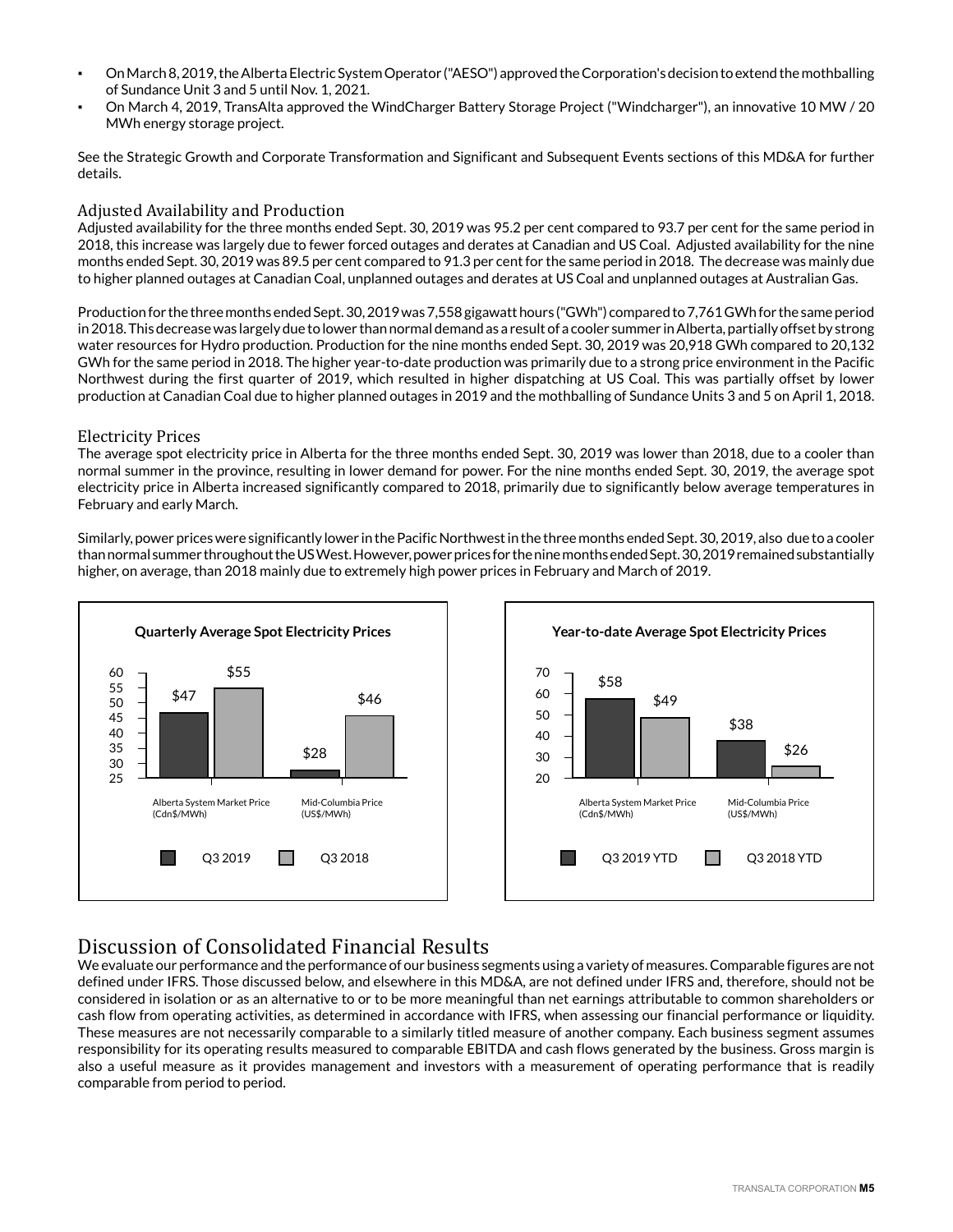## Comparable EBITDA

EBITDA is a widely adopted valuation metric and an important metric for management that represents our core business performance. Interest, taxes, and depreciation and amortization are not included, as differences in accounting treatments may distort our core business results. In addition, we reclassify certain transactions to facilitate the discussion on the performance of our business:

- (i) Certain assets we own in Canada are fully contracted and recorded as finance leases under IFRS. We believe it is more appropriate to reflect the payments we receive under the contracts as a capacity payment in our revenues instead of as finance lease income and a decrease in finance lease receivables. We depreciate these assets over their expected lives;
- (ii) We also reclassify the depreciation on our mining equipment from fuel and purchased power to reflect the actual cash cost of our business in our comparable EBITDA;
- (iii) In December 2016, we agreed to terminate our existing arrangement with the Independent Electricity System Operator ("IESO") relating to our Mississauga cogeneration facility in Ontario and entered into a new Non-Utility Generator ("NUG") Enhanced Dispatch Contract (the "NUG Contract") effective Jan. 1, 2017. Under the NUG Contract, we received fixed monthly payments until Dec. 31, 2018 with no delivery obligations. Under IFRS, for our reported results in 2016, as a result of the NUG Contract, we recognized a receivable of \$207 million (discounted), a pre-tax gain of approximately \$191 million net of costs to mothball the units, and accelerated depreciation of \$46 million. In 2017 and 2018, on a comparable basis, we recorded the payments we received as revenues as a proxy for operating income, and depreciated the facility until Dec. 31, 2018;
- (iv) On commissioning the South Hedland Power Station in Australia, we prepaid approximately \$74 million of electricity transmission and distribution costs. Interest income is recorded on the prepaid funds. We reclassify this interest income as a reduction in the transmission and distribution costs expensed each period to reflect the net cost to the business; and
- (v) During the first quarter of 2019, we revised our approach to reporting adjustments to arrive at comparable EBITDA, mainly to be more comparable with other companies in the industry. Comparable EBITDA is now adjusted to exclude the impact of unrealized mark-to-market gains or losses. Both the current and prior period amounts have been adjusted to reflect this change.
- (vi) Asset impairment charges (reversals) are removed to calculate comparable EBITDA as these are accounting adjustments that impact depreciation and amortization and do not reflect business performance.

A reconciliation of net earnings (loss) attributable to common shareholders to comparable EBITDA results is set out below:

|                                                                        |      | 3 months ended Sept. 30 <sup>(1)</sup> |      | 9 months ended Sept. 30 <sup>(1)</sup> |
|------------------------------------------------------------------------|------|----------------------------------------|------|----------------------------------------|
|                                                                        | 2019 | 2018                                   | 2019 | 2018                                   |
| Net earnings (loss) attributable to common shareholders <sup>(2)</sup> | 51   | (86)                                   | (14) | (126)                                  |
| Net earnings attributable to non-controlling interests                 | 16   | 9                                      | 67   | 65                                     |
| Preferred share dividends                                              | 10   | 10                                     | 20   | 30                                     |
| Net earnings (loss)                                                    | 77   | (67)                                   | 73   | (31)                                   |
| Adjustments to reconcile net income to comparable EBITDA               |      |                                        |      |                                        |
| Depreciation and amortization                                          | 148  | 146                                    | 436  | 422                                    |
| Foreign exchange loss                                                  | 9    | 8                                      | 18   | 15                                     |
| Other (gains) losses                                                   | 6    | (1)                                    | 18   | (1)                                    |
| Net interest expense                                                   | 55   | 73                                     | 161  | 200                                    |
| Income tax expense (recovery)                                          | 10   | (21)                                   | (23) | 10                                     |
| Comparable reclassifications                                           |      |                                        |      |                                        |
| Decrease in finance lease receivables                                  | 7    | 15                                     | 19   | 44                                     |
| Mine depreciation included in fuel cost                                | 30   | 35                                     | 90   | 103                                    |
| Australian interest income                                             | 1    |                                        | 3    | 3                                      |
| Unrealized (gains) losses from risk management activities              | (16) |                                        | (32) | 1                                      |
| Adjustments to earnings to arrive at comparable EBITDA                 |      |                                        |      |                                        |
| Impacts associated with Mississauga recontracting <sup>(3)</sup>       |      | 22                                     |      | 75                                     |
| Asset impairment charge (reversal) <sup>(4)</sup>                      | (22) | 38                                     | (22) | 50                                     |
| <b>Comparable EBITDA</b>                                               | 305  | 250                                    | 741  | 891                                    |
| Comparable EBITDA - excluding the PPA settlement                       | 249  | 250                                    | 685  | 734                                    |

*(1) During the first quarter of 2019, we revised comparable EBITDA to remove the unrealized mark-to-market gains (losses). 2018 results have been revised to reflect this change. (2) Includes \$157 million received from the Balancing Pool for the early termination of Sundance B and C PPAs in the first quarter of 2018 and \$56 million received on settlement of the dispute with the Balancing Pool in the third quarter of 2019. See the Significant and Subsequent Events section for further details.* 

*(3) The Mississauga recontracting ended in 2018. The impact for the three and nine months ended Sept. 30, 2019 was a decrease to revenue of \$24 million and \$78 million, respectively and a decrease to fuel and purchased power and de-designated hedges of \$2 million and \$3 million, respectively.* 

*(4) Asset impairment charge (reversal) for 2019 includes a \$151 million impairment reversal at US Coal, partially offset by the \$109 million increase for the decommissioning and restoration liability at the Centralia mine and the \$18 million write-off of project development costs. 2018 includes a \$38 million charge for the retirement of Sundance Unit 2, as well as a \$12 million charge relating to Lakeswind and Kent Breeze.*

Comparable EBITDA, after adjusting for the PPA Settlements, for the three and nine months ended Sept. 30, 2019 decreased \$1 million and \$49 million, respectively, compared to the same periods in 2018. We expected year-to-date comparable EBITDA to decline by \$75 million as a result of the expiry of the Mississauga NUG Contract and \$28 million due lower scheduled payments from Poplar Creek. In addition, year-to-date comparable EBITDA at US Coal has declined due to the unplanned outage during the first quarter of 2019. However, strong performance at the Canadian Coal and Energy Marketing segments as well as lower Corporate costs have significantly offset these decreases.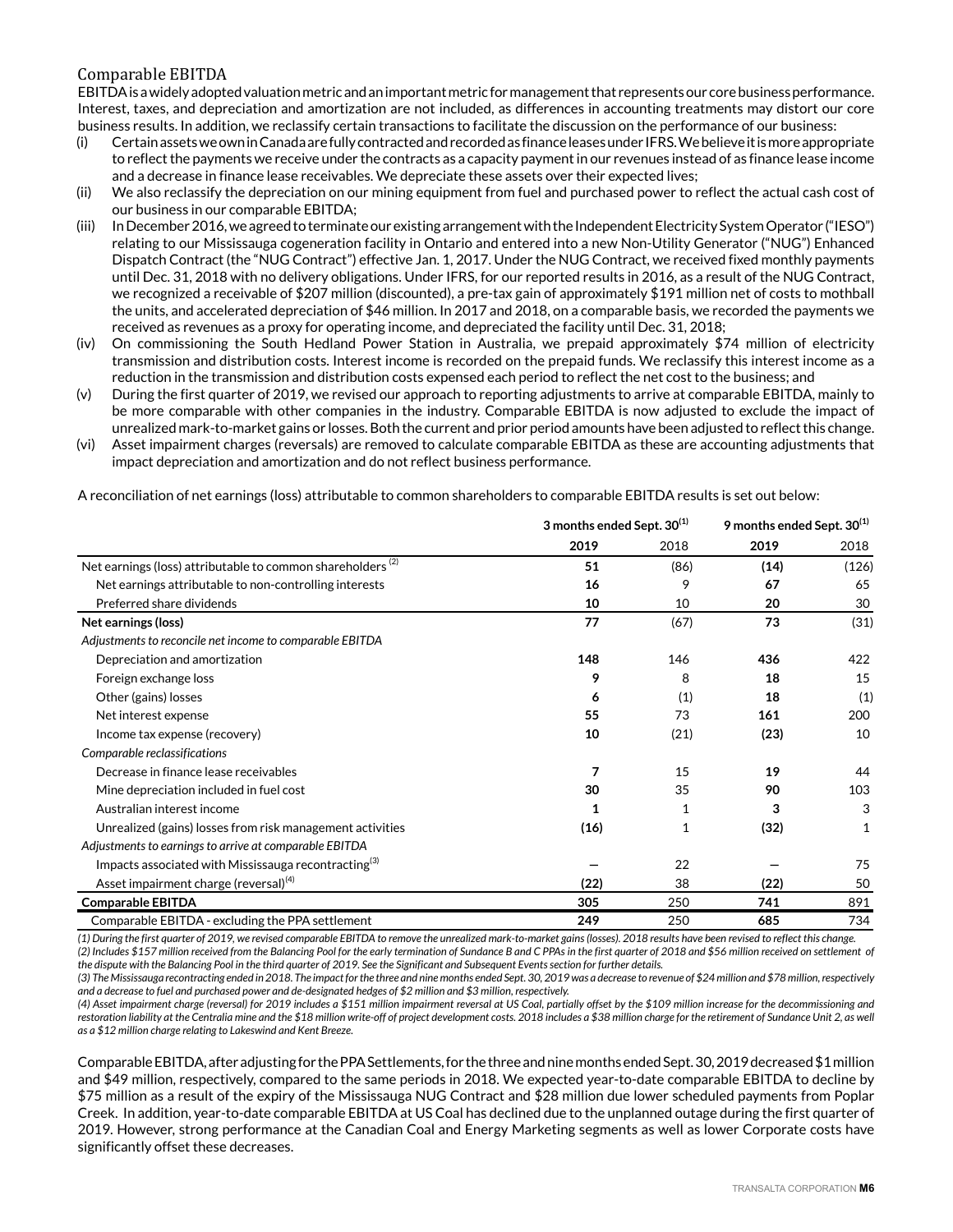### Funds from Operations and Free Cash Flow

FFO is an important metric as it provides a proxy for cash generated from operating activities before changes in working capital, and provides the ability to evaluate cash flow trends in comparison with results from prior periods. FCF is an important metric as it represents the amount of cash that is available to invest in growth initiatives, make scheduled principal repayments on debt, repay maturing debt, pay common share dividends, or repurchase common shares. Changes in working capital are excluded so FFO and FCF are not distorted by changes that we consider temporary in nature, reflecting, among other things, the impact of seasonal factors and timing of receipts and payments. FFO per share and FCF per share are calculated using the weighted average number of common shares outstanding during the period.

The table below reconciles our cash flow from operating activities to our FFO and FCF:

|                                                                  | 3 months ended Sept. 30 |      | 9 months ended Sept. 30 |       |
|------------------------------------------------------------------|-------------------------|------|-------------------------|-------|
|                                                                  | 2019                    | 2018 | 2019                    | 2018  |
| Cash flow from operating activities <sup>(1)</sup>               | 328                     | 159  | 668                     | 688   |
| Change in non-cash operating working capital balances            | (92)                    | 29   | (122)                   | (25)  |
| Cash flow from operations before changes in working capital      | 236                     | 188  | 546                     | 663   |
| Adjustment:                                                      |                         |      |                         |       |
| Decrease in finance lease receivable                             | 7                       | 15   | 19                      | 44    |
| Other                                                            |                         |      | 3                       | 3     |
| <b>FFO</b>                                                       | 244                     | 204  | 568                     | 710   |
| Deduct:                                                          |                         |      |                         |       |
| Sustaining capital $^{(2)}$                                      | (25)                    | (44) | (111)                   | (98)  |
| Productivity capital                                             | (4)                     | (6)  | (7)                     | (12)  |
| Dividends paid on preferred shares                               | (10)                    | (10) | (30)                    | (30)  |
| Distributions paid to subsidiaries' non-controlling interests    | (30)                    | (43) | (89)                    | (126) |
| Payments on lease obligations <sup>(2)</sup>                     | (5)                     | (5)  | (16)                    | (14)  |
| Other                                                            |                         | (2)  | (1)                     | (4)   |
| <b>FCF</b>                                                       | 170                     | 94   | 314                     | 426   |
| Weighted average number of common shares outstanding in the year | 282                     | 287  | 284                     | 287   |
| FFO per share                                                    | 0.87                    | 0.71 | 2.00                    | 2.47  |
| FCF per share                                                    | 0.60                    | 0.33 | 1.11                    | 1.48  |

*(1) Includes \$157 million received from the Balancing Pool for the early termination of Sundance B and C PPAs in the first quarter of 2018 and \$56 million received on settlement of the dispute with the Balancing Pool in the third quarter of 2019. See the Significant and Subsequent Events section for further details.* 

*(2) During the first quarter of 2019, we revised the way in which FFO and FCF are reconciled to reflect the payments related to lease obligations as a separate line and removed finance leases from sustaining capital. 2018 results have been revised to reflect these changes.*

The table below bridges our comparable EBITDA to our FFO and FCF:

|                                                               | 3 months ended Sept. 30 |      | 9 months ended Sept. 30 |       |
|---------------------------------------------------------------|-------------------------|------|-------------------------|-------|
|                                                               | 2019                    | 2018 | 2019                    | 2018  |
| Comparable EBITDA <sup>(1)</sup>                              | 305                     | 250  | 741                     | 891   |
| Interest expense                                              | (45)                    | (45) | (133)                   | (147) |
| Provisions                                                    | 3                       | 2    | 14                      | 1     |
| Current income tax (expense) recovery                         | (14)                    | 1    | (28)                    | (18)  |
| Realized foreign exchange gain (loss)                         |                         | (2)  | (7)                     | 4     |
| Decommissioning and restoration costs settled                 | (9)                     | (10) | (24)                    | (23)  |
| Other cash and non-cash items                                 | 4                       | 8    | 5                       |       |
| <b>FFO</b>                                                    | 244                     | 204  | 568                     | 710   |
| Deduct:                                                       |                         |      |                         |       |
| Sustaining capital <sup>(2)</sup>                             | (25)                    | (44) | (111)                   | (98)  |
| Productivity capital                                          | (4)                     | (6)  | (7)                     | (12)  |
| Dividends paid on preferred shares                            | (10)                    | (10) | (30)                    | (30)  |
| Distributions paid to subsidiaries' non-controlling interests | (30)                    | (43) | (89)                    | (126) |
| Payments on lease obligations <sup>(2)</sup>                  | (5)                     | (5)  | (16)                    | (14)  |
| Other                                                         |                         | (2)  | (1)                     | (4)   |
| <b>FCF</b>                                                    | 170                     | 94   | 314                     | 426   |

*(1) During the first quarter of 2019, we revised comparable EBITDA to remove the unrealized mark-to-market gains (losses). 2018 results have been revised to reflect this change. 2018 includes \$157 million received from the Balancing Pool in the first quarter of 2018, for the early termination of Sundance B and C PPAs and 2019 results include \$56 million received on settlement of the dispute with the Balancing Pool in the third quarter of 2019. See the Significant and Subsequent Events section for further details.*

*(2) During the first quarter of 2019, we revised the way in which FFO and FCF are reconciled to reflect the payments related to lease obligations as a separate line and removed finance leases from sustaining capital. 2018 results have been revised to reflect these changes.*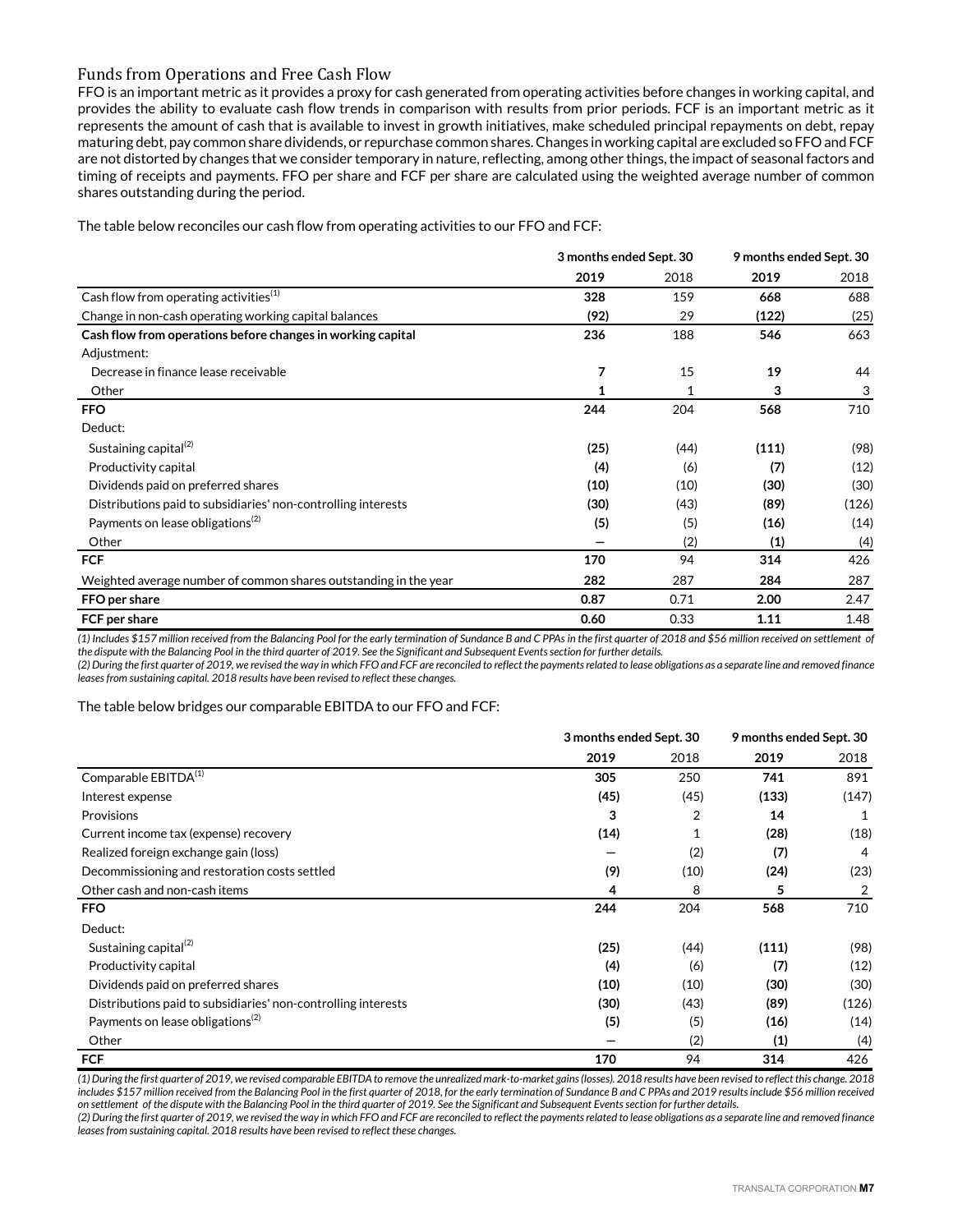|                                               | 3 months ended Sept. 30 |      | 9 months ended Sept. 30 |      |
|-----------------------------------------------|-------------------------|------|-------------------------|------|
| Supplemental disclosure                       | 2019                    | 2018 | 2019                    | 2018 |
| FFO - excluding the PPA Settlements           | 188                     | 204  | 512                     | 553  |
| FCF - excluding the PPA Settlements           | 114                     | 94   | 258                     | 269  |
| FFO per share - excluding the PPA Settlements | 0.67                    | 0.71 | 1.80                    | 1.93 |
| FCF per share - excluding the PPA Settlements | 0.40                    | 0.33 | 0.91                    | 0.94 |

After adjusting for the PPA Settlements, FFO was down \$16 million and \$41 million over the three and nine months ended Sept. 30, 2018, respectively. The three month period was down from the previous period primarily due to lower comparable EBITDA of \$1 million and an increase in current income tax expense. The nine month period was down due to lower comparable EBITDA of \$49 million, an increase in current income tax expense, partially offset by lower interest expense and favourable timing of cash settlements.

# Segmented Comparable Results

Segmented cash flow generated by the business, shown in the table below, measures the net cash generated by each of our segments after sustaining and productivity capital expenditures, reclamation costs, provisions, and non-cash mark-to-market gains or losses. This is the cash flow available to: pay our interest and cash taxes, make distributions to our non-controlling partners and dividends to our preferred shareholders, grow the business, pay down debt and return capital to our shareholders.

|                                                       | 3 months ended Sept. 30 |      | 9 months ended Sept. 30 |      |
|-------------------------------------------------------|-------------------------|------|-------------------------|------|
|                                                       | 2019                    | 2018 | 2019                    | 2018 |
| Segmented cash flow <sup>(1)</sup>                    |                         |      |                         |      |
| Canadian Coal <sup>(2)</sup>                          | 117                     | 32   | 177                     | 264  |
| US Coal                                               | 30                      | 11   | 29                      | 42   |
| Canadian Gas                                          | 29                      | 55   | 77                      | 169  |
| Australian Gas                                        | 28                      | 30   | 87                      | 92   |
| Wind and Solar                                        | 28                      | 24   | 134                     | 137  |
| Hydro                                                 | 24                      | 22   | 80                      | 85   |
| <b>Generation cash flow</b>                           | 256                     | 174  | 584                     | 789  |
| <b>Energy Marketing</b>                               | 30                      | 32   | 74                      | 23   |
| Corporate                                             | (22)                    | (25) | (63)                    | (73) |
| Total comparable cash flow                            | 264                     | 181  | 595                     | 739  |
| Total comparable cash flow - excluding PPA settlement | 208                     | 181  | 539                     | 582  |

*(1) Segmented cash flow is a non-IFRS measure.* 

*(2) Includes \$157 million received from the Balancing Pool for the early termination of Sundance B and C PPAs in the first quarter of 2018 and \$56 million received on settlement of the dispute with the Balancing Pool in the third quarter of 2019. See the Significant and Subsequent Events section for further details.*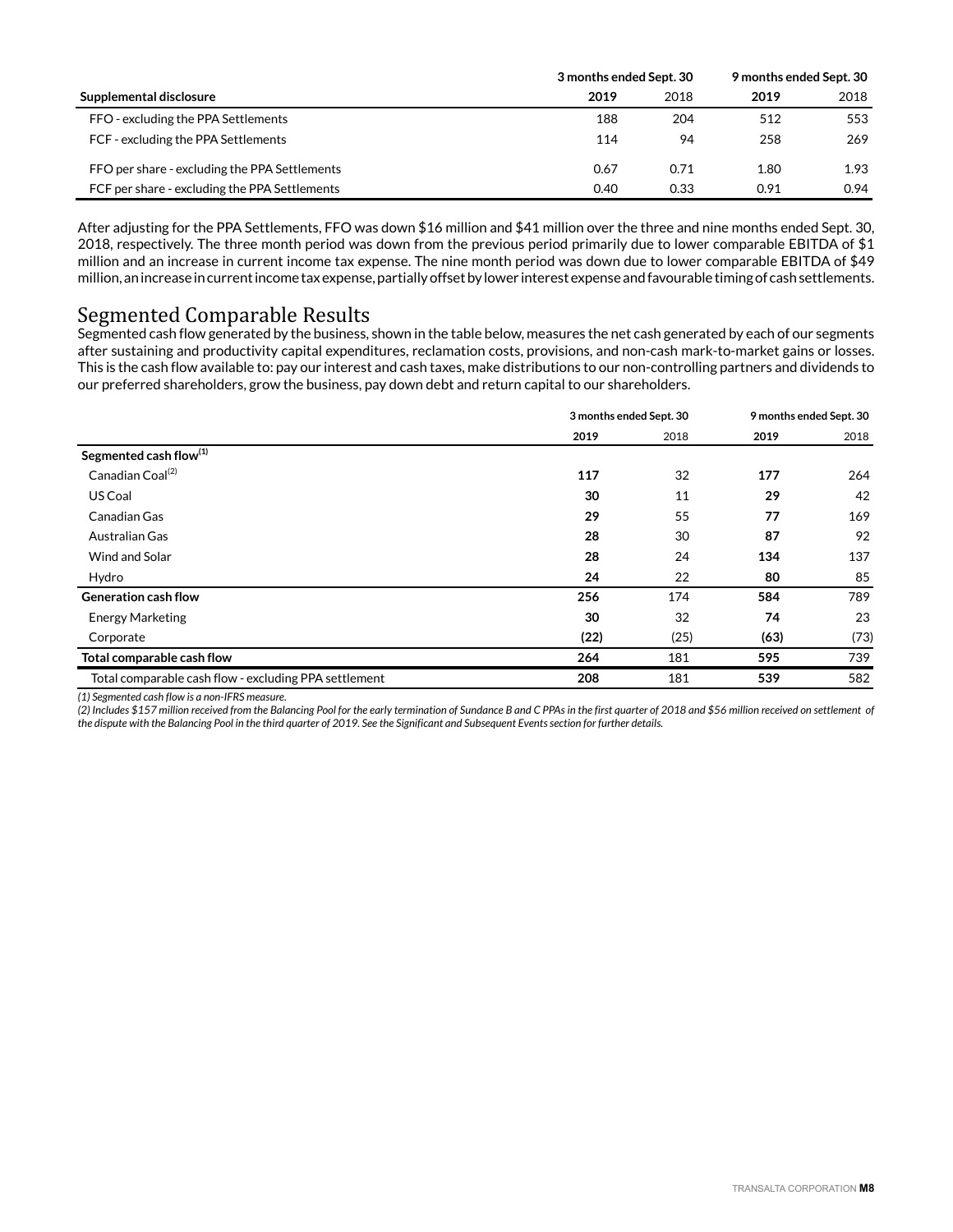## Canadian Coal

|                                                        |       | 3 months ended Sept. 30 |       | 9 months ended Sept. 30 |  |
|--------------------------------------------------------|-------|-------------------------|-------|-------------------------|--|
|                                                        | 2019  | 2018                    | 2019  | 2018                    |  |
| Availability (%)                                       | 96.8  | 94.4                    | 89.5  | 91.9                    |  |
| Contract production (GWh)                              | 1,700 | 1,897                   | 5,186 | 6,855                   |  |
| Merchant production (GWh)                              | 1,373 | 1,519                   | 4,395 | 3,693                   |  |
| Total production (GWh)                                 | 3,073 | 3,416                   | 9,581 | 10,548                  |  |
| Gross installed capacity (MW) <sup>(1)</sup>           | 3,231 | 3,231                   | 3,231 | 3,231                   |  |
| Revenues <sup>(2)</sup>                                | 205   | 226                     | 626   | 677                     |  |
| Fuel, carbon costs, and purchased power <sup>(2)</sup> | 99    | 123                     | 336   | 387                     |  |
| Comparable gross margin                                | 106   | 103                     | 290   | 290                     |  |
| Operations, maintenance, and administration            | 34    | 37                      | 102   | 127                     |  |
| Taxes, other than income taxes                         | 3     | 3                       | 10    | 10                      |  |
| Termination of Sundance B and C PPAs                   | (56)  |                         | (56)  | (157)                   |  |
| Net other operating income                             | (10)  | (10)                    | (30)  | (31)                    |  |
| Comparable EBITDA <sup>(2)</sup>                       | 135   | 73                      | 264   | 341                     |  |
| Deduct:                                                |       |                         |       |                         |  |
| Sustaining capital:                                    |       |                         |       |                         |  |
| Routine capital                                        | 4     | 5                       | 11    | 12                      |  |
| Mine capital                                           | 8     | 21                      | 18    | 32                      |  |
| Planned major maintenance                              | 1     | 3                       | 33    | 4                       |  |
| Total sustaining capital expenditures $^{(3)}$         | 13    | 29                      | 62    | 48                      |  |
| Productivity capital                                   | 2     | 4                       | 5     | 7                       |  |
| Total sustaining and productivity capital expenditures | 15    | 33                      | 67    | 55                      |  |
| Provisions                                             | (4)   | (1)                     | (3)   | (3)                     |  |
| Payments on lease obligations <sup>(3)</sup>           | 3     | 4                       | 11    | 11                      |  |
| Decommissioning and restoration costs settled          | 4     | 5                       | 12    | 14                      |  |
| <b>Canadian Coal cash flow</b>                         | 117   | 32                      | 177   | 264                     |  |

*(1) Includes units temporarily mothballed (774 MW Sundance Units 3 and 5).* 

*(2) During the first quarter of 2019, we revised comparable EBITDA to remove the unrealized mark-to-market gains (losses). 2018 results have been revised to reflect this change.*

*(3) On implementation of IFRS 16 in 2019, we have removed the finance leases from sustaining capital and included principal payments on lease obligations as a separate line in arriving at segmented cash flow.*

|                                                        | 3 months ended Sept. 30 |      | 9 months ended Sept. 30 |      |
|--------------------------------------------------------|-------------------------|------|-------------------------|------|
| Supplemental disclosure                                | 2019                    | 2018 | 2019                    | 2018 |
| Comparable EBITDA - excluding the PPA settlement       | 79                      |      | 208                     | 184  |
| Canadian Coal cash flow - excluding the PPA settlement | 61                      |      | 121                     | 107  |

Availability for the third quarter increased compared to the same period in 2018, due to fewer forced outages and derates. Availability for the year-to-date period decreased compared to the same period in 2018, mainly due to higher planned maintenance outages during the second quarter of 2019. In 2018, there were no planned maintenance outages in this same period.

Production for the three and nine months ended Sept. 30, 2019 decreased 343 GWh and 967 GWh, respectively, compared to the same periods in 2018. Lower total production in the third quarter of 2019 was a result of weaker market conditions. Lower total production in the year-to-date period was due to planned maintenance outages mainly in the second quarter of 2019, on the Sundance 4, Keephills 1 and Keephills 2 units. Lower contract production was partially offset by higher merchant production in the year-to-date period.

Revenue for the three and nine months ended Sept. 30, 2019 decreased by \$21 million and \$51 million, respectively, compared to the same periods in 2018. Revenue for the third quarter decreased due to lower market prices. Revenue for the year-to-date period decreased mainly due to lower production as a result of the termination of the Sundance B and C PPAs on March 31, 2018, partially offset by higher market prices in the first half of the year.

In the three and nine months ended Sept. 30, 2019, revenue per MWh of production increased to approximately \$67 per MWh and \$65 per MWh, respectively, compared with \$66 per MWh and \$64 per MWh, respectively, for the same periods in 2018. Revenues in the first quarter of 2018 included the Sundance B and C PPA revenue as well as the passthrough revenues associated with carbon compliance costs, which are no longer recoverable on the Sundance units as the PPAs have been terminated.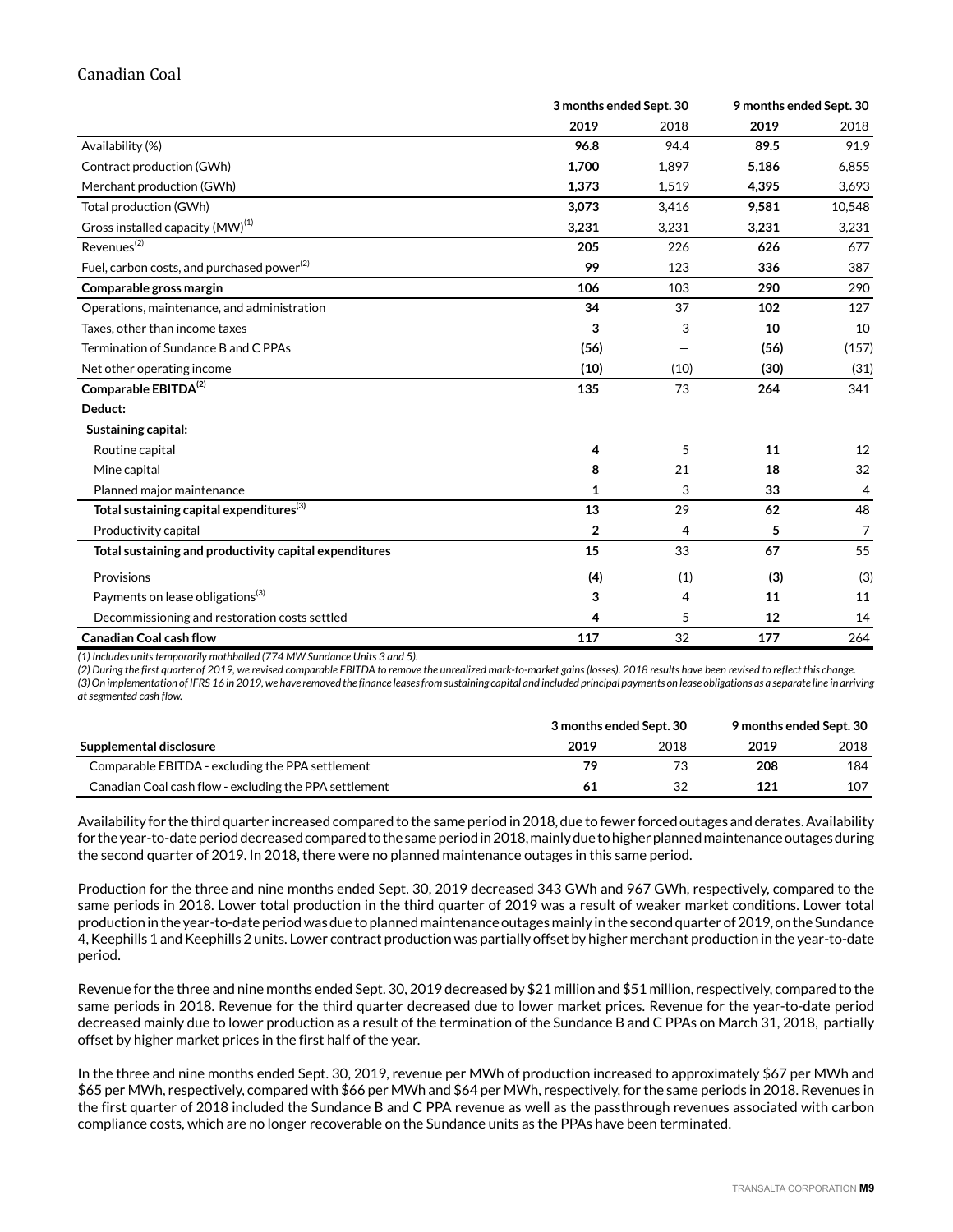Fuel, carbon compliance costs, and purchased power costs per MWh of production were lower for the three and nine months ended Sept. 30, 2019, at \$32 per MWh and \$35 per MWh, respectively, compared with \$36 per MWh and \$37 per MWh, respectively, in the same periods in 2018. Consequently, comparable gross margin per MWh for the three and nine months ended Sept. 30, 2019, improved by \$4/MWh and \$3/MWh, respectively, compared to the same periods in 2018.

We continued to co-fire with natural gas at the merchant units, when economical. Co-firing lowers the carbon compliance costs as the GHG emissions are lower. In addition, fuel costs can be lower by co-firing, depending on the market price for natural gas. We expect the level of co-firing to increase as the firm contract to transport natural gas on the Pioneer Pipeline begins on Nov. 1, 2019, which substantially increases gas quantities available to us. See the Strategic Growth and Corporate Transformation section of this MD&A for further details.

OM&A costs were \$3 million and \$25 million lower in the three and nine months ended Sept. 30, 2019 compared to 2018, respectively. 2019 OM&A reflects the full impact of cost reductions progressively implemented over the preceding year. These cost reductions arose from a combination of factors including fewer units operating, lower capacity factor operation on merchant units, co-firing with gas, and operations and maintenance work optimization.

Excluding the PPA Settlements, comparable EBITDA for the three and nine months ended Sept. 30, 2019 was \$6 million and \$24 million higher, respectively, compared with the same periods in 2018. This largely reflects the combined impact of higher prices in the first half of the year, lower fuel, carbon compliance and purchased power costs as well as lower OM&A costs.

Sustaining and productivity capital expenditures decreased \$18 million in the third quarter of 2019 compared to the same period in 2018, due to pit development costs that occurred in 2018 at our Highvale Mine. Sustaining and productivity capital expenditures increased \$12 million for the year-to-date period compared to the same period in 2018, as capital increased due to planned power plant maintenance outages in the first half of 2019. There were no planned maintenance outages on operated power plants in the same periods in 2018.

Canadian Coal cash flow for the three months ended Sept. 30, 2019, increased by \$29 million (excluding the PPA Settlements) compared to the same period in 2018, mainly due to higher comparable EBITDA and the timing of capital expenditures. Cash flow for the nine months ended Sept. 30, 2019, increased by \$14 million (excluding the PPA Settlements) compared to the same period in 2018, mainly due to higher comparable EBITDA partially offset by increased year-to-date sustaining capital expenditures associated with the planned maintenance outages in 2019.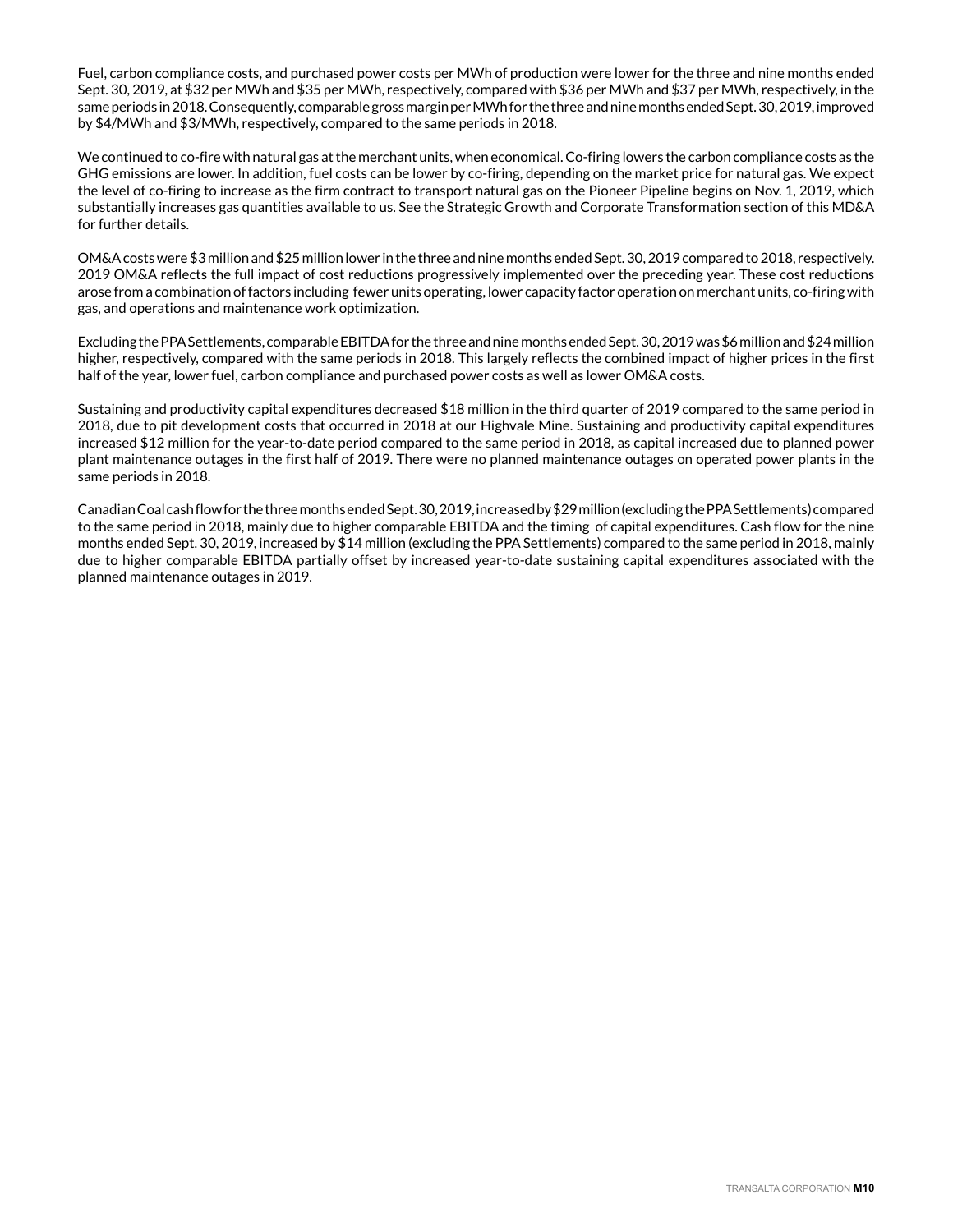|                                                                       |              | 3 months ended Sept. 30 |                | 9 months ended Sept. 30 |  |
|-----------------------------------------------------------------------|--------------|-------------------------|----------------|-------------------------|--|
|                                                                       | 2019         | 2018                    | 2019           | 2018                    |  |
| Availability (%)                                                      | 93.8         | 90.2                    | 68.7           | 51.8                    |  |
| Adjusted availability (%) <sup>(1)</sup>                              | 93.8         | 90.2                    | 81.5           | 84.5                    |  |
| Contract sales (GWh)                                                  | 839          | 839                     | 2,489          | 2,490                   |  |
| Merchant sales (GWh)                                                  | 2.494        | 2,400                   | 5,065          | 3,239                   |  |
| Purchased power (GWh)                                                 | (997)        | (954)                   | (2,847)        | (2,642)                 |  |
| Total production (GWh)                                                | 2,336        | 2.285                   | 4.707          | 3,087                   |  |
| Gross installed capacity (MW)                                         | 1,340        | 1,340                   | 1,340          | 1,340                   |  |
| Revenues <sup>(2)</sup>                                               | 161          | 157                     | 392            | 300                     |  |
| Fuel and purchased power                                              | 107          | 122                     | 295            | 186                     |  |
| Comparable gross margin                                               | 54           | 35                      | 97             | 114                     |  |
| Operations, maintenance, and administration                           | 18           | 17                      | 50             | 44                      |  |
| Taxes, other than income taxes                                        | 1            | 1                       | 3              | 3                       |  |
| Comparable EBITDA <sup>(2)</sup>                                      | 35           | 17                      | 44             | 67                      |  |
| Deduct:                                                               |              |                         |                |                         |  |
| Sustaining capital:                                                   |              |                         |                |                         |  |
| Routine capital                                                       | $\mathbf{1}$ |                         | $\overline{2}$ | 2                       |  |
| Planned major maintenance                                             | (1)          |                         | 3              | 11                      |  |
| Total sustaining capital expenditures <sup>(3)</sup>                  | —            |                         | 5              | 13                      |  |
| Productivity capital                                                  | 1            |                         | 1              |                         |  |
| Total sustaining and productivity capital expenditures <sup>(3)</sup> | 1            |                         | 6              | 13                      |  |
| Payments on lease obligations <sup>(3)</sup>                          |              | 1                       |                | 3                       |  |
| Decommissioning and restoration costs settled                         | 4            | 5                       | 9              | 9                       |  |
| <b>US Coal cash flow</b>                                              | 30           | 11                      | 29             | 42                      |  |

*(1) Adjusted for dispatch optimization.*

*(2) During the first quarter of 2019, we revised comparable EBITDA to remove the unrealized mark-to-market gains (losses). 2018 results have been revised to reflect this change. (3) On implementation of IFRS 16 in 2019, we have removed the finance leases from sustaining capital and included principal payments on lease obligations as a separate line. The contractual arrangement that was accounted for as a finance lease in 2018 and prior periods is not considered a lease under IFRS 16. Accordingly, the costs are reflected in fuel and purchased power and there are no payments on lease obligations from Jan. 1, 2019.* 

Adjusted availability for the three months ended Sept. 30, 2019 increased compared to the same period in 2018, due to fewer forced outages. Adjusted availability for the nine months ended Sept. 30, 2019 was down compared to the same period in 2018, due to higher forced outages and derates. Unit 1 operated with a derate due to blocked precipitator hoppers impacting the first half of 2019. This derate was resolved when the unit was offline during the second quarter of 2019.

Production for the three months ended Sept. 30, 2019 was consistent with the same period in 2018. Production for the nine months ended Sept. 30, 2019 increased 1,620 GWh compared to the same period in 2018, due mainly to higher merchant pricing in the first half of 2019 and the timing of dispatch optimization. In 2019, both Centralia units remained in service into April due to higher prices in the Pacific Northwest, whereas in 2018, both Centralia units were taken out of service in February as a result of seasonally lower prices in the Pacific Northwest. In 2018, we performed major maintenance on both units during that time.

OM&A costs for the three months ended Sept. 30, 2019 were consistent with the same period in 2018 but increased by \$6 million for the nine months ended Sept. 30, 2019, compared to the same period in 2018. The year-to-date increase is largely due to increased maintenance as a result of higher forced outages and derates in the period.

Comparable EBITDA for the three months ended Sept. 30, 2019, increased by \$18 million compared to the same period in 2018, due to strong availability of units. Comparable EBITDA for the nine months ended Sept. 30, 2019, was down \$23 million compared to the same period in 2018. During an isolated and extreme pricing event in March, Centralia was unable to commit one of its units to physical production for day ahead supply due to an unplanned forced outage repair. As a result, the Corporation incurred cash losses of \$25 million on its day ahead hedging position.

Sustaining and productivity capital expenditures for the three months ended Sept. 30, 2019 increased by \$1 million compared to the same period in 2018, mainly due to timing of capital expenditures. Sustaining and productivity capital expenditures for the nine months ended Sept. 30, 2019 decreased by \$7 million compared to the same period in 2018, as there was less planned outage work performed in 2019.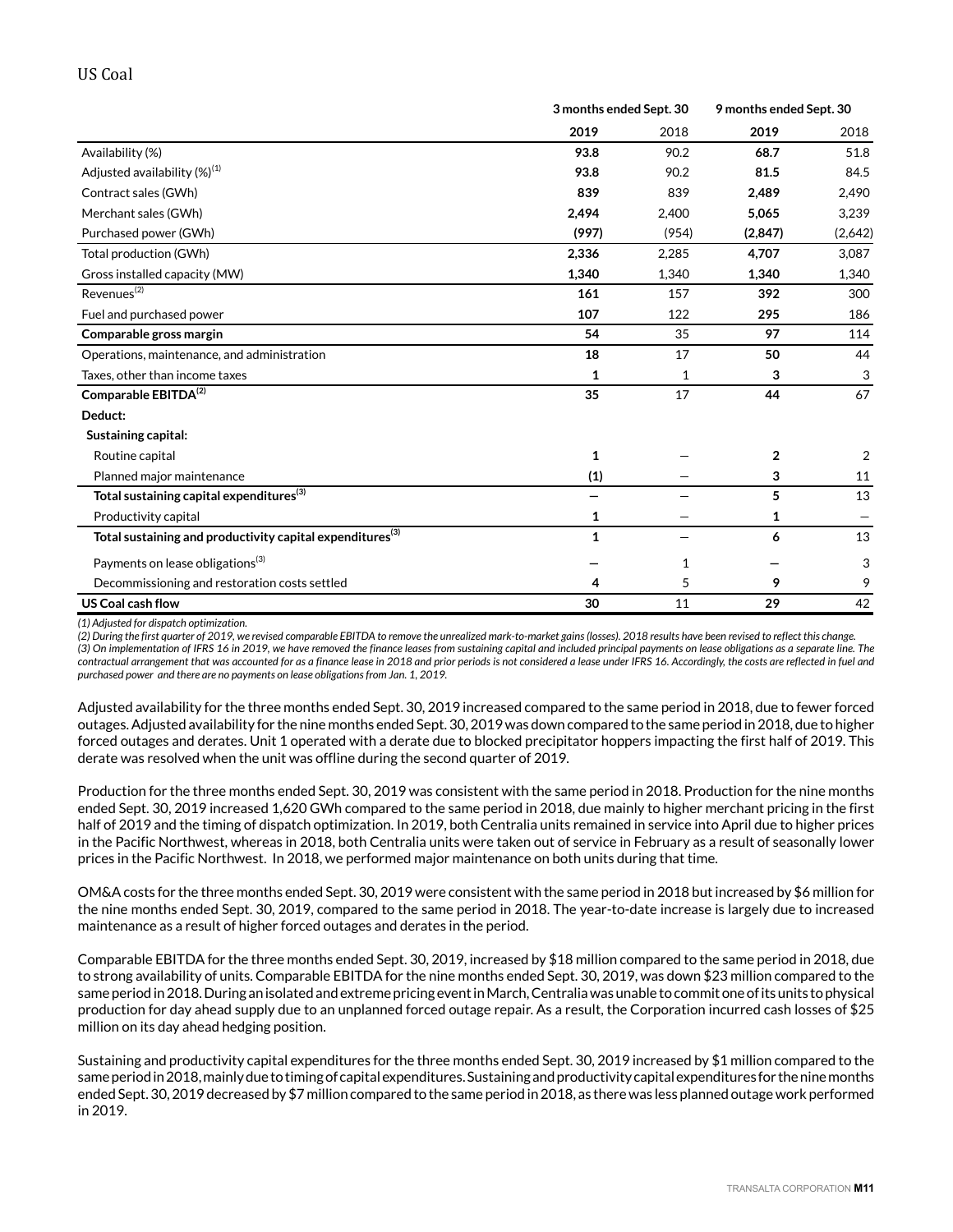US Coal cash flow for the third quarter of 2019 was \$19 million higher than the same period in 2018, mainly due to higher comparable EBITDA. Year-to-date cash flow declined by \$13 million compared to the same period in 2018, as the cash loss in March 2019 (described above), was partially offset by strong availability and comparable EBITDA in the second and third quarters of 2019 as well as lower planned major maintenance in 2019.

## Canadian Gas

|                                                        |              | 3 months ended Sept. 30 |       | 9 months ended Sept. 30 |  |
|--------------------------------------------------------|--------------|-------------------------|-------|-------------------------|--|
|                                                        | 2019         | 2018                    | 2019  | 2018                    |  |
| Availability (%)                                       | 93.4         | 95.1                    | 94.0  | 92.8                    |  |
| Contract production (GWh)                              | 400          | 431                     | 1,260 | 1,172                   |  |
| Merchant production (GWh) <sup>(1)</sup>               | 15           | 61                      | 115   | 132                     |  |
| Total production (GWh)                                 | 415          | 492                     | 1,375 | 1,304                   |  |
| Gross installed capacity (MW)                          | 945          | 953                     | 945   | 953                     |  |
| Revenues <sup>(2)</sup>                                | 54           | 94                      | 181   | 290                     |  |
| Fuel and purchased power                               | 14           | 25                      | 57    | 73                      |  |
| Comparable gross margin                                | 40           | 69                      | 124   | 217                     |  |
| Operations, maintenance, and administration            | 11           | 11                      | 33    | 36                      |  |
| Taxes, other than income taxes                         |              |                         | 1     | 1                       |  |
| Net other operating income                             | (1)          |                         | (1)   |                         |  |
| Comparable EBITDA <sup>(2)</sup>                       | 30           | 58                      | 91    | 180                     |  |
| Deduct:                                                |              |                         |       |                         |  |
| Sustaining capital:                                    |              |                         |       |                         |  |
| Routine capital                                        |              |                         | 8     | 2                       |  |
| Planned major maintenance                              | 1            | 2                       | 6     | 9                       |  |
| Total sustaining capital expenditures                  | $\mathbf{1}$ | $\overline{2}$          | 14    | 11                      |  |
| Productivity capital                                   |              | 1                       |       | $\overline{2}$          |  |
| Total sustaining and productivity capital expenditures | 1            | 3                       | 14    | 13                      |  |
| Provisions and other                                   |              |                         |       | (2)                     |  |
| <b>Canadian Gas cash flow</b>                          | 29           | 55                      | 77    | 169                     |  |

*(1) Includes purchased power, which is used for dispatch optimization, when economical.* 

*(2) During the first quarter of 2019, we revised comparable EBITDA to remove the unrealized mark-to-market gains (losses). 2018 results have been revised to reflect this change.*

Availability for the three months ended Sept. 30, 2019 decreased compared to the same period in 2018, primarily due to higher planned outages. Availability for the nine months ended Sept. 30, 2019 increased compared to the same period in 2018, primarily due to lower planned outages at Fort Saskatchewan in the second quarter and Sarnia during the first quarter.

Production for the three months ended Sept. 30, 2019 decreased 77 GWh compared to the same period in 2018, due to unfavorable market conditions in Ontario and higher planned outages. Production for the nine months ended Sept. 30, 2019 increased 71 GWh compared to the same period in 2018, mainly due to higher customer and market demand and lower planned outages, partially offset higher unplanned outages.

Comparable EBITDA for the three and nine months ended Sept. 30, 2019 decreased by \$28 million and \$89 million, respectively, compared to the same periods in 2018, mainly due to the Mississauga contract ending Dec. 31, 2018 and lower scheduled payments from the Poplar Creek finance lease. Additionally, year-to-date results have benefited from lower OM&A compared to the prior year, and lower fuel costs at Sarnia due to less steam demand from customer planned outages. In the three and nine months ended Sept. 30, 2018, comparable EBITDA included \$31 million and \$103 million of EBITDA, respectively, from the Mississauga and Poplar Creek contracts.

Sustaining and productivity capital in the third quarter of 2019 decreased by \$2 million compared to the same period in 2018, due to lower planned major maintenance costs. Sustaining and productivity capital for the nine months ended Sept. 30, 2019 increased \$1 million compared to the same period in 2018, due to the timing of capital spares purchases for Sarnia.

Cash flow at Canadian Gas decreased by \$26 million and \$92 million in the third quarter and year-to-date periods of 2019, respectively, compared to 2018, mainly due to lower comparable EBITDA.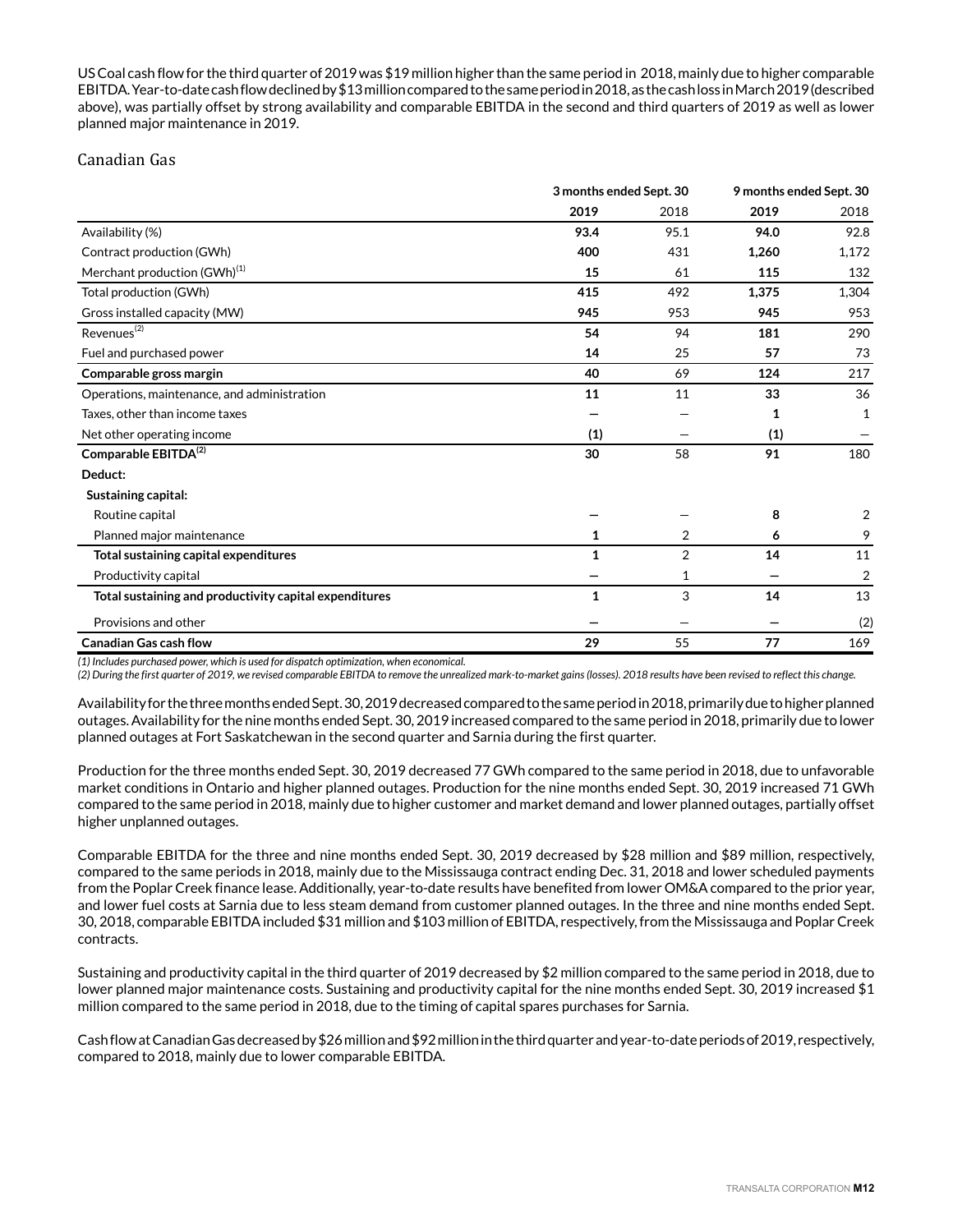## Australian Gas

|                                                        | 3 months ended Sept. 30 |      |       | 9 months ended Sept. 30 |
|--------------------------------------------------------|-------------------------|------|-------|-------------------------|
|                                                        | 2019                    | 2018 | 2019  | 2018                    |
| Availability (%)                                       | 97.7                    | 98.0 | 89.9  | 94.6                    |
| Contract production (GWh)                              | 450                     | 444  | 1,369 | 1,357                   |
| Gross installed capacity (MW)                          | 450                     | 450  | 450   | 450                     |
| Revenues                                               | 39                      | 41   | 120   | 123                     |
| Fuel and purchased power                               | 1                       | 1    | 3     | 3                       |
| Comparable gross margin                                | 38                      | 40   | 117   | 120                     |
| Operations, maintenance, and administration            | 9                       | 10   | 27    | 28                      |
| <b>Comparable EBITDA</b>                               | 29                      | 30   | 90    | 92                      |
| Deduct:                                                |                         |      |       |                         |
| Sustaining capital:                                    |                         |      |       |                         |
| Planned major maintenance                              | 1                       |      | 3     |                         |
| Total sustaining and productivity capital expenditures | $\mathbf{1}$            |      | 3     |                         |
| <b>Australian Gas cash flow</b>                        | 28                      | 30   | 87    | 92                      |

Availability for the three months ended Sept. 30, 2019 was consistent with 2018. Availability for the nine months ended Sept. 30, 2019 decreased compared to the same period in 2018, primarily due to unplanned outages.

Production for the three and nine months ended Sept. 30, 2019 was consistent with the same periods in 2018. Our contracts in Australia are capacity contracts, and our results are not directly impacted by changes in electricity generation.

Comparable EBITDA for the three and nine months ended Sept. 30, 2019 was consistent with the same periods in 2018, which was expected due to the nature of our contracts.

Sustaining capital for the three and nine months ended Sept. 30, 2019 increased by \$1 million and \$3 million compared with the same periods in 2018, due to planned major maintenance at our Southern Cross facility.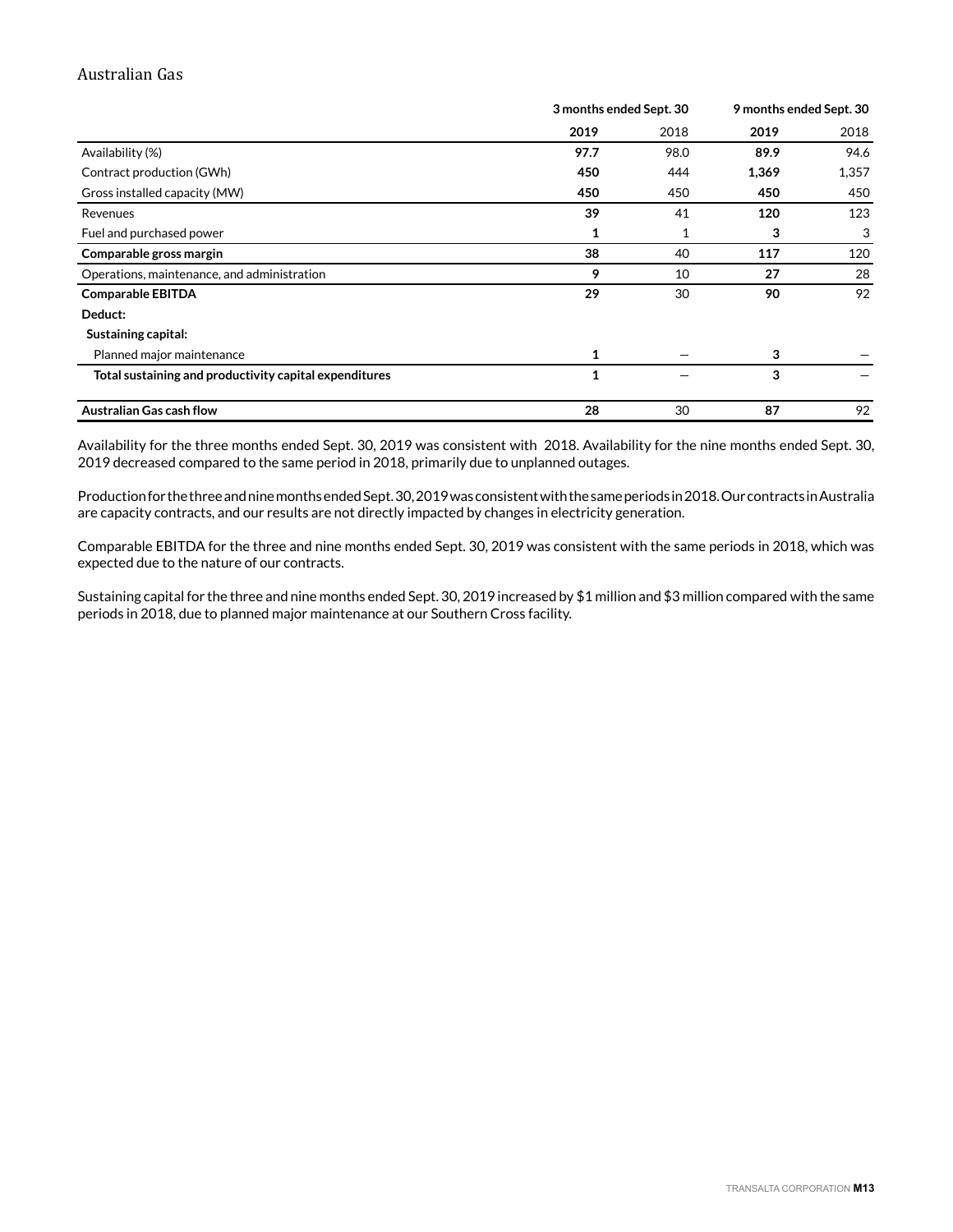## Wind and Solar

|                                                        | 3 months ended Sept. 30 |       | 9 months ended Sept. 30 |       |
|--------------------------------------------------------|-------------------------|-------|-------------------------|-------|
|                                                        | 2019                    | 2018  | 2019                    | 2018  |
| Availability (%)                                       | 93.9                    | 93.9  | 94.7                    | 94.9  |
| Contract production (GWh)                              | 396                     | 388   | 1,671                   | 1,666 |
| Merchant production (GWh)                              | 174                     | 137   | 578                     | 639   |
| Total production (GWh)                                 | 570                     | 525   | 2,249                   | 2,305 |
| Gross installed capacity (MW)                          | 1,382                   | 1,363 | 1,382                   | 1,363 |
| Revenues <sup>(1)</sup>                                | 53                      | 47    | 201                     | 202   |
| Fuel and purchased power                               | 4                       | 3     | 11                      | 13    |
| Comparable gross margin                                | 49                      | 44    | 190                     | 189   |
| Operations, maintenance, and administration            | 12                      | 14    | 37                      | 38    |
| Taxes, other than income taxes                         | 2                       | 2     | 6                       | 6     |
| Net other operating income                             |                         | (6)   | (4)                     | (6)   |
| Comparable EBITDA <sup>(1)</sup>                       | 35                      | 34    | 151                     | 151   |
| Deduct:                                                |                         |       |                         |       |
| Sustaining capital:                                    |                         |       |                         |       |
| Routine capital                                        | 1                       | 3     | 1                       | 3     |
| Planned major maintenance                              | 4                       | 1     | 9                       | 5     |
| Total sustaining and productivity capital expenditures | 5                       | 4     | 10                      | 8     |
| Payments on lease obligations <sup>(2)</sup>           | $\overline{2}$          |       | 2                       |       |
| Decommissioning and restoration costs settled          |                         |       | 1                       |       |
| Other $^{(3)}$                                         |                         | 6     | 4                       | 6     |
| Wind and Solar cash flow                               | 28                      | 24    | 134                     | 137   |

*(1) During the first quarter of 2019, we revised comparable EBITDA to remove the unrealized mark-to-market gains (losses). 2018 results have been revised to reflect this change.*

*(2) On implementation of IFRS 16 in 2019, we included principal payments on lease obligations as a separate line.* 

*(3) Relates to insurance proceeds included in net other operating income. 2018 Wind and Solar cash flow was adjusted to reflect the insurance proceeds received in the third quarter of 2018.* 

Availability for the three and nine months ended Sept. 30, 2019 was consistent with the same periods in 2018.

Production for the three months ended Sept. 30, 2019 increased by 45 GWh compared to the same period in 2018, mainly due to higher wind resources in Western Canada. Production for the nine months ended Sept. 30, 2019 decreased by 56 GWh compared to the same period in 2018, mainly due to lower wind resources in the first half of the year in Western Canada and the United States, partially offset by higher wind resources in Eastern Canada.

Comparable EBITDA for the three and nine months ended Sept. 30, 2019 was consistent with the same periods in 2018. In the third quarter, higher overall production, higher sales of green attributes and lower OM&A costs were offset by lower insurance proceeds. For the year-to-date period, higher sales of green attributes and lower OM&A costs were offset by lower production.

Wind and Solar cash flow for the three months ended Sept. 30, 2019 increased by \$4 million compared to the same period in 2018, due to higher comparable EBITDA, after adjusting for the insurance proceeds received in the third quarter of 2018. Cash flow decreased by \$3 million in the nine months ended Sept. 30, 2019 compared to the same period in 2018, due to higher capital expenditures and payments on lease obligations.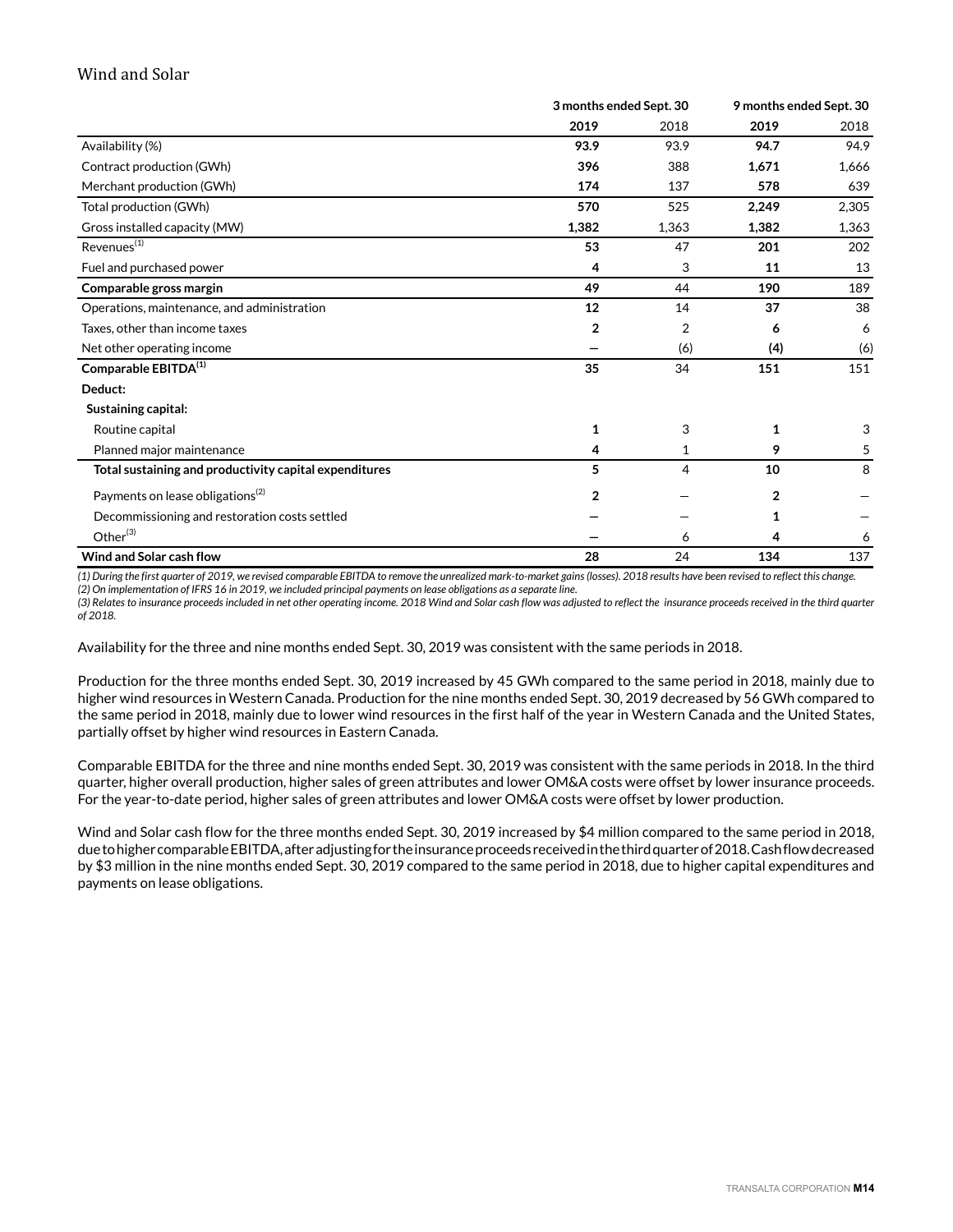## Hydro

|                                                                   |                | 3 months ended Sept. 30 |                | 9 months ended Sept. 30 |
|-------------------------------------------------------------------|----------------|-------------------------|----------------|-------------------------|
|                                                                   | 2019           | 2018                    | 2019           | 2018                    |
| Production                                                        |                |                         |                |                         |
| Energy contracted                                                 |                |                         |                |                         |
| Alberta hydro PPA assets (GWh) <sup>(1)</sup>                     | 578            | 459                     | 1,313          | 1,189                   |
| Other hydro energy (GWh) <sup>(1)</sup>                           | 106            | 100                     | 266            | 269                     |
| Energy merchant                                                   |                |                         |                |                         |
| Other hydro energy (GWh)                                          | 30             | 40                      | 58             | 73                      |
| <b>Total energy production (GWh)</b>                              | 714            | 599                     | 1,637          | 1,531                   |
| Ancillary services volumes (GWh) <sup>(2)</sup>                   | 732            | 737                     | 2,301          | 2,559                   |
| Gross installed capacity (MW)                                     | 926            | 926                     | 926            | 926                     |
| <b>Revenues</b>                                                   |                |                         |                |                         |
| Alberta hydro PPA assets energy                                   | 28             | 29                      | 84             | 70                      |
| Alberta hydro PPA assets ancillary services                       | 17             | 23                      | 74             | 83                      |
| Capacity payments received under Alberta hydro PPA <sup>(3)</sup> | 15             | 14                      | 43             | 42                      |
| Other revenue <sup>(4)</sup>                                      | 12             | 12                      | 35             | 35                      |
| <b>Total gross revenues</b>                                       | 72             | 78                      | 236            | 230                     |
| Net payment relating to Alberta hydro PPA                         | (32)           | (41)                    | (110)          | (103)                   |
| <b>Revenues</b>                                                   | 40             | 37                      | 126            | 127                     |
| Fuel and purchased power                                          | 3              | $\overline{2}$          | 6              | 5                       |
| Comparable gross margin                                           | 37             | 35                      | 120            | 122                     |
| Operations, maintenance, and administration                       | 8              | 8                       | 26             | 27                      |
| Taxes, other than income taxes                                    | 1              | 1                       | $\overline{2}$ | 3                       |
| Comparable EBITDA(5)                                              | 28             | 26                      | 92             | 92                      |
| Deduct:                                                           |                |                         |                |                         |
| Sustaining capital:                                               |                |                         |                |                         |
| Routine capital                                                   | 1              | 1                       | 3              | 2                       |
| Planned major maintenance                                         | 1              | 3                       | 6              | 5                       |
| Total sustaining capital expenditures                             | $\overline{2}$ | 4                       | 9              | $\overline{7}$          |
| Productivity capital                                              | 1              |                         | 1              |                         |
| Total sustaining and productivity capital expenditures            | 3              | 4                       | 10             | $\overline{7}$          |
| Decommissioning and restoration costs settled                     | $\mathbf{1}$   |                         | $\overline{2}$ |                         |
| Hydro cash flow                                                   | 24             | 22                      | 80             | 85                      |

*(1) Alberta hydro PPA assets include 13 hydro facilities on the Bow and North Saskatchewan river systems included under the PPA legislation. Other hydro facilities include our hydro facilities in BC, Ontario and the hydro facilities in Alberta not included in the legislated PPAs.* 

*(2) Ancillary services as described in the AESO Consolidated Authoritative Document Glossary.*

*(3) Capacity payments include the annual capacity charge as described in the Power Purchase Arrangements Determination Regulation AR 175/2000, available from Alberta Queen's Printer. The PPA expires in 2020.*

*(4) Other revenue includes revenues from our non-PPA hydro facilities, our transmission business and other contractual arrangements, including the flood mitigation agreement with the Alberta government and black start services.* 

*(5) During the first quarter of 2019, we revised comparable EBITDA to remove the unrealized mark-to-market gains (losses). 2018 results have been revised to reflect this change. However, there was no impact to Hydro's comparable EBITDA.* 

Production for the three and nine months ended Sept. 30, 2019 increased by 115 GWh and 106 GWh, respectively, compared to the same periods in 2018 mainly due to high water resources.

Total gross revenues decreased by \$6 million the three months ended Sept. 30, 2019 compared to the same period in 2018, due to unfavourable power and ancillary services pricing. Total gross revenues increased by \$6 million for the nine months ended Sept. 30, 2019 as favourable energy sales more than offset lower ancillary services revenue. After net payments relating to the Alberta hydro PPA, comparable EBITDA for the three and nine months ended Sept. 30, 2019 was consistent with the same periods in 2018.

Sustaining and productivity capital expenditures for the three months ended Sept. 30, 2019 decreased \$1 million compared to the same period in 2018, due to timing of capital expenditures. Sustaining and productivity capital expenditures for the nine months ended Sept. 30, 2019 increased \$3 million compared to the same period in 2018, due to an overhaul at our Rundle and Three Sisters facilities.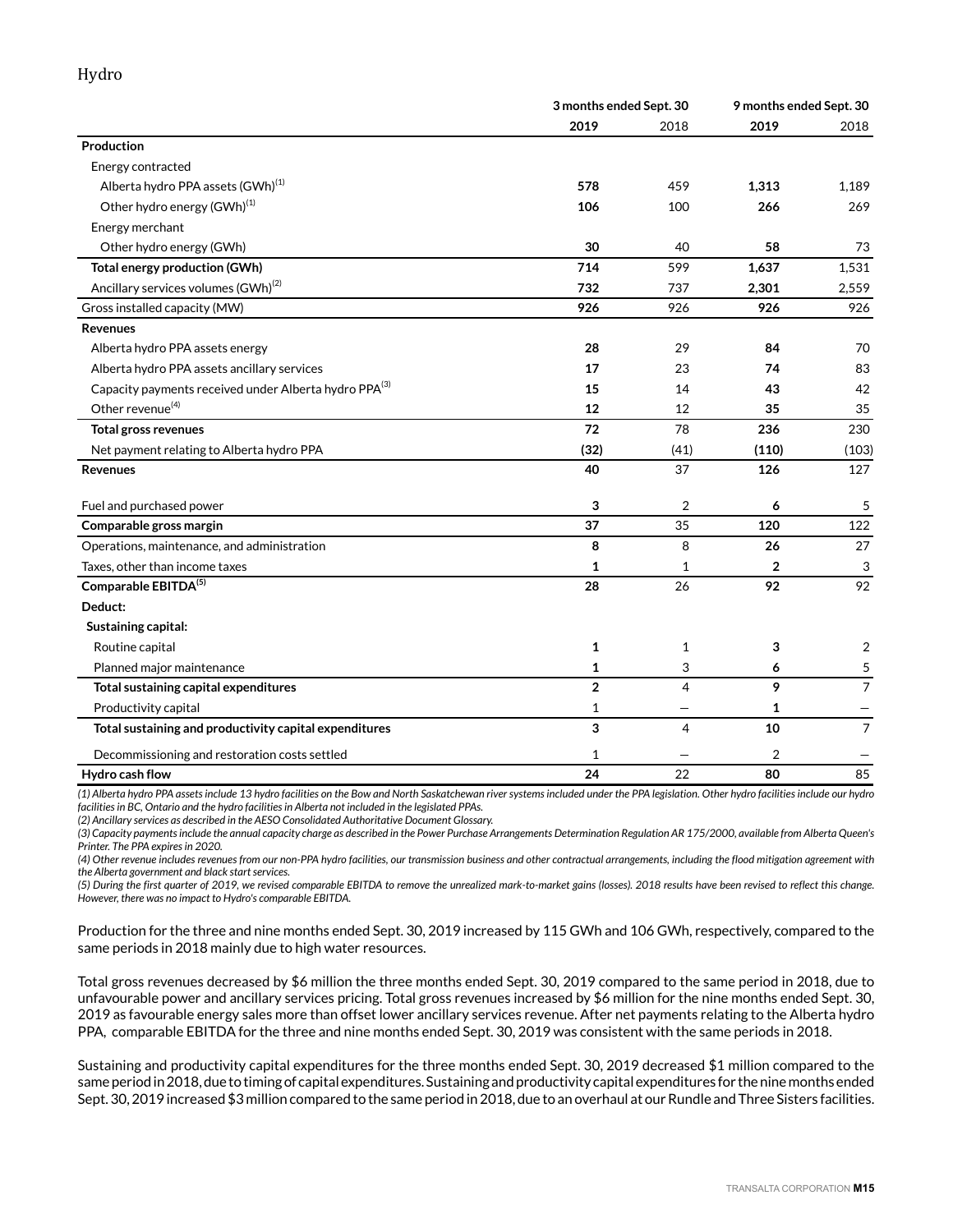Hydro cash flow increased by \$2 million for the three months ended Sept. 30, 2019 compared to the same period in 2018, mainly due to timing of capital expenditures. Cash flow decreased by \$5 million for the nine months ended Sept. 30, 2019 compared to the same period in 2018, due to higher planned major maintenance and increased decommissioning and restoration costs in 2019.

## Energy Marketing

|                                             | 3 months ended Sept. 30 |      | 9 months ended Sept. 30 |      |
|---------------------------------------------|-------------------------|------|-------------------------|------|
|                                             | 2019                    | 2018 | 2019                    | 2018 |
| Revenues and gross margin <sup>(1)</sup>    | 36                      | 35   | 85                      | 44   |
| Operations, maintenance, and administration |                         | 4    | 22                      | 17   |
| Comparable EBITDA <sup>(1)</sup>            | 31                      | 31   | 63                      | 27   |
| Deduct:                                     |                         |      |                         |      |
| Provisions and other                        |                         | (1)  | (11)                    | 4    |
| <b>Energy Marketing cash flow</b>           | 30                      | 32   | 74                      | 23   |

*(1) During the first quarter of 2019, we revised comparable EBITDA to remove the unrealized mark-to-market gains (losses). 2018 results have been revised to reflect this change.*

For the three months ended Sept. 30, 2019, comparable EBITDA was consistent with the same period in 2018, due to strong results in both periods. For the nine months ended Sept. 30, 2019, comparable EBITDA was \$36 million higher compared to the same period in 2018 due to strong results across all markets with particularly strong performance from US Western and Eastern markets due to continued high levels of volatility across North American power markets. OM&A increased due to higher incentives related to stronger performance. The Energy Marketing team was able to capitalize on short term arbitrage opportunities in the markets we trade.

Energy Marketing cash flow for the three months ended Sept. 30, 2019 was consistent with the same period in 2018. For the nine months ended Sept. 30, 2019, cash flow improved by \$51 million, due to higher comparable EBITDA and other cash settlements.

## Corporate

|                                                        |      | 3 months ended Sept. 30 |      | 9 months ended Sept. 30 |
|--------------------------------------------------------|------|-------------------------|------|-------------------------|
|                                                        | 2019 | 2018                    | 2019 | 2018                    |
| Operations, maintenance, and administration            | (17) | (19)                    | (51) | (59)                    |
| Taxes, other than income taxes                         | (1)  |                         | (1)  |                         |
| Net other operating income (loss)                      |      |                         | (2)  |                         |
| <b>Comparable EBITDA</b>                               | (18) | (19)                    | (54) | (59)                    |
| Deduct:                                                |      |                         |      |                         |
| Sustaining capital:                                    |      |                         |      |                         |
| Routine capital                                        | 3    | 5                       | 8    | 11                      |
| Total sustaining capital expenditures                  | 3    | 5                       | 8    | 11                      |
| Productivity capital                                   |      |                         |      | 3                       |
| Total sustaining and productivity capital expenditures | 3    | 6                       | 8    | 14                      |
| Payments on lease obligations <sup>(1)</sup>           | 1    |                         | 3    |                         |
| Other                                                  |      |                         | (2)  |                         |
| Corporate cash flow                                    | (22) | (25)                    | (63) | (73)                    |

*(1) On implementation of IFRS 16 in 2019, we have included interest and principal payments on lease obligations as a separate line.* 

During the three months ended Sept. 30, 2019, OM&A costs decreased by \$2 million, due to cost saving efficiencies, partially offset by higher legal fees. For the nine months ended Sept. 30, 2019, OM&A costs decreased by \$8 million, primarily due to the year-todate realized net gain of \$8 million from the total return swap on our share-based payment plans, payments on leases that were capitalized on implementation of IFRS 16 and other cost saving efficiencies, partially offset by higher legal fees. The losses on the total return swap realized during the second and third quarters of 2019 partially offset the gain realized in the first quarter of 2019. A portion of the settlement cost of our share-based payment plans is fixed by entering into total return swaps, which are cash settled every quarter.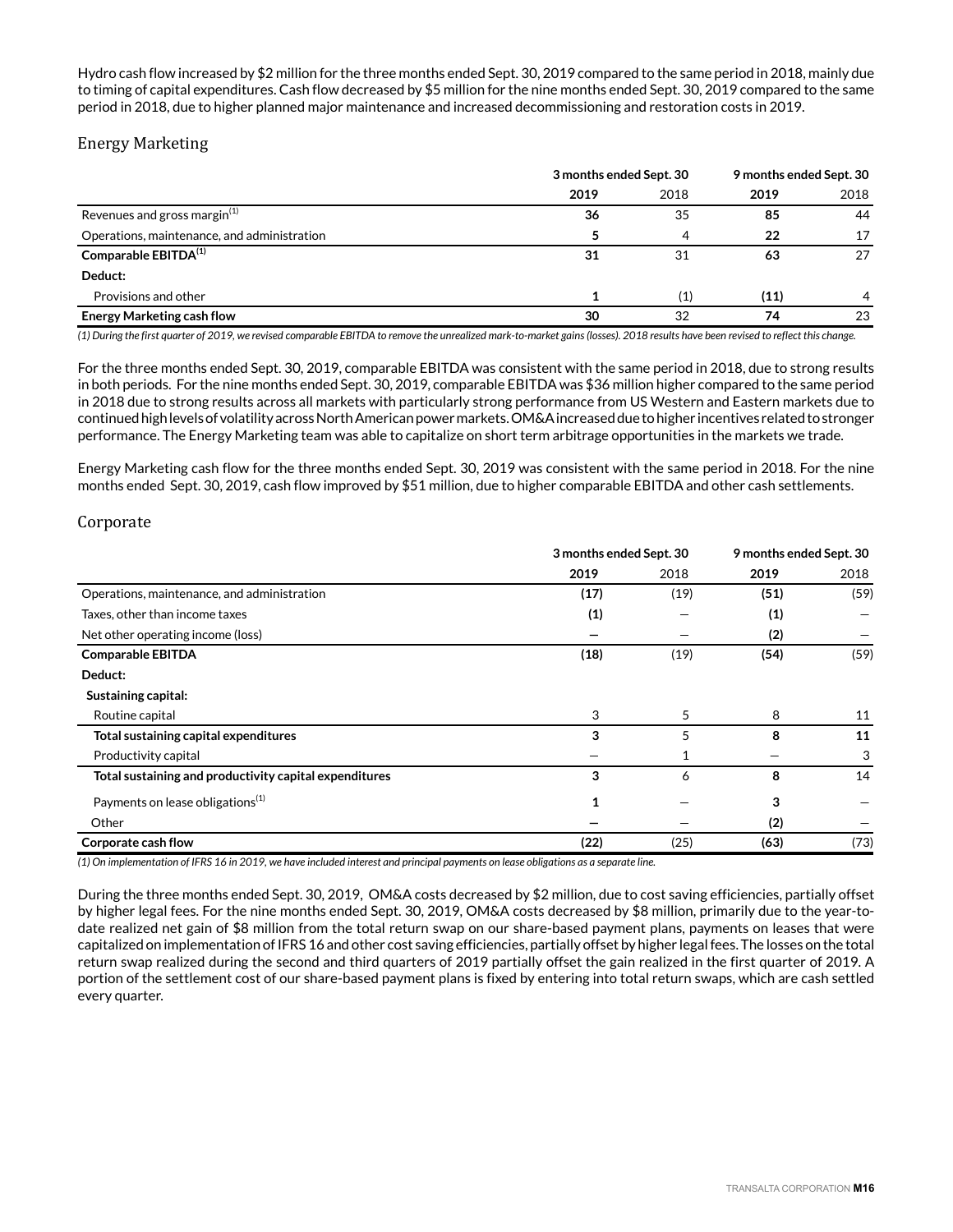## Key Financial Ratios

The methodologies and ratios used by rating agencies to assess our credit ratings are not publicly disclosed. We have developed our own definitions of ratios and targets to help evaluate the strength of our financial position. These metrics and ratios are not defined under IFRS, and may not be comparable to those used by other entities or by rating agencies. We are focused on strengthening our financial position and flexibility and aim to meet all our target ranges.

#### **FFO Before Interest to Adjusted Interest Coverage**

| For the twelve months ended                                                                                              | Sept. 30, 2019 | Dec. 31, 2018 |
|--------------------------------------------------------------------------------------------------------------------------|----------------|---------------|
| FFO <sup>(1)</sup>                                                                                                       | 785            | 927           |
| Less: PPA Settlements                                                                                                    | (56)           | (157)         |
| Add: Interest on debt, exchangeable securities and lease obligations, net of interest income<br>and capitalized interest | 164            | 174           |
| <b>FFO</b> before interest                                                                                               | 893            | 944           |
| Interest on debt, exchangeable securities and lease obligations, net of interest income                                  | 169            | 176           |
| Add: 50 per cent of dividends paid on preferred shares                                                                   | 20             | 20            |
| <b>Adjusted interest</b>                                                                                                 | 189            | 196           |
| FFO before interest to adjusted interest coverage (times)                                                                | 4.7            | 4.8           |

*(1) See Discussion of Financial Results for reconciliation of cash flow from operating activities to FFO for the nine months ended Sept. 30, 2019 and 2018. These amounts are used to calculate the twelve months ended FFO by taking the current year-to-date FFO plus 2018 FFO minus the prior year-to-date FFO.*

Our target for FFO before interest to adjusted interest coverage is four to five times. While both periods are within our target range, the ratio decreased slightly at Sept. 30, 2019 compared to Dec. 31, 2018, mainly due to lower FFO before interest.

#### **Adjusted FFO to Adjusted Net Debt**

| As at                                                         | Sept. 30, 2019 | Dec. 31, 2018 |
|---------------------------------------------------------------|----------------|---------------|
| FFO <sup>(1,2)</sup>                                          | 785            | 927           |
| Less: PPA Settlements <sup>(1)</sup>                          | (56)           | (157)         |
| Less: 50 per cent of dividends paid on preferred shares $(1)$ | (20)           | (20)          |
| <b>Adjusted FFO</b>                                           | 709            | 750           |
| Period-end long-term debt <sup>(3)</sup>                      | 2,995          | 3,267         |
| Exchangeable securities                                       | 325            |               |
| Less: Cash and cash equivalents                               | (326)          | (89)          |
| Less: Principal portion of TransAlta OCP restricted cash      | (10)           | (27)          |
| Add: 50 per cent of issued preferred shares                   | 471            | 471           |
| Fair value asset of hedging instruments on debt $(4)$         | (9)            | (10)          |
| Adjusted net debt                                             | 3,446          | 3,612         |
| Adjusted FFO to adjusted net debt (%)                         | 20.6           | 20.8          |

*(1) Last 12 months.*

*(2) See Discussion of Financial Results for reconciliation of cash flow from operating activities to FFO for the nine months ended Sept. 30, 2019 and 2018. These amounts are used to calculate the twelve months ended FFO by taking the current year-to-date FFO plus 2018 FFO minus the prior year-to-date FFO.*

*(3) Includes lease obligations and tax equity financing.*

*(4) Included in risk management assets and/or liabilities on the condensed consolidated financial statements as at Sept. 30, 2019 and Dec. 31, 2018.* 

Our target range for adjusted FFO to adjusted net debt is 20 to 25 per cent. Our adjusted FFO to adjusted net debt declined due to lower adjusted FFO compared with 2018, partially offset by lower adjusted net debt.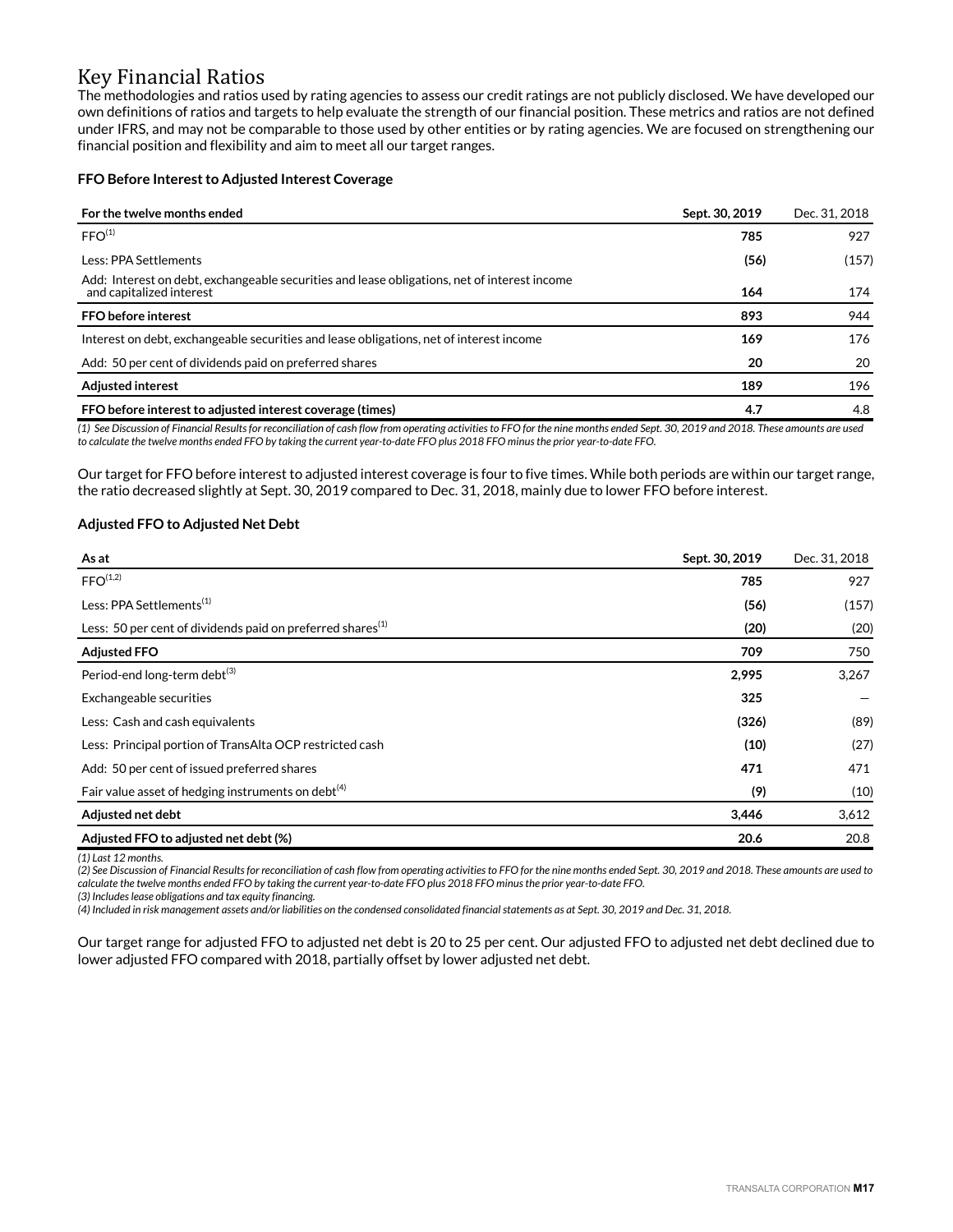#### **Adjusted Net Debt to Adjusted Comparable EBITDA**

| As at                                                          | Sept. 30, 2019 | Dec. 31, 2018 |
|----------------------------------------------------------------|----------------|---------------|
| Period-end long-term debt <sup>(1)</sup>                       | 2,995          | 3,267         |
| Exchangeable securities                                        | 325            |               |
| Less: Cash and cash equivalents                                | (326)          | (89)          |
| Less: Principal portion of TransAlta OCP restricted cash       | (10)           | (27)          |
| Add: 50 per cent of issued preferred shares                    | 471            | 471           |
| Fair value asset of hedging instruments on debt <sup>(2)</sup> | (9)            | (10)          |
| Adjusted net debt                                              | 3,446          | 3,612         |
| Comparable EBITDA(3, 4)                                        | 1,002          | 1,152         |
| Less: PPA Settlements                                          | (56)           | (157)         |
| Adjusted comparable EBITDA <sup>(3, 4)</sup>                   | 946            | 995           |
| Adjusted net debt to comparable $EBITDA^{(3,4)}$ (times)       | 3.6            | 3.6           |

*(1) Includes lease obligations and tax equity financing.*

*(2) Included in risk management assets and/or liabilities on the condensed consolidated financial statements as at Sept. 30, 2019 and Dec. 31, 2018.* 

*(3) Last 12 months.* 

*(4) During the first quarter of 2019, we revised comparable EBITDA to remove the unrealized mark-to-market gains (losses). 2018 results have been revised to reflect this change.*

Our target for adjusted net debt to adjusted comparable EBITDA is 3.0 to 3.5 times. Our adjusted net debt to comparable EBITDA ratio remained consistent with 2018 as lower adjusted comparable EBITDA was partially offset by lower adjusted net debt.

#### **Deconsolidated Net Debt to Deconsolidated Comparable EBITDA**

In addition to reviewing fully consolidated ratios and results, management reviews Net Debt to Adjusted Comparable EBITDA on a deconsolidated basis to highlight TransAlta's financial flexibility, balance sheet strength and leverage excluding the portion of TransAlta Renewables and TransAlta Cogeneration L.P ("TA Cogen") that are not owned by TransAlta. These metrics and ratios are not defined under IFRS, and may not be comparable to those used by other entities or by rating agencies.

|                                                                             | Sept. 30, 2019 | December 31,<br>2010 |
|-----------------------------------------------------------------------------|----------------|----------------------|
| Period-end long-term debt <sup>(1)</sup>                                    | 2,995          | 3,267                |
| Exchangeable securities                                                     | 325            |                      |
| Less: Cash and cash equivalents                                             | (326)          | (89)                 |
| Less: Principal portion of OCP restricted cash                              | (10)           | (27)                 |
| Add: 50 per cent of issued preferred shares                                 | 471            | 471                  |
| Fair value asset of hedging instruments on debt $^{(2)}$                    | (9)            | (10)                 |
| Less: TransAlta Renewables long-term debt                                   | (916)          | (932)                |
| Less: US tax equity financing $^{(3)}$                                      | (24)           | (28)                 |
| Deconsolidated net debt                                                     | 2,506          | 2,652                |
| Comparable EBITDA <sup>(4, 5)</sup>                                         | 1,002          | 1,152                |
| Less: PPA Settlements <sup>(4)</sup>                                        | (56)           | (157)                |
| Less: TransAlta Renewables comparable EBITDA <sup>(4)</sup>                 | (447)          | (430)                |
| Less: TA Cogen comparable EBITDA <sup>(4)</sup>                             | (113)          | (181)                |
| Add: Dividend from TransAlta Renewables <sup>(4)</sup>                      | 151            | 151                  |
| Add: Dividend from TA Cogen <sup>(4)</sup>                                  | 57             | 86                   |
| Deconsolidated comparable EBITDA <sup>(4, 5)</sup>                          | 594            | 621                  |
| Deconsolidated net debt to deconsolidated comparable EBITDA $(4,5)$ (times) | 4.2            | 4.3                  |

*(1) Includes lease obligations and tax equity financing.*

*(2) Included in risk management assets and/or liabilities on the condensed consolidated financial statements as at Sept. 30, 2019 and Dec. 31, 2018.* 

*(3) Relates to assets where TransAlta Renewables has economic interests.*

*(4) Last 12 months.* 

*(5) During the first quarter of 2019, we revised comparable EBITDA to remove the unrealized mark-to-market gains (losses). 2018 results have been revised to reflect this change.*

Our target for deconsolidated net debt to deconsolidated comparable EBITDA is 2.5 to 3.0 times by the end of 2021. Our deconsolidated net debt to deconsolidated comparable EBITDA ratio was consistent with 2018, as lower deconsolidated net debt was offset by lower deconsolidated comparable EBITDA.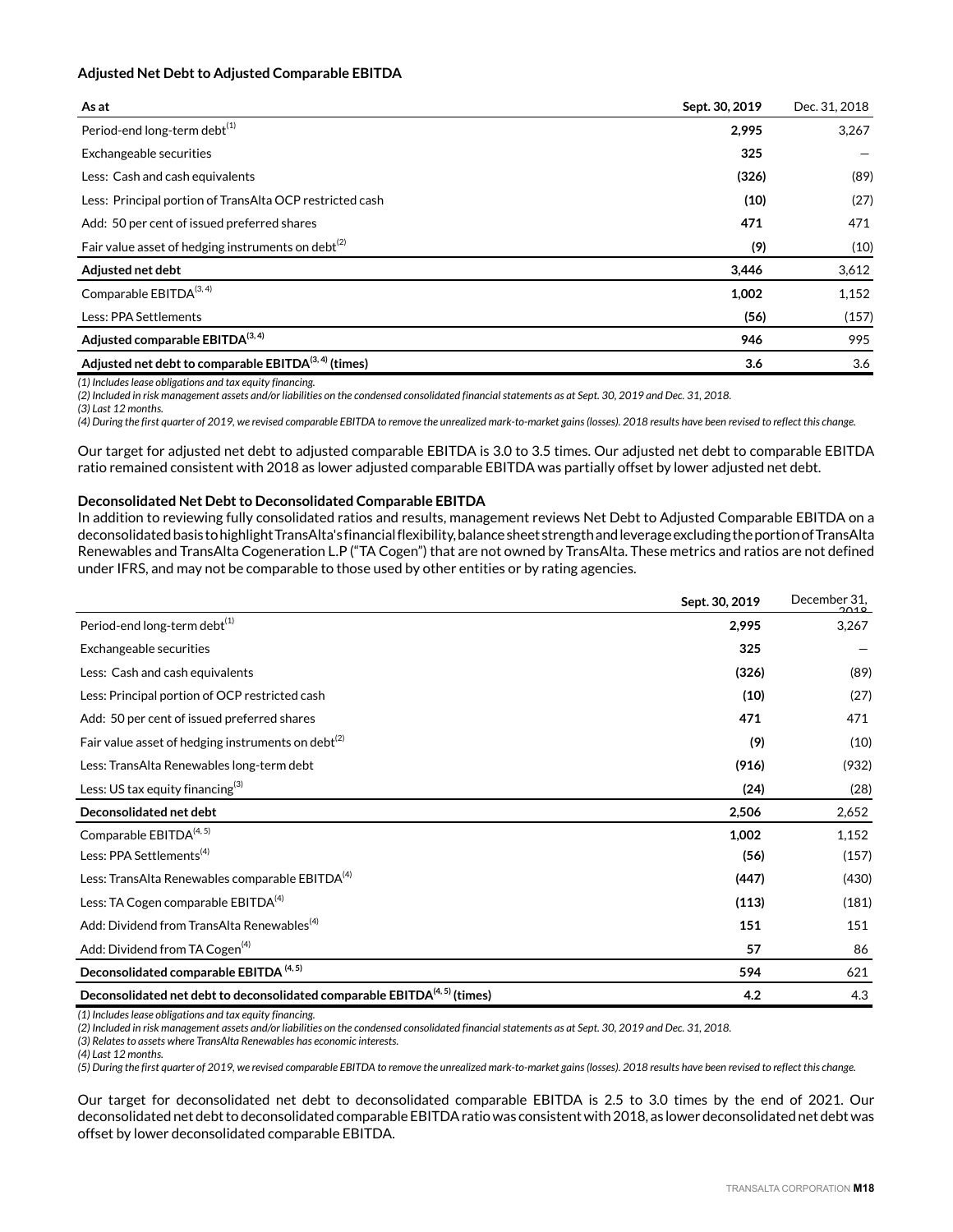#### **Deconsolidated FFO**

During the third quarter of 2019, the Corporation implemented a new dividend policy which aims to return 10 to 15 per cent of TransAlta's deconsolidated FFO to shareholders as it aligns shareholder returns to the assets held directly at TransAlta. This metric is not defined under IFRS, and may not be comparable to those used by other entities or by rating agencies. Deconsolidated FFO for the three and nine months ended Sept. 30 is detailed below:

|                                                                | 3 months ended Sept. 30, 2019    |                                       |                                    | 3 months ended Sept. 30, 2018 |                         |                             |
|----------------------------------------------------------------|----------------------------------|---------------------------------------|------------------------------------|-------------------------------|-------------------------|-----------------------------|
|                                                                | <b>TransAlta</b><br>Consolidated | <b>TransAlta</b><br><b>Renewables</b> | <b>TransAlta</b><br>Deconsolidated | TransAlta<br>Consolidated     | TransAlta<br>Renewables | TransAlta<br>Deconsolidated |
| Cash flow from operating activities                            | 328                              | 75                                    |                                    | 159                           | 78                      |                             |
| Change in non-cash operating working capital<br>balances       | (92)                             | (26)                                  |                                    | 29                            | (16)                    |                             |
| Cash flow from operations before changes in<br>working capital | 236                              | 49                                    |                                    | 188                           | 62                      |                             |
| Adjustments:                                                   |                                  |                                       |                                    |                               |                         |                             |
| Decrease in finance lease receivable                           | 7                                |                                       |                                    | 15                            |                         |                             |
| Finance and interest income - economic<br>interests            |                                  | (9)                                   |                                    |                               | (29)                    |                             |
| AFFO - economic interests                                      |                                  | 34                                    |                                    |                               | 43                      |                             |
| Other                                                          | 1                                |                                       |                                    |                               |                         |                             |
| <b>FFO</b>                                                     | 244                              | 74                                    | 170                                | 204                           | 76                      | 128                         |
| Dividend from TransAlta Renewables                             |                                  |                                       | 38                                 |                               |                         | 37                          |
| Distributions to TA Cogen                                      |                                  |                                       | (12)                               |                               |                         | (23)                        |
| Less: PPA Settlements                                          |                                  |                                       | (56)                               |                               |                         |                             |
| Deconsolidated TransAlta FFO                                   |                                  |                                       | 140                                |                               |                         | 142                         |

|                                                                | 9 months ended Sept. 30, 2019    |                                       |                                    |                           | 9 months ended Sept. 30, 2018 |                             |
|----------------------------------------------------------------|----------------------------------|---------------------------------------|------------------------------------|---------------------------|-------------------------------|-----------------------------|
|                                                                | <b>TransAlta</b><br>Consolidated | <b>TransAlta</b><br><b>Renewables</b> | <b>TransAlta</b><br>Deconsolidated | TransAlta<br>Consolidated | TransAlta<br>Renewables       | TransAlta<br>Deconsolidated |
| Cash flow from operating activities                            | 668                              | 258                                   |                                    | 688                       | 282                           |                             |
| Change in non-cash operating working capital<br>balances       | (122)                            | (48)                                  |                                    | (25)                      | (15)                          |                             |
| Cash flow from operations before changes in<br>working capital | 546                              | 210                                   |                                    | 663                       | 267                           |                             |
| Adjustments:                                                   |                                  |                                       |                                    |                           |                               |                             |
| Decrease in finance lease receivable                           | 19                               |                                       |                                    | 44                        |                               |                             |
| Finance and interest income - economic<br>interests            |                                  | (48)                                  |                                    |                           | (125)                         |                             |
| AFFO - economic interests                                      |                                  | 107                                   |                                    |                           | 116                           |                             |
| Other                                                          | 3                                |                                       |                                    | 3                         | -                             |                             |
| <b>FFO</b>                                                     | 568                              | 269                                   | 299                                | 710                       | 258                           | 452                         |
| Dividend from TransAlta Renewables                             |                                  |                                       | 113                                |                           |                               | 113                         |
| Distributions to TA Cogen                                      |                                  |                                       | (33)                               |                           |                               | (62)                        |
| Less: PPA Settlements                                          |                                  |                                       | (56)                               |                           |                               | (157)                       |
| <b>Deconsolidated TransAlta FFO</b>                            |                                  |                                       | 323                                |                           |                               | 346                         |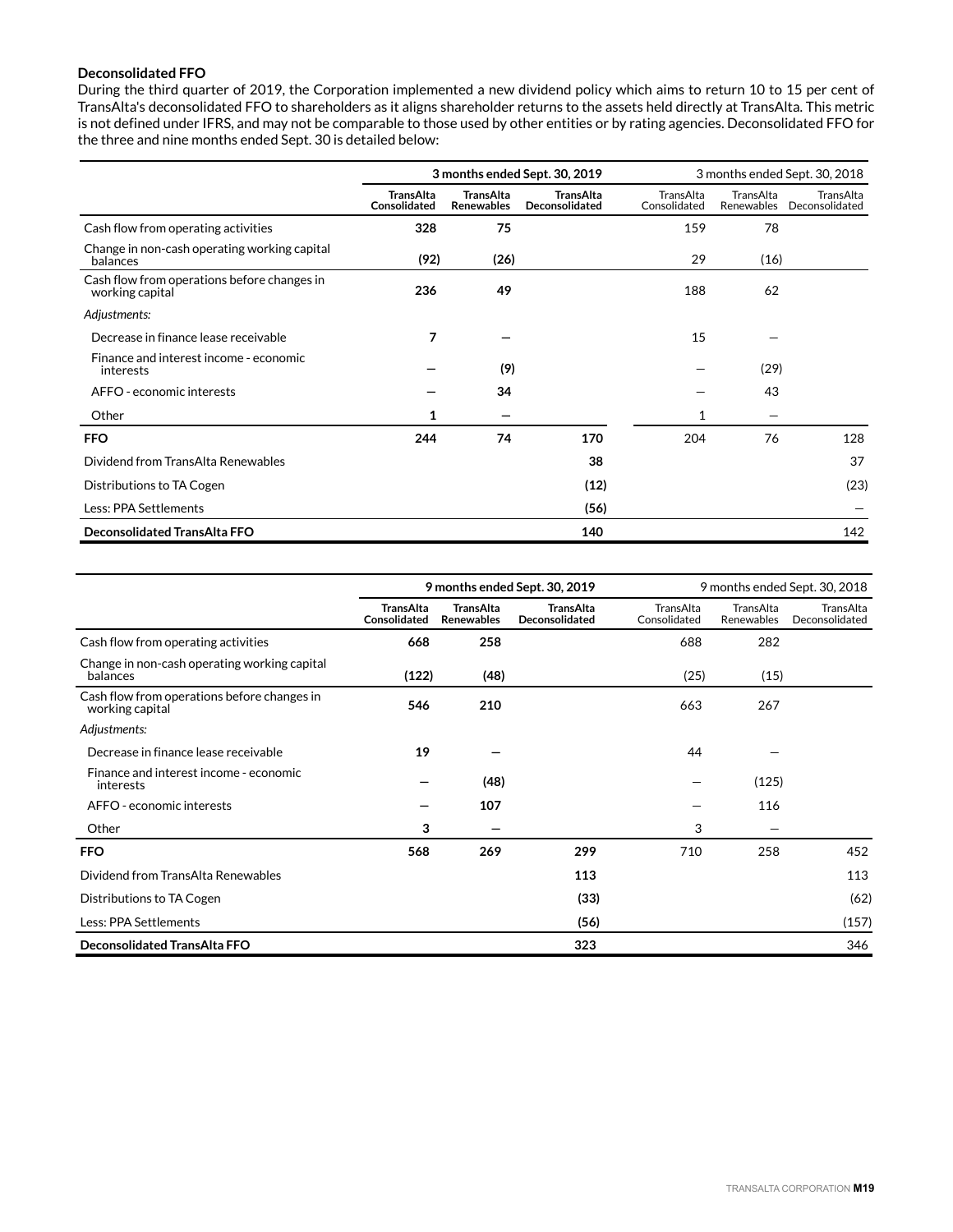# Strategic Growth and Corporate Transformation

## Clean Energy Investment Plan

On Sept. 16, 2019, TransAlta announced its Clean Energy Investment Plan, which includes converting its existing Alberta coal assets to natural gas and advancing its leadership position in onsite generation and renewable energy. TransAlta is currently pursuing opportunities of up to approximately \$1.9 billion as part of this plan, including approximately \$800 million of renewable energy projects already under construction.

TransAlta's plan included converting three of its existing Alberta thermal units to gas in 2020 and 2021 by replacing existing coal burners with natural gas burners. The Corporation is also advancing permitting to convert one, or possibly two, of its units to highly efficient combined cycle natural gas units. The highlights of these gas conversion investments include:

- Positioning TransAlta's fleet as a low-cost generator in the Alberta energy-only market;
- Generating attractive returns by leveraging the Corporation's existing infrastructure;
- Significantly extending the life and cash flows of the Alberta thermal assets; and
- Significantly reducing air emissions and costs.

The Corporation's Clean Energy Investment Plan also consists of the four wind projects in the United States and Alberta that are currently under construction and a cogeneration facility. These projects are underpinned by long-term power purchase agreements with highly creditworthy counterparties.

The Clean Energy Investment Plan will be funded from the cash raised earlier this year through the strategic investment with an affiliate of Brookfield Renewable Partners, cash generated from operations, and raising capital through TransAlta Renewables.

#### **Coal-to-Gas Conversions**

During the first quarter of 2019, we issued Limited Notice to Proceed ("LNTP") for the coal-to-gas conversion on Sundance Unit 6 and on July 4, 2019, we issued Full Notice to Proceed ("FNTP") for this unit. We are targeting to complete the conversion of Sundance Unit 6 by the second half of 2020. During the third quarter, we issued LNTP for Keephills Unit 2 and expect to issue LNTP for Keephills Unit 3 later in 2019 and FNTP for the units later in 2019 and in early 2020, respectively. We expect to complete the conversion of these units in 2021 and 2022. The cost to convert each unit is expected to be approximately \$30 to \$35 million per unit. In 2019, we expect to incur costs ranging from \$30 million to \$40 million to maximize our ability to co-fire gas more consistently at up to 30% of rated capacity and for advancing our coal-to-gas conversions.

#### **Repowered Combined Cycle Conversions**

We are permitting to repower the steam turbines at Sundance Unit 5 and Keephills Unit 1 by installing one or more combustion turbines and heat recovery steam generators, thereby creating highly efficient combined cycle units. Repowering is expected to cost 40% lower than a new combined cycle facility while achieving a similar heat rate.

These units will either co-fire until repowered or potentially be converted to 100% gas via a boiler conversion, as the carbon savings are significant. The plan assumes there are no delays in securing the natural gas supply requirements, which may result from regulatory or other constraints.

On Oct. 30, 2019, TransAlta acquired two 230 MW Siemens F class gas turbines and related equipment for \$84 million. These turbines will be redeployed to our Sundance site as part of the strategy to repower Sundance Unit 5 to a highly efficient combined cycle unit. The Corporation is assuming long-term non-unit contingent power purchase agreements for capacity plus energy, including the passthrough of GHG costs, starting in late 2023 with Shell Energy North America (Canada). We expect to issue LNTP in 2020 and FNTP in 2021 for Sundance Unit 5, with an expected commercial operation date in 2023. The Sundance Unit 5 repowered combined cycle unit will have a capacity of approximately 730 MW and is expected to cost approximately \$750 million to \$770 million, well below a greenfield combined cycle project. In conjunction with the Sundance Unit 5 permitting, we are also permitting Keephills Unit 1 to maintain the option to repower Keephills Unit 1 to a combined cycle unit, depending on market fundamentals.

#### **Pioneer Gas Pipeline Partnership**

On Dec. 17, 2018, the Corporation exercised its option to acquire 50 per cent ownership in the Pioneer Pipeline. During the second quarter of 2019, the Pioneer Pipeline transported first gas four months ahead of schedule to TransAlta's generating units at Sundance and Keephills. The Pioneer Pipeline initially had approximately 50 MMcf/day of natural gas flowing during the start-up phase where initial flows fluctuated depending on market conditions. Firm throughput of approximately 130 MMcf/day of natural gas commenced flowing through the Pioneer Pipeline on Nov. 1, 2019. Tidewater and TransAlta each own a 50 per cent interest in the Pioneer Pipeline which is backstopped by a 15-year take-or-pay agreement from TransAlta at market rate tolls. The investment for TransAlta, including associated infrastructure, was approximately \$100 million.

#### **Kaybob Cogeneration Project**

On Oct. 1, 2019, TransAlta and SemCAMS announced that they have entered into definitive agreements to develop, construct and operate a cogeneration facility at the Kaybob South No. 3 sour gas processing plant. The Kaybob facility is strategically located in the Western Canadian Sedimentary Basin and accepts natural gas production out of the Montney and Duvernay formations. TransAlta will construct the cogeneration plant which will be jointly owned, operated and maintained with SemCAMS. The capital cost of the new cogeneration facility is expected to be approximately \$105 to \$115 million and the project is expected to deliver approximately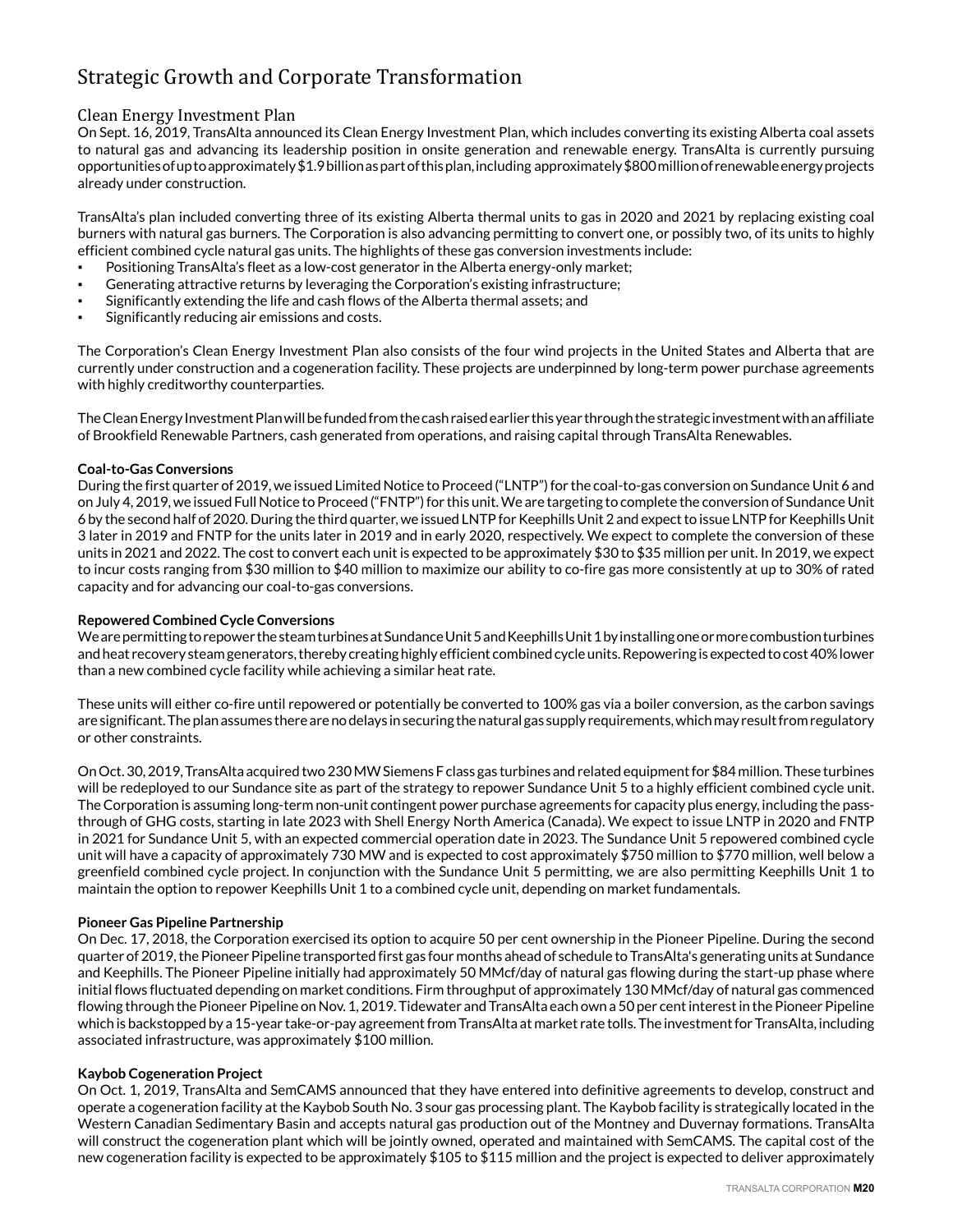\$18 million in annual EBITDA. TransAlta will be responsible for all capital costs during construction and, subject to the satisfaction of certain conditions, SemCAMS will purchase a fifty per cent interest in the new cogeneration facility as of the commercial operation date, which is targeted for late 2021.

The highly efficient cogeneration facility will have an installed capacity of 40 MW. All of the steam production and approximately half of the electricity output will be contracted to SemCAMS under a 13-year fixed price contract. The remaining electricity generation will be sold into the Alberta Power market by TransAlta. The agreement contemplates an automatic 7-year extension subject to certain termination rights. The development of the cogeneration facility at Kaybob South No. 3 will eliminate the need for traditional boilers and reduce annual carbon emissions of the operation by approximately 100,000 tonnes CO2e, which is equivalent to removing 20,000 vehicles off Alberta roads.

#### **US Wind Projects**

On Feb. 20, 2018, TransAlta Renewables announced that it had entered into an arrangement to acquire interests in two constructionready wind projects in the United States. Construction of the projects are underway. The wind development projects consist of: i) a 90 MW project located in Pennsylvania that has a 15-year PPA with Microsoft Corp. ("Big Level") and ii) a 29 MW project located in New Hampshire with two 20-year PPAs ("Antrim") (collectively, the "US Wind Projects"), with counterparties that have Standard & Poor's credit ratings of A+ or better.

On March 28, 2019, the closing conditions related to the acquisition of Antrim were finalized and the TransAlta subsidiary acquired the development project. Cost estimates for the US Wind Projects have been reforecasted to US\$250 million to US\$270 million (including capitalized interest expense), primarily due to construction and weather related impacts as well as higher interconnection costs. TransAlta Renewables will fund these costs either by acquiring additional preferred shares issued by a subsidiary of TransAlta or by subscribing for interest-bearing promissory notes issued by the project entity. The proceeds from the issuance of such preferred shares or notes will be used exclusively in connection with the acquisition and construction of the US Wind Projects. TransAlta Renewables expects to fund these acquisition and construction costs using its existing liquidity and tax equity financing. Turbine erection and commissioning is progressing at both projects. Both Big Level and Antrim are expected to be fully operational during the fourth quarter of 2019. See the Significant and Subsequent Events section of this MD&A for further details.

#### **Windrise Wind Project**

On Dec. 17, 2018, TransAlta's 207 MW Windrise wind project was selected by the AESO as one of the three selected projects in the third round of the Renewable Electricity Program. TransAlta and the AESO executed a Renewable Electricity Support Agreement with a 20-year term. The Windrise project is situated on 11,000 acres of land located in the county of Willow Creek, Alberta and is expected to cost approximately \$270 million to \$285 million. The project development work is on schedule as it is progressing through the permitting process and is on track to reach commercial operation during the first half of 2021.

#### **WindCharger Project**

During the first quarter of 2019, TransAlta approved the WindCharger project, an innovative 10 MW / 20 MWh energy storage project. WindCharger is located in southern Alberta in the Municipal District of Pincher Creek next to TransAlta's existing Summerview Wind Farm Substation. WindCharger will store energy produced by the nearby Summerview II Wind Farm and discharge into the Alberta Electricity Grid at times of high-peak demand. This project is expected to be the first utility-scale battery storage facility in Alberta and will be receiving co-funding support from Emissions Reduction Alberta. Regulatory applications, including a facilities application to the Alberta Utilities Commission, have been submitted with approvals expected during the fourth quarter of 2019. TransAlta is in the process of completing detailed design and engineering and procuring long-lead equipment. Construction is on-track to begin in March 2020 with a commercial operation date expected within the first half of 2020. The total expected cost of the project to TransAlta is \$7 million to \$8 million.

#### **Skookumchuck Wind Project**

On April 12, 2019, TransAlta signed an agreement with Southern Power to purchase a 49 per cent interest in the Skookumchuck Wind Energy Facility, a 136.8 MW wind facility currently under construction and located in Lewis and Thurston counties near Centralia in Washington state. The project has a 20-year power purchase agreement with Puget Sound Energy. TransAlta will make its investment when the facility reaches its commercial operation date, which is expected to be in the first quarter of 2020. TransAlta's 49 per cent interest in the total capital investment is expected to be \$150 to \$160 million.

#### Project Greenlight

Project Greenlight is a multi-year program to transform our business and the delivery of the Corporation's strategy. Business units are focusing both on cash flow improvements and the way the Corporation is delivering sustainable value. Through this program we delivered on projects that improved performance by improving generation efficiency, improving heat rates, lowering fuel costs, reducing GHG emissions, reducing operating and maintenance costs, optimizing our capital spend, avoiding new costs, reducing overhead costs and financing costs, improving working capital, monetizing assets, streamlining processes and achieving efficiencies.

The success of this project has enabled financial flexibility for new investments and as we proceed with plans to embed the transformation process into the business, we expect to continue to realize new value through innovation and process improvements.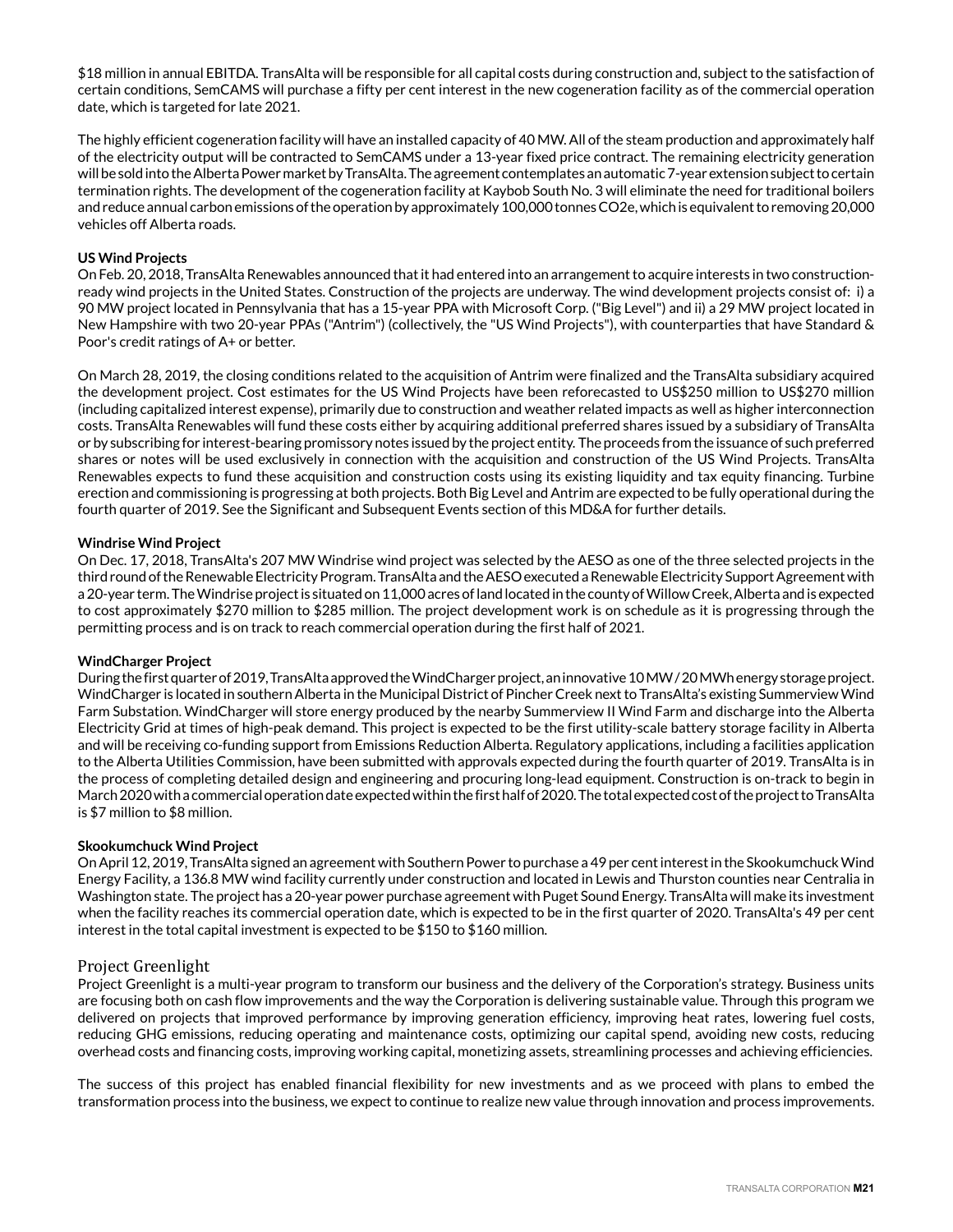# Significant and Subsequent Events

#### Investor Day

On Sept. 16, 2019, TransAlta held the 2019 Investor Day where the Clean Energy Investment Plan was announced. See further details in the Strategic Growth and Corporate Transformation section of this MD&A.

In addition, the Corporation announced that it has adopted, based on TransAlta level deconsolidated cash flows, a deconsolidated Debt/EBITDA target of 2.5 to 3.0 times, and a dividend policy of returning between 10 and 15 per cent of TransAlta deconsolidated Funds from Operations to common shareholders. The credit metrics and dividend policy are being presented on a deconsolidated basis, allowing investors to understand how the dividends received from TransAlta Renewables and TA Cogen are either being returned or invested for TransAlta shareholders. See the Key Financial Ratios section of this MD&A for further details.

#### Termination of the Alberta Sundance Power Purchase Arrangements with the Balancing Pool

On Sept 18. 2017, the Corporation received formal notice from the Balancing Pool for the termination of the Sundance B and C PPAs effective March 31, 2018. This announcement was expected and the Corporation took steps to re-take dispatch control for the units effective March 31, 2018.

Pursuant to a written agreement, the Balancing Pool paid the Corporation approximately \$157 million on March 29, 2018. The Corporation disputed the termination payment received. The Balancing Pool excluded certain mining and corporate assets that should have been included in the net book value calculation. On Aug. 26, 2019, the Corporation announced it was successful in the arbitration and received the full amount it was seeking to recover, being \$56 million, plus GST and interest.

#### TransAlta and Capital Power Swap Non-Operating Interests in Keephills 3 and Genesee 3

On Oct. 1, 2019, the Corporation closed the transaction with Capital Power Corporation ("Capital Power") to swap TransAlta's 50 per cent ownership interest in the Genesee 3 facility for Capital Power's 50 per cent ownership interest in the Keephills 3 facility. As a result, TransAlta owns 100 per cent of the Keephills 3 facility and Capital Power owns 100 per cent of the Genesee 3 facility.

The Keephills 3 facility is a 463 MW coal-fired generating facility located approximately 70 kilometers west of Edmonton, Alberta, adjacent to TransAlta's existing Keephills Unit 1 and Unit 2 power plants. The Keephills 3 facility achieved commercial operation in 2011, and has been identified as a candidate for TransAlta's intended coal-to-gas conversions.

The purchase prices for each non-operating interest largely offset each other, resulting in a payment of \$10 million from Capital Power to TransAlta, subject to working capital settlements. Final working capital true-ups and settlements will occur within 90 days of the closing date.

The Corporation has early-adopted amendments to IFRS 3 Business Combinations, which introduce an optional fair value concentration test, that the Corporation elected to apply to its acquisition of the non-operating interest in Keephills 3. As a result, on the transaction closing of Oct. 1, 2019, the acquisition has been accounted for as an asset acquisition with the \$301 million purchase price allocated as follows: working capital \$11 million, property, plant and equipment \$308 million, other assets \$3 million, other liabilities \$2 million and decommissioning and other provisions \$19 million.

As at Sept. 30, 2019, the Corporation has re-classified the assets and liabilities related to the Genesee 3 disposal group, which are primarily comprised of working capital, property, plant and equipment, intangible assets, and decommissioning and other provisions, as held for sale on the statement of financial position.

#### Management Changes

On Aug. 8, 2019, the Board of Directors appointed John Kousinioris to Chief Operating Officer of TransAlta Corporation. Mr. Kousinioris previously held the roles of Chief Legal Officer and most recently Chief Growth Officer at TransAlta. Prior to this promotion, he was responsible for overseeing the areas of business development, gas and renewables operations, commercial, and energy marketing.

On May 17, 2019, the Corporation announced the promotion of Todd Stack to CFO. Mr. Stack, who has served as Managing Director and Corporate Controller of the Corporation since February 2017, has been responsible for providing leadership and direction over TransAlta's financial activities, corporate accounting, reporting, tax, and planning.

Since joining TransAlta in 1990, Mr. Stack has acted as the Corporation's Treasurer, Corporate Controller, as well as a member of the corporate development team reviewing greenfield and acquisition opportunities. Prior to joining the finance team at TransAlta, Mr. Stack held a number of roles in the engineering team, including design, operations and project management.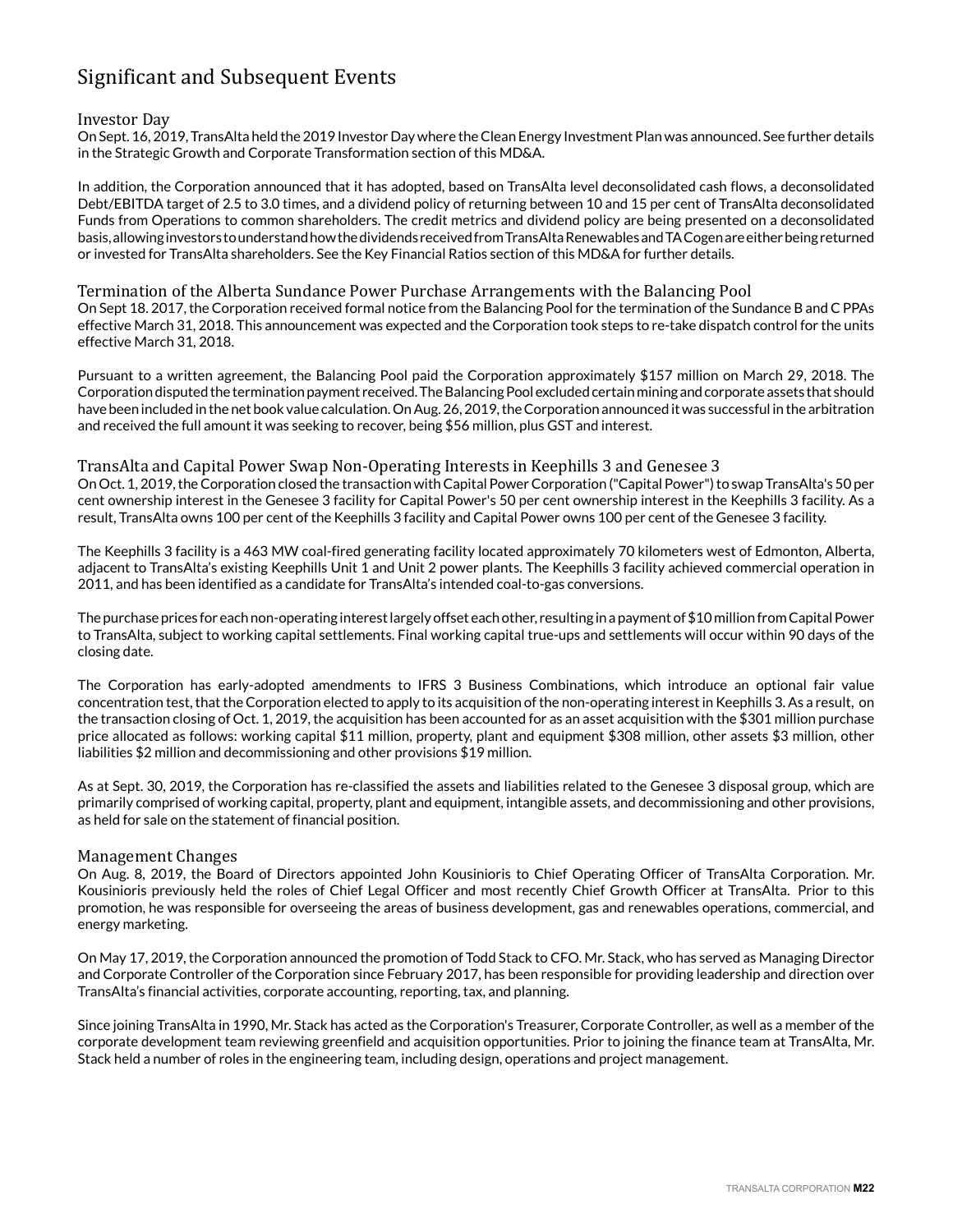## Strategic Investment by Brookfield

On March 25, 2019, the Corporation announced it had entered into an agreement whereby Brookfield will invest \$750 million in the Corporation ("Investment Agreement"). This investment provides the financial flexibility to drive TransAlta's transition to 100% clean energy by 2025, recognizes the anticipated future value of TransAlta's Alberta Hydro Assets, and accelerates the Corporation's plan to return capital to its shareholders.

Under the terms of the agreement, Brookfield agreed to invest \$750 million in TransAlta through the purchase of exchangeable securities, which are exchangeable by Brookfield into an equity ownership interest in TransAlta's Alberta Hydro Assets in the future at a value based on a multiple of the Alberta Hydro Assets' future EBITDA.

On May 1, 2019, Brookfield invested the initial tranche of \$350 million in exchange for 7% unsecured subordinated debentures due May 1, 2039. The remaining \$400 million will be invested in October 2020 in exchange for a new series of redeemable, retractable first preferred shares, subject to the satisfaction of certain conditions precedent.

Upon entering into the Investment Agreement and as required in the terms of the agreement, the Corporation paid Brookfield a \$7.5 million structuring fee. A commitment fee of \$15 million was paid upon completion of the initial funding. These transaction costs have been recognized as part of the carrying value of the debentures.

In addition, subject to the exceptions in the Investment Agreement, Brookfield has committed to purchase TransAlta common shares on the open market to increase its share ownership in TransAlta to not less than 9% at the conclusion of the prescribed share purchase period, provided that Brookfield is not obligated to purchase any common shares at a price per share in excess of \$10 per share. TransAlta shareholders elected two experienced Brookfield directors, Harry Goldgut and Richard Legault, to our Board of Directors at the 2019 Annual and Special Meeting of shareholders. TransAlta and Brookfield intend to work together to complete TransAlta's transition to clean energy, maximize the value of the Alberta Hydro Assets, and create long-term shareholder value.

TransAlta has indicated that it intends to return up to \$250 million of capital to shareholders through share repurchases within the next three years.

## Normal Course Issuer Bid

On May 27, 2019 the Corporation announced that the Toronto Stock Exchange ("TSX") accepted the notice filed by the Corporation to implement a NCIB for a portion of its common shares. Pursuant to the NCIB, the Corporation may repurchase up to a maximum of 14,000,000 common shares, representing approximately 4.92 per cent of issued and outstanding common shares as at May 27, 2019. Purchases under the NCIB may be made through open market transactions on the TSX and any alternative Canadian trading platforms on which the common shares are traded, based on the prevailing market price. Any common shares purchased under the NCIB will be cancelled.

The period during which TransAlta is authorized to make purchases under the NCIB commenced on May 29, 2019, and ends on May 28, 2020, or such earlier date on which the maximum number of common shares are purchased under the NCIB or the NCIB is terminated at the Corporation's election.

Under TSX rules, not more than 176,447 common shares (being 25 per cent of the average daily trading volume on the TSX of 705,788 common shares for the six months ended April 30, 2019) can be purchased on the TSX on any single trading day under the NCIB, with the exception that one block purchase in excess of the daily maximum is permitted per calendar week.

During the nine months ended Sept. 30, 2019, the Corporation purchased and cancelled 3,133,200 common shares at an average price of \$8.57 per common share, for a total cost of \$27 million. See Note 15 of the unaudited interim condensed consolidated financial statements as at and for the three and nine months ended Sept. 30, 2019 for further details.

## Mothballing of Sundance Units

On March 8, 2019, the Corporation announced that the AESO granted an extension to the mothballing of Sundance Units 3 and 5, which will remain mothballed until Nov. 1, 2021, extended from April 1, 2020. The extensions were requested by TransAlta based on TransAlta's assessment of market prices and market conditions. TransAlta has the ability to return either of the units back to full operation by providing three months' notice to the AESO.

## Acquisition of Two US Wind Projects

During the third quarter of 2019, subsidiaries of TransAlta entered into final agreements with an external party for a planned tax equity investment in the Big Level and Antrim wind projects. The total financing is expected to be approximately US\$125 million to US\$135 million, with initial funding of approximately US\$35 million and US\$90 million, respectively, coinciding with Antrim and Big Level each achieving commercial operation, subject to customary conditions. The tax equity financing will be classified as long-term debt on the statement of financial position.

During the first nine months of 2019, TransAlta Renewables funded \$93 million (US\$69 million) of construction costs for the US Wind Projects. On March 28, 2019, the closing conditions related to the acquisition of Antrim were finalized and the Corporation acquired the development project for total cash consideration of \$24 million and the settlement of the balance of the outstanding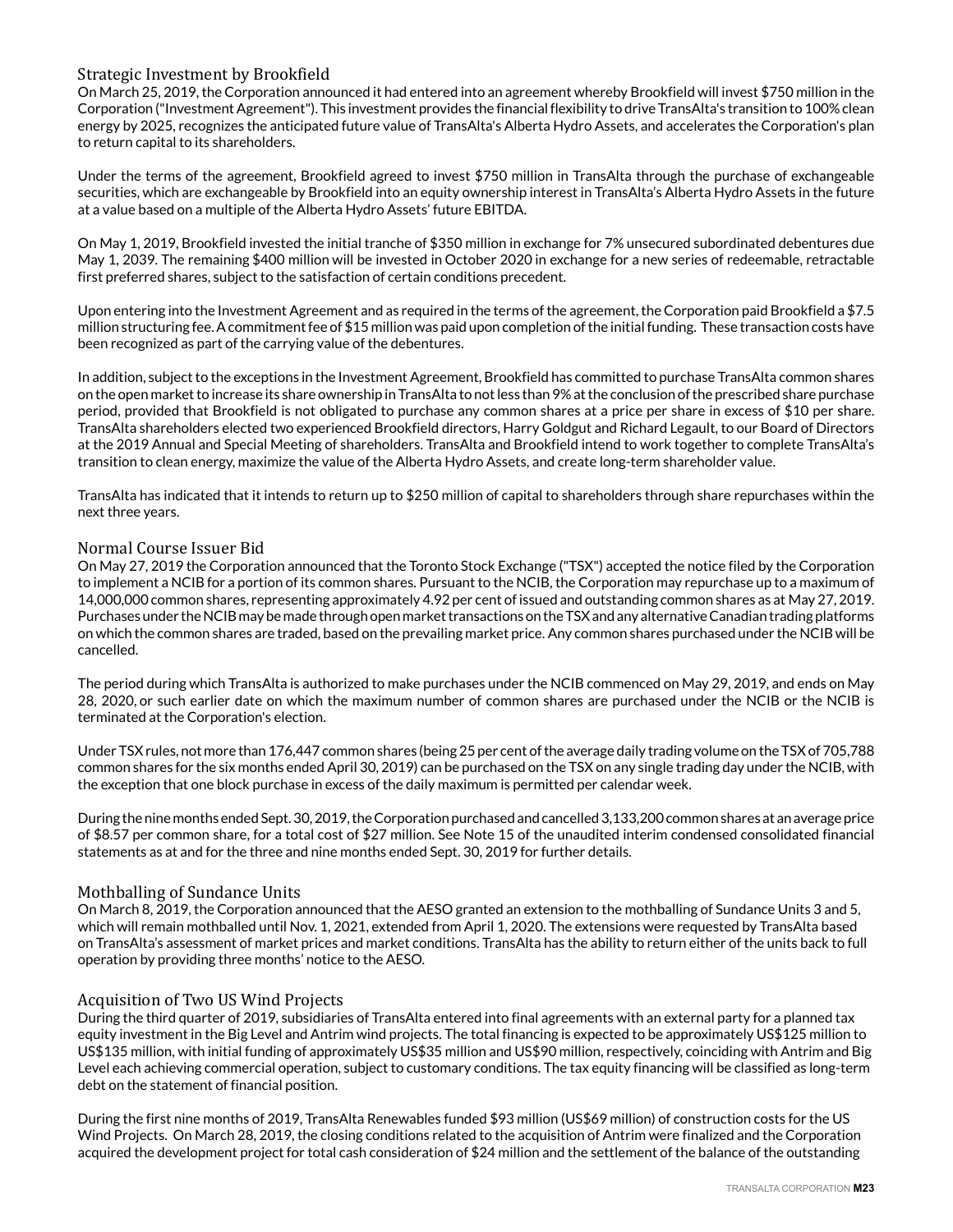loan receivable of \$41 million. As a result, we recognized \$50 million for assets under construction in property, plant and equipment and \$15 million in intangibles. The Corporation also paid the final holdback for the Big Level development project of \$7 million (US \$5 million) due on the closing of Antrim. Upon the closing of the purchase of Antrim, TransAlta Renewables funded an additional \$70 million (US\$52 million) by subscribing for an interest-bearing promissory note issued by the project entity.

Refer to the Strategic Growth and Corporate Transformation section of this MD&A for updates on ongoing projects. Refer to Note 4 of the audited annual 2018 consolidated financial statements within our 2018 Annual Integrated Report and Note 3 of our unaudited interim condensed consolidated financial statements as at and for the three and nine months ended Sept. 30, 2019 for significant events impacting both prior and current year results.

## Regulatory Updates

Refer to the Regional Regulation and Compliance discussion in our 2018 annual MD&A for further details that supplement the recent developments as discussed below:

### **Canadian Federal Government**

#### *Large Greenhouse Gas Emitter Regulations*

On June 21, 2018, *the Greenhouse Gas Pollution Pricing Act (GGPPA)* was passed. Under this Act, the Canadian federal government implemented a national price on GHG emissions. The price began at \$20 per tonne of carbon dioxide equivalent (CO<sub>2</sub>e) emitted in 2019 and will rise by \$10 per year until reaching \$50 per tonne in 2022.

#### *Carbon Tax*

On Jan. 1, 2019, the GGPPA's "backstop" mechanisms came into effect for large emitters in jurisdictions that did not implement an independent carbon pricing program or where the existing program was not deemed equivalent to the federal system - Ontario, Manitoba, New Brunswick, Saskatchewan, Prince Edward Island, Yukon and Nunavut.

The backstop mechanism has two components: a carbon levy for small emitters and regulation for large emitters called the Output Based Pricing Standard (OBPS). The carbon levy sets a carbon price per tonne of greenhouse gas emissions related to transportation fuels, heating fuels and other, small emission sources. The OBPS is an intensity-based standard where large emitters must meet an industry specific emission intensity performance standard per unit of production. If the facility's emission intensity is below or above the performance standard, the facility will generate carbon credits or carbon obligations equal to the difference between the industry's emission intensity performance standard and the regulated facility's emission intensity.

The final regulations for the OBPS were released on June 28, 2019. TransAlta currently operates under this system in Ontario.

#### *Clean Fuel Standard*

In 2016, the Canadian federal government announced plans to consult on the development of a Clean Fuel Standard ("CFS") to reduce Canada's greenhouse gas emissions through the increased use of lower carbon fuels, energy sources and technologies. The objective of the regulation is to achieve 30 million metric tonnes of annual reductions in GHG emissions by 2030. The CFS will establish lifecycle carbon intensity requirements separately for liquid, gaseous and solid fuels that are used in transportation, industry and buildings. Under the proposed policy, coal combusted at facilities that are covered by coal-fired electricity regulations will be exempt from the regulation. Natural gas used for electricity production is currently expected to be included under the gaseous stream.

Consultation on the gaseous stream, commenced in 2019 and will continue into 2020. Publication of the draft regulations for the gaseous stream will occur in late 2020 with final regulations expected in 2021. The gaseous stream is currently expected to come into force by 2023. TransAlta continues to be engaged in the consultation process.

#### **Alberta**

## *Large Greenhouse Gas Emitter Regulations*

On Jan. 1, 2018, the Alberta government transitioned from the *Specified Gas Emitters Regulation* to the *Carbon Competitiveness Incentive Regulation* ("CCIR"). Under the CCIR, the regulatory compliance moved from a facility-specific compliance standard to a product or sectoral performance compliance standard.

On April 16, 2019, the United Conservative Party ("UCP") won the Alberta provincial election with a majority government. The UCP have committed to moving away from the CCIR to a new regulation called the Technology Innovative Emissions Reduction ("TIER") regime, expected to take effect on Jan. 1, 2020.

Under the proposed TIER regulations, large emitters that emit over  $100,000$  tCO<sub>2</sub>e per year will be covered with an opt-in provision from 100,000 to 10,000 tCO<sub>2</sub>e per year. For the electricity sector, like CCIR, TIER is an intensity-based carbon standard where emission obligations are assessed on a tonnes of carbon per MWh. Electricity sector covered entities will have to meet a "good-as-best-gas" sector intensity standard that is proposed to be the same as CCIR at 370 tCO<sub>2</sub>e/GWh. All other larger emitters will need to reduce emission by 10% from their 2016-18 average facility emission factor.

Facilities with emissions above the set reduction requirements will need to comply with TIER by: 1) paying the Carbon Fund price, 2) making reductions at their facility, 3) remitting emission performance credits from other facilities, or 4) remitting emission offset credits.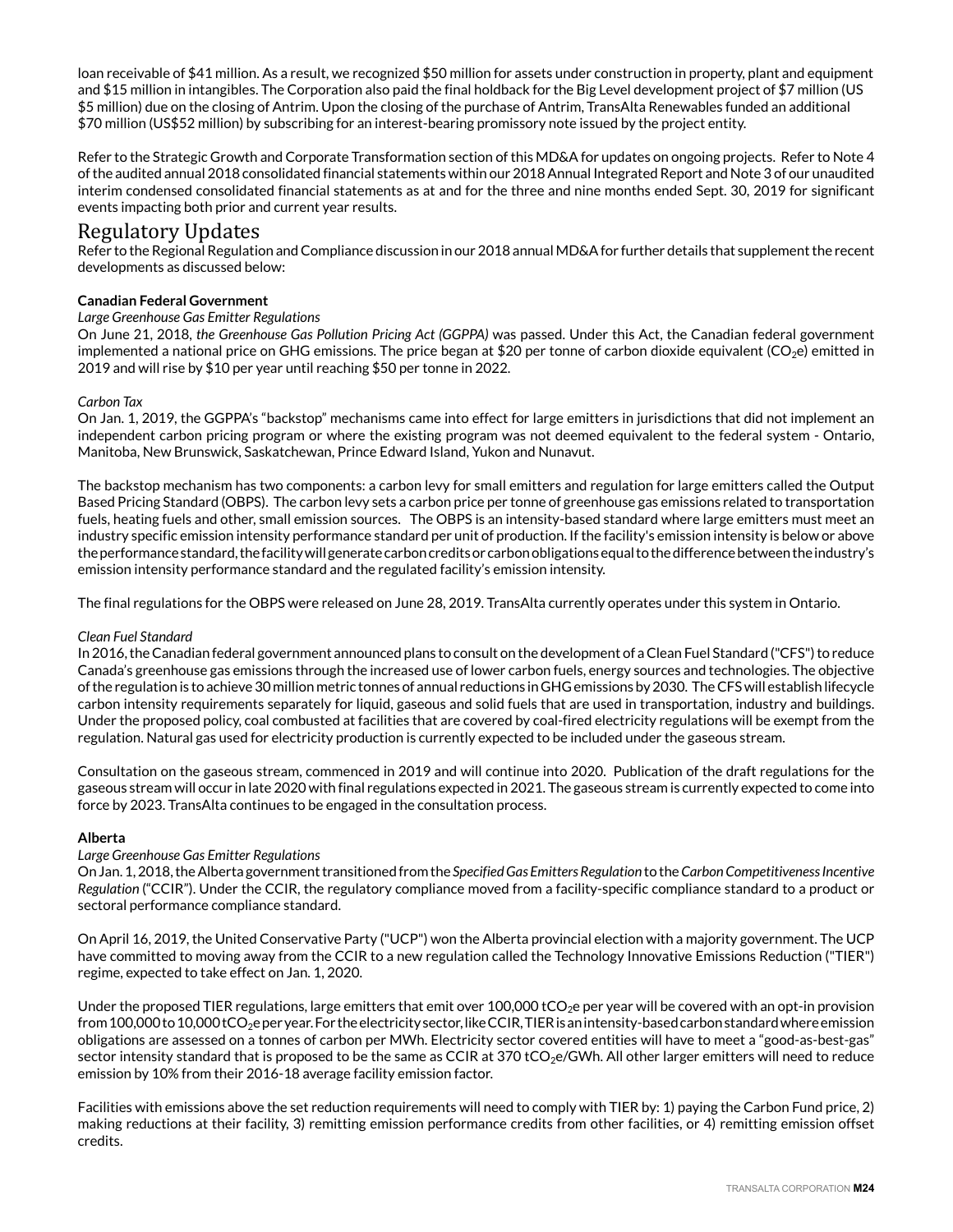To get stakeholder feedback on TIER, the Alberta government held consultation meetings throughout July ending with final written submissions due on Aug. 2, 2019. The Alberta government intends to draft and pass the new TIER regulation during the Fall session with TIER replacing CCIR on Jan. 1, 2020.

Upon finalization of the program, the TIER system will be submitted for review by the federal government. The federal government conducts an annual review of provincial carbon pricing systems to confirm alignment with the guidance requirements. The 2019 review process is expected to be completed in the fourth quarter of 2019.

#### *Carbon Tax*

The Albertan UCP government passed *Bill 1: An Act to Repeal the Carbon Tax* that removed the carbon tax as of May 30, 2019 on fossil fuel sources such as gasoline, natural gas, etc. The federal government has committed to replace the provincial carbon tax with an equivalent federal carbon tax as of January 1, 2020. TransAlta will not pay the carbon tax on the relevant fuels from June 1, 2019 to December 31, 2019.

#### *Electricity Market Review*

On July 24, 2019, the UCP cancelled the capacity market after completing their 90 day review process. The Alberta government proposed Bill 18 *Electricity Statutes (Capacity Market Termination) Amendment Act* ("Bill 18") in the legislature which unwinds the changes that were made to the statutory scheme by the previous government to implement a capacity market design. Bill 18 passed first reading on Oct. 17, 2019. Maintaining the existing energy-only structure as contemplated in Bill 18 is supportive of TransAlta's current and future strategies.

#### **Ontario**

#### *Large Greenhouse Gas Emitter Regulations*

Ontario large emitters are currently subject to the federal backstop OBPS regulation and are expected to remain under this regulation until at least the next federal review in 2022.

On July 4, 2019, the Government of Ontario released the final regulations for the provincial Greenhouse Gas Emissions performance Standards (EPS). The EPS establishes greenhouse gas emission limits on covered facilities. Large emitters generating over 50,000 tonnes CO<sub>2</sub>e or more per year will be covered with an opt-in provision for those emitters between 10,000 and 50,000 tCO<sub>2</sub>e annually. The carbon emissions limit for electricity is set at 420 tCO<sub>2</sub>e/GWh. The program also provides a method that accounts for the carbon efficiency of cogeneration units.

Facilities with emissions above the set reduction requirements can comply by: 1) buying excess emission units from the regulator, 2) making reductions at their facility, or 3) using emission performance units generated by facilities emitting below their emission intensity limit.

The first compliance period under the Regulation will begin on Jan. 1 in the year in which Ontario is removed from the list of provinces to which the federal OBPS applies. We currently anticipate this to occur on January 1, 2023.

#### *Carbon Tax*

The Federal carbon tax was implemented in Ontario as of April 1, 2019. It is expected to remain in place until the next Federal review in 2022.

#### *Electricity Market Review*

Ontario is implementing a transitional capacity market that will allow demand response and existing, uncontracted generators to participate. The first auction will be held in December 2019 for the 2020 obligation period. TransAlta assets are contracted and will not participate. This capacity market will evolve and allow participation by imports and uncontracted capacity at contracted facilities. TransAlta may be able to participate in the 2022 or later auctions.

Ontario is planning to implement major changes to its energy market, including the adoption of nodal pricing (transmission congestion pricing) and a day-ahead market. These changes are expected to have small impacts on prices in Southern Ontario where most of TransAlta's assets are located.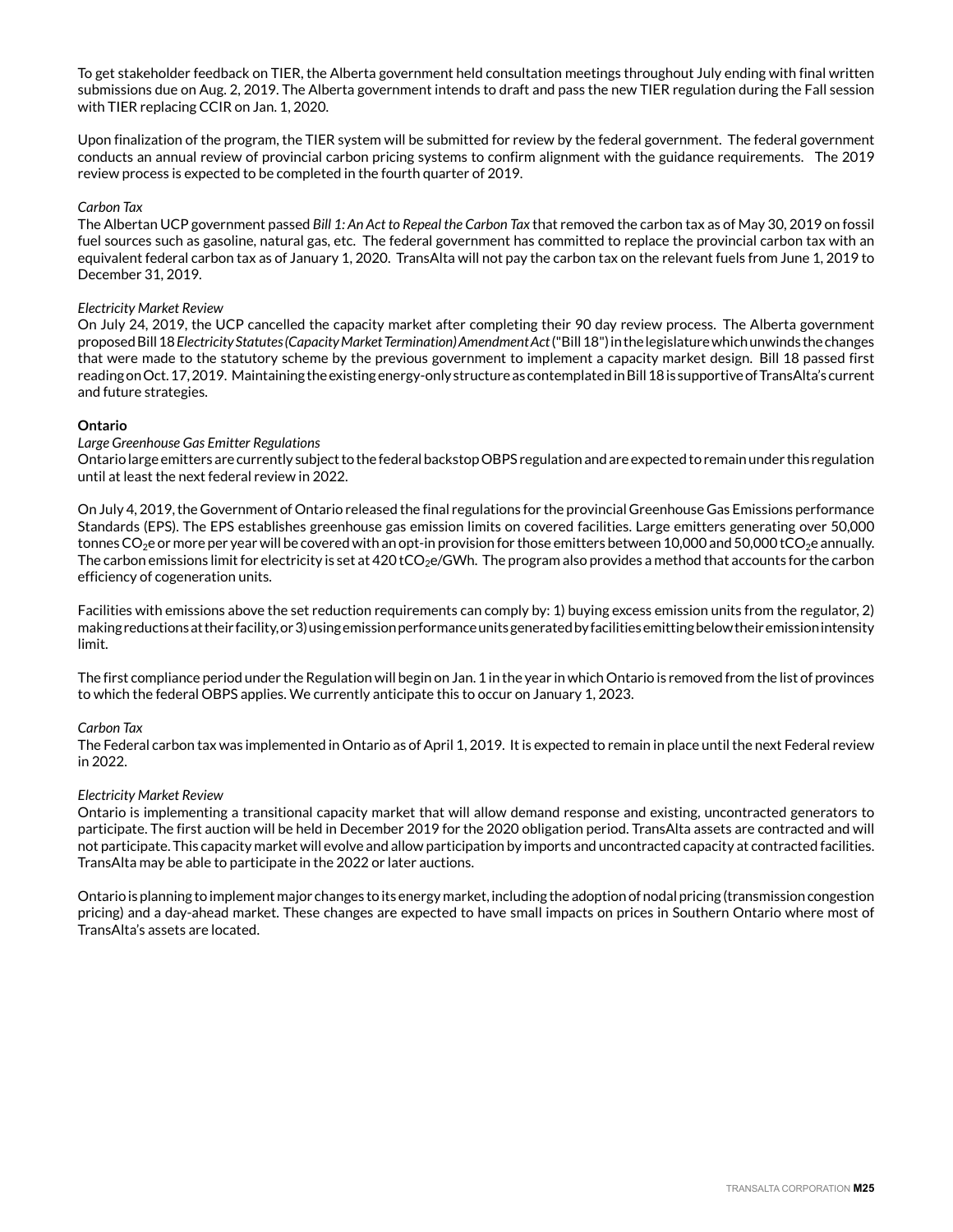# Capital Structure and Liquidity

Our capital structure consists of the following components as shown below:

|                                                                             |         | Sept. 30, 2019 |         | Dec. 31, 2018 |  |
|-----------------------------------------------------------------------------|---------|----------------|---------|---------------|--|
| As at                                                                       | \$      | %              | \$      | $\%$          |  |
| <b>TransAlta Corporation</b>                                                |         |                |         |               |  |
| Recourse debt - CAD debentures                                              | 647     | 9              | 647     | 9             |  |
| Recourse debt - US senior notes                                             | 917     | 13             | 943     | 13            |  |
| Exchangeable securities                                                     | 325     | 5              |         |               |  |
| US tax equity financing                                                     | 24      |                | 28      |               |  |
| Credit facilities                                                           | 1       |                | 174     | 2             |  |
| Other                                                                       | 9       |                | 11      |               |  |
| Less: Cash and cash equivalents                                             | (308)   | (4)            | (16)    |               |  |
| Less: Principal portion of TransAlta OCP restricted cash                    | (10)    |                | (27)    |               |  |
| Less: fair value asset of economic hedging instruments on debt              | (9)     |                | (10)    |               |  |
| Net recourse debt                                                           | 1,596   | 23             | 1,750   | 24            |  |
| Non-recourse debt                                                           | 428     | 6              | 469     | 6             |  |
| Lease obligations                                                           | 53      | $\mathbf{1}$   | 63      | 1             |  |
| Total net debt - TransAlta Corporation                                      | 2,077   | 30             | 2,282   | 31            |  |
| <b>TransAlta Renewables</b>                                                 |         |                |         |               |  |
| Credit facility                                                             | 159     | $\overline{2}$ | 165     | 2             |  |
| Less: cash and cash equivalents                                             | (18)    |                | (73)    | (1)           |  |
| Net recourse debt                                                           | 141     | $\overline{2}$ | 92      | $\mathbf{1}$  |  |
| Non-recourse debt                                                           | 740     | 11             | 767     | 11            |  |
| Lease obligations                                                           | 17      |                |         |               |  |
| Total net debt - TransAlta Renewables                                       | 898     | 13             | 859     | 12            |  |
| Total consolidated net debt                                                 | 2,975   | 43             | 3,141   | 43            |  |
| Non-controlling interests                                                   | 1,101   | 16             | 1,137   | 16            |  |
| Equity attributable to shareholders                                         |         |                |         |               |  |
| Common shares                                                               | 3,026   | 43             | 3,059   | 42            |  |
| Preferred shares                                                            | 942     | 13             | 942     | 13            |  |
| Contributed surplus, deficit, and<br>accumulated other comprehensive income | (1,063) | (15)           | (1,004) | (14)          |  |
| <b>Total capital</b>                                                        | 6,981   | 100            | 7,275   | 100           |  |

Overall, our total consolidated net debt decreased by \$166 million during the first nine months of 2019, mainly due to lower drawings on the credit facilities, increased cash and cash equivalents and scheduled debt payments, partially offset by the issuance of the exchangeable securities. Between 2019 and 2021, we have approximately \$601 million of debt maturing. We will receive the proceeds from the issuance to Brookfield of the second tranche of exchangeable securities of \$400 million in the fourth quarter of 2020. See the Significant and Subsequent Events section for further details.

Our credit facilities provide us with significant liquidity. We have a total of \$2.2 billion (Dec. 31, 2018 - \$2.0 billion) of committed credit facilities, comprised of our \$1.25 billion (Dec. 31, 2018 - \$1.25 billion) committed syndicated bank credit facility, TransAlta Renewables' committed syndicated bank credit facility of \$0.7 billion (Dec. 31, 2018 - \$0.5 billion) and our \$0.2 billion (Dec. 31, 2018 - \$0.2 billion) committed bilateral facilities. These facilities were renewed, and TransAlta Renewables' facility was increased by \$200 million, during the second quarter of 2019 and expire in 2023, 2023, and 2021 respectively. The \$1.95 billion (Dec. 31, 2018 - \$1.75 billion) committed syndicated bank facilities are the primary source for short-term liquidity after the cash flow generated from the Corporation's business. In total, \$1.4 billion (Dec. 31, 2018 - \$0.9 billion) is not drawn. At Sept. 30, 2019, the \$0.8 billion (Dec. 31, 2018 - \$1.1 billion) of credit utilized under these facilities was comprised of actual drawings of \$160 million (Dec. 31, 2018 - \$339 million) and letters of credit of \$661 million (Dec. 31, 2018 - \$720 million). The Corporation is in compliance with the terms of the credit facilities and all undrawn amounts are fully available. In addition to the \$1.4 billion available under the credit facilities, the Corporation also has \$326 million of available cash and cash equivalents.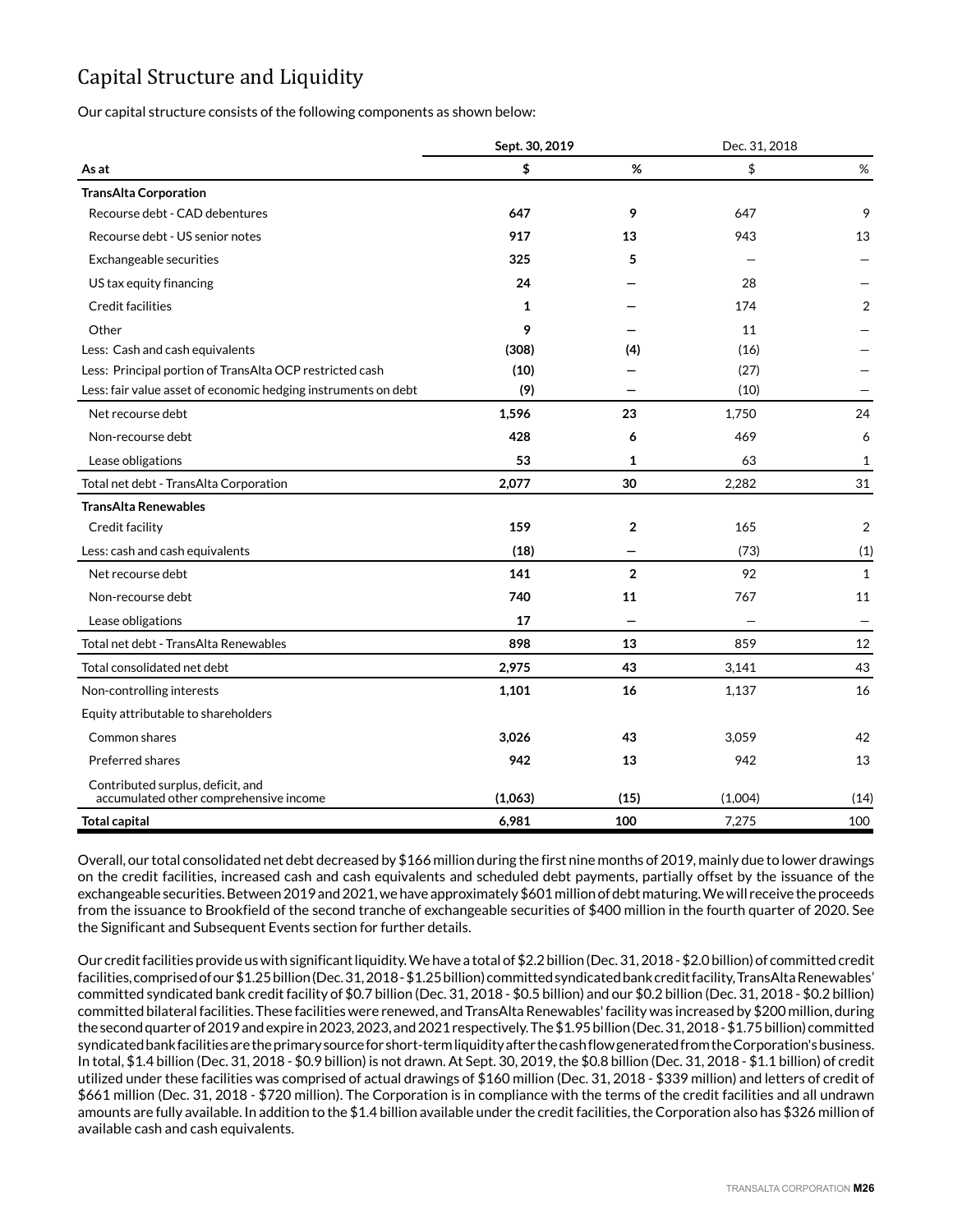The Corporation's subsidiaries have issued non-recourse bonds of \$1,167 million (Dec. 31, 2018 - \$1,235 million) that are subject to customary financing conditions and covenants that may restrict our ability to access funds generated by the facilities' operations. Upon meeting certain distribution tests, typically performed once per quarter, the funds are able to be distributed by the subsidiary entities to their respective parent entity. These conditions include meeting a debt service coverage ratio prior to distribution, which was met by these entities in the third quarter. However, funds in these entities that have accumulated since the third quarter test will remain there until the next debt service coverage ratio can be calculated in the fourth quarter of 2019. At Sept. 30, 2019, \$27 million (Dec. 31, 2018 -\$33 million) of cash was subject to these financial restrictions.

We have nil (Dec. 31, 2018 - \$31 million) restricted cash related to the Kent Hills project financing. We have \$17 million (Dec. 31, 2018 - \$35 million) of restricted cash related to the TransAlta OCP bonds. Additionally, certain non-recourse bonds require that certain reserve accounts be established and funded through cash held on deposit and/or by providing letters of credit. We have elected to use letters of credit as at Sept. 30, 2019.

The weakening of the US dollar has decreased our long-term debt balances by \$28 million in 2019. Almost all our US-denominated debt is hedged either through financial contracts or net investments in our US operations. During the period, these changes in our USdenominated debt were offset as follows:

|                                                                                            | Sept. 30, 2019 |
|--------------------------------------------------------------------------------------------|----------------|
| Effects of foreign exchange on carrying amounts of US operations<br>(net investment hedge) | (14)           |
| Foreign currency economic cash flow hedges on debt                                         | (6)            |
| Economic hedges on US operations                                                           | (6)            |
| Unhedged                                                                                   | (2)            |
| <b>Total</b>                                                                               | (28)           |

#### *Share Capital*

The following tables outline the common and preferred shares issued and outstanding:

| As at                                                  | November 6, | Sept. 30, 2019 | Dec 31, 2018 |
|--------------------------------------------------------|-------------|----------------|--------------|
| Number of shares (millions)                            |             |                |              |
| Common shares issued and outstanding, end of period    | 281.6       | 281.6          | 284.6        |
| Preferred shares                                       |             |                |              |
| Series A                                               | 10.2        | 10.2           | 10.2         |
| Series B                                               | 1.8         | 1.8            | 1.8          |
| Series C                                               | 11.0        | 11.0           | 11.0         |
| Series E                                               | 9.0         | 9.0            | 9.0          |
| Series G                                               | 6.6         | 6.6            | 6.6          |
| Preferred shares issued and outstanding, end of period | 38.6        | 38.6           | 38.6         |

#### *Non-Controlling Interests*

As of Sept. 30, 2019, we own 60.5 cent per cent (Sept. 30, 2018 - 61.0 per cent) of TransAlta Renewables. Our ownership percent decreased due to common shares issued under TransAlta Renewables Dividend Reinvestment Plan. We do not participate in this plan.

We also own 50.01 per cent of TA Cogen, which owns, operates, or has an interest in four natural-gas-fired facilities (Mississauga, Ottawa, Windsor and Fort Saskatchewan) and one coal-fired generating facility.

Reported earnings attributable to non-controlling interests for the year-to-date and third quarter 2019 increased to \$67 million and \$16 million, respectively, from \$65 million and \$9 million, respectively, in the same periods of 2018. Earnings from TransAlta Renewables for the three and nine months ended Sept. 30, 2019 increased due to an increase in the fair value of investments in subsidiaries of TransAlta, partially offset by a decrease in finance and interest income related to subsidiaries of TransAlta and higher depreciation expense as a result of changes in useful lives. Earnings from TA Cogen increased in both the quarter and the year-to-date 2019 periods, mainly due to strong Alberta pricing and lower costs of fuel at the coal-fired generating facility.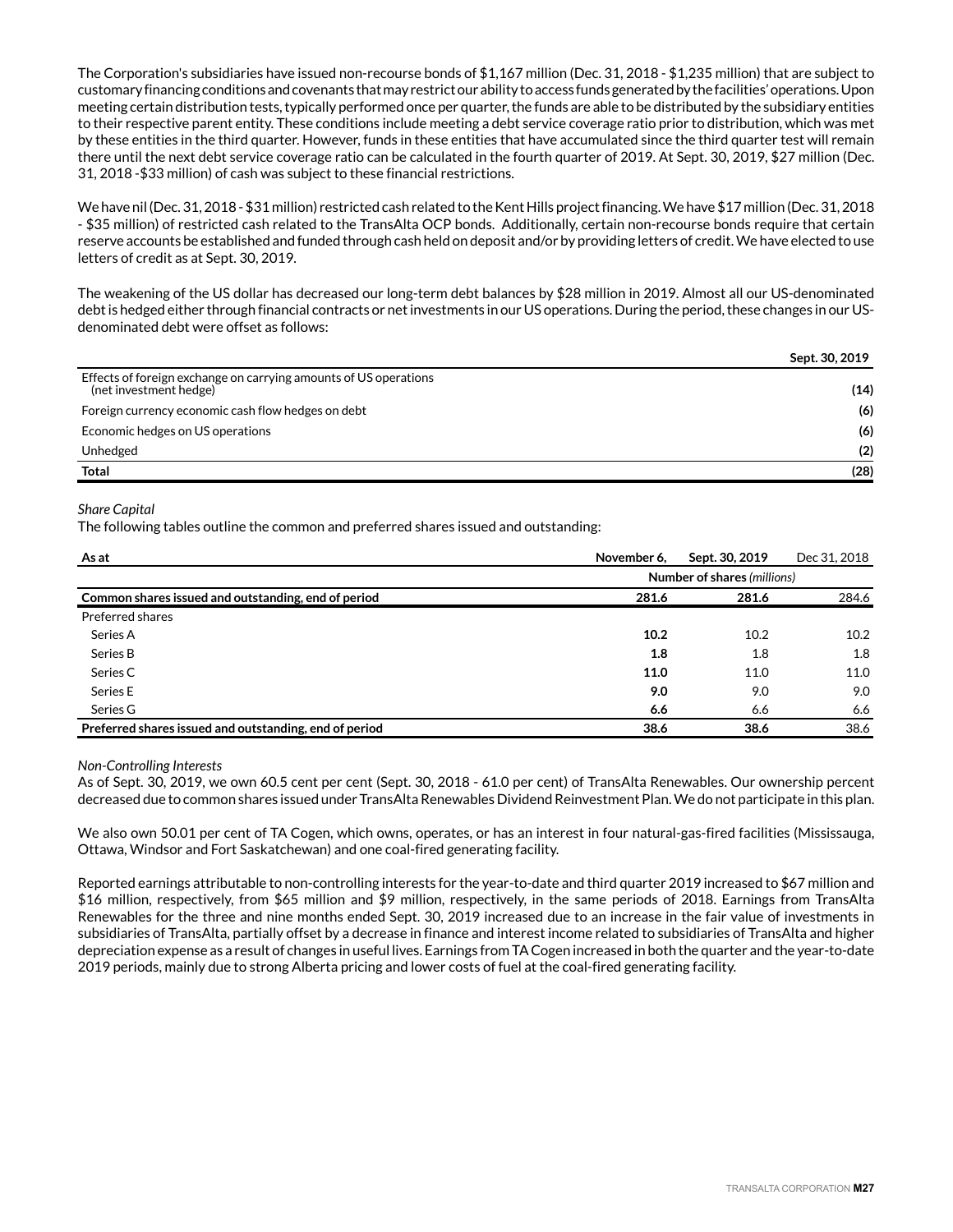## **Returns to Providers of Capital**

## *Net Interest Expense*

The components of net interest expense are shown below:

|                                                            | 3 months ended Sept. 30 |      | 9 months ended Sept. 30 |      |
|------------------------------------------------------------|-------------------------|------|-------------------------|------|
|                                                            | 2019                    | 2018 | 2019                    | 2018 |
| Interest on debt                                           | 40                      | 44   | 123                     | 142  |
| Interest on exchangeable securities                        |                         |      | 12                      |      |
| Interest income                                            | (4)                     | (2)  | (9)                     | (8)  |
| Capitalized interest                                       | (2)                     | (1)  | (4)                     | (1)  |
| Loss on early redemption of US Senior Notes and Debentures |                         | 19   |                         | 24   |
| Interest on lease obligations                              | 1                       |      | 3                       | 2    |
| Credit facility and bank charges                           | 4                       | 4    | 11                      | 10   |
| Other interest and fees <sup>(1)</sup>                     | 3                       | 3    |                         | 13   |
| Accretion of provisions                                    | 6                       | 6    | 18                      | 18   |
| Net interest expense                                       | 55                      | 73   | 161                     | 200  |

*(1) During the nine months ended Sept. 30, 2018, approximately \$5 million of costs were expensed due to project level financings that was no longer practicable.*

Interest expense decreased during the three and nine months ended Sept. 30, 2019 due to lower debt levels, the \$19 million prepayment premium relating to the early redemption of the \$400 million debenture in the third quarter of 2018, the \$5 million prepayment premium incurred in the first quarter of 2018 relating to the early redemption of the US\$500 million Senior Notes and the \$5 million of costs expensed in 2018 in connection with project level financing that was no longer practicable. Interest on the exchangeable securities was largely offset by lower interest on debt.

#### *Dividends to Shareholders*

The following are the common and preferred shares dividends declared from Jan. 1, 2019 up to Nov 6, 2019:

|                  |                      |                         | Common    | Preferred Series dividends per share |         |         |         |         |
|------------------|----------------------|-------------------------|-----------|--------------------------------------|---------|---------|---------|---------|
|                  |                      | Pavable date            | dividends |                                      |         |         |         |         |
| Declaration date | <b>Common Shares</b> | <b>Preferred Shares</b> | per share | А                                    | в       |         |         | G.      |
| Oct. 9, 2019     | Jan. 1, 2020         | Dec. 31, 2019           | 0.04      | 0.16931                              | 0.23113 | 0.25169 | 0.32463 | 0.31175 |
| July 16, 2019    | Oct. 1.2019          | Sept. 30, 2019          | 0.04      | 0.16931                              | 0.23422 | 0.25169 | 0.32463 | 0.33125 |
| April 15, 2019   | July 1, 2019         | June 30, 2019           | 0.04      | 0.16931                              | 0.23136 | 0.25169 | 0.32463 | 0.33125 |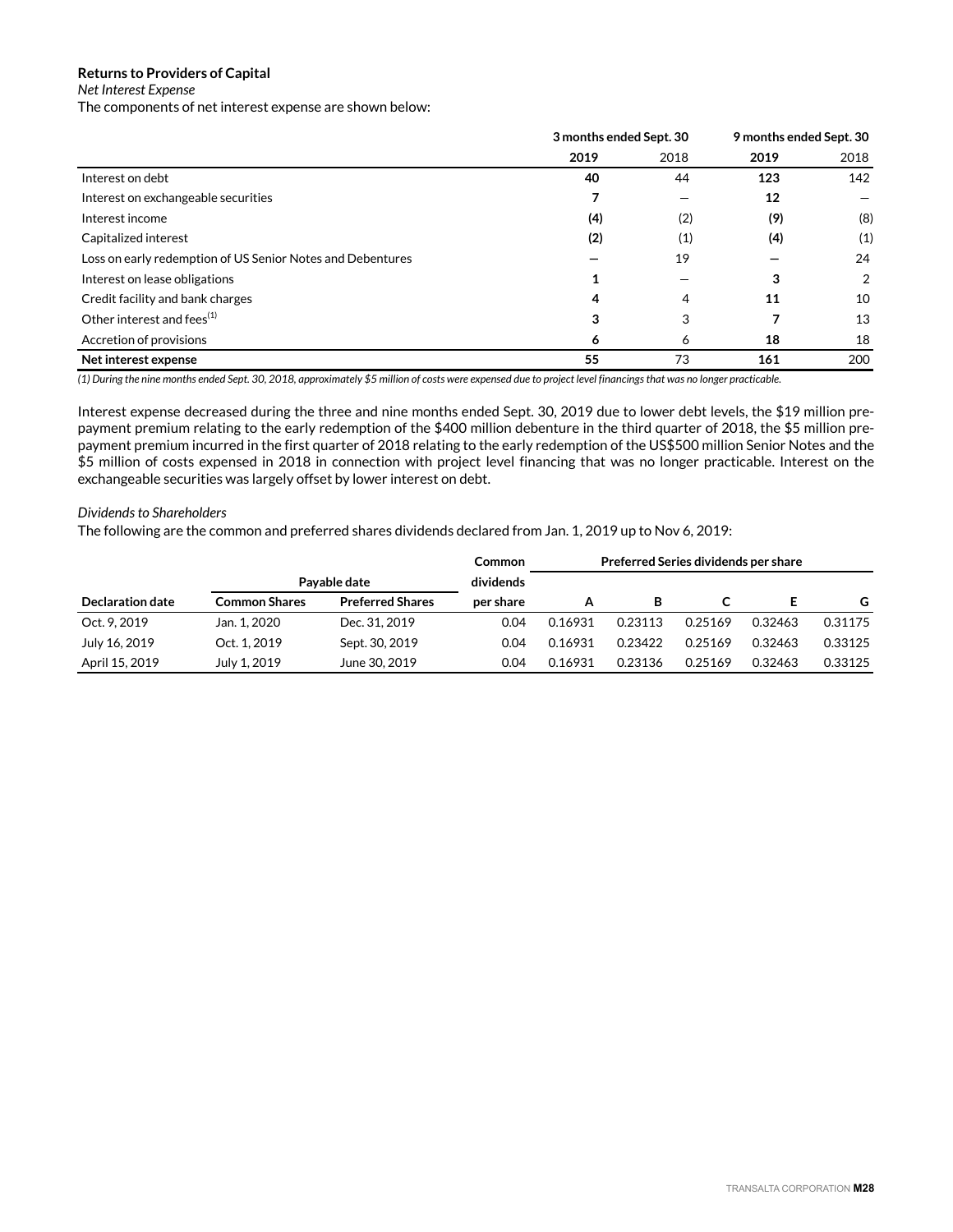# Financial Position

The following table outlines significant changes in the Condensed Consolidated Statements of Financial Position as at Sept. 30, 2019, compared to Dec. 31, 2018:

| Assets                                                                                  | Increase/<br>(decrease) | Primary factors explaining change                                                                                                                                                                                                                                                                                                                                                                                                                                                                   |
|-----------------------------------------------------------------------------------------|-------------------------|-----------------------------------------------------------------------------------------------------------------------------------------------------------------------------------------------------------------------------------------------------------------------------------------------------------------------------------------------------------------------------------------------------------------------------------------------------------------------------------------------------|
| Cash and cash equivalents                                                               | 237                     | Timing of receipts and payments and cash received from the issuance of the<br>exchangeable securities                                                                                                                                                                                                                                                                                                                                                                                               |
| Trade and other receivables                                                             | (304)                   | Timing of customer receipts and seasonality of revenues                                                                                                                                                                                                                                                                                                                                                                                                                                             |
| Restricted cash                                                                         | (49)                    | Kent Hills restricted cash was released in July 2019 (\$31 million) and the restricted<br>cash related to the OCP bonds was paid in Feb. 2019 (\$35 million), partially offset<br>by OCA payments received (\$17 million) in August 2019 that will be restricted<br>until the OCP bonds are paid in Feb. 2020                                                                                                                                                                                       |
| Assets held for sale                                                                    | 266                     | The Genesee 3 assets that were sold to Capital Power on Oct. 1, 2019 (see the<br>Significant and Subsequent Events section of this MD&A for further details)                                                                                                                                                                                                                                                                                                                                        |
| Property, plant, and equipment, net                                                     | (259)                   | Depreciation for the period (\$464 million), transfers to assets held for sale (\$219<br>million), adjustments on implementing IFRS 16 (\$62 million), unfavourable change<br>in foreign exchange rates (\$55 million) and retirement of assets and disposals (\$34 $\,$<br>million), partially offset by additions (\$340 million), impairment reversal (\$149<br>million), acquisition relating to Antrim (\$50 million) and revisions to<br>decommissioning and restoration costs (\$36 million) |
| Right of use assets, net                                                                | 74                      | Transfers from property, plant and equipment, intangible assets and other assets<br>(\$38 million) and new right of use assets recognized under IFRS 16 (\$47 million)<br>(see Accounting Changes section for further details), partially offset by<br>depreciation (\$13 million)                                                                                                                                                                                                                  |
| Intangible assets                                                                       | (48)                    | Amortization (\$37 million) and transfers to assets held for sale (\$28 million),<br>partially offset by the acquisition relating to Antrim (\$14 million) and additions<br>$($10$ million)                                                                                                                                                                                                                                                                                                         |
| Risk management assets (current and long term)                                          | (28)                    | Contract settlements and unfavourable foreign exchange rates, partially offset by<br>favourable market prices                                                                                                                                                                                                                                                                                                                                                                                       |
| Other assets                                                                            | (44)                    | Note receivable for the project development costs related to the Pioneer Pipeline<br>moved to PP&E additions (\$17 million), write-off of project development costs for<br>projects that will not be moving ahead (\$18 million) and scheduled reduction in the<br>South Hedland prepaid transmission access and distribution costs (\$8 million)                                                                                                                                                   |
| Others                                                                                  | (12)                    |                                                                                                                                                                                                                                                                                                                                                                                                                                                                                                     |
| Total decrease in assets                                                                | (167)                   |                                                                                                                                                                                                                                                                                                                                                                                                                                                                                                     |
|                                                                                         | Increase/               |                                                                                                                                                                                                                                                                                                                                                                                                                                                                                                     |
| Liabilities and equity                                                                  | (decrease)              | Primary factors explaining change                                                                                                                                                                                                                                                                                                                                                                                                                                                                   |
| Accounts payable and accrued liabilities                                                | (139)                   | Timing of payments and accruals                                                                                                                                                                                                                                                                                                                                                                                                                                                                     |
| Dividends payable                                                                       | (21)                    | Timing of the declaration of common and preferred share dividends                                                                                                                                                                                                                                                                                                                                                                                                                                   |
| Liabilities held for sale                                                               | 32                      | The Genesee 3 liabilities that were sold to Capital Power on Oct. 1, 2019 (see the<br>Significant and Subsequent Events section of this MD&A for further details)                                                                                                                                                                                                                                                                                                                                   |
| Credit facilities, long term debt, and lease obligations<br>(including current portion) | (272)                   | Repayments on the credit facilities (\$179 million), repayments of long-term debt<br>(\$71 million) and favourable changes in foreign exchange (\$28 million) were<br>partially offset by and an increase in lease obligations on implementation of IFRS<br>16, net of repayments (\$7 million)                                                                                                                                                                                                     |
| Exchangeable securities                                                                 | 325                     | Issuance of the exchangeable securities (see Significant and Subsequent Events<br>section for further details)                                                                                                                                                                                                                                                                                                                                                                                      |
| Decommissioning and other provisions (current and<br>long term)                         | 103                     | Change in estimate for the Centralia mine (\$109 million). See the Accounting<br>Changes section of this MD&A for further details                                                                                                                                                                                                                                                                                                                                                                   |
| Contract liabilities (current and long term)                                            | 16                      | Contract liabilities moved from defined benefit obligation and other long term<br>liabilities as they are no longer considered leases on the adoption of IFRS 16 (see<br>the Accounting Changes section for further details)                                                                                                                                                                                                                                                                        |
| Defined benefit obligation and other long term<br>liabilities                           | 28                      | Actuarial losses (\$44 million) partially offset by liabilities moved to contract<br>liabilities (\$16 million)                                                                                                                                                                                                                                                                                                                                                                                     |
| Deferred income tax liabilities                                                         | (69)                    | Decrease in taxable temporary differences mainly due to the Alberta tax rate<br>reduction (see the Other Consolidated Analysis section for further details)                                                                                                                                                                                                                                                                                                                                         |
| Risk management liabilities (current and long term)                                     |                         | (51) Contract settlements and unfavourable foreign exchange rates, partially offset by<br>favourable market prices                                                                                                                                                                                                                                                                                                                                                                                  |
| Equity attributable to shareholders                                                     | (92)                    | Net earnings (\$6 million) and the effects of share-based payment plans (\$13<br>million), partially offset by other comprehensive loss (\$48 million), shares<br>purchased under the NCIB (\$27 million) and common and preferred share<br>dividends declared (\$43 million)                                                                                                                                                                                                                       |
| Non-controlling interests                                                               | (36)                    | Distributions paid and payable (\$106 million) and intercompany FVOCI<br>investments (\$14 million), partially offset by net earnings (\$67 million) and changes<br>in non-controlling interests in TransAlta Renewables from dividend reinvestment<br>plan (\$17 million)                                                                                                                                                                                                                          |
| Others                                                                                  |                         |                                                                                                                                                                                                                                                                                                                                                                                                                                                                                                     |
|                                                                                         | 9                       |                                                                                                                                                                                                                                                                                                                                                                                                                                                                                                     |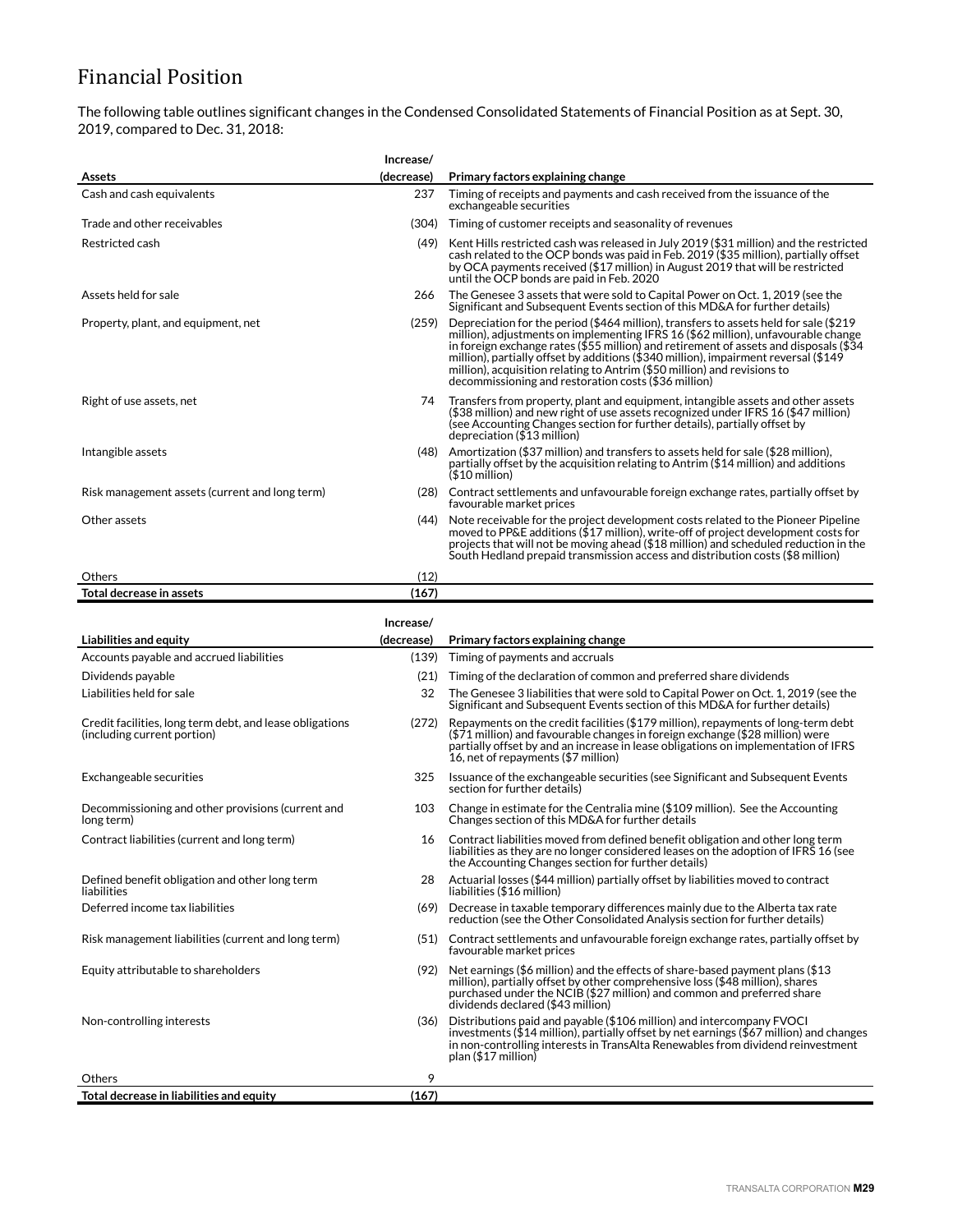# Cash Flows

The following tables outline significant changes in the Condensed Consolidated Statements of Cash Flows for the three and nine months ended Sept. 30, 2019, compared to the three and nine months ended Sept. 30, 2018:

| 3 months ended Sept. 30                        | 2019  | 2018  | Increase/<br>(decrease) | Primary factors explaining change                                                                                                                                                                                                                                                                                                                                                                         |
|------------------------------------------------|-------|-------|-------------------------|-----------------------------------------------------------------------------------------------------------------------------------------------------------------------------------------------------------------------------------------------------------------------------------------------------------------------------------------------------------------------------------------------------------|
| Cash and cash equivalents, beginning of period | 208   | 123   | 85                      |                                                                                                                                                                                                                                                                                                                                                                                                           |
| Provided by (used in):                         |       |       |                         |                                                                                                                                                                                                                                                                                                                                                                                                           |
| Operating activities                           | 328   | 159   |                         | 169 Favourable changes in non-cash working capital (\$121)<br>million) were partially offset by lower cash flow from<br>operations before changes in working capital (\$48 million)                                                                                                                                                                                                                       |
| Investing activities                           | (91)  | (135) |                         | 44 Decreased restricted cash (\$49 million) and a favourable<br>change in non-cash investing working capital (\$16 million),<br>partially offset by lower receipts from finance leases (\$8<br>million), higher distributions paid through the specified loan<br>receivable (\$7 million) and additions (\$3 million)                                                                                     |
| <b>Financing activities</b>                    | (119) | (51)  |                         | (68) Lower debt issuances (\$345 million) and repayments on the<br>credit facilities (\$167 million), partially offset by lower<br>repayments of long-term debt (\$395 million), lower<br>financings fees paid (\$23 million), lower distributions paid to<br>subsidiaries' non-controlling interests (\$13 million), and a<br>favourable change in non-cash financing working capital<br>$$12$ million). |
| Translation of foreign currency cash           |       | (1)   |                         |                                                                                                                                                                                                                                                                                                                                                                                                           |
| Cash and cash equivalents, end of period       | 326   | 95    | 231                     |                                                                                                                                                                                                                                                                                                                                                                                                           |

| 9 months ended Sept. 30                        | 2019  | 2018  | Increase/<br>(decrease) | Primary factors explaining change                                                                                                                                                                                                                                                                                                                                                                                                                                                                                                                             |
|------------------------------------------------|-------|-------|-------------------------|---------------------------------------------------------------------------------------------------------------------------------------------------------------------------------------------------------------------------------------------------------------------------------------------------------------------------------------------------------------------------------------------------------------------------------------------------------------------------------------------------------------------------------------------------------------|
| Cash and cash equivalents, beginning of period | 89    | 314   | (225)                   |                                                                                                                                                                                                                                                                                                                                                                                                                                                                                                                                                               |
| Provided by (used in):                         |       |       |                         |                                                                                                                                                                                                                                                                                                                                                                                                                                                                                                                                                               |
| Operating activities                           | 668   | 688   |                         | (20) Lower cash flow from operations before changes in working<br>capital (\$117 million) mainly due to the 2018 one time<br>receipt of \$157 million for the termination of the Sundance<br>Units B and C PPAs. This was partially offset by a favourable<br>change in non-cash working capital (\$97 million)                                                                                                                                                                                                                                               |
| Investing activities                           | (321) | (294) |                         | (27) Investment in the Pioneer Pipeline (\$83 million), higher<br>additions to PP&E (\$64 million) and lower receipts from<br>finance leases (\$25 million), partially offset by the decrease<br>in restricted cash (\$84 million), a favourable change in non-<br>cash investing working capital balances (\$60 million), lower<br>additions to intangibles (\$6 million) and cash proceeds<br>received from an insurance claim for the fire at Summerview<br>$($4$ million)                                                                                 |
| <b>Financing activities</b>                    | (109) | (613) |                         | 504 Lower repayments of long-term debt (\$1,066 million),<br>issuance of the exchangeable securities (\$350 million) and<br>lower distributions paid to subsidiaries' non-controlling<br>interests (\$38 million), partially offset by higher net<br>repayments under credit facilities (\$410 million), lower debt<br>issuances (\$345 million), lower proceeds on issuance of<br>TransAlta Renewables common shares (\$144 million), lower<br>realized gains on financial instruments (\$48 million) and<br>higher share buybacks under NCIB (\$13 million) |
| Translation of foreign currency cash           | (1)   |       | (1)                     |                                                                                                                                                                                                                                                                                                                                                                                                                                                                                                                                                               |
| Cash and cash equivalents, end of period       | 326   | 95    | 231                     |                                                                                                                                                                                                                                                                                                                                                                                                                                                                                                                                                               |

# Other Consolidated Analysis

## Asset Impairment Charges and Reversals

As part of the Corporation's monitoring controls, long-range forecasts are prepared for each cash generating unit ("CGU"). The longrange forecast estimates are used to assess the significance of potential indicators of impairment and provide criteria to evaluate adverse changes in operations. The Corporation also considers the relationship between its market capitalization and its book value, among other factors, when reviewing for indicators of impairment. When indicators of impairment are present, the Corporation estimates a recoverable amount for each CGU by calculating an approximate fair value less costs of disposal using discounted cash flow projections based on the Corporation's long-range forecasts. The valuations used are subject to measurement uncertainty based on assumptions and inputs to the Corporation's long-range forecast, including changes to fuel costs, operating costs, capital expenditures, external power prices and useful lives of the assets extending to the last planned asset retirement in 2073.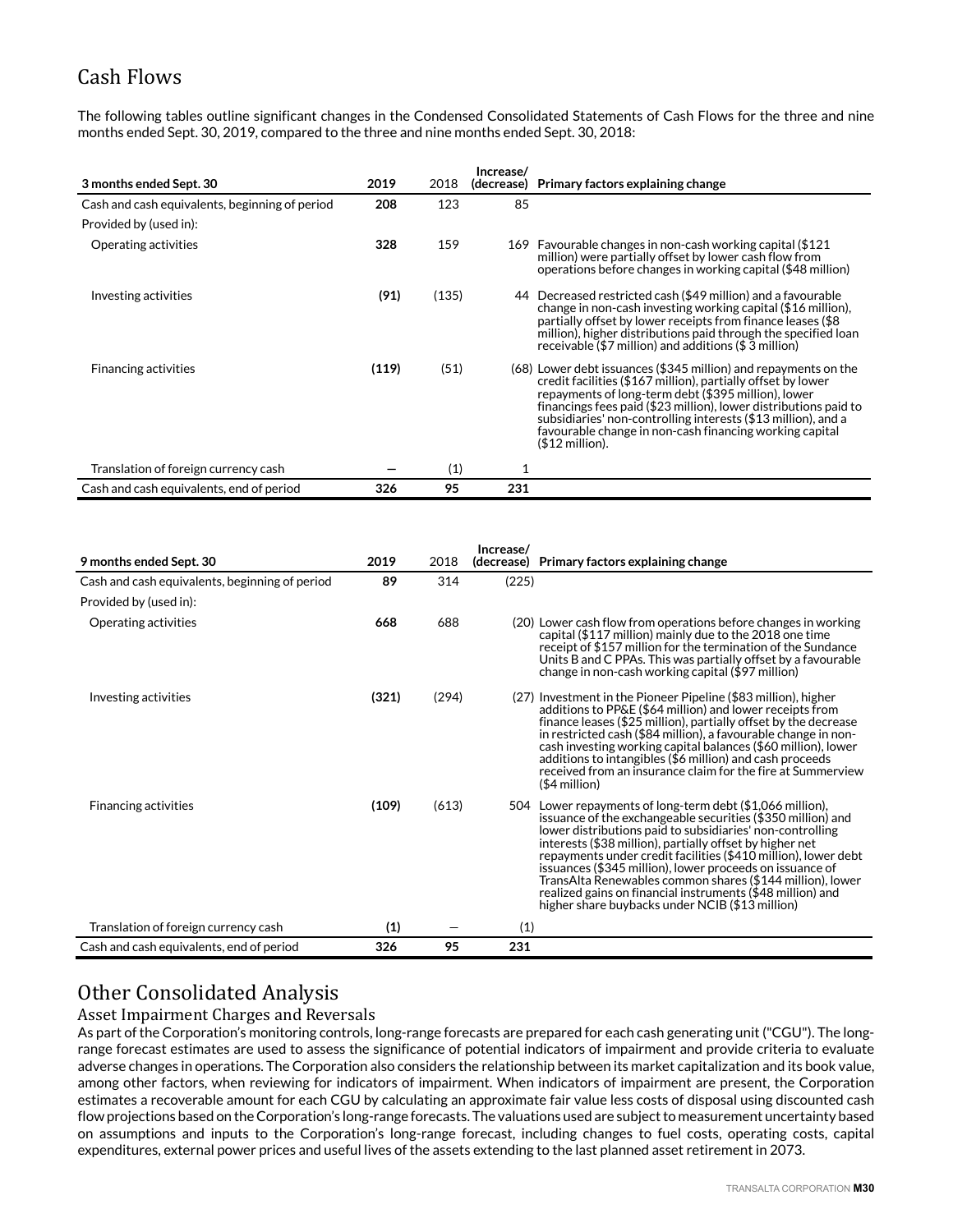#### **I. 2019**

#### *Centralia Plant*

In 2012, the Corporation recorded an impairment of \$347 million relating to the Centralia Plant CGU. As part of the annual impairment test, the Corporation considers possible indicators of impairment at Centralia Plant CGU. In 2019, an internal valuation indicated the fair value less costs of disposal of the CGU exceeded the carrying value by a substantial margin, resulting in a full recoverability test in 2019. The updated fair value included sustained changes in the power price market and cost of coal due to contract renegotiations. As a result of the recoverability test an impairment reversal of \$151 million was recorded in the US Coal segment.

The valuations are categorized as Level III fair value measurements and subject to measurement uncertainty based on the key assumptions outlined below, and on inputs to the Corporation's long-range forecast, including changes to fuel costs, operating costs, capital expenses and the level of contractedness under the Memorandum of Agreement for coal transition established with the State of Washington. The valuation period included cash flows until the decommissioning of the plant in 2025.

The Corporation utilized the Corporation's long-range forecast and the following key assumptions in 2019 compared with 2016 assumptions, which was the most recent detailed valuation:

|                                          | 2019                            | 2016                            |
|------------------------------------------|---------------------------------|---------------------------------|
| Mid-Columbia annual average power prices | US\$30.37 to US\$41.94 per MWh  | US\$22.00 to US\$46.00 per MWh  |
| On-highway diesel fuel on coal shipments | US\$2.35 to US\$2.40 per gallon | US\$1.69 to US\$2.09 per gallon |
| Discount rates                           | 5.2 to 6.4 per cent             | 5.4 to 5.7 per cent             |

Refer to the Accounting Changes section for details on the \$109 million expense related to the Centralia mine decommissioning and restoration provision.

#### **II. 2018**

#### *Sundance Unit 2*

In the third quarter of 2018, the Corporation recognized an impairment charge on Sundance Unit 2 in the amount of \$38 million, due to the Corporation's decision to retire Sundance Unit 2. Previously, the Corporation had expected Sundance Unit 2 to remain mothballed for a period of up to two years and therefore remain within the Alberta Merchant CGU where significant cushion exists. The impairment assessment was based on value in use and included the estimated future cash flows expected to be derived from the Unit until its retirement on July 31, 2018. Discounting did not have a material impact.

#### *Lakeswind and Kent Breeze*

On May 31, 2018, TransAlta Renewables acquired an economic interest in Lakeswind through the subscription of tracking preferred shares of a subsidiary of the Corporation and also purchased Kent Breeze (see Note 3K). In connection with these acquisitions, the assets were fair valued using discount rates that average approximately 7 per cent. Accordingly, the Corporation has recorded an impairment charge of \$12 million using the valuation in the agreement as the indicator of fair value less cost of disposal in 2018. The impairment charge had an \$11 million impact on PP&E and a \$1 million impact on intangible assets (See Note 11).

#### **III. Project Development Costs**

During the three and nine months ended Sept. 30, 2019, the Corporation wrote off \$18 million in project development costs related to projects that are no longer proceeding.

## Unconsolidated Structured Entities or Arrangements

Disclosure is required of all unconsolidated structured entities or arrangements such as transactions, agreements, or contractual arrangements with unconsolidated entities, structured finance entities, special purpose entities, or variable interest entities that are reasonably likely to materially affect liquidity or the availability of, or requirements for, capital resources. We currently have no such unconsolidated structured entities or arrangements.

## Guarantee Contracts

We have obligations to issue letters of credit and cash collateral to secure potential liabilities to certain parties, including those related to potential environmental obligations, commodity risk management and hedging activities, construction projects, and purchase obligations. At Sept. 30, 2019, we provided letters of credit totaling \$661 million (Dec. 31, 2018 - \$720 million) and cash collateral of \$31 million (Dec. 31, 2018 - \$105 million). These letters of credit and cash collateral secure certain amounts included on our Condensed Consolidated Statements of Financial Position under risk management liabilities and decommissioning and other provisions.

#### Income Taxes

In the second quarter of 2019, the Corporation recognized a deferred income tax recovery of \$40 million related to a decrease in the Alberta corporate tax rate from 12 per cent to 8 per cent. The lower tax rates will be phased in as follows: 11 per cent effective July 1, 2019; 10 per cent effective Jan. 1, 2020; 9 per cent effective Jan. 1, 2021; and 8 per cent effective Jan. 1, 2022.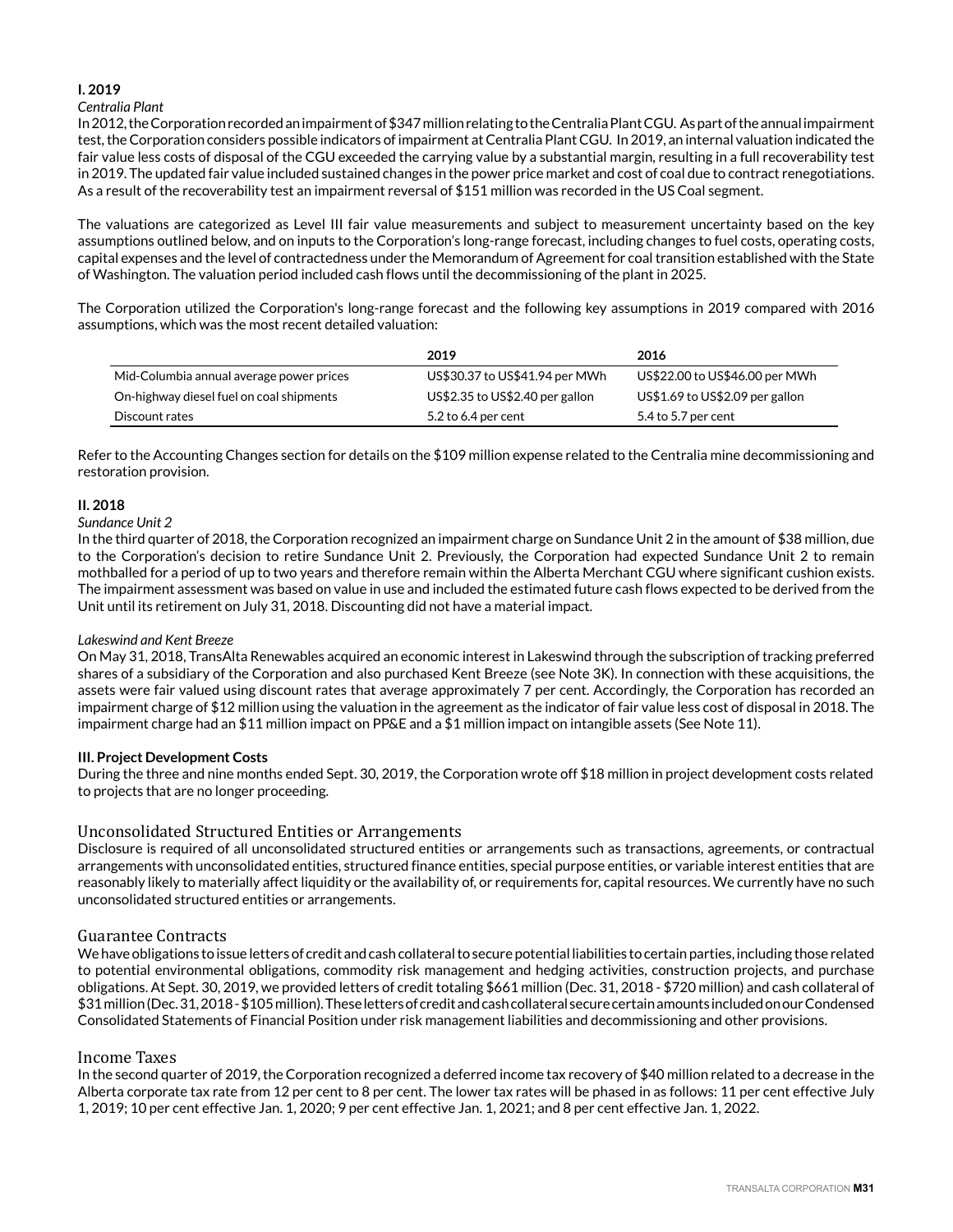## Commitments

During the second quarter of 2019, the Corporation entered into new contractual commitments for new assets beginning in the third quarter of 2019, with total payments of \$61 million. Annual payments will be: 2019 - \$5 million; 2020 - \$17 million; 2023 to 2038 - \$2-3 million per year. In October 2019, TransAlta entered into an additional commitment to transport 150,000 GJ/day of natural gas on a firm basis for a 15 year period, beginning in 2023.

In addition, beginning on Nov. 1, 2019, TransAlta has a commitment to transport the initial daily contract quantity of 139,000 GJ/day of natural gas on a firm basis on the Pioneer Pipeline.

For other Growth project commitments, refer to the Strategic Growth and Corporate Transformation and Significant and Subsequent Events sections for details.

### Contingencies

#### **I. Line Loss Rule Proceeding**

The Corporation has been participating in a line loss rule proceeding before the Alberta Utilities Commission ("AUC"). The AUC determined that it has the ability to retroactively adjust line loss charges going back to 2006 and directed the Alberta Electric System Operator to, among other things, perform such retroactive calculations. The various decisions by the AUC are, however, subject to appeal and challenge. A recent decision by the AUC determined the methodology to be used retroactively and it is now possible to estimate the total potential retroactive exposure faced by the Corporation for its non-PPA MWs. The Corporation has recorded a provision of \$15 million as at Sept. 30, 2019 (Dec. 31, 2018 - \$15 million), which is expected to be reduced to \$10 million upon the closing of the Keephills 3 and Genesee 3 asset swap on Oct. 1, 2019.

#### **II. FMG Disputes**

The Corporation is currently engaged in two disputes with Fortescue Metals Group Ltd. ("FMG"). The first arose as a result of FMG's purported termination of the South Hedland PPA. TransAlta has sued FMG, seeking payment of amounts invoiced and not paid under the South Hedland PPA, as well as a declaration that the PPA is valid and in force. FMG, on the other hand, seeks a declaration that the PPA was lawfully terminated.

The second matter involves FMG's claims against TransAlta related to the transfer of the Solomon Power Station to FMG. FMG claims certain amounts related to the condition of the facility while TransAlta claims certain outstanding costs that should be reimbursed.

#### **III. Mangrove**

On April 23, 2019, Mangrove Partners commenced an action in the Ontario Superior Court of Justice, naming TransAlta Corporation, the incumbent members of the Board of Directors of TransAlta Corporation on such date, and Brookfield BRP Holdings (Canada), as defendants. Mangrove Partners is seeking to set aside the Brookfield transaction. TransAlta believes the claim is wholly lacking in merit and is taking all steps to defend against the allegations.

#### **IV. Coalview Fatality - Regulatory Investigation**

On Sept. 4, 2019, the United States Mine Safety and Health Administration ("MSHA") released its report following its investigation into the death of an employee of Coalview Centralia, LLC ("Coalview"). MSHA cited Coalview, as mine contractor, for two violations, finding that there was an "unwarrantable failure to comply with a mandatory standard". TransAlta, however, was also cited with a single violation - failing to maintain machinery and equipment in safe operating condition despite the fact that TransAlta did not own, operate or maintain the equipment. TransAlta is taking steps to contest the citation.

#### **V. Keephills Force Majeure**

Keephills Unit 1 was taken offline Mar. 17, 2015 to May 17, 2015 as a result of a large leak in the secondary superheater. TransAlta claimed force majeure under the PPA. ENMAX, the PPA Buyer at the time, did not dispute the force majeure but the Balancing Pool purported to do so. TransAlta denied that the Balancing Pool had the right to do so. Ultimately, the Balancing Pool brought and won an Originating Application confirming it has a right under the PPA to commence an arbitration, independent of the PPA Buyer. On Sept. 4, 2019 the Alberta Court of Appeal upheld the lower court's decision. The Balancing Pool is seeking to recover \$12 million in capacity payment charges it paid TransAlta resulting from the force majeure declaration. The dispute can now proceed to arbitration, but a schedule has not been set.

## Financial Instruments

Refer to Note 14 of the notes to the audited annual consolidated financial statements within our 2018 Annual Integrated Report and Note 9 and 14 of our unaudited interim condensed consolidated financial statements as at and for the nine months ended Sept. 30, 2019 for details on Financial Instruments. Refer to the Governance and Risk Management section of our 2018 Annual Integrated Report and Note 10 of our unaudited interim condensed consolidated financial statements for further details on our risks and how we manage them. Our risk management profile and practices have not changed materially from Dec. 31, 2018.

We may enter into commodity transactions involving non-standard features for which observable market data is not available. These are defined under IFRS as Level III financial instruments. Level III financial instruments are not traded in an active market and fair value is, therefore, developed using valuation models based upon internally developed assumptions or inputs. Our Level III fair values are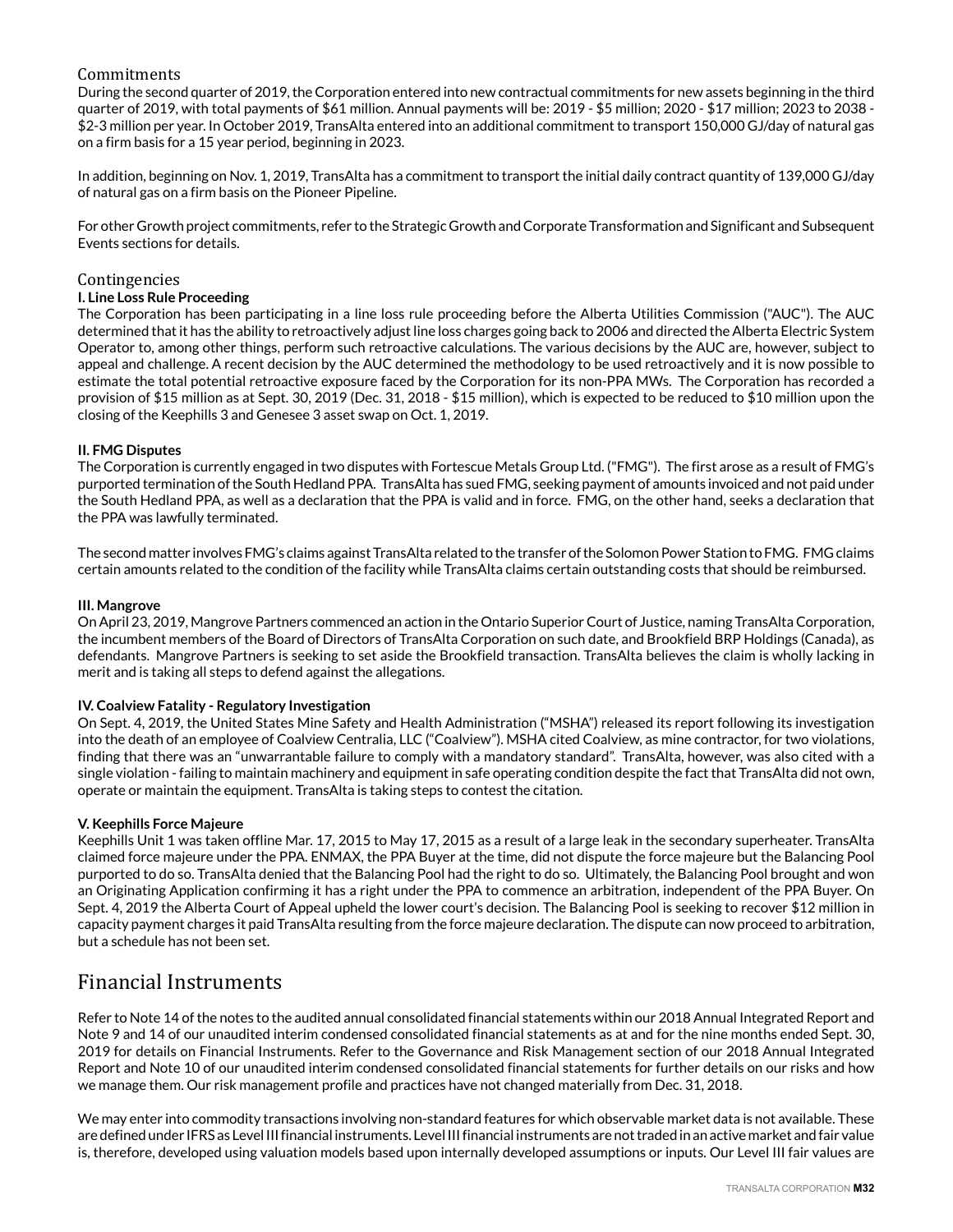determined using data such as unit availability, transmission congestion, or demand profiles. Fair values are validated on a quarterly basis by using reasonably possible alternative assumptions as inputs to valuation techniques, and any material differences are disclosed in the notes to the financial statements.

As at Sept. 30, 2019, total Level III financial instruments had a net asset carrying value of \$676 million (Dec. 31, 2018 - \$695 million net asset). The decrease during the period is primarily attributable to contract settlements and unfavourable change in foreign exchange rates, partially offset by favourable market prices during the period.

# 2019 Financial Outlook

During the first nine months of the year, we have experienced stronger than anticipated results from our Canadian Coal segment. This is due to the combined impact of higher realized prices, lower fuel, carbon compliance and purchased power costs as the Pioneer Pipeline transported first gas four months ahead of schedule, as well as, lower OM&A costs. Year-to-date results combined with our forecast provide us with the confidence to revise our FCF outlook. The following table outlines our expectation on key financial targets for 2019:

| Measure                                              | <b>Target</b>                                  | <b>Revised Target</b>          |
|------------------------------------------------------|------------------------------------------------|--------------------------------|
| Comparable EBITDA                                    | \$875 million to \$975 million                 | No Change                      |
| <b>FCF</b>                                           | \$270 million to \$330 million                 | \$300 million to \$340 million |
| Dividend                                             | \$0.16 per share annualized                    |                                |
| <b>Range of Key Assumptions</b>                      |                                                |                                |
| Market                                               | Power Prices (\$/MWh)                          |                                |
| Alberta Spot                                         | \$50 to \$60                                   |                                |
| Alberta Contracted                                   | \$50 to \$55                                   |                                |
| Mid-C Spot (US\$)                                    | \$20 to \$25                                   |                                |
| Mid-C Contracted (US\$)                              | \$47 to \$53                                   |                                |
|                                                      |                                                |                                |
| Other assumptions relevant to 2019 financial outlook |                                                |                                |
| Sustaining capital                                   | \$140 million to \$165 million (revised) $(1)$ |                                |
| Productivity capital                                 | \$10 million to \$15 million                   |                                |
| Sundance coal capacity factor                        | 30%                                            |                                |
| Hydro/ Wind resource                                 | Long term average                              |                                |

*(1) The original 2019 outlook for sustaining capital spend included an additional \$20 million to \$25 million in expected spend on finance leases. On implementation of IFRS 16, we reclassified payments on finance leases out of sustaining capital and now show this spend as a separate line to calculate FCF and segmented cash flow. See the Accounting Changes section of this MD&A for further details.* 

## **Operations**

#### **Availability**

Availability of our Canadian coal fleet is expected to be in the range of 87 to 90 per cent in 2019. Availability of our other generating assets (gas, renewables) is expected to be in the range of 90 to 96 per cent in 2019. We will be accelerating our transition to gas and renewables generation, and continue on our coal-to-gas conversion strategy as set out in the Strategic Growth and Corporate Transformation section of this MD&A.

## **Market Pricing and Hedging Strategy**

For 2019, power prices in Alberta are expected to be slightly higher than 2018 due to a full year with improved supply demand balances and strong settled prices year-to-date. Pacific Northwest power prices for 2019 are expected to be higher than 2018 as prices for the first half of the year were stronger relative to 2018. Prices in the fourth quarter of 2019 will be dependent on weather and any potential constraints on the natural gas supply between British Columbia and the region. Ontario power prices are expected to be lower than 2018 given weaker prices since the second quarter, which is expected to extend into the fourth quarter of 2019.

The objective of our portfolio management strategy is to deliver a high confidence for annual FCF which also provides for positive exposure to price volatility in Alberta. Given our cash operating costs, we can be more or less hedged in a given period, and we expect to realize our annual FCF targets through a combination of forward hedging and selling generation into the spot market.

## **Fuel Costs**

In Alberta, we expect our cash fuel costs per tonne of coal to remain consistent with 2018 costs, even though we expect to mine approximately 2 - 3 million tonnes less in 2019. Total fuel costs on a dollar per MWh basis are expected to remain consistent with 2018 while total fuel costs are expected to be slightly lower due to increased co-firing with natural gas among the merchant units.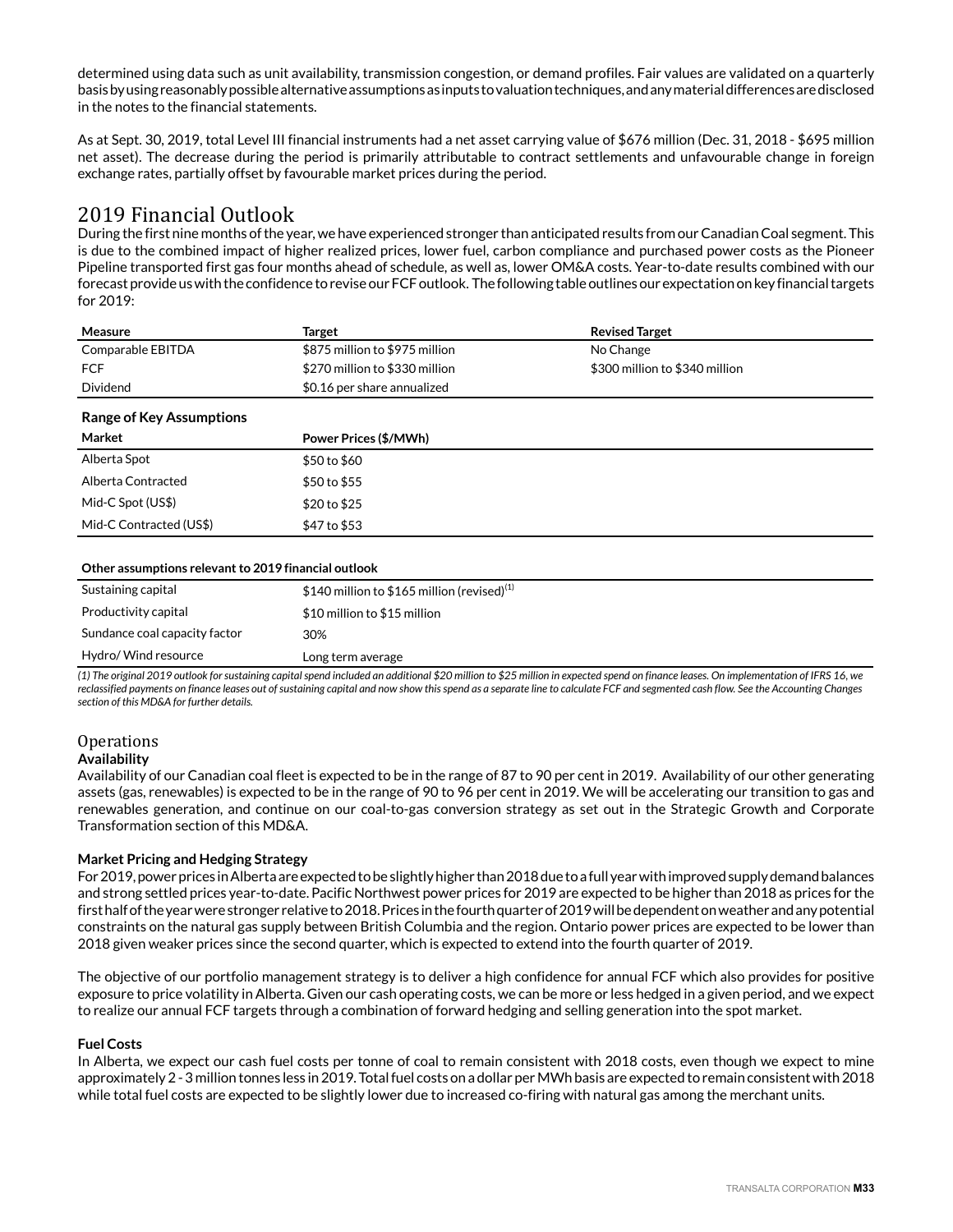In the Pacific Northwest, our US Coal mine, adjacent to our power plant, is in the reclamation stage. Fuel at US Coal has been purchased primarily from external suppliers in the Powder River Basin and delivered by rail. The delivered fuel cost for the remainder of 2019 is expected to increase by approximately 1 per cent compared to costs incurred in 2018 mainly due to higher natural gas prices.

Aside from the gas used for co-firing at the Canadian Coal plants, most of our other generation from gas is sold under contracts with pass-through provisions for fuel. For gas generation with no pass-through provision, we purchase natural gas from outside companies coincident with production, thereby minimizing our risk to changes in prices.

We closely monitor the risks associated with changes in electricity and input fuel prices on our future operations and, where we consider it appropriate, use various physical and financial instruments to hedge our assets and operations from such price risks.

#### **Energy Marketing**

Comparable EBITDA from our Energy Marketing segment is affected by prices and volatility in the market, overall strategies adopted, and changes in regulation and legislation. We continuously monitor both the market and our exposure to maximize earnings while still maintaining an acceptable risk profile. Our 2019, expectation for Energy Marketing is for the segment to contribute between \$100 million to \$120 million in gross margin for the year.

#### **Exposure to Fluctuations in Foreign Currencies**

Our strategy is to minimize the impact of fluctuations in the Canadian dollar against the US dollar and Australian dollar by offsetting foreign-denominated assets with foreign-denominated liabilities and by entering into foreign exchange contracts. We also have foreign-denominated expenses, including interest charges, which largely offset our net foreign-denominated revenues.

#### **Net Interest Expense**

Net interest expense for 2019 is expected to be lower than in 2018 largely due to lower interest rates on long-term debt and no prepayment premiums incurred. However, changes in interest rates and in the value of the Canadian dollar relative to the US dollar can affect the amount of net interest expense incurred. In addition, interest expense will increase as a result of implementing IFRS 16. See the Accounting Changes section of this MD&A for further details.

#### **Liquidity and Capital Resources**

We expect to maintain adequate available liquidity under our committed credit facilities. We currently have access to approximately \$1.4 billion under our committed facilities and \$326 million in cash and cash equivalents. Our continued focus will be toward repositioning our capital structure and we expect to be well positioned to address the upcoming debt maturities in 2020 and 2022 with cash flow from operations, the proceeds received from the exchangeable securities and our existing credit facilities.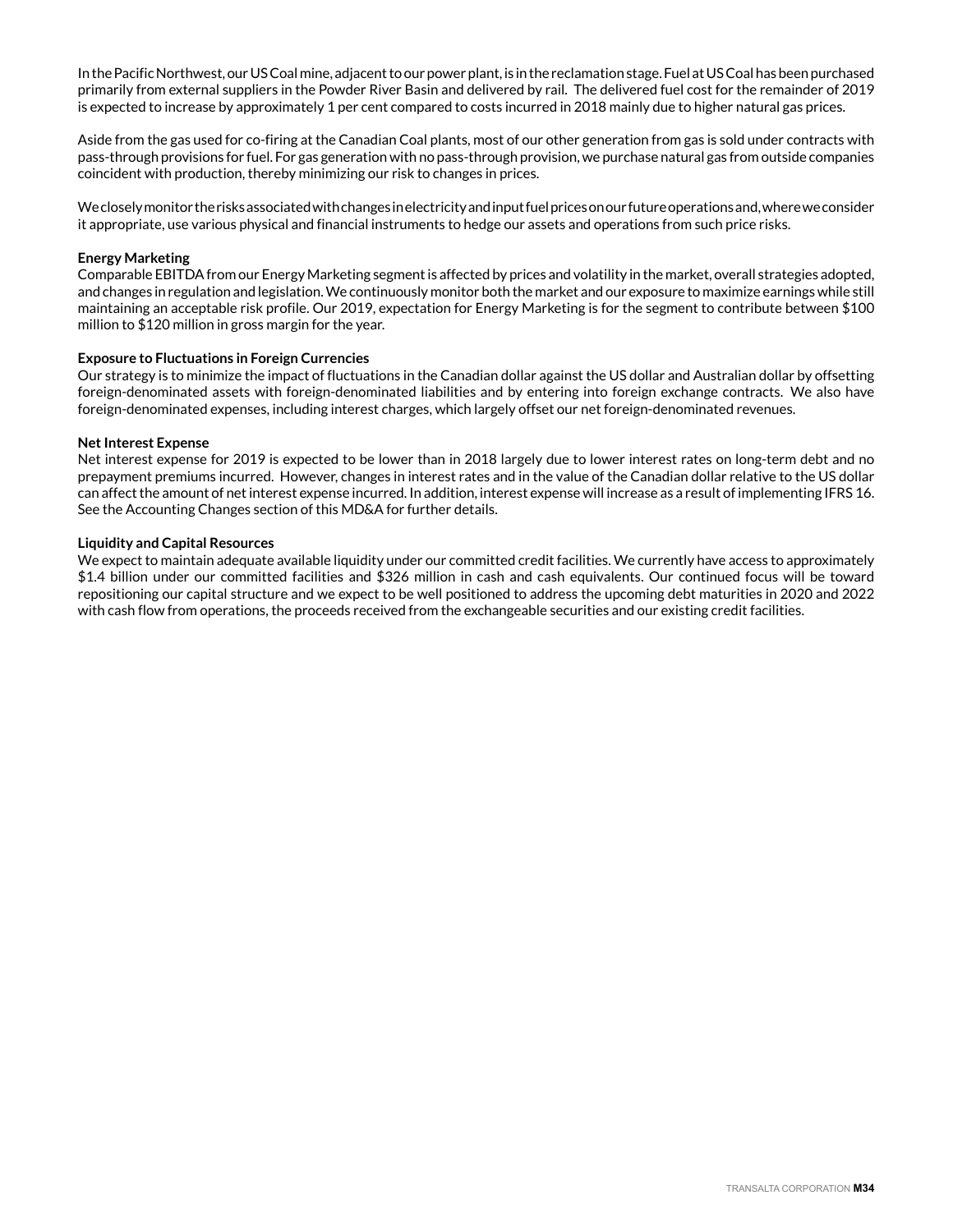#### **Growth and Coal-to-Gas Conversion Expenditures**

Our growth projects are focused on sustaining our current operations and supporting our growth strategy in our renewables platform. A summary of the significant growth and major projects that are in progress is outlined below:

|                                                      |           | <b>Total project</b>      |                          | Remaining<br>estimated<br><b>Target</b> |                    |                                                                                                        |
|------------------------------------------------------|-----------|---------------------------|--------------------------|-----------------------------------------|--------------------|--------------------------------------------------------------------------------------------------------|
|                                                      |           | <b>Estimated</b><br>spend | Spent to<br>$date^{(1)}$ | spend in<br>2019                        | completion<br>date | <b>Details</b>                                                                                         |
| Project                                              |           |                           |                          |                                         |                    |                                                                                                        |
| Big Level wind development<br>project <sup>(2)</sup> | $225 -$   | 240                       | 145                      | 86                                      | Q4 2019            | 90 MW wind project with a 15-year PPA                                                                  |
| Antrim wind development<br>project <sup>(3)</sup>    | $100 -$   | 110                       | 87                       | 18                                      | Q4 2019            | 29 MW wind project with two 20-year PPAs                                                               |
| Pioneer gas pipeline partnership                     | $95 -$    | 100                       | 98                       |                                         | Q4 2019            | 50 per cent ownership in the 120 km natural<br>gas pipeline to supply gas to Sundance and<br>Keephills |
| Skookumchuck wind<br>development project             | $150 -$   | 160                       |                          |                                         | Q1 2020            | Option to purchase a 49 per cent ownership in<br>the 136.8 MW wind project with a 20-year PPA          |
| Windrise wind development<br>project                 | $270 -$   | 285                       | 47                       | 4                                       | Q2 2021            | 207 MW wind project with a 20-year<br>Renewable Electricity Support Agreement with<br><b>AESO</b>      |
| WindCharger battery                                  | $7 -$     | 8                         |                          |                                         | Q2 2020            | 10 MW / 20 MWh utility-scale storage project                                                           |
| <b>Boiler conversions</b>                            | $100 -$   | 200                       | 16                       | 16                                      | 2020 to<br>2022    | Coal-to-gas conversions at Canadian Coal                                                               |
| Repowering                                           | 750 -     | 770                       |                          |                                         | 2023               | Repower the steam turbines at Sundance<br>Unit 5                                                       |
| Kaybob cogeneration project                          | $105 -$   | 115                       | 6                        | 17                                      | Q4 2021            | 40 MW cogeneration project with SemCAMS<br>under a 13-year fixed price contract                        |
| <b>Total</b>                                         | $1,802 -$ | 1,988                     | 399                      | 141                                     |                    |                                                                                                        |

*(1) Represents amounts spent as of Sept. 30, 2019.*

*(2) The numbers reflected above are in CAD but the actual cash spend on this project is in US funds and therefore these amounts will fluctuate with changes in foreign exchange rates. The estimated total spend is US\$173 million to US\$185 million, spent to date is US\$109 million and estimated remaining spend in 2019 is US\$69 million. TransAlta Renewables will fund the construction costs using its existing liquidity and tax equity.*

*(3) The numbers reflected above are in CAD but the actual cash spend on this project is in US funds and therefore these amounts will fluctuate with changes in foreign exchange rates. The estimated total spend is US\$77 million to US\$85 million, spent to date is US\$66 million and estimated remaining spend in 2019 is US\$15 million. TransAlta Renewables will fund the acquisition and construction costs using its existing liquidity and tax equity.* 

#### **Sustaining and Productivity Capital Expenditures**

A significant portion of our sustaining and productivity capital is planned major maintenance, which includes inspection, repair and maintenance of existing components, and the replacement of existing components. Planned major maintenance costs are capitalized as part of PP&E and are amortized on a straight-line basis over the term until the next major maintenance event. It excludes amounts for day-to-day routine maintenance, unplanned maintenance activities, and minor inspections and overhauls, which are expensed as incurred.

Our estimate for total sustaining and productivity capital is allocated among the following:

| Category                                  | <b>Description</b>                                                                       | Spent to<br>$date^{(1)}$ | Expected<br>spend in 2019 |
|-------------------------------------------|------------------------------------------------------------------------------------------|--------------------------|---------------------------|
| Routine capital                           | Capital required to maintain our existing generating capacity                            | 33                       | $50 - 60$                 |
| Planned major maintenance                 | Regularly scheduled major maintenance                                                    | 60                       | $70 - 80$                 |
| Mine capital                              | Capital related to mining equipment and land purchases                                   | 18                       | $20 - 25$                 |
| Total sustaining capital <sup>(2)</sup>   |                                                                                          |                          | $140 - 165$               |
| Productivity capital                      | Projects to improve power production efficiency and corporate<br>improvement initiatives |                          | $10 - 15$                 |
| Total sustaining and productivity capital |                                                                                          | 118                      | $150 - 180$               |

*(1) As at Sept. 30, 2019.*

*(2) The original 2019 outlook for sustaining capital spend included an additional \$20 million to \$25 million in expected spend on finance leases. On implementation of IFRS 16, we reclassified payments on finance leases out of sustaining capital and now show this spend as a separate line to calculate FCF and segmented cash flow. See the Accounting Changes section of this MD&A for further details.* 

Significant planned major outages at TransAlta's operated units for the remainder of 2019 include the following:

- distributed planned maintenance expenditures across the entire Hydro fleet; and
- distributed expenditures across our Wind fleet, focusing on planned component replacements.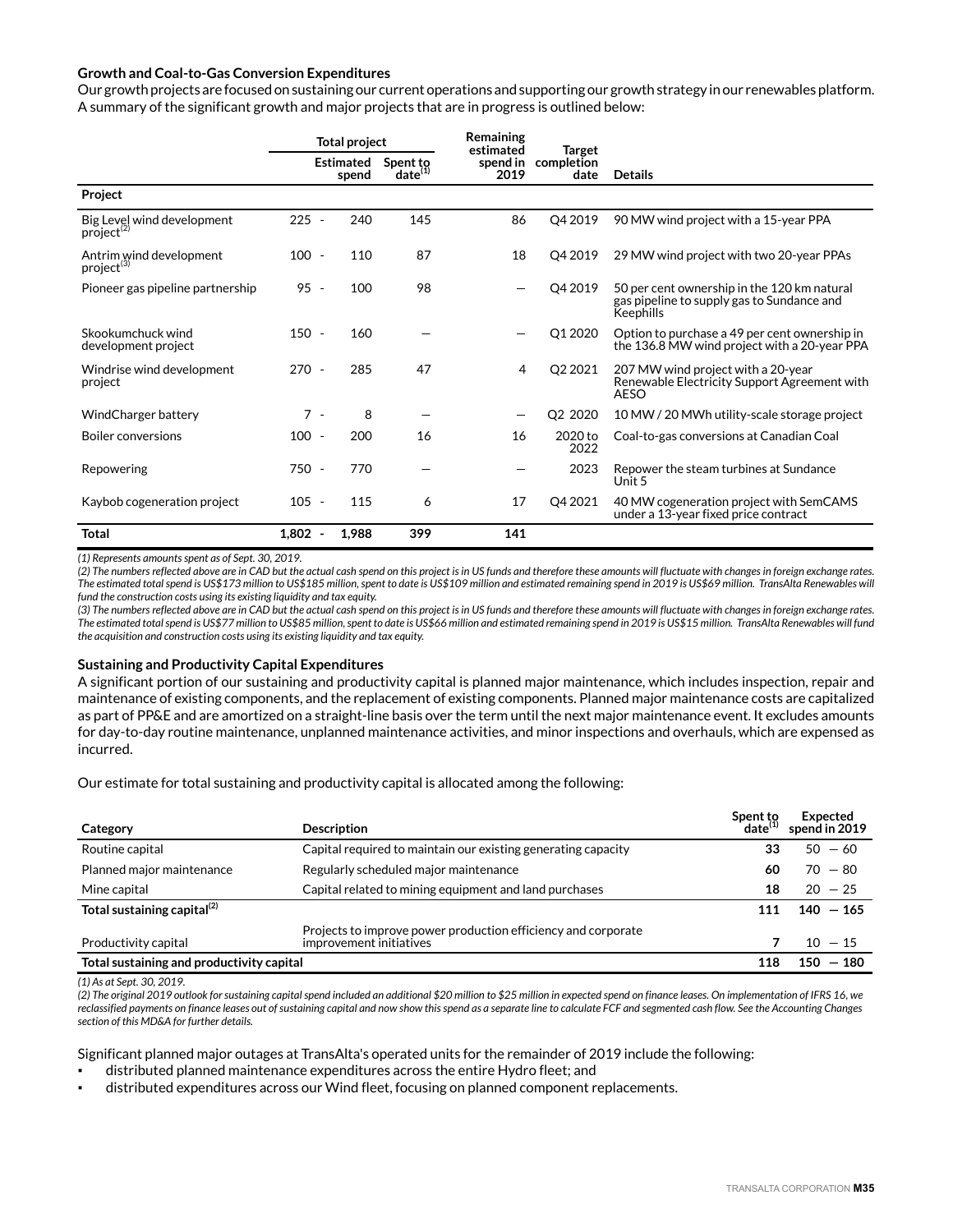Lost production as a result of planned major maintenance, excluding planned major maintenance for US Coal, which is scheduled during a period of dispatch optimization, is estimated as follows for 2019:

|                 | <b>Canadian</b><br>Coal | Gas and<br><b>Renewables</b> | <b>Total</b>     | Lost to date <sup>(1)</sup> |
|-----------------|-------------------------|------------------------------|------------------|-----------------------------|
| <b>GWh lost</b> | 600 - 625               | 375<br>350 -                 | 1.000<br>$950 -$ | 877                         |

*(1) As at Sept. 30, 2019.* 

#### **Funding of Capital Expenditures**

Funding for these planned capital expenditures is expected to be provided by cash flow from operating activities, the proceeds received from the exchangeable securities and existing liquidity. We have access to approximately \$1.7 billion in liquidity. The funds required for committed growth, sustaining capital, and productivity projects are not expected to be significantly impacted by the current economic environment.

## Accounting Changes

## Current Accounting Changes

#### **I. IFRS 16** *Leases*

The Corporation has adopted IFRS 16 *Leases* ("IFRS 16") with an initial adoption date of Jan. 1, 2019. IFRS 16 sets out the principles for the recognition, measurement, presentation and disclosure of leases. The standard provides a single lessee accounting model, requiring lessees to recognize a right of use asset and liabilities for all in-scope leases. Previously, the Corporation determined at contract inception whether an arrangement is or contains a lease under IAS 17 *Leases* (IAS 17) or International Financial Reporting Interpretations Committee Interpretation 4 *Determining whether an arrangement contains a lease*. As a result of the IFRS 16 adoption, the Corporation has changed its accounting policy for leases, which is outlined in Note 2 of the Corporation's unaudited interim condensed consolidated financial statements.

The Corporation has elected to adopt IFRS 16 using the modified retrospective approach on transition. Comparative information has not been restated and is reported under IAS 17. Refer to the Corporation's most recent annual consolidated financial statements for information on its prior accounting policy.

The Corporation recognized the cumulative impact of the initial application of the standard of \$3 million in Deficit as at Jan. 1, 2019. In applying IFRS 16 for the first time, the Corporation has used the following practical expedients permitted by the standard:

- Exemption to not recognize right of use assets and lease liabilities for short-term leases that have a remaining lease term of less than 12 months as at Jan. 1, 2019 and for low value leases;
- Excluding initial direct costs for the measurement of the right of use asset at the date of initial application;
- Using hindsight in determining the lease term where the contract contains options to extend or terminate the lease;
- Adjusting the right of use assets by the amount of IAS 37 onerous contract provision immediately before the date of initial application; and
- Measuring the right of use asset at an amount equal to the lease liability, adjusted by the amount of any prepaid or accrued lease payments relating to that lease recognized in the statement of financial position immediately before the date of initial application.

## **Impact on the financial statements**

#### *Lessee*

The Corporation recognized the cumulative impact of the initial application of the standard by recording a right of use asset based on the corresponding lease liability measured at the present value of the remaining lease payments discounted using the Corporation's incremental borrowing rate (or the rate implicit in the lease) applied to the lease liabilities at Jan. 1, 2019. We recognized lease liabilities of \$83 million as at Jan. 1, 2019, including \$63 million that was previously included as finance lease liabilities.

The associated right of use assets were measured at an amount equal to the lease liability, adjusted by the amount of any prepaid or accrued lease payments, onerous contract provisions and lease inducements. On Jan. 1, 2019, the Corporation recognized right of use assets of \$85 million, including \$38 million that was previously included in property, plant and equipment, intangible assets and other assets.

Applying the IFRS 16 definition of a lease to a contractual arrangement that was accounted for as a finance lease under IAS 17 but is no longer considered a lease under IFRS 16, resulted in the derecognition of a finance lease asset of \$29 million and a finance lease liability of \$32 million with the net impact of \$3 million recorded in Deficit.

## *Lessor*

Several of the Corporation's long term contracts at certain wind, hydro and solar facilities are no longer considered to be operating leases under IFRS 16. Revenues earned on these are now accounted for applying IFRS 15 *Revenue from Contracts with Customers.* No significant change in the pattern of revenue recognition arose. The Corporation continues to account for its subleases as operating leases.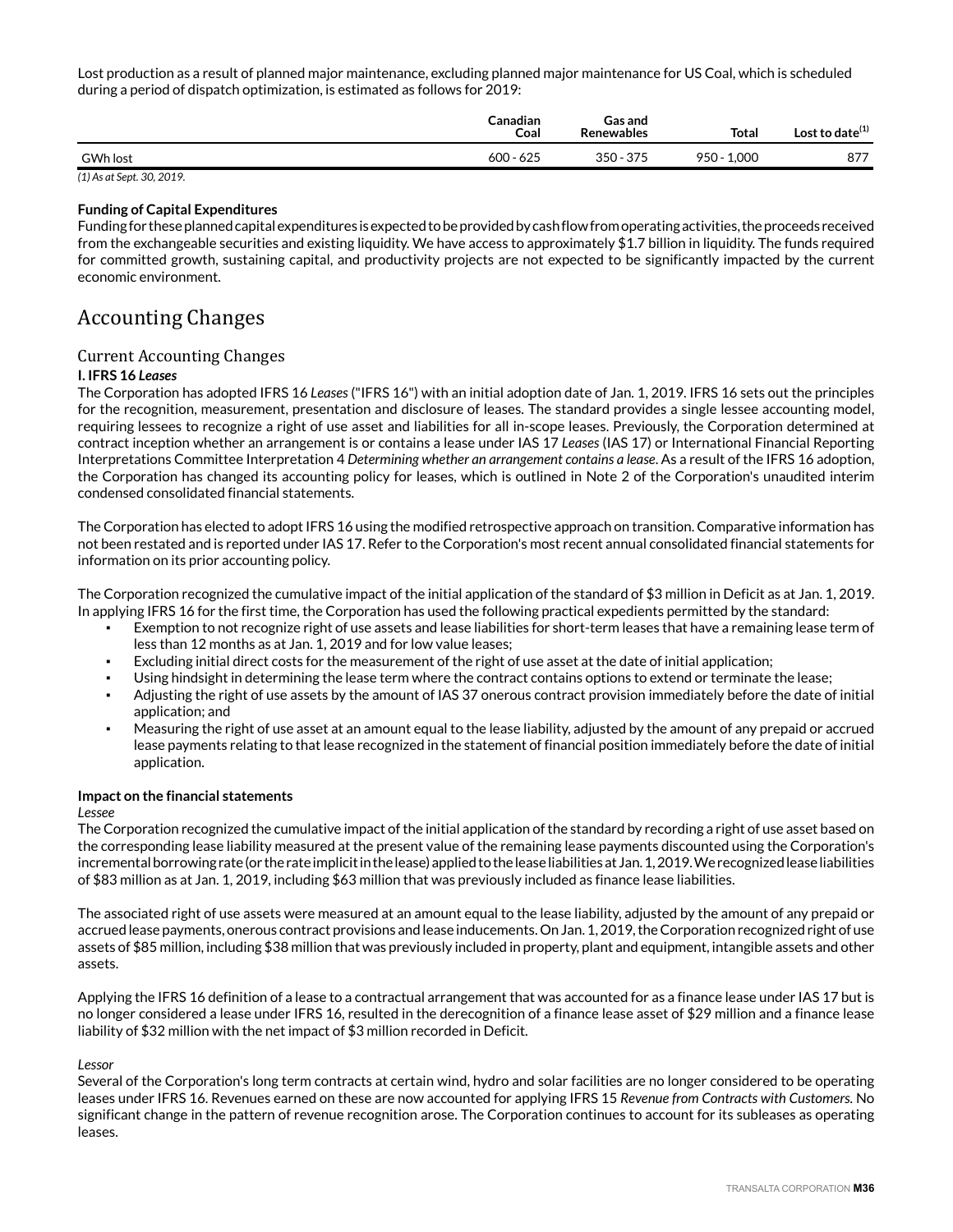Refer to Note 2 of the Corporation's unaudited interim condensed consolidated financial statements for a more detailed discussion of the Corporation's adoption of IFRS 16.

### **II. Change in Estimates**

### *Canadian Coal*

During the third quarter of 2019, the Corporation adjusted the useful lives of certain coal assets, effective Sept. 1, 2019, to reflect the changes announced related to the Clean Energy Investment Plan (see the Strategic Growth and Corporate Transformation section for further details). As a result, assets used only for coal-burning operations were adjusted to shorten their useful lives whereas other asset lives were extended as they were identified as being used after the coal-to-gas or combined cycle conversions. Due to the impact of shortening the lives of the coal assets, overall, depreciation expense for the nine months ended Sept. 30, 2019 increased by approximately \$4 million and the full year depreciation expense is expected to increase between \$15 million to \$17 million, excluding the impact of acquiring the remaining 50 per cent ownership of Keephills 3.

In 2018, as a result of the Off-Coal Agreement ("OCA") with the Government of Alberta described in Note 4(O) of our most recent annual consolidated financial statements, the Corporation has adjusted the useful lives of some of its Sunhills mine assets to align with the Corporation's coal-to-gas conversion plans. As a result, depreciation expense included in fuel and purchased power for the nine months ended Sept. 30, 2018 increased by approximately \$29 million and the 2018 full year depreciation expense increased by approximately \$38 million.

### *Wind and Solar*

During the third quarter, the allocation of the costs recognized for the components of the Wind and Solar property, plant and equipment and the useful lives for these identified components were reviewed. As a result of the review, additional components were identified for parts where the useful lives are shorter than the original estimate. The useful life of each of these components was reduced from 30 years to either 15 years or 10 years. As a result, depreciation expense for the three and nine months ended Sept. 30, 2019 increased by approximately \$7 million and the full year depreciation expense is expected to increase by approximately \$10 million.

### *Sheerness*

During the second quarter of 2019, the Corporation adjusted the useful life of its Sheerness assets to align with the dual fuel conversion plans. As a result, the assets used for coal-burning operations as well as the other asset lives were extended and depreciation expense for the nine months ended Sept. 30, 2019 decreased by approximately \$5 million and the full year depreciation expense is expected to decrease by approximately \$11 million.

The useful lives may be revised or extended in compliance with the Corporation's accounting policies, dependent upon future operating decisions and events.

### *Centralia*

During the third quarter of 2019, the Corporation adjusted the Centralia mine decommissioning and restoration provision as management no longer believes that Coalview Centralia, LLC ("Coalview") will be able to complete the fine coal recovery and reclamation work as originally proposed. The Corporation's current best estimate of the decommissioning and restoration provision increased by \$109 million. Since the Centralia mine is no longer operating and reached the end of its useful life in 2006, this adjustment results in immediate recognition for the full \$109 million, through asset impairment charges in net earnings.

TransAlta estimates that the undiscounted amount of cash flow required to settle these obligations is approximately \$142 million, which will be incurred between 2021 and 2035. The provision may be revised in compliance with the Corporation's accounting policies, dependent upon future operating decisions and as more information becomes available.

### B. Future Accounting Changes

Effective Oct. 1, 2019, the Corporation has early-adopted amendments to IFRS 3 Bu*siness Combinations*, in advance of its mandatory effective date of Jan. 1, 2020. TransAlta adopted the IFRS 3 amendments prospectively and therefore the comparative information presented for 2018 has not been restated. The amendments are intended to assist entities to determine whether a transaction should be accounted for as a business combination or as an asset acquisition. Specifically, these amendments:

- clarify the minimum requirements for a business, whereby at minimum, an input and substantive process that together significantly contribute to the ability to create output;
- remove the assessment of whether market participants are capable of replacing any missing elements so that the assessment is on what has been acquired in its current state and condition, rather than on whether market participants are capable of replacing any missing elements, for example, by integrating the acquired activities and assets;
- add guidance to help entities assess whether an acquired process is substantive, which requires more persuasive evidence when there are no outputs because the existence of outputs provides some evidence that the acquired set of activities and assets is a business;
- narrow the definition of outputs to focus on goods or services provided to customers, investment income or other income from ordinary activities; and
- introduce an optional fair value concentration test, that can be applied on a transaction-by-transaction basis, to permit a simplified assessment of whether an acquired set of activities and assets are not a business. The concentration test is met if substantially all of the fair value of the gross assets acquired is concentrated in a single identifiable asset or group of similar identifiable assets.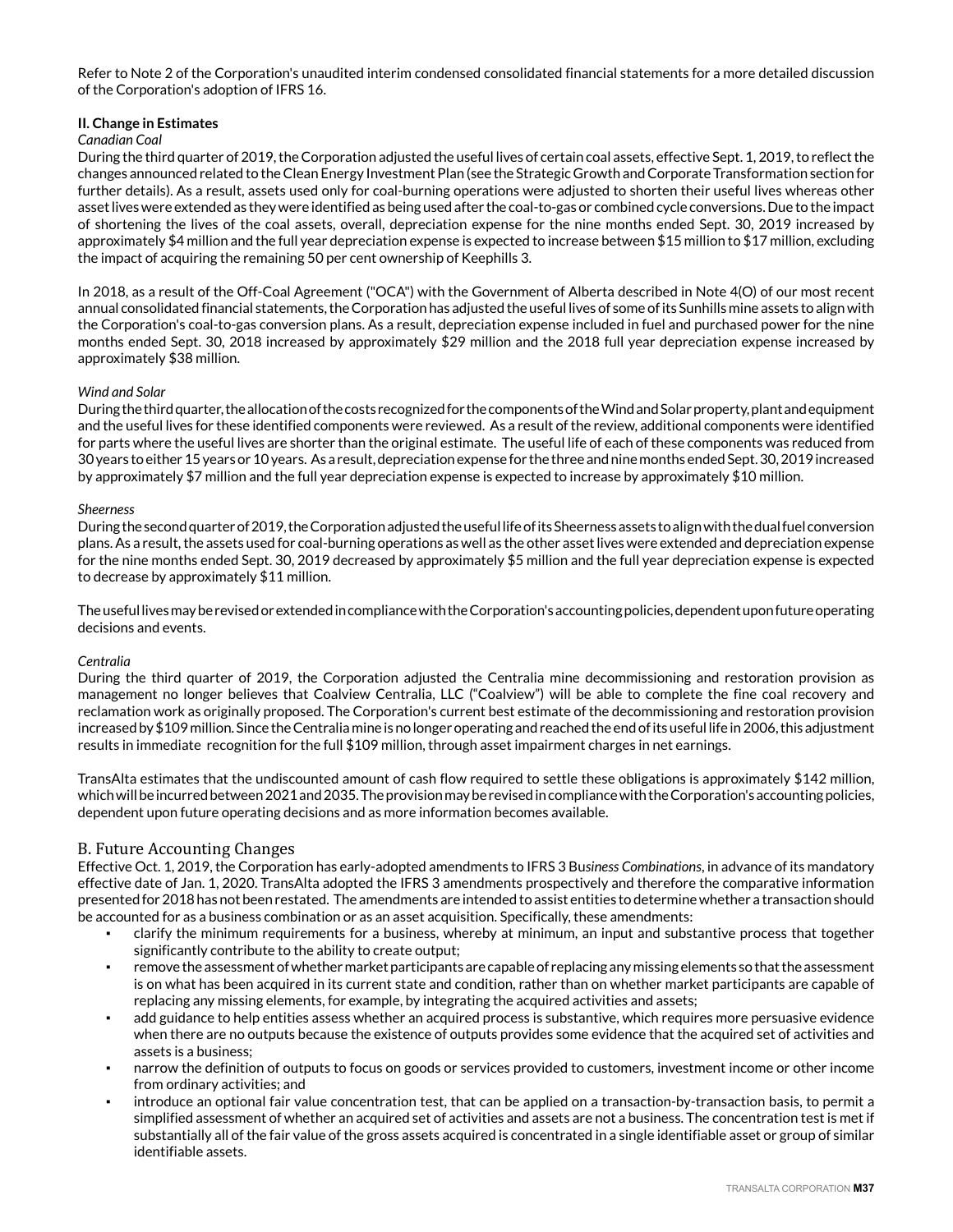The Corporation elected to apply the optional fair value concentration test to its acquisition of the remaining 50 per cent interest in Keephills 3, see the Significant and Subsequent Events section for further details. There are no other impacts to the asset acquisitions that were completed during the nine months ended Sept. 30, 2019.

# Selected Quarterly Information

Our results are seasonal due to the nature of the electricity market and related fuel costs. Higher maintenance costs are usually incurred in the spring and fall when electricity prices are expected to be lower, as electricity prices generally increase in the peak winter and summer months in our main markets due to increased heating and cooling loads. Margins are also typically impacted in the second quarter due to the volume of hydro production resulting from spring runoff and rainfall in the Pacific Northwest, which impacts production at US Coal. Typically, hydro facilities generate most of their electricity and revenues during the spring months when melting snow starts feeding watersheds and rivers. Inversely, wind speeds are historically greater during the cold winter months and lower in the warm summer months.

|                                                                                                     | O4 2018             | O <sub>1</sub> 2019 | O <sub>2</sub> 2019 | O <sub>3</sub> 2019 |
|-----------------------------------------------------------------------------------------------------|---------------------|---------------------|---------------------|---------------------|
| Revenues                                                                                            | 622                 | 648                 | 497                 | 593                 |
| Comparable EBITDA <sup>(1)</sup>                                                                    | 261                 | 221                 | 215                 | 305                 |
| FFO.                                                                                                | 217                 | 169                 | 155                 | 244                 |
| Net earnings (loss) attributable to common shareholders                                             | (122)               | (65)                |                     | 51                  |
| Net earnings (loss) per share attributable to common shareholders, basic and diluted <sup>(2)</sup> | (0.43)              | (0.23)              |                     | 0.18                |
|                                                                                                     | O <sub>4</sub> 2017 | O1 2018             | O <sub>2</sub> 2018 | Q3 2018             |
|                                                                                                     |                     |                     |                     |                     |
| Revenues                                                                                            | 638                 | 588                 | 446                 | 593                 |
| Comparable EBITDA <sup>(1)</sup>                                                                    | 275                 | 393                 | 248                 | 250                 |
| <b>FFO</b>                                                                                          | 219                 | 318                 | 188                 | 204                 |
| Net earnings (loss) attributable to common shareholders                                             | (145)               | 65                  | (105)               | (86)                |

*(1) During the first quarter of 2019, we revised our approach to reporting adjustments to arrive at comparable EBITDA, mainly to be more comparable with other companies in the industry. Comparable EBITDA is now adjusted to exclude the impact of unrealized mark-to-market gains or losses. Both the current and prior period amounts have been adjusted to reflect this change.* 

*(2) Basic and diluted earnings per share attributable to common shares are calculated each period using the weighted average number of common shares outstanding during the period. As a result, the sum of the earnings per share for the four quarters making up the calendar year may sometimes differ from the annual earnings per share.* 

Reported net earnings, comparable EBITDA and FFO are generally higher in the first and fourth quarters due to higher demand associated with winter cold in the markets in which we operate and lower planned outages.

Net earnings attributable to common shareholders has also been impacted by the following variations and events:

- change in income tax rates in the US in the fourth quarter of 2017 and in Alberta in the second quarter of 2019;
- effects of impairment reversals during the third quarter of 2019 and impairment charges during the second, third and fourth quarters of 2018;
- recognition of the \$157 million early termination payment received regarding Sundance B and C PPAs during the first quarter of 2018 and \$56 million received on settlement of the dispute with the Balancing Pool in the third quarter of 2019;
- effects of changes in useful lives of certain assets during the third quarter of 2019 and the second and third quarters of 2017; and
- effects of an impairment of \$137 million in the fourth quarter of 2017 on intercompany financial instruments that is attributable only to the non-controlling interests.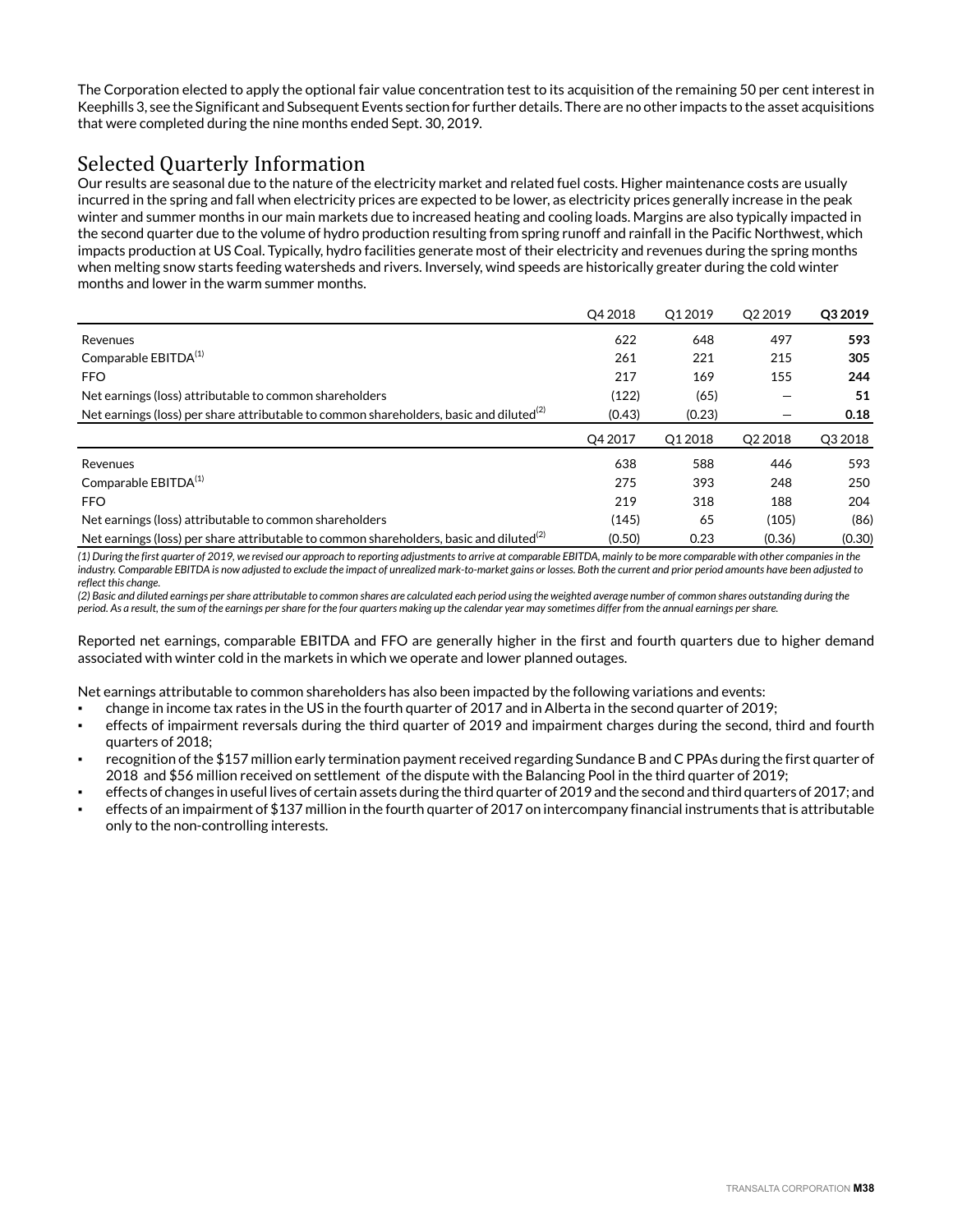# Disclosure Controls and Procedures

Management is responsible for establishing and maintaining adequate internal control over financial reporting (''ICFR'') and disclosure controls and procedures ("DC&P''). There have been no material changes in our ICFR or DC&P during the three and nine months ended Sept. 30, 2019, that have materially affected, or are reasonably likely to materially affect, our ICFR or DC&P.

ICFR is a framework designed to provide reasonable assurance regarding the reliability of financial reporting and the preparation of consolidated financial statements for external purposes in accordance with IFRS. Management has used the *Internal Control - Integrated Framework* issued by the Committee of Sponsoring Organizations of the Treadway Commission (2013 framework) in order to assess the effectiveness of the Corporation's ICFR.

DC&P refer to controls and other procedures designed to ensure that information required to be disclosed in the reports we file or submit under securities legislation are recorded, processed, summarized and reported within the time frame specified in securities legislation. DC&P include, without limitation, controls and procedures designed to ensure that information required to be disclosed by us in our reports that we file or submit under securities legislation is accumulated and communicated to management, including our Chief Executive Officer and Chief Financial Officer, as appropriate to allow timely decisions regarding our required disclosure.

Together, the ICFR and DC&P frameworks provide internal control over financial reporting and disclosure. In designing and evaluating our ICFR and DC&P, management recognizes that any controls and procedures, no matter how well designed and operated, can provide only reasonable assurance of achieving the desired control objectives and as such may not prevent or detect all misstatements, and management is required to apply its judgment in evaluating and implementing possible controls and procedures. Further, the effectiveness of ICFR is subject to the risk that controls may become inadequate because of changes in conditions or that the degree of compliance with policies or procedures may change.

Management has evaluated, with the participation of our Chief Executive Officer and Chief Financial Officer, the effectiveness of our ICFR and DC&P as of the end of the period covered by this report. Based on the foregoing evaluation, our Chief Executive Officer and Chief Financial Officer have concluded that, as at Sept. 30, 2019, the end of the period covered by this report, our ICFR and DC&P were effective.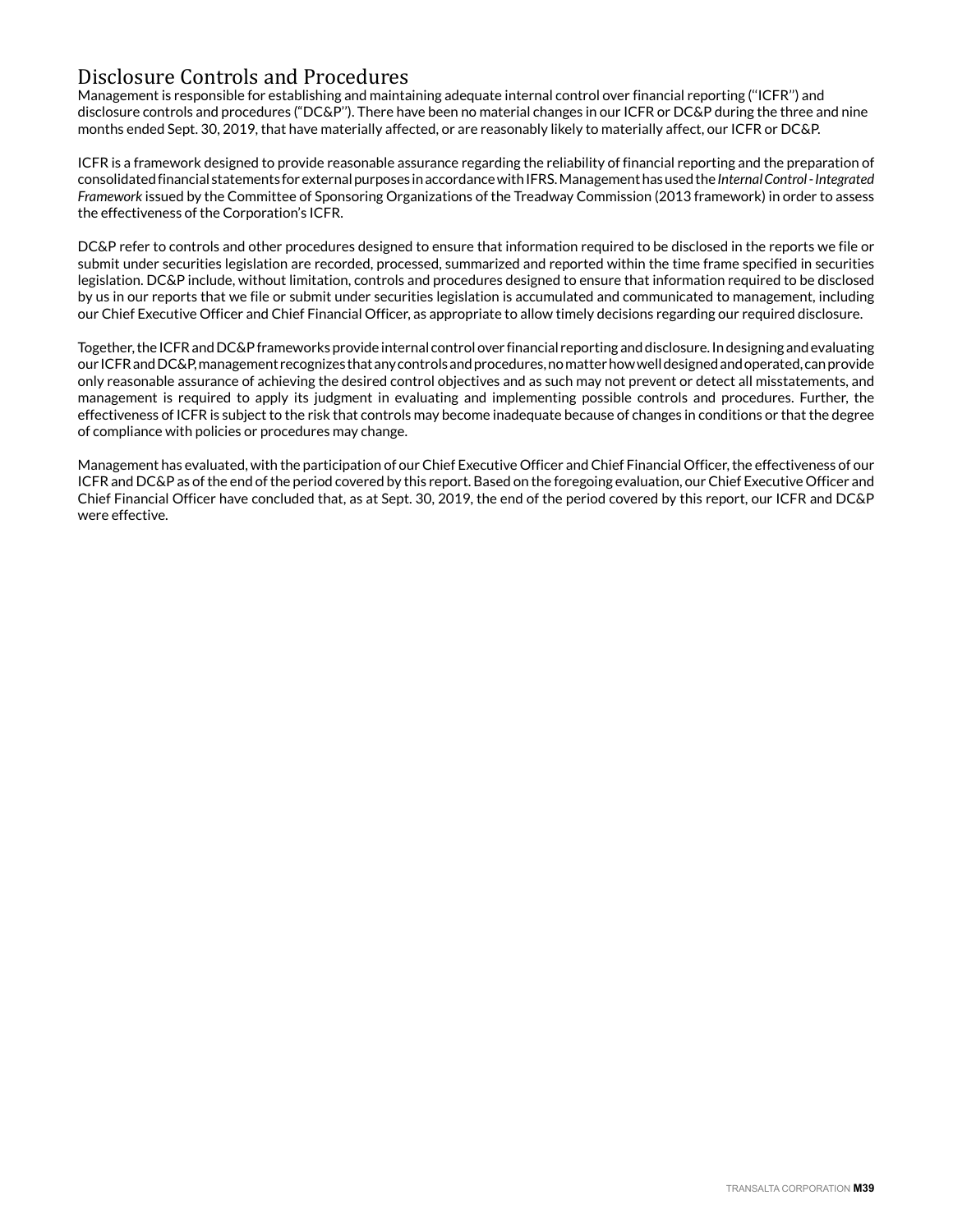# Condensed Consolidated Statements of Earnings (Loss)

 *(in millions of Canadian dollars except per share amounts)*

|                                                                                                   | 3 months ended Sept. 30 |              | 9 months ended Sept. 30 |                |  |
|---------------------------------------------------------------------------------------------------|-------------------------|--------------|-------------------------|----------------|--|
| Unaudited                                                                                         | 2019                    | 2018         | 2019                    | 2018           |  |
| Revenues (Note 4)                                                                                 | 593                     | 593          | 1,738                   | 1,627          |  |
| Fuel, carbon costs, and purchased power                                                           | 257                     | 308          | 800                     | 764            |  |
| <b>Gross margin</b>                                                                               | 336                     | 285          | 938                     | 863            |  |
| Operations, maintenance, and administration                                                       | 114                     | 120          | 348                     | 376            |  |
| Depreciation and amortization                                                                     | 148                     | 146          | 436                     | 422            |  |
| Asset impairment charge (reversal) (Notes 2 and 5)                                                | (22)                    | 38           | (22)                    | 50             |  |
| Taxes, other than income taxes                                                                    | 8                       | 7            | 23                      | 23             |  |
| Termination of Sundance B and C PPAs (Notes 3D and 17)                                            | (56)                    |              | (56)                    | (157)          |  |
| Net other operating income                                                                        | (11)                    | (16)         | (33)                    | (37)           |  |
| <b>Operating income (loss)</b>                                                                    | 155                     | (10)         | 242                     | 186            |  |
| Finance lease income                                                                              | $\overline{2}$          | 2            | 5                       | $\overline{7}$ |  |
| Net interest expense (Note 6)                                                                     | (55)                    | (73)         | (161)                   | (200)          |  |
| Foreign exchange loss                                                                             | (9)                     | (8)          | (18)                    | (15)           |  |
| Other gains (losses) (Note 11)                                                                    | (6)                     | $\mathbf{1}$ | (18)                    | $\mathbf{1}$   |  |
| Earnings (loss) before income taxes                                                               | 87                      | (88)         | 50                      | (21)           |  |
| Income tax expense (recovery) (Note 7)                                                            | 10                      | (21)         | (23)                    | 10             |  |
| Net earnings (loss)                                                                               | 77                      | (67)         | 73                      | (31)           |  |
| Net earnings (loss) attributable to:                                                              |                         |              |                         |                |  |
| TransAlta shareholders                                                                            | 61                      | (76)         | 6                       | (96)           |  |
| Non-controlling interests (Note 8)                                                                | 16                      | 9            | 67                      | 65             |  |
|                                                                                                   | 77                      | (67)         | 73                      | (31)           |  |
| Net earnings (loss) attributable to TransAlta shareholders                                        | 61                      | (76)         | 6                       | (96)           |  |
| Preferred share dividends (Note 16)                                                               | 10                      | 10           | 20                      | 30             |  |
| Net earnings (loss) attributable to common shareholders                                           | 51                      | (86)         | (14)                    | (126)          |  |
| Weighted average number of common shares<br>outstanding in the period (millions)                  | 282                     | 287          | 284                     | 287            |  |
| Net earnings (loss) per share attributable to common shareholders,<br>basic and diluted (Note 15) | 0.18                    | (0.30)       | (0.05)                  | (0.44)         |  |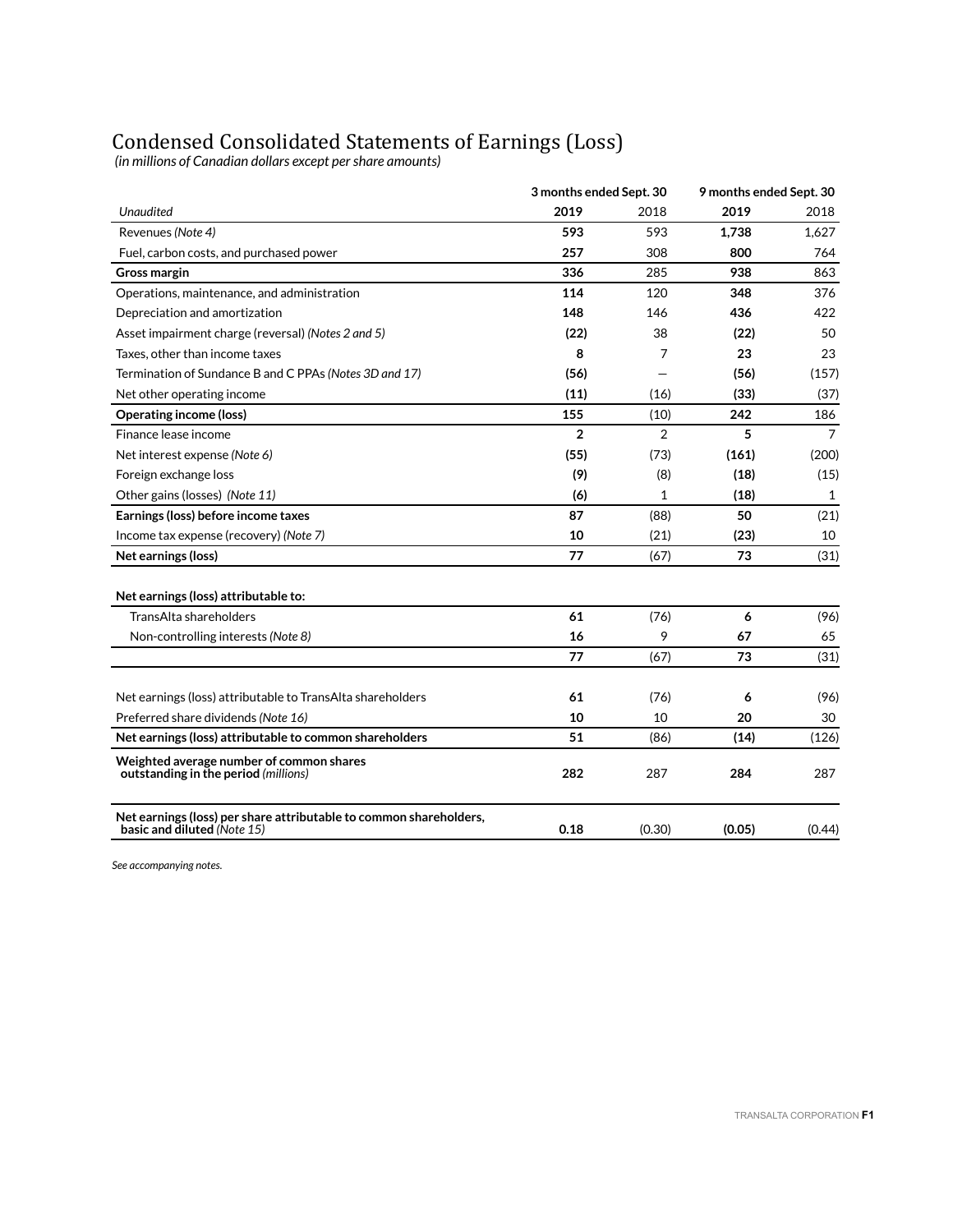# Condensed Consolidated Statements of Comprehensive Income (Loss)

 *(in millions of Canadian dollars)*

|                                                                                                                                | 3 months ended Sept. 30 |       | 9 months ended Sept. 30 |              |  |
|--------------------------------------------------------------------------------------------------------------------------------|-------------------------|-------|-------------------------|--------------|--|
| <b>Unaudited</b>                                                                                                               | 2019                    | 2018  | 2019                    | 2018         |  |
| Net earnings (loss)                                                                                                            | 77                      | (67)  | 73                      | (31)         |  |
| Other comprehensive income (loss)                                                                                              |                         |       |                         |              |  |
| Net actuarial gains (losses) on defined benefit plans, net of tax <sup>(1)</sup>                                               |                         | 10    | (36)                    | 28           |  |
| Gains on derivatives designated as cash flow hedges, net of tax <sup>(2)</sup>                                                 | 1                       |       | 1                       |              |  |
| Total items that will not be reclassified subsequently to net earnings                                                         | 1                       | 10    | (35)                    | 28           |  |
| Gains (losses) on translating net assets of foreign operations, net of tax                                                     | 8                       | (29)  | (46)                    | 31           |  |
| Gains (losses) on financial instruments designated as hedges of foreign operations, net of $\text{tax}^{(3)}$                  | (6)                     | 10    | 14                      | (14)         |  |
| Gains (losses) on derivatives designated as cash flow hedges, net of tax <sup>(4)</sup>                                        | 37                      | (26)  | 32                      | 2            |  |
| Reclassification of gains (losses) on derivatives designated as cash flow<br>hedges to net earnings, net of tax <sup>(5)</sup> | (19)                    | 8     | (27)                    | (46)         |  |
| Total items that will be reclassified subsequently to net earnings                                                             | 20                      | (37)  | (27)                    | (27)         |  |
| Other comprehensive income (loss)                                                                                              | 21                      | (27)  | (62)                    | $\mathbf{1}$ |  |
| Total comprehensive income (loss)                                                                                              | 98                      | (94)  | 11                      | (30)         |  |
| Total comprehensive income (loss) attributable to:                                                                             |                         |       |                         |              |  |
| TransAlta shareholders                                                                                                         | 61                      | (101) | (42)                    | (94)         |  |
| Non-controlling interests (Note 8)                                                                                             | 37                      | 7     | 53                      | 64           |  |
|                                                                                                                                | 98                      | (94)  | 11                      | (30)         |  |

*(1) Net of income tax recovery of nil and \$8 million for the three and nine months ended Sept. 30, 2019 (2018 - \$4 million and \$10 million expense).*

*(2) Net of income tax expense of nil and \$1 million for the three and nine months ended Sept. 30, 2019 (2018 - nil and nil).*

*(3) Net of income tax of nil and nil for the three and nine months ended Sept. 30, 2019 (2018 - \$1 million and \$3 million recovery).*

*(4) Net of income tax expense of \$9 million and \$8 million for the three and nine months ended Sept. 30, 2019 (2018 - \$6 million recovery and \$1 million expense). (5) Net of reclassification of income tax recovery of \$5 million and \$7 million for the three and nine months ended Sept. 30, 2019 (2018 - \$2 million recovery and \$13 million expense).*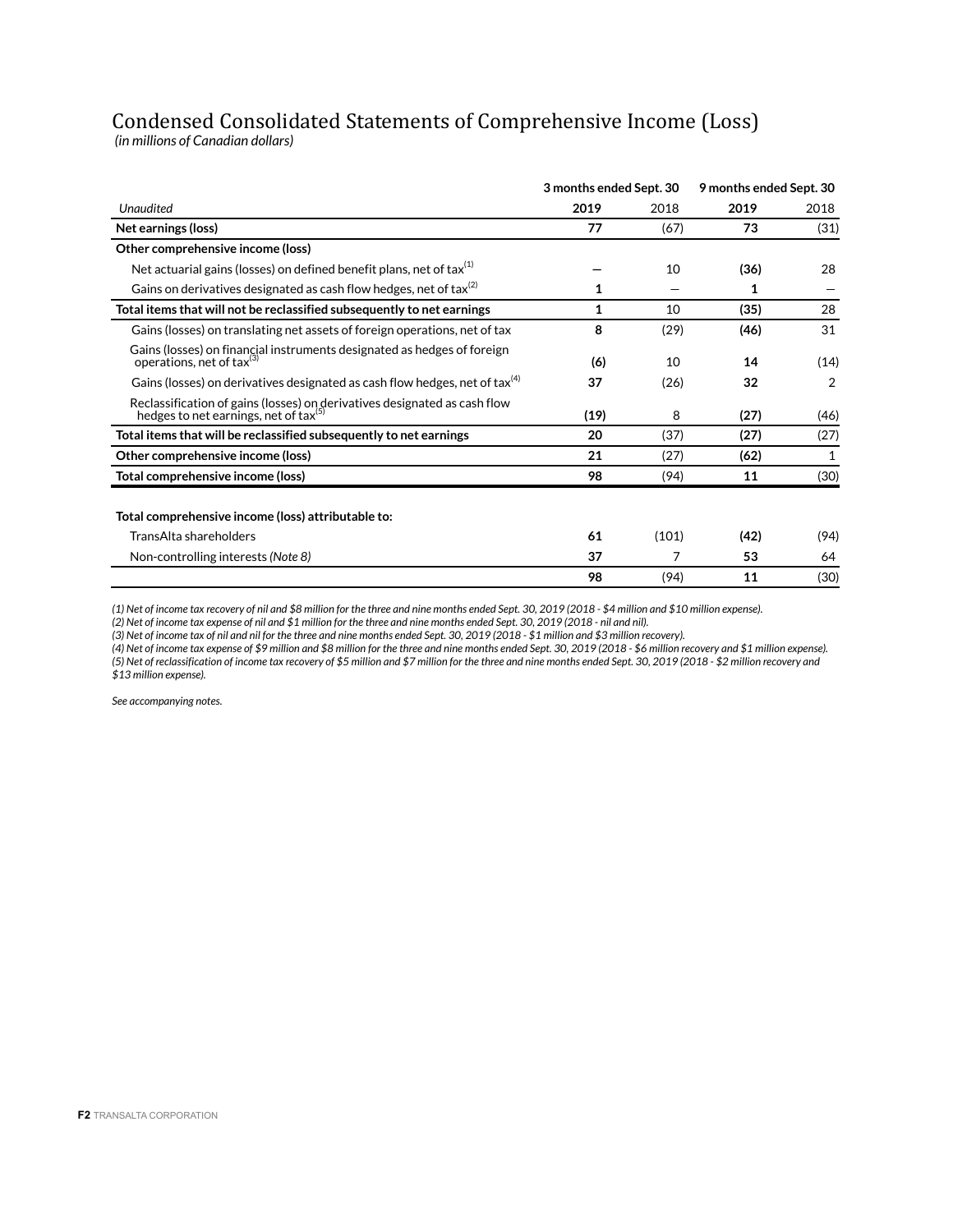# Condensed Consolidated Statements of Financial Position

 *(in millions of Canadian dollars)*

| Unaudited                                                          | Sept. 30, 2019 | Dec. 31, 2018 |
|--------------------------------------------------------------------|----------------|---------------|
| Cash and cash equivalents                                          | 326            | 89            |
| Restricted cash (Note 13)                                          | 17             | 66            |
| Trade and other receivables                                        | 452            | 756           |
| Prepaid expenses                                                   | 22             | 13            |
| Risk management assets (Notes 9 and 10)                            | 160            | 146           |
| Inventory                                                          | 244            | 242           |
| Assets held for sale (Note 3C)                                     | 266            |               |
|                                                                    | 1,487          | 1,312         |
| Long-term portion of finance lease receivables                     | 179            | 191           |
| Risk management assets (Notes 9 and 10)                            | 620            | 662           |
| Property, plant, and equipment (Note 11)                           |                |               |
| Cost                                                               | 13,338         | 13,202        |
| Accumulated depreciation                                           | (7, 433)       | (7,038)       |
|                                                                    | 5,905          | 6,164         |
| Right of use assets (Note 12)                                      | 74             |               |
| Intangible assets                                                  | 325            | 373           |
| Goodwill                                                           | 464            | 464           |
| Deferred income tax assets                                         | 17             | 28            |
| Other assets                                                       | 190            | 234           |
| <b>Total assets</b>                                                | 9,261          | 9,428         |
|                                                                    |                |               |
| Accounts payable and accrued liabilities                           | 357            | 496           |
| Current portion of decommissioning and other provisions            | 47             | 70            |
| Risk management liabilities (Notes 9 and 10)                       | 51             | 90            |
| Current portion of contract liabilities (Note 3C)                  | 89             | 8             |
| Income taxes payable                                               | 19             | 10            |
| Dividends payable (Note 15 and 16)                                 | 37             | 58            |
| Current portion of long-term debt and lease obligations (Note 13)  | 103            | 148           |
| Liabilities held for sale (Note 3C)                                | 32             |               |
|                                                                    | 735            | 880           |
| Credit facilities, long-term debt, and lease obligations (Note 13) | 2,892          | 3,119         |
| Exchangeable securities (Note 14)                                  | 325            |               |
| Decommissioning and other provisions (Note 2)                      | 512            | 386           |
| Deferred income tax liabilities                                    | 432            | 501           |
| Risk management liabilities (Notes 9 and 10)                       | 29             | 41            |
| <b>Contract liabilities</b>                                        | 15             | 80            |
| Defined benefit obligation and other long-term liabilities         | 315            | 287           |
| Equity                                                             |                |               |
| Common shares (Note 15)                                            | 3,026          | 3,059         |
| Preferred shares (Note 16)                                         | 942            | 942           |
| Contributed surplus (Note 15)                                      | 23             | 11            |
| Deficit                                                            | (1,520)        | (1, 496)      |
| Accumulated other comprehensive income                             | 434            | 481           |
| Equity attributable to shareholders                                | 2,905          | 2,997         |
| Non-controlling interests (Note 8)                                 | 1,101          | 1,137         |
| <b>Total equity</b>                                                | 4,006          | 4,134         |
| <b>Total liabilities and equity</b>                                | 9,261          | 9,428         |

Commitments and contingencies *(Note 17)* Subsequent events *(Note 3)*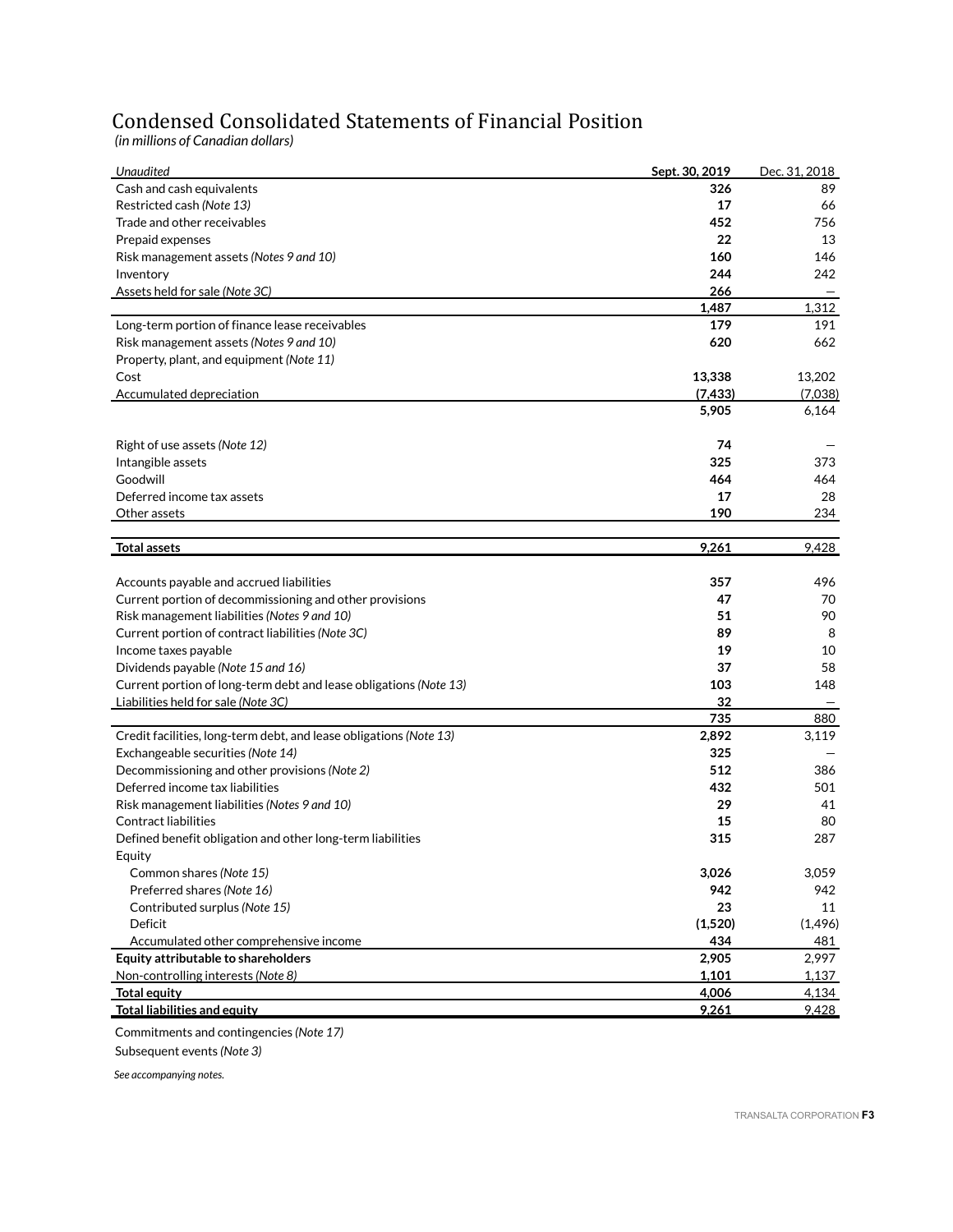# Condensed Consolidated Statements of Changes in Equity

*(in millions of Canadian dollars*

| <b>Unaudited</b>                                                                     |                  |                          |                        |                |                         |                     |                          |       |
|--------------------------------------------------------------------------------------|------------------|--------------------------|------------------------|----------------|-------------------------|---------------------|--------------------------|-------|
|                                                                                      |                  |                          |                        |                | Accumulated<br>other    | <b>Attributable</b> | Attributable<br>to non-  |       |
| 9 months ended Sept. 30, 2019                                                        | Common<br>shares | Preferred<br>shares      | Contributed<br>surplus | <b>Deficit</b> | comprehensive<br>income | to<br>shareholders  | controlling<br>interests | Total |
| <b>Balance, Dec 31, 2018</b>                                                         | 3.059            | 942                      | 11                     | (1, 496)       | 481                     | 2,997               | 1,137                    | 4,134 |
| Impact of changes in accounting policy<br>(Note 2)                                   |                  |                          |                        | 3              |                         | 3                   |                          | 3     |
| Adjusted balance as at Jan. 1, 2019                                                  | 3,059            | 942                      | 11                     | (1, 493)       | 481                     | 3,000               | 1,137                    | 4,137 |
| Net earnings                                                                         |                  |                          |                        | 6              |                         | 6                   | 67                       | 73    |
| Other comprehensive income (loss):                                                   |                  |                          |                        |                |                         |                     |                          |       |
| Net losses on translating net assets of<br>foreign operations, net of hedges and tax |                  |                          |                        |                | (32)                    | (32)                |                          | (32)  |
| Net gains on derivatives designated as<br>cash flow hedges, net of tax               |                  |                          |                        |                | 6                       | 6                   |                          | 6     |
| Net actuarial losses on defined benefits<br>plans, net of tax                        |                  |                          |                        |                | (36)                    | (36)                |                          | (36)  |
| Intercompany fair value through OCI<br>investments                                   |                  |                          |                        |                | 14                      | 14                  | (14)                     |       |
| Total comprehensive income (loss)                                                    |                  | $\overline{\phantom{0}}$ |                        | 6              | (48)                    | (42)                | 53                       | 11    |
| Common share dividends                                                               |                  |                          |                        | (23)           |                         | (23)                | -                        | (23)  |
| Preferred share dividends                                                            |                  |                          |                        | (20)           |                         | (20)                |                          | (20)  |
| Shares purchased under NCIB (Note 15)                                                | (34)             |                          |                        | 7              |                         | (27)                |                          | (27)  |
| Changes in non-controlling interests in<br>TransAlta Renewables (Note 8)             |                  |                          |                        | 3              | 1                       | 4                   | 17                       | 21    |
| Effect of share-based payment plans<br>(Note 15)                                     | 1                |                          | 12                     |                |                         | 13                  |                          | 13    |
| Distributions paid, and payable, to non-<br>controlling interests (Note 8)           |                  |                          |                        |                |                         |                     | (106)                    | (106) |
| <b>Balance, Sept. 30, 2019</b>                                                       | 3,026            | 942                      | 23                     | (1,520)        | 434                     | 2,905               | 1,101                    | 4,006 |

| 9 months ended Sept. 30, 2018                                                       | Common<br>shares | Preferred<br>shares | Contributed<br>surplus | Deficit  | Accumulated<br>other<br>comprehensive<br>income | Attributable<br>to<br>shareholders | Attributable<br>to non-<br>controlling<br>interests | Total        |
|-------------------------------------------------------------------------------------|------------------|---------------------|------------------------|----------|-------------------------------------------------|------------------------------------|-----------------------------------------------------|--------------|
| <b>Balance, Dec 31, 2017</b>                                                        | 3,094            | 942                 | 10                     | (1,209)  | 489                                             | 3,326                              | 1,059                                               | 4,385        |
| Impact of changes in accounting policy                                              |                  |                     |                        | (14)     |                                                 | (14)                               |                                                     | (13)         |
| Adjusted balance as at Jan. 1, 2018                                                 | 3.094            | 942                 | 10                     | (1,223)  | 489                                             | 3,312                              | 1,060                                               | 4,372        |
| Net earnings (loss)                                                                 |                  |                     |                        | (96)     |                                                 | (96)                               | 65                                                  | (31)         |
| Other comprehensive income (loss):                                                  |                  |                     |                        |          |                                                 |                                    |                                                     |              |
| Net gains on translating net assets of<br>foreign operations, net of hedges and tax |                  |                     |                        |          | 17                                              | 17                                 |                                                     | 17           |
| Net losses on derivatives designated as<br>cash flow hedges, net of tax             |                  |                     |                        |          | (44)                                            | (44)                               |                                                     | (44)         |
| Net actuarial gains on defined benefits<br>plans, net of tax                        |                  |                     |                        |          | 28                                              | 28                                 |                                                     | 28           |
| Intercompany fair value through<br>OCI investments                                  |                  |                     |                        |          | 1                                               | 1                                  | (1)                                                 |              |
| Total comprehensive income                                                          |                  |                     |                        | (96)     | $\overline{2}$                                  | (94)                               | 64                                                  | (30)         |
| Common share dividends                                                              |                  |                     |                        | (34)     |                                                 | (34)                               |                                                     | (34)         |
| Preferred share dividends                                                           |                  |                     |                        | (30)     |                                                 | (30)                               |                                                     | (30)         |
| Shares purchased under NCIB (Note 15)                                               | (20)             |                     |                        | 6        |                                                 | (14)                               |                                                     | (14)         |
| Changes in non-controlling interests in<br>TransAlta Renewables (Note 3 and 8)      |                  |                     |                        | 20       | 4                                               | 24                                 | 126                                                 | 150          |
| Effect of share-based payment plans                                                 |                  |                     |                        |          |                                                 | 1                                  |                                                     | $\mathbf{1}$ |
| Distributions paid, and payable, to non-<br>controlling interests (Note 8)          |                  |                     |                        |          |                                                 |                                    | (131)                                               | (131)        |
| Balance, Sept. 30, 2018                                                             | 3,074            | 942                 | 11                     | (1, 357) | 495                                             | 3,165                              | 1,119                                               | 4,284        |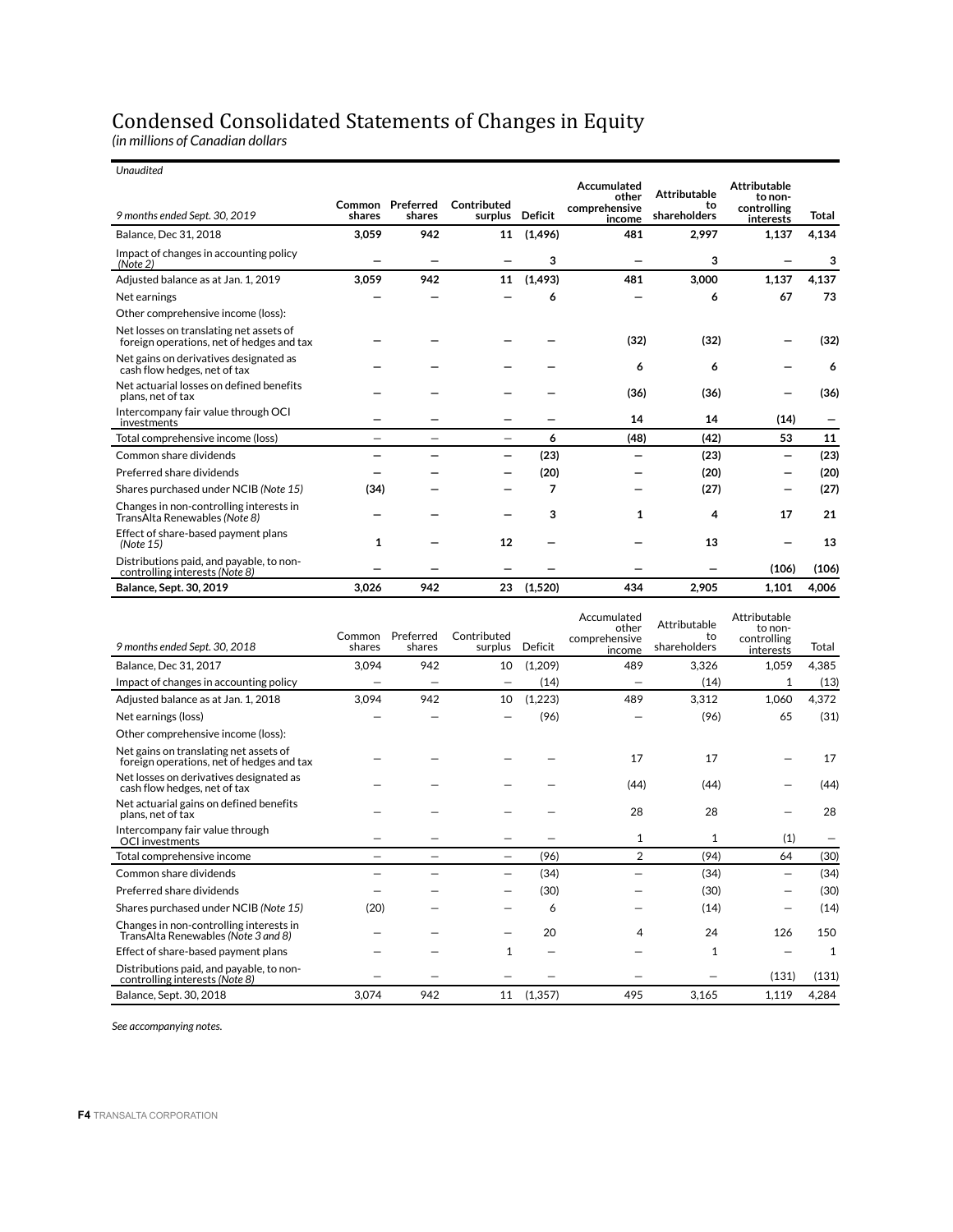# Condensed Consolidated Statements of Cash Flows

*(in millions of Canadian dollars)*

|                                                                          | 3 months ended Sept. 30 |                | 9 months ended Sept. 30 |                |  |
|--------------------------------------------------------------------------|-------------------------|----------------|-------------------------|----------------|--|
| Unaudited                                                                | 2019                    | 2018           | 2019                    | 2018           |  |
| <b>Operating activities</b>                                              |                         |                |                         |                |  |
| Net earnings (loss)                                                      | 77                      | (67)           | 73                      | (31)           |  |
| Depreciation and amortization (Note 18)                                  | 177                     | 180            | 524                     | 523            |  |
| (Gain) loss on sale of assets (Note 11)                                  | 3                       | (1)            | 20                      | (1)            |  |
| Accretion of provisions (Note 6)                                         | 6                       | 6              | 18                      | 18             |  |
| Decommissioning and restoration costs settled                            | (9)                     | (10)           | (24)                    | (23)           |  |
| Deferred income tax expense (recovery) (Note 7)                          | (4)                     | (20)           | (51)                    | (8)            |  |
| Unrealized (gain) loss from risk management activities                   | (14)                    | 1              | (30)                    | $\mathbf{1}$   |  |
| Unrealized foreign exchange losses                                       | 8                       | 6              | 13                      | 23             |  |
| Provisions                                                               | 5                       | 2              | 9                       | 7              |  |
| Asset impairment charges (reversals) (Note 5)                            | (22)                    | 38             | (22)                    | 50             |  |
| Other non-cash items                                                     | 9                       | 53             | 16                      | 104            |  |
| Cash flow from operations before changes in working capital              | 236                     | 188            | 546                     | 663            |  |
| Change in non-cash operating working capital balances                    | 92                      | (29)           | 122                     | 25             |  |
| Cash flow from operating activities                                      | 328                     | 159            | 668                     | 688            |  |
| <b>Investing activities</b>                                              |                         |                |                         |                |  |
| Additions to property, plant, and equipment (Note 11)                    | (96)                    | (93)           | (240)                   | (176)          |  |
| Additions to intangibles                                                 | (4)                     | (6)            | (10)                    | (16)           |  |
| Restricted cash (Note 13)                                                | 14                      | (35)           | 49                      | (35)           |  |
| Acquisition of renewable energy development projects (Note 3)            |                         |                | (32)                    | (30)           |  |
| Investment in the Pioneer Pipeline (Note 3)                              |                         |                | (83)                    |                |  |
| Proceeds on sale of property, plant, and equipment                       | 3                       | (1)            | 5                       |                |  |
| Realized gains (losses) on financial instruments                         | (1)                     |                | $\overline{2}$          |                |  |
| Decrease in finance lease receivable                                     | 7                       | 15             | 19                      | 44             |  |
| Increase (decrease) in loan receivable                                   | (5)                     | $\overline{2}$ | (9)                     | $\overline{2}$ |  |
| Other                                                                    | (4)                     | $\overline{4}$ | 6                       | 5              |  |
| Change in non-cash investing working capital balances                    | (5)                     | (21)           | (28)                    | (88)           |  |
| Cash flow from (used in) investing activities                            | (91)                    | (135)          | (321)                   | (294)          |  |
| <b>Financing activities</b>                                              |                         |                |                         |                |  |
| Net increase (repayment) in borrowings under credit facilities (Note 13) | (40)                    | 127            | (179)                   | 231            |  |
| Repayment of long-term debt (Note 13)                                    | (17)                    | (412)          | (71)                    | (1, 137)       |  |
| Issuance of long-term debt (Note 13)                                     |                         | 345            |                         | 345            |  |
| Issuance of exchangeable securities (Note 14)                            |                         |                | 350                     |                |  |
| Dividends paid on common shares (Note 15)                                | (11)                    | (11)           | (34)                    | (34)           |  |
| Dividends paid on preferred shares (Note 16)                             | (20)                    | (20)           | (30)                    | (30)           |  |
| Net proceeds on sale of non-controlling interest in subsidiary (Note 3)  |                         |                |                         | 144            |  |
| Repurchase of common shares under NCIB (Note 15)                         | (9)                     | (10)           | (27)                    | (14)           |  |
| Realized gains on financial instruments                                  |                         |                |                         | 48             |  |
| Distributions paid to subsidiaries' non-controlling interests (Note 8)   | (29)                    | (42)           | (85)                    | (123)          |  |
| Decrease in lease obligations (Note 13)                                  | (5)                     | (5)            | (16)                    | (13)           |  |
| Change in non-cash financing working capital balances                    | 12                      |                | 11                      |                |  |
| Financing fees                                                           | -                       | (23)           | (28)                    | (30)           |  |
| Cash flow used in financing activities                                   | (119)                   | (51)           | (109)                   | (613)          |  |
| Cash flow from operating, investing, and financing activities            | 118                     | (27)           | 238                     | (219)          |  |
| Effect of translation on foreign currency cash                           |                         | (1)            | (1)                     |                |  |
| Increase in cash and cash equivalents                                    | 118                     | (28)           | 237                     | (219)          |  |
| Cash and cash equivalents, beginning of period                           | 208                     | 123            | 89                      | 314            |  |
| Cash and cash equivalents, end of period                                 | 326                     | 95             | 326                     | 95             |  |
| Cash income taxes paid                                                   | 9                       | $\overline{4}$ | 24                      | 79             |  |
| Cash interest paid                                                       | 43                      | 30             | 128                     | <u>134</u>     |  |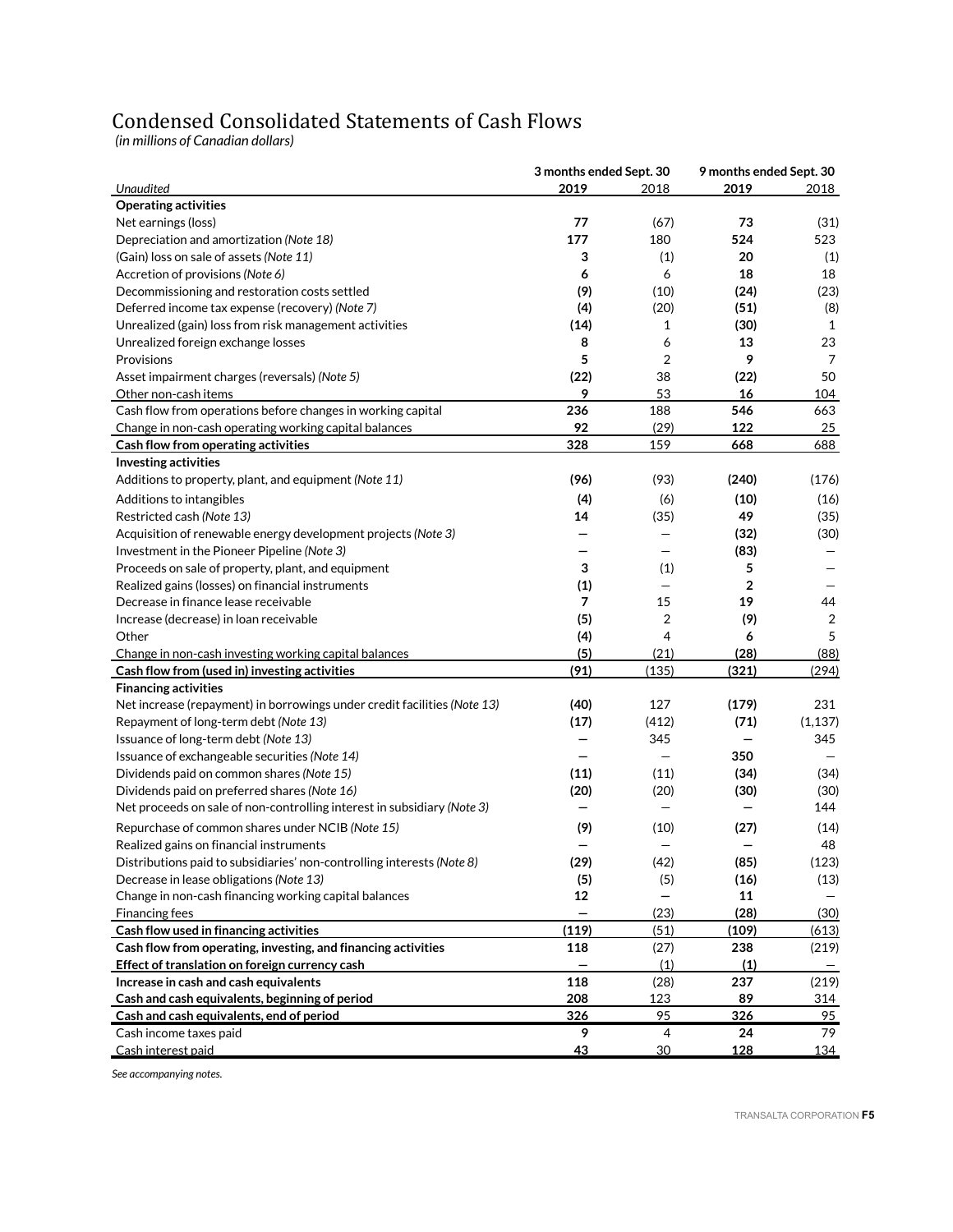# Notes to Condensed Consolidated Financial Statements

*(Unaudited)*

*(Tabular amounts in millions of Canadian dollars, except as otherwise noted)*

# 1. Accounting Policies

# A. Basis of Preparation

These unaudited interim condensed consolidated financial statements have been prepared in accordance with International Accounting Standard ("IAS") 34 *Interim Financial Reporting* using the same accounting policies as those used in TransAlta Corporation's ("TransAlta" or the "Corporation") most recent annual consolidated financial statements, except as outlined in *Note 2.* These unaudited interim condensed consolidated financial statements do not include all of the disclosures included in the Corporation's annual consolidated financial statements. Accordingly, they should be read in conjunction with the Corporation's most recent annual consolidated financial statements which are available on SEDAR at www.sedar.com and on EDGAR at www.sec.gov.

The unaudited interim condensed consolidated financial statements include the accounts of the Corporation and the subsidiaries that it controls.

The unaudited interim condensed consolidated financial statements have been prepared on a historical cost basis, except for certain financial instruments, which are stated at fair value.

These unaudited interim condensed consolidated financial statements reflect all adjustments which consist of normal recurring adjustments and accruals that are, in the opinion of management, necessary for a fair presentation of results. TransAlta's results are partly seasonal due to the nature of the electricity market and related fuel costs. Higher maintenance costs are ordinarily incurred in the second and third quarters when electricity prices are expected to be lower, as electricity prices generally increase in the winter months in the Canadian market.

These unaudited interim condensed consolidated financial statements were authorized for issue by the Audit, Finance and Risk Committee on behalf of the Board of Directors on Nov. 6, 2019.

## B. Use of Estimates and Significant Judgments

The preparation of these unaudited interim condensed consolidated financial statements in accordance with IAS 34 requires management to use judgment and make estimates and assumptions that affect the reported amounts of assets, liabilities, revenues and expenses, and disclosures of contingent assets and liabilities. These estimates are subject to uncertainty. Actual results could differ from these estimates due to factors such as fluctuations in interest rates, foreign exchange rates, inflation and commodity prices, and changes in economic conditions, legislation, and regulations. Refer to Note 2(Z) of the Corporation's most recent annual consolidated financial statements.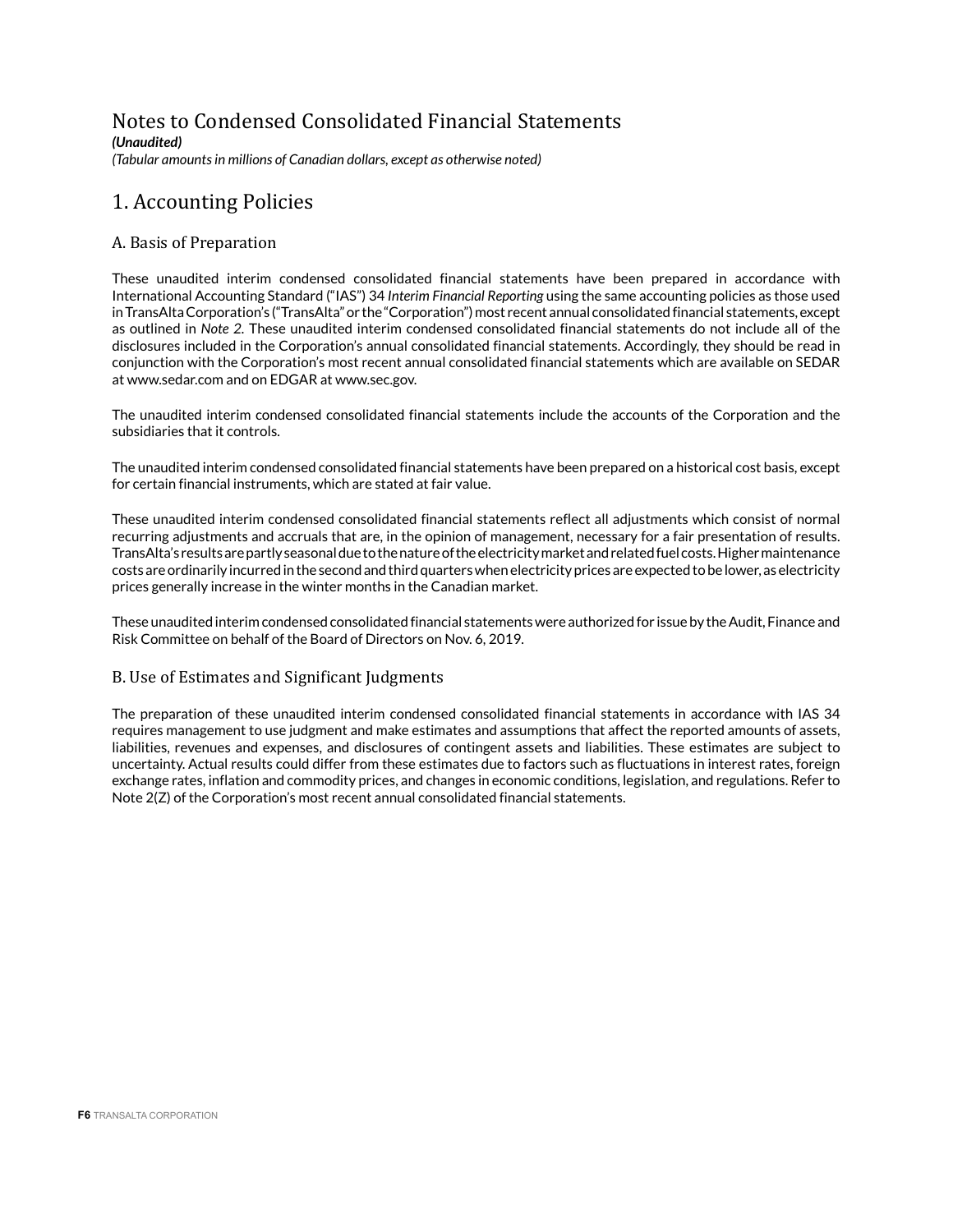# 2. Significant Accounting Policies

# A. Current Accounting Changes

### **I. IFRS 16** *Leases*

The Corporation has adopted IFRS 16 *Leases* ("IFRS 16") with an initial adoption date of Jan. 1, 2019. IFRS 16 sets out the principles for the recognition, measurement, presentation and disclosure of leases. The standard provides a single lessee accounting model, requiring lessees to recognize a right of use asset and liabilities for all in-scope leases. Previously, the Corporation determined at contract inception whether an arrangement is or contains a lease under IAS 17 *Leases* (IAS 17) or International Financial Reporting Interpretations Committee Interpretation 4 *Determining whether an arrangement contains a lease*. As a result of the IFRS 16 adoption, the Corporation has changed its accounting policy for leases, which is outlined below.

The Corporation has elected to adopt IFRS 16 using the modified retrospective approach on transition. Comparative information has not been restated and is reported under IAS 17. Refer to the Corporation's most recent annual consolidated financial statements for information on its prior accounting policy.

The Corporation recognized the cumulative impact of the initial application of the standard of \$3 million in Deficit as at Jan. 1, 2019. In applying IFRS 16 for the first time, the Corporation has used the following practical expedients permitted by the standard:

- Exemption to not recognize right of use assets and lease liabilities for short-term leases that have a remaining lease term of less than 12 months as at Jan. 1, 2019 and for low value leases;
- Excluding initial direct costs for the measurement of the right of use asset at the date of initial application;
- Using hindsight in determining the lease term where the contract contains options to extend or terminate the lease;
- Adjusting the right of use assets by the amount of IAS 37 onerous contract provision immediately before the date of initial application; and
- Measuring the right of use asset at an amount equal to the lease liability, adjusted by the amount of any prepaid or accrued lease payments relating to that lease recognized in the statement of financial position immediately before the date of initial application.

### **Impact on the financial statements**

*Lessee*

The Corporation recognized the cumulative impact of the initial application of the standard by recording a right of use asset based on the corresponding lease liability measured at the present value of the remaining lease payments discounted using the Corporation's incremental borrowing rate (or the rate implicit in the lease) applied to the lease liabilities at Jan. 1, 2019. The weighted average incremental borrowing rate applied to the lease liabilities on Jan. 1, 2019 was 5.71%.

The following table reconciles the Corporation's operating lease commitments at Dec. 31, 2018, as previously disclosed in the Corporation's annual consolidated financial statements, to the lease obligations recognized on initial application of IFRS 16 at Jan. 1, 2019 and included in credit facilities, long-term debt and lease obligations on the statement of financial position.

| Non-cancellable operating lease commitments disclosed at Dec. 31, 2018                  | 80   |  |  |  |  |  |
|-----------------------------------------------------------------------------------------|------|--|--|--|--|--|
| Less: Exemption for low value leases                                                    |      |  |  |  |  |  |
| Add: Extension and termination options reasonably certain to be exercised               | 4    |  |  |  |  |  |
|                                                                                         | 83   |  |  |  |  |  |
| Discounted using the incremental borrowing rate at Jan. 1, 2019                         | (31) |  |  |  |  |  |
| New lease liabilities recognized as at Jan. 1, 2019                                     | 52   |  |  |  |  |  |
| Add: 2018 finance lease obligations                                                     | 63   |  |  |  |  |  |
| Less: 2018 finance lease obligations that do not meet the IFRS 16 definition of a lease | (32) |  |  |  |  |  |
| Lease liabilities as at Jan. 1, 2019                                                    | 83   |  |  |  |  |  |

The associated right of use assets were measured at an amount equal to the lease liability, adjusted by the amount of any prepaid or accrued lease payments, onerous contract provisions and lease inducements. On Jan. 1, 2019, the Corporation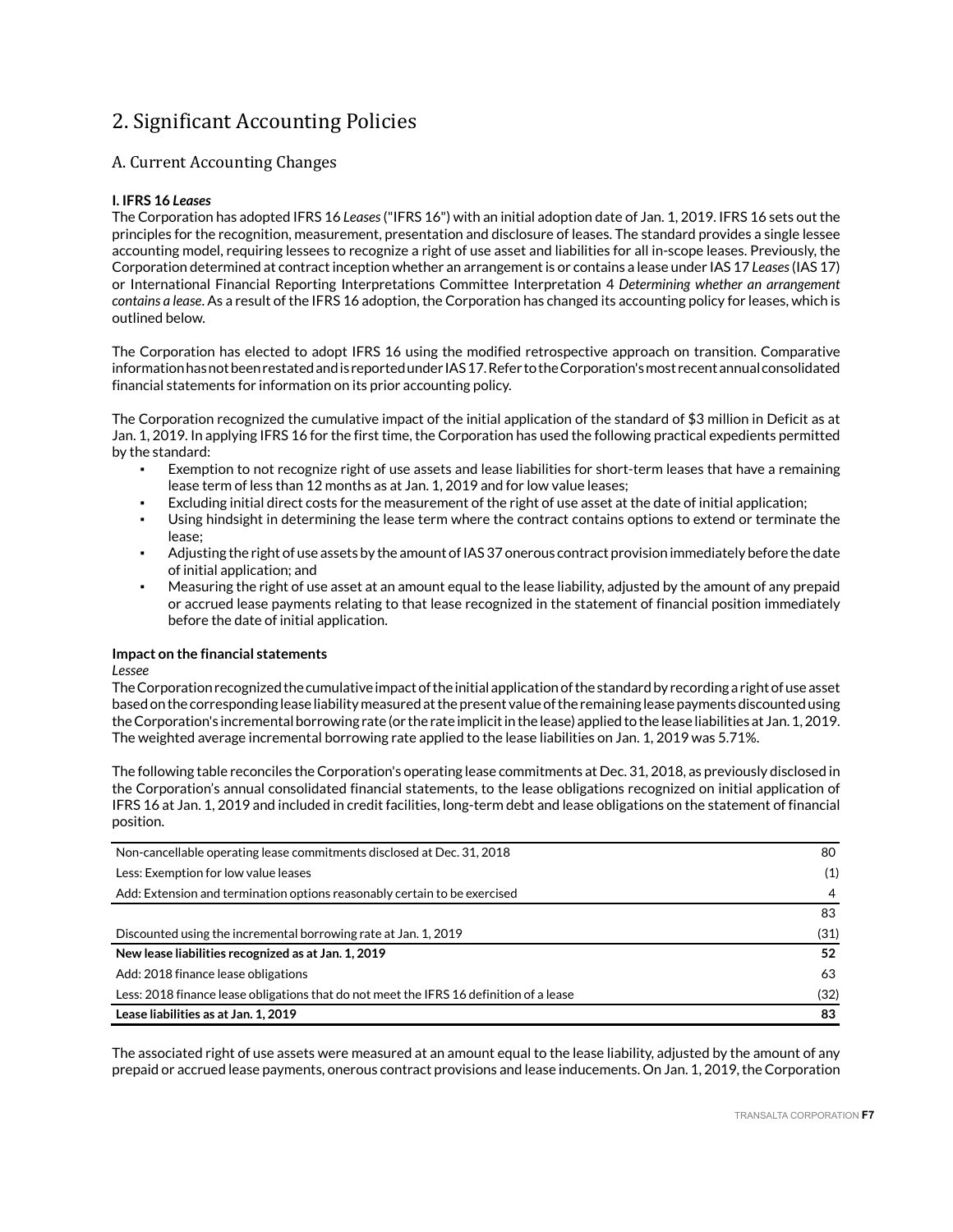recognized right of use assets of \$85 million, including \$38 million that was previously included in property, plant and equipment (PP&E), intangible assets and other assets.

Applying the IFRS 16 definition of a lease to a contractual arrangement that was accounted for as a finance lease under IAS 17 but is no longer considered a lease under IFRS 16, resulted in the derecognition of a finance lease asset of \$29 million and a finance lease liability of \$32 million with the net impact of \$3 million recorded in Deficit.

Refer to the discussion below, and to Note 12 for a breakdown of the Corporation's leases.

### *Lessor*

Several of the Corporation's long term contracts at certain wind, hydro and solar facilities are no longer considered to be operating leases under IFRS 16. Revenues earned on these are now accounted for applying IFRS 15 *Revenue from Contracts with Customers.* No significant change in the pattern of revenue recognition arose. The Corporation continues to account for its subleases as operating leases.

### **Impact of the new definition of a lease**

The change in the definition of a lease mainly relates to the concept of control. Under IFRS 16, a contract contains a lease when the customer obtains the right to control the use of an identified asset for a period of time in exchange for consideration.

The Corporation applied the definition of a lease and related guidance set out in IFRS 16 to all lease contracts in existence at Dec. 31, 2018. In preparation for the first time application of IFRS 16, all relevant contractual arrangements were reviewed to assess if the contract meets the new definition of a lease.

### **Impact on lessee accounting**

For all contracts that meet the definition of a lease under IFRS 16 in which TransAlta is the lessee, and do not meet the exemption for short term or low value leases, the Corporation:

- Recognizes right of use assets and lease liabilities in the consolidated statements of financial position, initially measured at the present value of the remaining lease payments discounted using the Corporation's incremental borrowing rate or rate implicit in the lease;
- Recognizes depreciation of the right of use assets and interest expense on lease obligations in the consolidated statement of earnings (loss);
- Recognizes the principal repayments on lease obligations as financing activities and interest payments on lease obligations as operating activities in the consolidated statement of cash flow.

For short term and low value leases, the Corporation recognizes the lease payments as an operating expense. Variable lease payments that do not depend on an index or a rate are not included in the measurement of the lease liability and the right of use asset and are recognized as an expense in the period in which the event or condition that triggers the payments occurs.

For new leases beginning after Jan. 1, 2019, the right of use asset is initially measured at an amount equal to the lease liability and is adjusted for any payments made at or before the commencement date, plus any initial direct cost incurred and an estimate of costs to dismantle and remove the underlying asset, or to restore the underlying asset or the site on which it is located, less any lease incentives received.

For new leases beginning after Jan. 1, 2019, the lease liability is initially measured at the present value of the lease payments that are not paid at commencement and discounted using the Corporation's incremental borrowing rate or the rate implicit in the lease. The lease liability is re-measured when there is a change in future lease payments arising from a change in an index or rate, or if there is a change in the Corporation's estimate or assessment of whether it will exercise an extension, termination, or purchase option. A corresponding adjustment is made to the carrying amount of the right of use asset, or is recorded in profit or loss if the carrying amount of the right of use asset has been reduced to zero.

The lease term includes periods covered by an option to extend if the Corporation is reasonably certain to exercise that option and periods covered by an option to terminate if the Corporation is reasonably certain not to exercise that option.

Right of use assets are depreciated over the shorter period of either the lease term or the useful life of the underlying asset. If a lease transfers ownership of the underlying asset or the cost of the right of use asset reflects that the Corporation expects to exercise the purchase option, the related right of use asset is depreciated over the useful life of the underlying asset.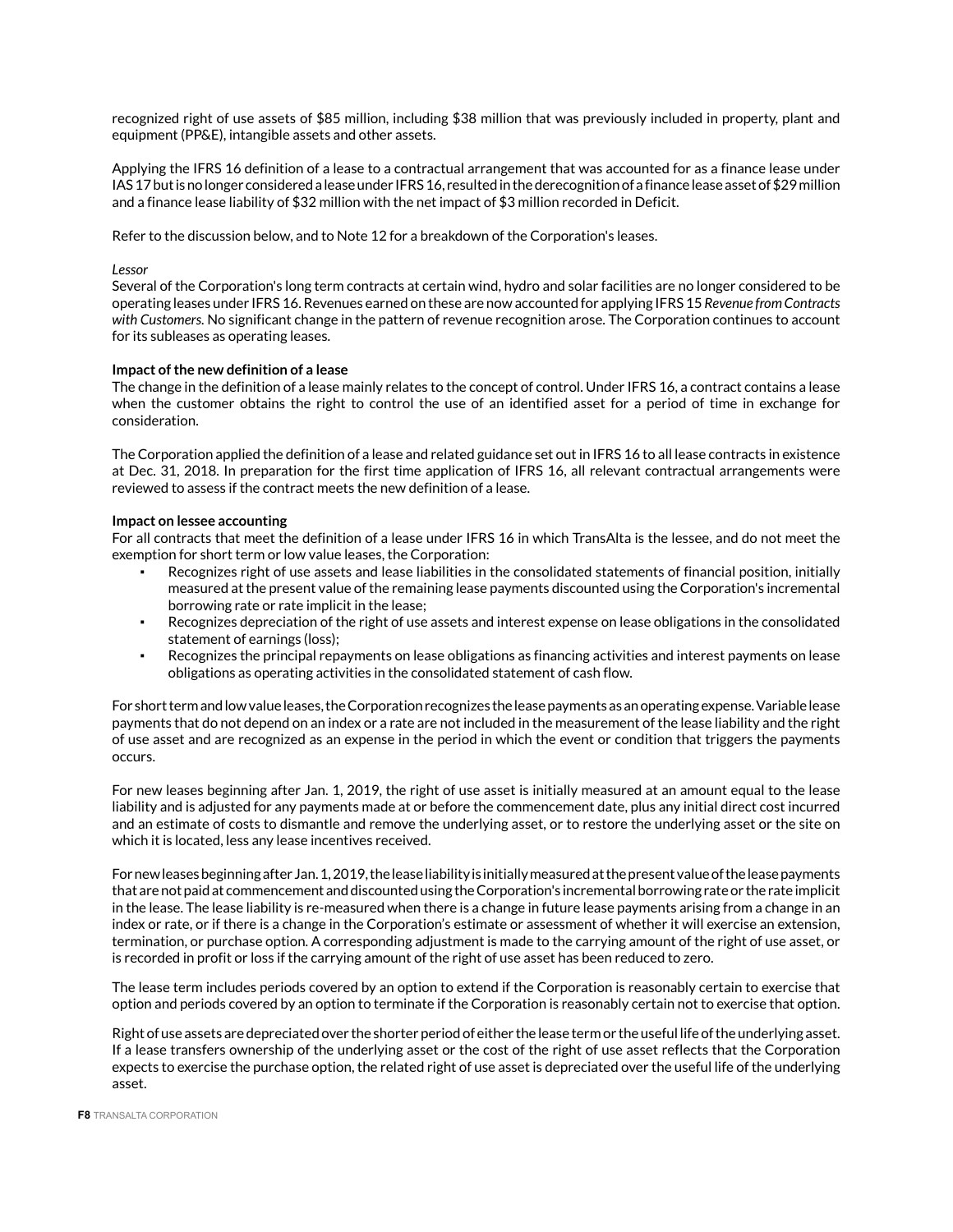### **Impact on lessor accounting**

IFRS 16 does not substantially change lessor accounting. Under IFRS 16, a lessor continues to classify leases as either finance leases or operating leases and accounts for those two types of leases differently.

Leases for which the Corporation is lessor are classified as finance or operating leases. Whenever the terms of the lease transfers substantially all the risk and rewards of ownership to the lessee, the contract is classified as a finance lease. All other leases are classified as an operating lease.

When the Corporation has subleased all or a portion of an asset it is leasing and for which it remains the primary obliger under the lease, it accounts for the head lease and the sublease as two separate contracts. The sublease is classified as a finance lease by reference to the right of use asset arising from the head lease.

### **II. Change in Estimates**

#### *Canadian Coal*

During the third quarter of 2019, the Corporation adjusted the useful lives of of certain coal assets, effective Sept. 1, 2019, to reflect the changes announced related to the Clean Energy Investment Plan (see Note 3A for further details). As a result, assets used only for coal-burning operations were adjusted to shorten their useful lives whereas other asset lives were extended as they were identified as being used after the coal-to-gas or combined cycle conversions. Due to the impact of shortening the lives of the coal assets, overall depreciation expense for the nine months ended Sept. 30, 2019 increased by approximately \$4 million and the 2019 full year depreciation expense is expected to increase between \$15 million to \$17 million, excluding the impact of acquiring the remaining 50 per cent ownership of Keephills 3 (see Note 3C for further details).

In 2018, as a result of the Off-Coal Agreement ("OCA") with the Government of Alberta described in Note 4(O) of our most recent annual consolidated financial statements, the Corporation has adjusted the useful lives of some of its Sunhills mine assets to align with the Corporation's coal-to-gas conversion plans. As a result, depreciation expense included in fuel and purchased power for the nine months ended Sept. 30, 2018 increased by approximately \$29 million and the 2018 full year depreciation expense increased by approximately \$38 million.

#### *Wind and Solar*

During the third quarter, the allocation of the costs recognized for the components of the Wind and Solar property, plant and equipment and the useful lives for these identified components were reviewed. As a result of the review, additional components were identified for parts where the useful lives are shorter than the original estimate. The useful life of each of these components was reduced from 30 years to either 15 years or 10 years. As a result, depreciation expense for the three and nine months ended Sept. 30, 2019 increased by approximately \$7 million and the 2019 full year depreciation expense is expected to increase by approximately \$10 million.

### *Sheerness*

During the second quarter of 2019, the Corporation adjusted the useful life of its Sheerness assets to align with the dual fuel conversion plans. As a result, the assets used for coal-burning operations as well as the other asset lives were extended and depreciation expense for the nine months ended Sept. 30, 2019 decreased by approximately \$5 million and the 2019 full year depreciation expense is expected to decrease by approximately \$11 million.

The useful lives may be revised or extended in compliance with the Corporation's accounting policies, dependent upon future operating decisions and events.

#### *Centralia*

During the third quarter of 2019, the Corporation adjusted the Centralia mine decommissioning and restoration provision as management no longer believes that Coalview Centralia, LLC ("Coalview") will be able to complete the fine coal recovery and reclamation work as originally proposed. The Corporation's current best estimate of the decommissioning and restoration provision increased by \$109 million. Since the Centralia mine is no longer operating and reached the end of its useful life in 2006, this adjustment results in immediate recognition for the full \$109 million, through asset impairment charges in net earnings.

TransAlta estimates that the undiscounted amount of cash flow required to settle this additional obligation is approximately \$142 million, which will be incurred between 2021 and 2035. The provision may be revised in compliance with the Corporation's accounting policies, dependent upon future operating decisions and as more information becomes available.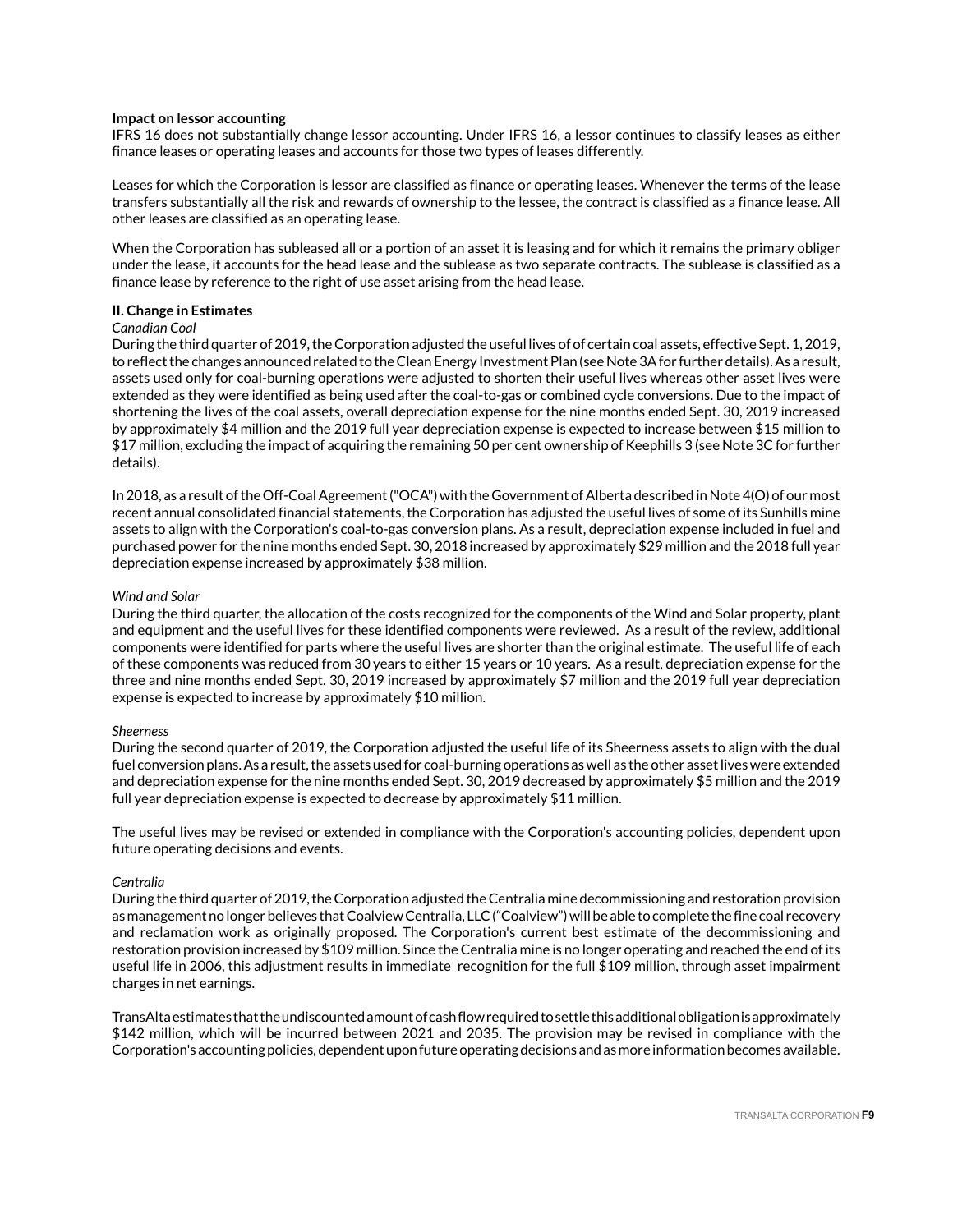# B. Future Accounting Changes

Effective Oct. 1, 2019, the Corporation has early-adopted amendments to IFRS 3 Bu*siness Combinations*, in advance of its mandatory effective date of Jan. 1, 2020. TransAlta adopted the IFRS 3 amendments prospectively and therefore the comparative information presented for 2018 has not been restated. The amendments are intended to assist entities to determine whether a transaction should be accounted for as a business combination or as an asset acquisition. Specifically, these amendments:

- clarify the minimum requirements for a business, whereby at minimum, an input and a substantive process that together significantly contribute to the ability to create output must be present;
- remove the assessment of whether market participants are capable of replacing any missing elements so that the assessment is based on what has been acquired in its current state and condition, rather than on whether market participants are capable of replacing any missing elements, for example, by integrating the acquired activities and assets;
- add guidance to help entities assess whether an acquired process is substantive, which requires more persuasive evidence when there are no outputs, because the existence of outputs provides some evidence that the acquired set of activities and assets is a business;
- narrow the definition of outputs to focus on goods or services provided to customers, investment income or other income from ordinary activities; and
- introduce an optional fair value concentration test, that can be applied on a transaction-by-transaction basis, to permit a simplified assessment of whether an acquired set of activities and assets are not a business. The concentration test is met if substantially all of the fair value of the gross assets acquired is concentrated in a single identifiable asset or group of similar identifiable assets.

The Corporation elected to apply the optional fair value concentration test to its acquisition of the remaining 50 per cent interest in Keephills 3 - see Note 3C for further details. There are no other impacts to the asset acquisitions that were completed during the nine months ended Sept. 30, 2019.

## C. Comparative Figures

Certain comparative figures have been reclassified to conform to the current period's presentation. These reclassifications did not impact previously reported net earnings.

# 3. Significant and Subsequent Events

## A. Clean Energy Investment Plan and Dividend Policy

On Sept. 16, 2019, TransAlta announced its Clean Energy Investment Plan, which includes converting its existing Alberta coal assets to natural gas and advancing its leadership position in onsite generation and renewable energy. TransAlta is currently pursuing opportunities of up to approximately \$1.9 billion as part of this plan, including approximately \$800 million of renewable energy projects already under construction.

TransAlta's plan included converting three of its existing Alberta thermal units to gas in 2020 and 2021 by replacing existing coal burners with natural gas burners. The Corporation is also advancing permitting to convert one, or possibly two, of its units to highly efficient combined cycle natural gas units. The highlights of these gas conversion investments include:

- Positioning TransAlta's fleet as a low-cost generator in the Alberta energy-only market;
- Generating attractive returns by leveraging the Corporation's existing infrastructure;
- Significantly extending the life and cash flows of the Alberta thermal assets; and
- Significantly reducing air emissions and costs.

On Oct. 30, 2019, TransAlta acquired two 230 MW Siemens F class gas turbines and related equipment for \$84 million. These turbines will be redeployed to TransAlta's Sundance site as part of the strategy to repower Sundance Unit 5 to a highly efficient combined cycle unit. The transaction also results in the Corporation assuming long-term non-unit contingent power purchase agreements for capacity plus energy, including the pass-through of GHG costs, starting in late 2023 with Shell Energy North America (Canada). TransAlta expects to issue Limited Notice to Proceed ("LNTP") in 2020 and Full Notice to Proceed ("FNTP") in 2021 for Sundance Unit 5, with an expected commercial operation date in 2023. The Sundance Unit 5 repowered combined cycle unit will have a capacity of approximately 730 MW and is expected to cost approximately \$750 million to \$770 million. In conjunction with the Sundance Unit 5 permitting, TransAlta is also permitting Keephills Unit 1 to maintain the option to repower Keephills Unit 1 to a combined cycle unit, depending on market fundamentals.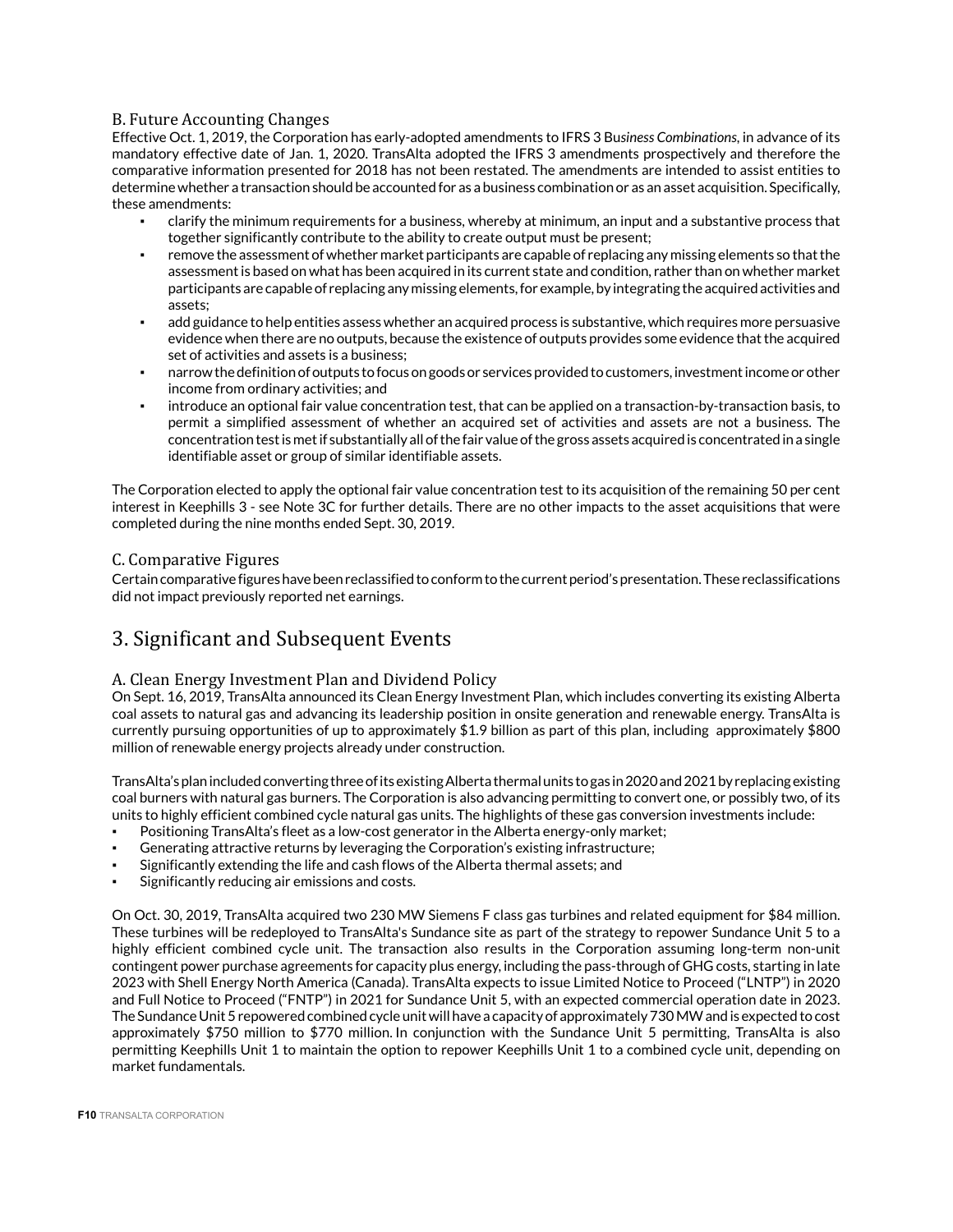The Corporation's Clean Energy Investment Plan also consists of the four wind projects in the United States and Alberta that are currently under construction and a cogeneration facility. These projects are underpinned by long-term power purchase agreements with highly creditworthy counterparties.

### B. Agreement to Construct and Own a Cogeneration Plant in Alberta

On Oct. 1, 2019, TransAlta and SemCAMS Midstream ULC ("SemCAMS") announced that they have entered into definitive agreements to develop, construct and operate a 40MW cogeneration facility at the Kaybob South No. 3 sour gas processing plant. The Kaybob facility is strategically located in the Western Canadian Sedimentary Basin and accepts natural gas production out of the Montney and Duvernay formations. TransAlta will construct the cogeneration plant which will be jointly owned, operated and maintained with SemCAMS. The capital cost of the new cogeneration facility is expected to be approximately \$105 to \$115 million and the project is expected to deliver approximately \$18 million in annual EBITDA. TransAlta will be responsible for all capital costs during construction and, subject to the satisfaction of certain conditions, SemCAMS will purchase a fifty percent interest in the new cogeneration facility as of the commercial operation date, which is targeted for late 2021.

All of the steam production and approximately half of the electricity output will be contracted to SemCAMS under a 13 year fixed price contract. The remaining electricity generation will be sold into the Alberta Power market by TransAlta.

C. TransAlta and Capital Power Swap Non-Operating Interests in Keephills 3 and Genesee 3 On Oct. 1, 2019, the Corporation closed the transaction with Capital Power Corporation ("Capital Power") to swap TransAlta's 50 per cent ownership interest in the 466 MW Genesee 3 facility for Capital Power's 50 per cent ownership interest in the 463MW Keephills 3 facility. As a result, TransAlta owns 100 per cent of the Keephills 3 facility and Capital Power owns 100 per cent of the Genesee 3 facility.

The purchase prices for each non-operating interest largely offset each other, resulting in a net payment of \$10 million from Capital Power to TransAlta, subject to working capital settlements. Final working capital true ups and settlements will occur within 90 days of the closing date.

As discussed in Note 2B, on closing, the Corporation has early-adopted 2020 amendments to IFRS 3 *Business Combinations*, which introduce an optional fair value concentration test. The Corporation elected to apply the optional fair value concentration test to its acquisition of the non-operating interest in Keephills 3, through which it was determined that greater than 90% of the fair value was concentrated in the property, plant and equipment acquired. As a result, the acquisition was determined to not be a business and IFRS 3 requirements were not applied and the existing carrying amount of the owned 50% of Keephills 3 was not required to be written down to fair value. Consequently, the acquisition has been accounted for as an asset acquisition, with the following carrying amounts assigned based on relative fair values:

| <b>Total acquisition cost</b>        | 301  |
|--------------------------------------|------|
| Decommissioning and other provisions | (19) |
| Other liabilities                    | (2)  |
| Other assets                         | 3    |
| Property, plant and equipment        | 308  |
| Working capital                      | 11   |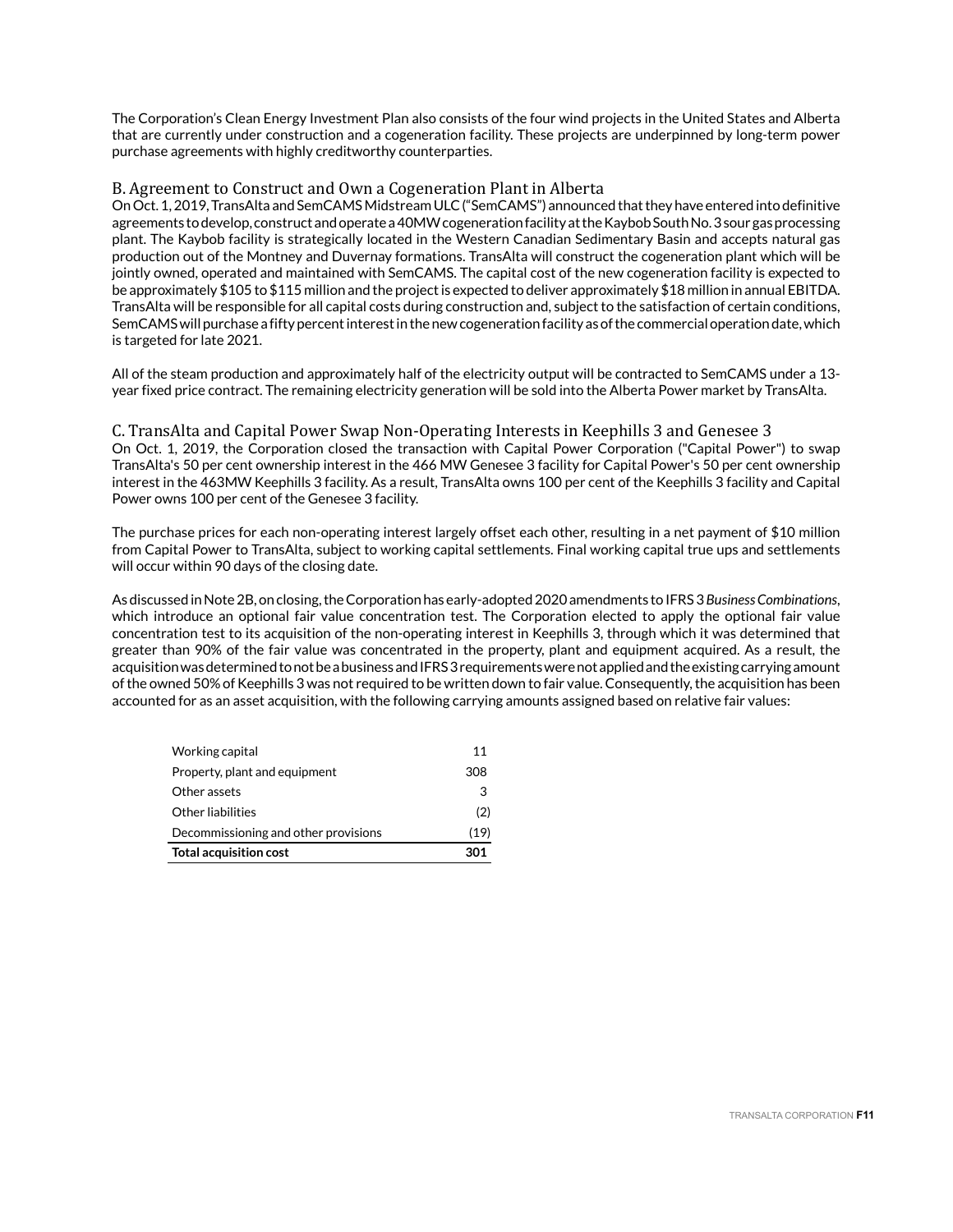As at Sept. 30, 2019, the Corporation has re-classified the assets and liabilities related to the Genesee 3 disposal group, included in the Canadian Coal segment, as held for sale on the statement of financial position, as detailed below:

| Items moved to assets held for sale:                                                                                                                                                                                               |     | Items moved to liabilities held for sale:                  |    |
|------------------------------------------------------------------------------------------------------------------------------------------------------------------------------------------------------------------------------------|-----|------------------------------------------------------------|----|
| Prepaid expenses <sup>(1)</sup><br>Inventory <sup>(1)</sup>                                                                                                                                                                        | 8   | Current portion of decommissioning<br>and other provisions | 9  |
| Property, plant and equipment                                                                                                                                                                                                      | 219 | Decommissioning and other provisions                       | 23 |
| Intangibles                                                                                                                                                                                                                        | 28  |                                                            |    |
| Other assets                                                                                                                                                                                                                       | 10  |                                                            |    |
| Total assets held for sale                                                                                                                                                                                                         | 266 | Total liabilities held for sale                            | 32 |
| $\mathcal{L}$ , and a contract the contract of the contract of the contract of the contract of the contract of the contract of the contract of the contract of the contract of the contract of the contract of the contract of the |     |                                                            |    |

*(1) Working capital items were settled through a separate cash payment on closing.*

### D. Termination of the Alberta Sundance Power Purchase Arrangements

On Sept. 18, 2017, the Corporation received formal notice from the Balancing Pool for the termination of the Sundance B and C PPAs effective March 31, 2018. This announcement was expected and the Corporation took steps to re-take dispatch control for the units effective March 31, 2018.

Pursuant to a written agreement, the Balancing Pool paid the Corporation approximately \$157 million on March 29, 2018. The Corporation disputed the termination payment received. The Balancing Pool excluded certain mining and corporate assets that should have been included in the net book value calculation.

On Aug. 26, 2019, the Corporation announced it was successful in the arbitration and received the full amount it was seeking to recover of \$56 million, plus GST and interest.

### E. Strategic Investment by Brookfield

On March 25, 2019, the Corporation announced that it had entered into an agreement whereby Brookfield Renewable Partners or its affiliates (collectively "Brookfield") agreed to invest \$750 million in TransAlta through the purchase of exchangeable securities ("Investment Agreement"), which are exchangeable into an equity ownership interest in TransAlta's Alberta PPA Hydro Assets in the future at a value based on a multiple of the Alberta PPA Hydro Assets' future EBITDA.

On May 1, 2019, Brookfield invested the initial tranche of \$350 million in exchange for 7% unsecured subordinated debentures due May 1, 2039. The remaining \$400 million will be invested in October 2020 in exchange for a new series of redeemable, retractable first preferred shares, subject to the satisfaction of certain conditions precedent.

Upon entering into the Investment Agreement and as required in the terms of the agreement, the Corporation paid to Brookfield a \$7.5 million structuring fee. A commitment fee of \$15 million was paid upon completion of the initial funding. These transaction costs, representing three per cent of the total investment of \$750 million, have been recognized as part of the carrying value of the unsecured subordinated debentures. See Note 14 for further details.

In addition, subject to the exceptions in the Investment Agreement, Brookfield has committed to purchase TransAlta common shares on the open market to increase its share ownership in TransAlta to not less than 9% at the conclusion of the prescribed share purchase period, provided that Brookfield is not obligated to purchase any common shares at a price per share in excess of \$10 per share.

TransAlta has indicated that it intends to return up to \$250 million of capital to shareholders through share repurchases within the next three years.

### F. Normal Course Issuer Bid

On May 27, 2019 the Corporation announced that the Toronto Stock Exchange ("TSX") accepted the notice filed by the Corporation to implement a normal course issuer bid ("NCIB") for a portion of its common shares. Pursuant to the NCIB, the Corporation may repurchase up to a maximum of 14,000,000 common shares, representing approximately 4.92 per cent of issued and outstanding common shares as at May 27, 2019. Purchases under the NCIB may be made through open market transactions on the TSX and any alternative Canadian trading platforms on which the common shares are traded, based on the prevailing market price. Any common shares purchased under the NCIB will be cancelled.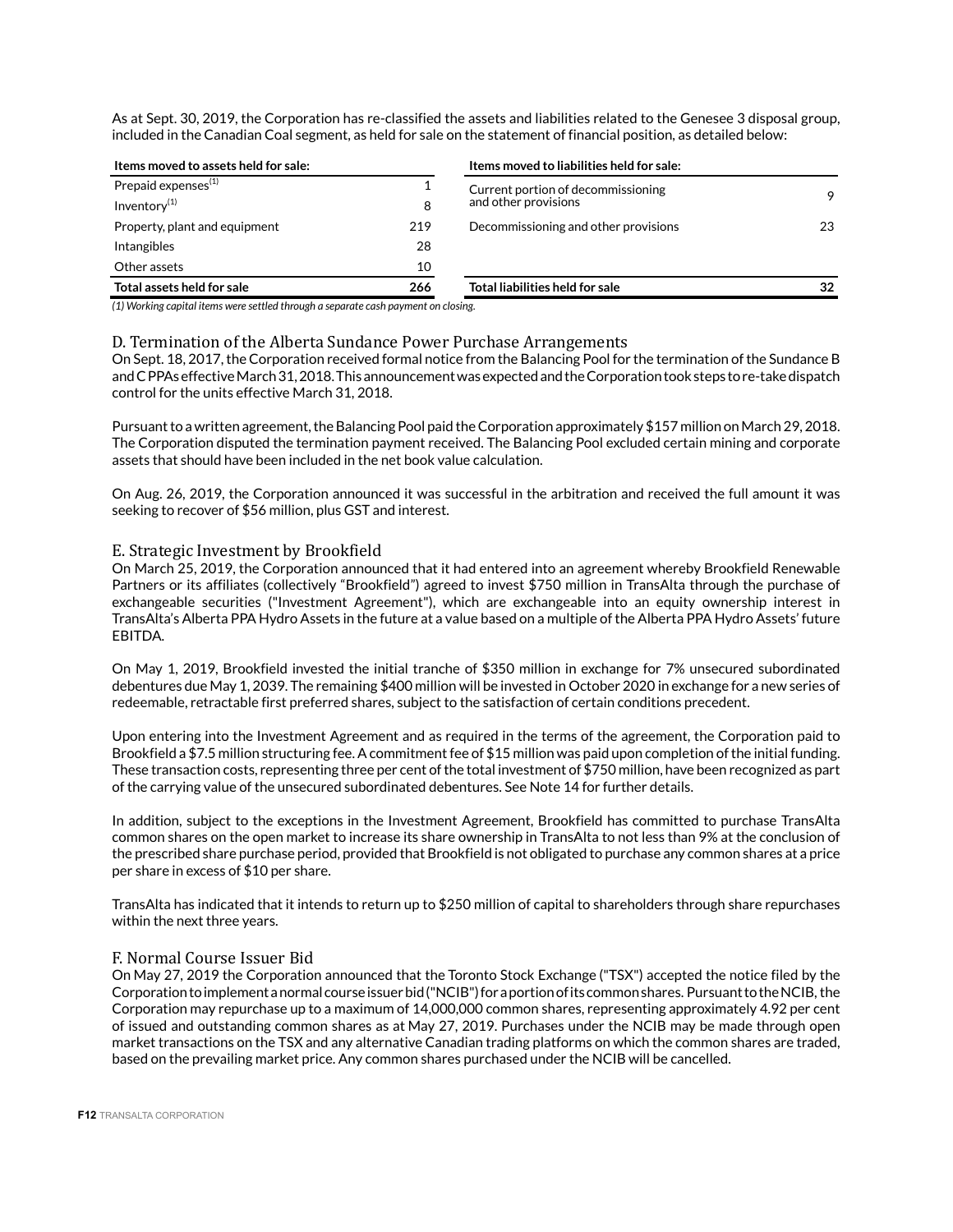The period during which TransAlta is authorized to make purchases under the NCIB commenced on May 29, 2019, and ends on May 28, 2020, or such earlier date on which the maximum number of common shares are purchased under the NCIB or the NCIB is terminated at the Corporation's election.

Under TSX rules, not more than 176,447 common shares (being 25 per cent of the average daily trading volume on the TSX of 705,788 common shares for the six months ended April 30, 2019) can be purchased on the TSX on any single trading day under the NCIB, with the exception that one block purchase in excess of the daily maximum is permitted per calendar week.

During the nine months ended Sept. 30, 2019, the Corporation purchased and cancelled 3,133,200 common shares at an average price of \$8.57 per common share, for a total cost of \$27 million. See Note 15 for further details.

### G. Skookumchuck Wind Energy Facility

On April 12, 2019, TransAlta signed an agreement with Southern Power to purchase a 49 per cent interest in the Skookumchuck Wind Energy Facility, a 136.8 MW wind facility currently under construction and located in Lewis and Thurston counties near Centralia in Washington state. The project has a 20-year power purchase agreement with Puget Sound Energy. TransAlta will make its investment when the facility reaches its commercial operation date, which is expected to be in the first quarter of 2020. TransAlta's 49 per cent interest in the total capital investment is expected to be \$150 to \$160 million.

### H. Pioneer Pipeline

On Dec. 17, 2018, the Corporation exercised its option to acquire 50 percent ownership in the Pioneer gas pipeline ("Pioneer Pipeline"). During the second quarter of 2019, the Pioneer Pipeline transported first gas four months ahead of schedule to TransAlta's generating units at Sundance and Keephills. The Pioneer Pipeline initially had approximately 50 MMcf/day of natural gas flowing during the start-up phase where initial flows fluctuated depending on market conditions. Throughput of approximately 130 MMcf/day of natural gas commenced flowing through the Pioneer Pipeline on November 1, 2019. Tidewater and TransAlta each own a 50 per cent interest in the Pioneer Pipeline, which is backstopped by a 15 year take-or-pay agreement from TransAlta at market rate tolls. The investment for TransAlta, including associated infrastructure, was approximately \$100 million.

During the nine months ended Sept. 30, 2019, TransAlta invested \$83 million in the Pioneer Pipeline and \$98 million lifeto-date. The Pioneer Pipeline is held in a separate entity that is a joint operation with Tidewater. The Corporation reports its interests in joint operations in its consolidated financial statements using the proportionate consolidation method by recognizing its share of the assets, liabilities, revenues and expenses in respect of its interest in the joint operation. The Pioneer Pipeline is classified as a joint operation, due to the fact that TransAlta is currently the only customer and both parties are providing the only cash flows to fund the operations. If these facts and circumstances change, the classification of the joint arrangement may change.

### I. Mothballing of Sundance Units

On March 8, 2019, the Corporation announced that the Alberta Electric System Operator ("AESO") granted an extension to the mothballing of Sundance Units 3 and 5, which will remain mothballed until Nov. 1, 2021, extended from April 1, 2020. The extensions were requested by TransAlta based on TransAlta's assessment of market prices and market conditions. TransAlta has the ability to return either of the units back to full operation by providing three months' notice to the AESO.

### J. Acquisition of Two US Wind Projects

On Feb. 20, 2018, TransAlta Renewables announced it had entered into an arrangement to acquire interests in two construction-ready projects in the Northeastern United States. The wind development projects consist of: i) a 90 MW project located in Pennsylvania that has a 15-year Power Purchase Arrangement ("PPA") with Microsoft Corp. ("Big Level"), and ii) a 29 MW project located in New Hampshire with two 20-year PPAs ("Antrim") (collectively, the "US Wind Projects"), with counterparties that have Standard & Poor's credit ratings of A+ or better. The commercial operation date for both projects is expected during the fourth quarter of 2019. A subsidiary of TransAlta acquired Big Level on Mar. 1, 2018.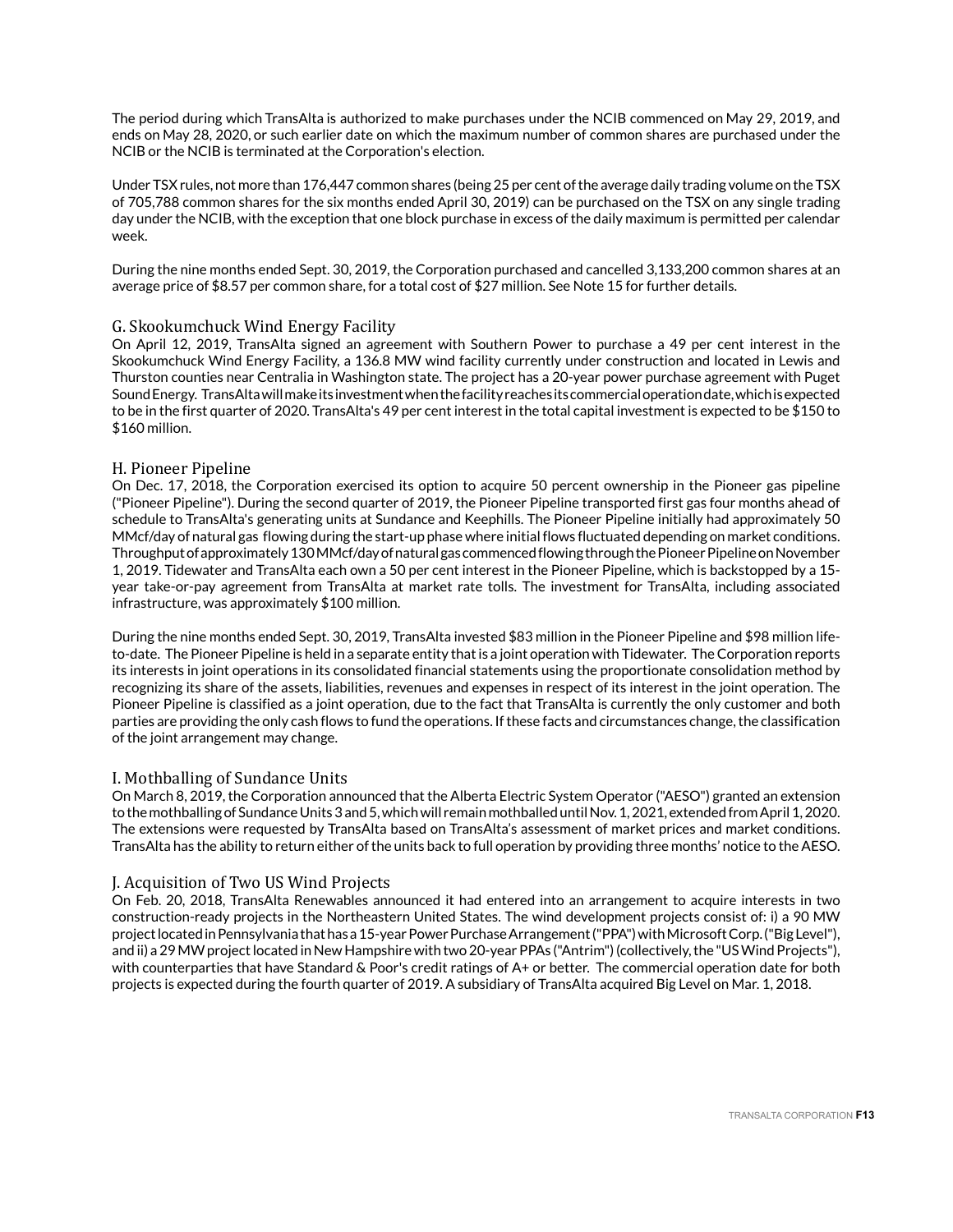On April 20, 2018, TransAlta Renewables completed the acquisition of an economic interest in the US Wind Projects from a subsidiary of TransAlta ("TA Power"). Pursuant to the arrangement, a TransAlta subsidiary owns the US Wind Projects directly and TA Power issued to TransAlta Renewables tracking preferred shares that pay quarterly dividends based on the pre-tax net earnings of the US Wind Projects. The tracking preferred shares have preference over the common shares of TA Power held by TransAlta, in respect of dividends and the distribution of assets in the event of the liquidation, dissolution or winding-up of TA Power. The construction and acquisition costs of the two US Wind Projects are expected to be funded by TransAlta Renewables using its existing liquidity and tax equity and are estimated to be approximately US \$250 million to US\$270 million, including capitalized interest expense. TransAlta Renewables will fund these costs either by acquiring additional preferred shares issued by TA Power or by subscribing for interest-bearing promissory notes issued by the project entity. The proceeds from the issuance of such preferred shares or notes will be used exclusively in connection with the acquisition and construction of the US Wind Projects.

On March 28, 2019, the closing conditions related to the acquisition of Antrim were finalized and the TransAlta subsidiary acquired the development project for total cash consideration of \$24 million and the settlement of the balance of the outstanding loan receivable of \$41 million. As a result, the Corporation recognized \$50 million for assets under construction in property, plant and equipment and \$15 million in intangibles. The TransAlta subsidiary also paid the final holdback for the Big Level development project of \$7 million (US\$5 million) on the closing of Antrim. Upon the closing of the purchase of Antrim, TransAlta Renewables funded an additional \$70 million (US\$52 million) by subscribing for an interest-bearing promissory note issued by the project entity. During the first nine months of 2019, TransAlta Renewables funded \$93 million (US\$69 million) of construction costs.

During the third quarter of 2019, subsidiaries of TransAlta entered into final agreements with an external party for a planned tax equity investment in the Big Level and Antrim wind projects. The total financing is expected to be approximately US\$125 million to US\$135 million, with initial funding of approximately US\$35 million and US\$90 million, respectively, coinciding with Antrim and Big Level each achieving commercial operation, subject to customary conditions. The tax equity financing will be classified as long-term debt on the statement of financial position.

### K. TransAlta Renewables Acquires Three Renewable Assets from the Corporation

On May 31, 2018, TransAlta Renewables acquired from the Corporation an economic interest in the 50 MW Lakeswind wind farm in Minnesota and 21 MW of solar projects located in Massachusetts ("Mass Solar") through the subscription of tracking preferred shares of a subsidiary of the Corporation. In addition, TransAlta Renewables acquired from the Corporation ownership of the 20 MW Kent Breeze wind farm located in Ontario. The total purchase price for the three assets, was approximately \$166 million, including the assumption of \$62 million of tax equity obligations and project debt, for net cash consideration of \$104 million in equity value. The Corporation continues to operate these assets on behalf of TransAlta Renewables.

The acquisition of Kent Breeze was accounted for by TransAlta Renewables as a business combination under common control, requiring the application of the pooling of interests method of accounting, whereby the assets and liabilities acquired were recognized at the book values previously recognized by TransAlta at May 31, 2018, and not at their fair values. As a result, the Corporation recognized a transfer of equity from the non-controlling interests in the amount of \$1 million in 2018.

On June 28, 2018, TransAlta Renewables subscribed for an additional \$33 million of tracking preferred shares of a subsidiary of the Corporation related to Mass Solar, in order to fund the repayment of Mass Solar's project debt.

In connection with these acquisitions, the Corporation recorded a \$12 million impairment charge in the second quarter of 2018, of which \$11 million was recorded against PP&E, and \$1 million against intangibles.

### L. TransAlta Renewables Closes \$150 Million Offering of Common Shares

On June 22, 2018, TransAlta Renewables closed a bought deal offering of 11,860,000 common shares through a syndicate of underwriters (the "Offering"). The common shares were issued at a price of \$12.65 per common share for gross proceeds of approximately \$150 million (\$144 million net proceeds).

The net proceeds were used to partially repay drawn amounts under TransAlta Renewables' credit facility, which were drawn in order to fund recent acquisitions. The additional liquidity under the credit facility will be used for general corporate purposes, including ongoing construction costs associated with the US wind development, described above.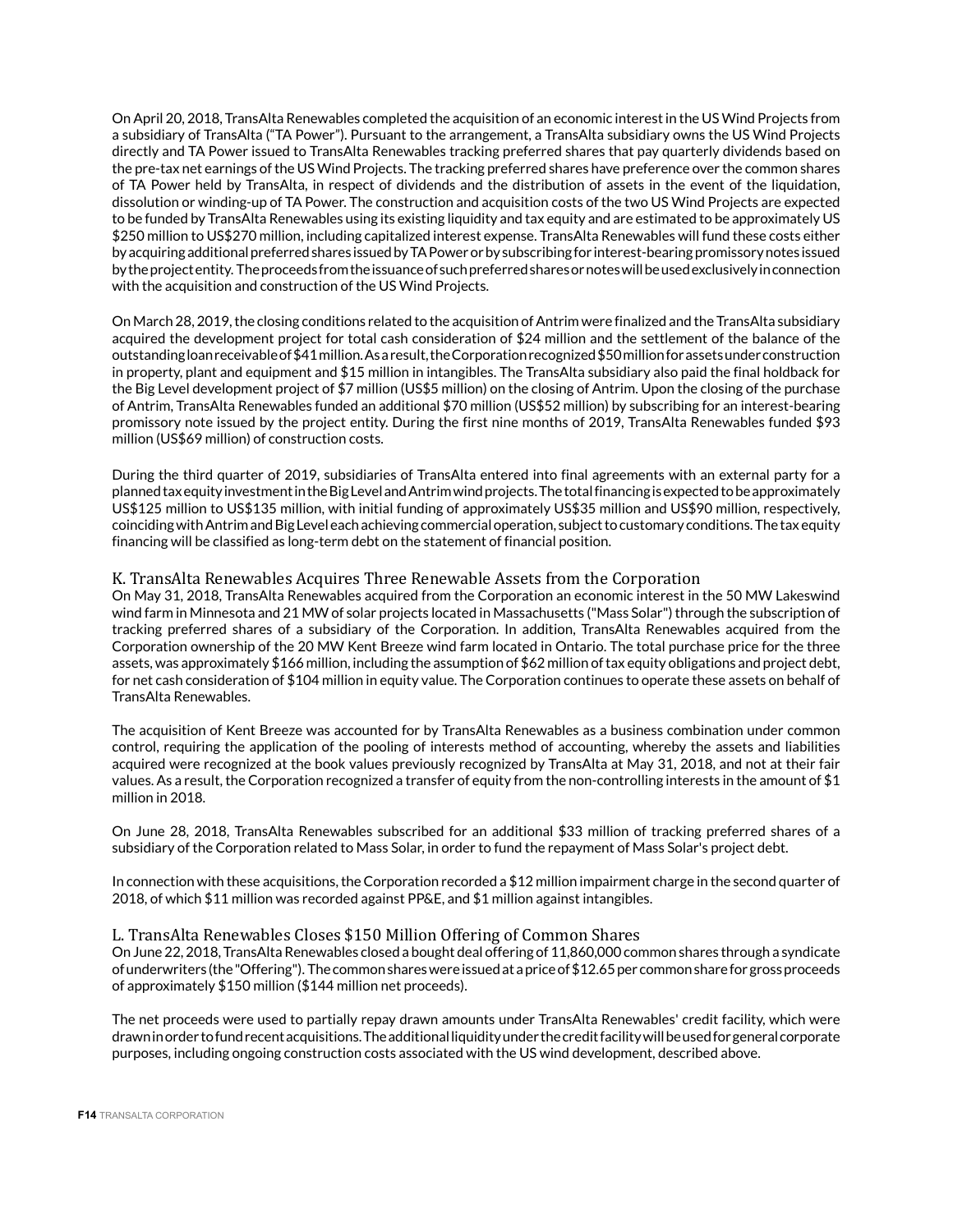The Corporation did not purchase any additional common shares under the Offering. See Note 8 for further details of TransAlta's ownership of TransAlta Renewables.

## M. \$345 Million Financing

The Corporation monetized the payments under the OCA with the Government of Alberta on July 20, 2018, upon the closing of an approximate \$345 million bond offering by its indirect wholly-owned subsidiary, TransAlta OCP LP ("TransAlta OCP"), by way of private placement which is secured by, among other things, a first ranking charge over the OCA payments payable by the Government of Alberta. The amortizing bonds bear interest at a rate of 4.509 per cent per annum, payable semi-annually and maturing on Aug. 5, 2030. The bonds have a rating of BBB, with a Stable trend, by DBRS. Under the terms of the OCA, the Corporation receives annual cash payments on or before July 31 of approximately \$40 million (approximately \$37 million, net to the Corporation), commencing Jan. 1, 2017, and terminating at the end of 2030.

The net proceeds were used to partially repay the 6.40 per cent debentures, as described below.

### N. Early Redemption of \$400 million of Debentures

On Aug. 2, 2018, the Corporation early redeemed all of its outstanding 6.40 per cent debentures, due Nov. 18, 2019, for the principal amount of \$400 million . The redemption price was approximately \$425 million in aggregate, including a prepayment premium and accrued and unpaid interest.

### O. Sundance Unit 2 Retirement

On July 19, 2018, the Corporation's Board approved the retirement of Sundance Unit 2 effective July 31, 2018. The decision was driven largely by Sundance Unit 2's age, size, and short useful life relative to other units, and the capital requirements needed to return the unit to service. The retirement is consistent with our transition strategy to clean power by 2025. The Corporation recognized an impairment charge of \$38 million (\$28 million after-tax) in the third quarter of 2018.

### P. Early Redemption of Senior Notes

On March 15, 2018, the Corporation early redeemed all of its outstanding 6.650 per cent US\$500 million senior notes due May 15, 2018, for approximately \$617 million (US\$516 million). A \$5 million early redemption premium was recognized in net interest expense.

# 4. Revenue

## Disaggregation of Revenue

The majority of the Corporation's revenues are derived from the sale of physical power, capacity and green attributes, leasing of power facilities, and from energy marketing and trading activities, which the Corporation disaggregates into the following groups for the purpose of determining how economic factors affect the recognition of revenue.

| 3 months ended Sept. 30,<br>2019                      | Canadian<br>Coal | US<br>Coal | <b>Canadian</b><br>Gas | Australian<br>Gas | Wind and<br>Solar | Hydro | Energy<br>Marketing | Corporate      | Total |
|-------------------------------------------------------|------------------|------------|------------------------|-------------------|-------------------|-------|---------------------|----------------|-------|
| Revenues from contracts with<br>customers             | 104              | 3          | 49                     | 21                | 43                | 37    |                     |                | 257   |
| Revenue from leases                                   | 17               |            |                        | 16                |                   |       |                     |                | 33    |
| Revenue from derivatives <sup>(1)</sup>               | 16               | 88         | (3)                    |                   | (1)               |       | 26                  | $\overline{2}$ | 128   |
| <b>Government incentives</b>                          |                  |            |                        |                   | $\overline{2}$    |       |                     |                | 2     |
| Revenue from other <sup>(2)</sup>                     | 71               | 93         |                        | $\mathbf{2}$      | 8                 | 3     |                     | (4)            | 173   |
| <b>Total Revenue</b>                                  | 208              | 184        | 46                     | 39                | 52                | 40    | 26                  | (2)            | 593   |
| Revenues from contracts with customers                |                  |            |                        |                   |                   |       |                     |                |       |
| Timing of revenue recognition                         |                  |            |                        |                   |                   |       |                     |                |       |
| At a point in time                                    | 12               | 3          |                        |                   | 6                 |       |                     |                | 21    |
| Over time                                             | 92               |            | 49                     | 21                | 37                | 37    |                     |                | 236   |
| <b>Total Revenue from contracts</b><br>with customers | 104              | 3          | 49                     | 21                | 43                | 37    |                     |                | 257   |

*(1) US Coal includes an end contract with a customer that is accounted for as a derivative.*

*(2) Includes merchant revenue and other miscellaneous.*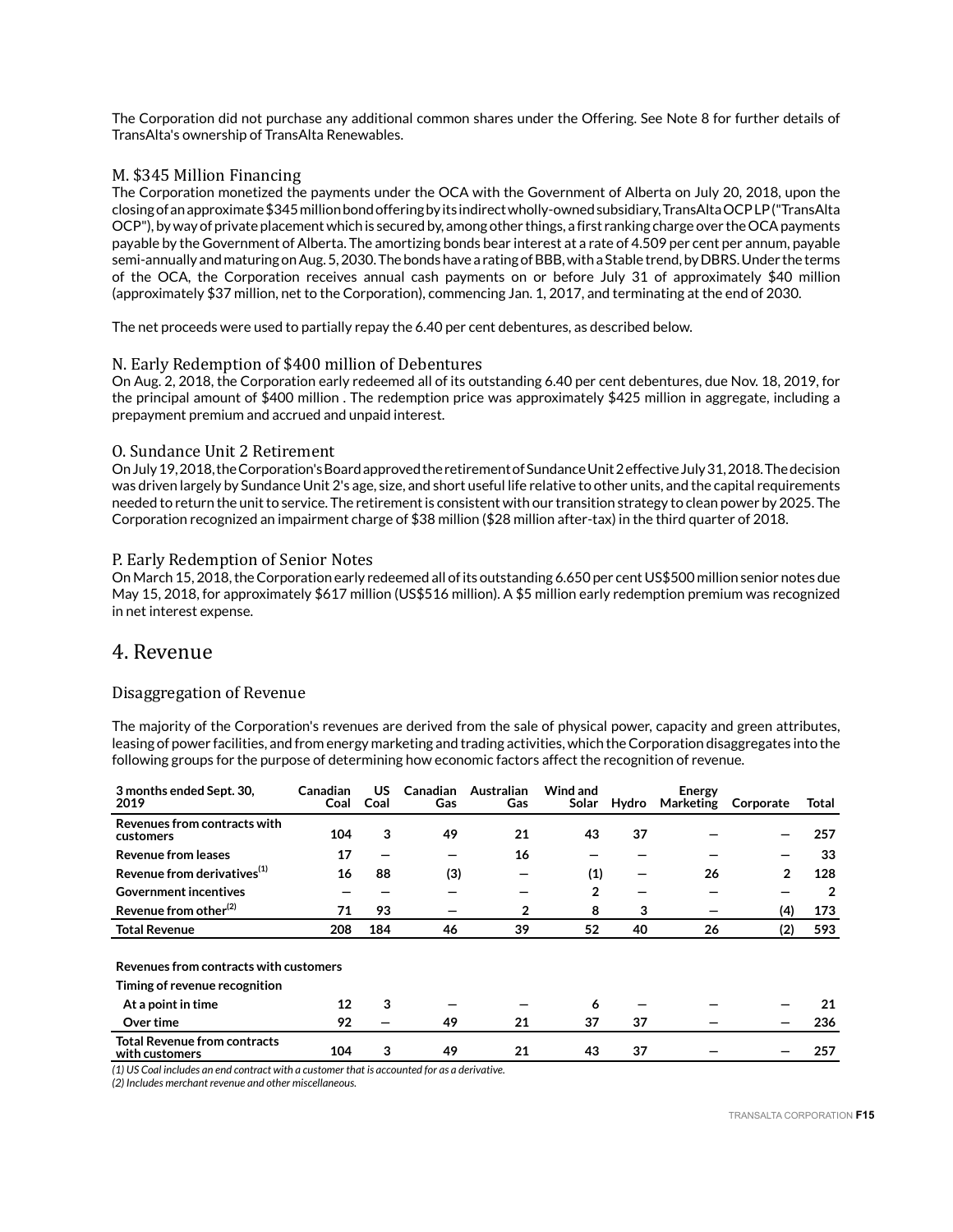| 3 months ended Sept. 30, 2018                         | Canadian<br>Coal | US<br>Coal | Canadian<br>Gas | Australian<br>Gas | Wind and<br>Solar | Hydro | Energy<br>Marketing | Corporate | Total |
|-------------------------------------------------------|------------------|------------|-----------------|-------------------|-------------------|-------|---------------------|-----------|-------|
| Revenues from contracts with<br>customers             | 109              | 2          | 52              | 22                | 33                | 30    |                     |           | 248   |
| Revenue from leases                                   | 17               |            |                 | 16                | 4                 | 3     |                     |           | 40    |
| Revenue from derivatives <sup>(1)</sup>               | (2)              | 14         |                 |                   | 8                 |       | 18                  |           | 38    |
| Government incentives                                 |                  |            |                 |                   | 2                 |       |                     |           | 2     |
| Revenue from other <sup>(2)</sup>                     | 108              | 142        | 2               | 3                 | 8                 | 4     |                     | (2)       | 265   |
| <b>Total Revenue</b>                                  | 232              | 158        | 54              | 41                | 55                | 37    | 18                  | (2)       | 593   |
| Revenues from contracts with customers                |                  |            |                 |                   |                   |       |                     |           |       |
| Timing of revenue recognition                         |                  |            |                 |                   |                   |       |                     |           |       |
| At a point in time                                    | 9                | 2          |                 |                   | 2                 |       |                     |           | 13    |
| Over time                                             | 100              |            | 52              | 22                | 31                | 30    |                     |           | 235   |
| <b>Total Revenue from contracts</b><br>with customers | 109              | 2          | 52              | 22                | 33                | 30    |                     |           | 248   |

*(1) US Coal includes an end contract with a customer that is accounted for as a derivative.*

*(2) Includes merchant revenue and other miscellaneous.*

| 9 months ended Sept. 30,<br>2019                                        | Canadian<br>Coal | US<br>Coal               | <b>Canadian</b><br>Gas | Australian<br>Gas | Wind and<br>Solar | Hydro | Energy<br>Marketing | Corporate | Total |
|-------------------------------------------------------------------------|------------------|--------------------------|------------------------|-------------------|-------------------|-------|---------------------|-----------|-------|
| Revenues from contracts with<br>customers                               | 300              | 7                        | 158                    | 65                | 175               | 114   |                     |           | 819   |
| <b>Revenue from leases</b>                                              | 49               |                          |                        | 50                |                   |       |                     |           | 99    |
| Revenue from derivatives <sup>(1)</sup>                                 | (36)             | 123                      | (1)                    | -                 | 12                |       | 98                  | 4         | 200   |
| <b>Government incentives</b>                                            |                  |                          |                        | -                 | 6                 | -     |                     |           | 6     |
| Revenue from other <sup>(2)</sup>                                       | 295              | 286                      | 1                      | 5                 | 20                | 12    |                     | (5)       | 614   |
| <b>Total Revenue</b>                                                    | 608              | 416                      | 158                    | 120               | 213               | 126   | 98                  | (1)       | 1,738 |
| Revenues from contracts with customers<br>Timing of revenue recognition |                  |                          |                        |                   |                   |       |                     |           |       |
| At a point in time                                                      | 35               | 7                        |                        |                   | 21                |       |                     |           | 63    |
| Over time                                                               | 265              | $\overline{\phantom{0}}$ | 158                    | 65                | 154               | 114   |                     |           | 756   |
| <b>Total Revenue from contracts</b><br>with customers                   | 300              | 7                        | 158                    | 65                | 175               | 114   |                     |           | 819   |

*(1) US Coal includes an end contract with a customer that is accounted for as a derivative.*

*(2) Includes merchant revenue and other miscellaneous.*

9 months ended Sept. 30, 2018 Canadian Coal US Coal Canadian Gas Australian Gas Wind and Solar Hydro Energy<br>Marketing Corporate Total Revenues from contracts with customers 410 6 160 67 143 106 — — 892 Revenue from leases 51 - - 51 17 6 - - 125 Revenue from derivatives<sup>(1)</sup> (7) 126 5 - (11) - 48 - 161 Government incentives  $\qquad \qquad - \qquad - \qquad \qquad - \qquad \qquad - \qquad \qquad 12 \qquad - \qquad \qquad - \qquad \qquad - \qquad \qquad 12$ Revenue from other<sup>(2)</sup>  $226$   $164$   $2$   $5$   $31$   $15$   $-$  (6)  $437$ Total Revenue 680 296 167 123 192 127 48 (6) 1,627 Revenues from contracts with customers Timing of revenue recognition At a point in time  $\begin{array}{ccccccccccccc} & & & & & 30 & & 6 & & & - & & & - & & & 8 & & - & & & - & & & - & & & 44 \end{array}$  Over time 380 — 160 67 135 106 — — 848 Total Revenue from contracts with customers and customers 410 6 160 67 143 106 – – 892

*(1) US Coal includes an end contract with a customer that is accounted for as a derivative.*

*(2) Includes merchant revenue and other miscellaneous.*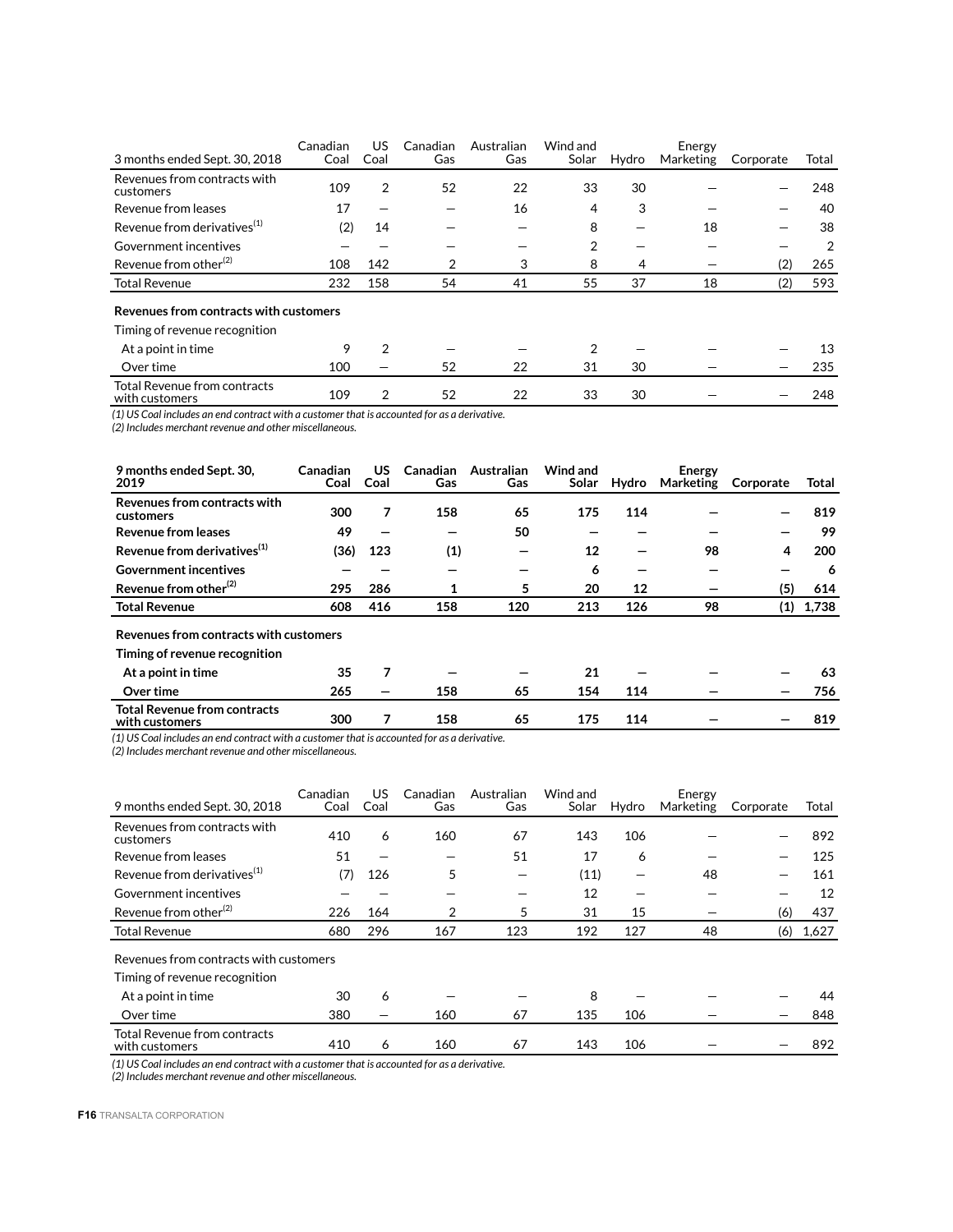# 5. Asset Impairment Charges and Reversals

As part of the Corporation's monitoring controls, long-range forecasts are prepared for each cash generating unit ("CGU"). The long-range forecast estimates are used to assess the significance of potential indicators of impairment and provide criteria to evaluate adverse changes in operations. The Corporation also considers the relationship between its market capitalization and its book value, among other factors, when reviewing for indicators of impairment. When indicators of impairment are present, the Corporation estimates a recoverable amount for each CGU by calculating an approximate fair value less costs of disposal using discounted cash flow projections based on the Corporation's long-range forecasts. The valuations used are subject to measurement uncertainty based on assumptions and inputs to the Corporation's long-range forecast, including changes to fuel costs, operating costs, capital expenditures, external power prices and useful lives of the assets extending to the last planned asset retirement in 2073.

## A. 2019

### *Centralia Plant*

In 2012, the Corporation recorded an impairment of \$347 million relating to the Centralia Plant CGU. As part of the annual impairment test, the Corporation considers possible indicators of impairment at Centralia Plant CGU. In 2019, an internal valuation indicated the fair value less costs of disposal of the CGU exceeded the carrying value by a substantial margin, resulting in a full recoverability test in 2019. The updated fair value included sustained changes in the power price market and cost of coal due to contract renegotiations. As a result of the recoverability test an impairment reversal of \$151 million was recorded in the US Coal segment.

The valuations are categorized as Level III fair value measurements and subject to measurement uncertainty based on the key assumptions outlined below, and on inputs to the Corporation's long-range forecast, including changes to fuel costs, operating costs, capital expenses and the level of contractedness under the Memorandum of Agreement for coal transition established with the State of Washington. The valuation period included cash flows until the decommissioning of the plant in 2025.

The Corporation utilized the Corporation's long-range forecast and the following key assumptions in 2019 compared with 2016 assumptions, which was the most recent detailed valuation:

|                                          | 2019                            | 2016                            |
|------------------------------------------|---------------------------------|---------------------------------|
| Mid-Columbia annual average power prices | US\$30.37 to US\$41.94 per MWh  | US\$22.00 to US\$46.00 per MWh  |
| On-highway diesel fuel on coal shipments | US\$2.35 to US\$2.40 per gallon | US\$1.69 to US\$2.09 per gallon |
| Discount rates                           | 5.2 to 6.4 per cent             | 5.4 to 5.7 per cent             |

Refer to Note 2 for details on the \$109 million expense related to the Centralia mine decommissioning and restoration provision.

### B. 2018

### *Sundance Unit 2*

In the third quarter of 2018, the Corporation recognized an impairment charge on Sundance Unit 2 in the amount of \$38 million, due to the Corporation's decision to retire Sundance Unit 2. Previously, the Corporation had expected Sundance Unit 2 to remain mothballed for a period of up to two years and therefore remain within the Alberta Merchant CGU where significant cushion exists. The impairment assessment was based on value in use and included the estimated future cash flows expected to be derived from the Unit until its retirement on July 31, 2018. Discounting did not have a material impact.

### *Lakeswind and Kent Breeze*

On May 31, 2018, TransAlta Renewables acquired an economic interest in Lakeswind through the subscription of tracking preferred shares of a subsidiary of the Corporation and also purchased Kent Breeze (see Note 3K). In connection with these acquisitions, the assets were fair valued using discount rates that average approximately 7 per cent. Accordingly, the Corporation has recorded an impairment charge of \$12 million using the valuation in the agreement as the indicator of fair value less cost of disposal in 2018. The impairment charge had an \$11 million impact on PP&E and a \$1 million impact on intangible assets (See Note 11).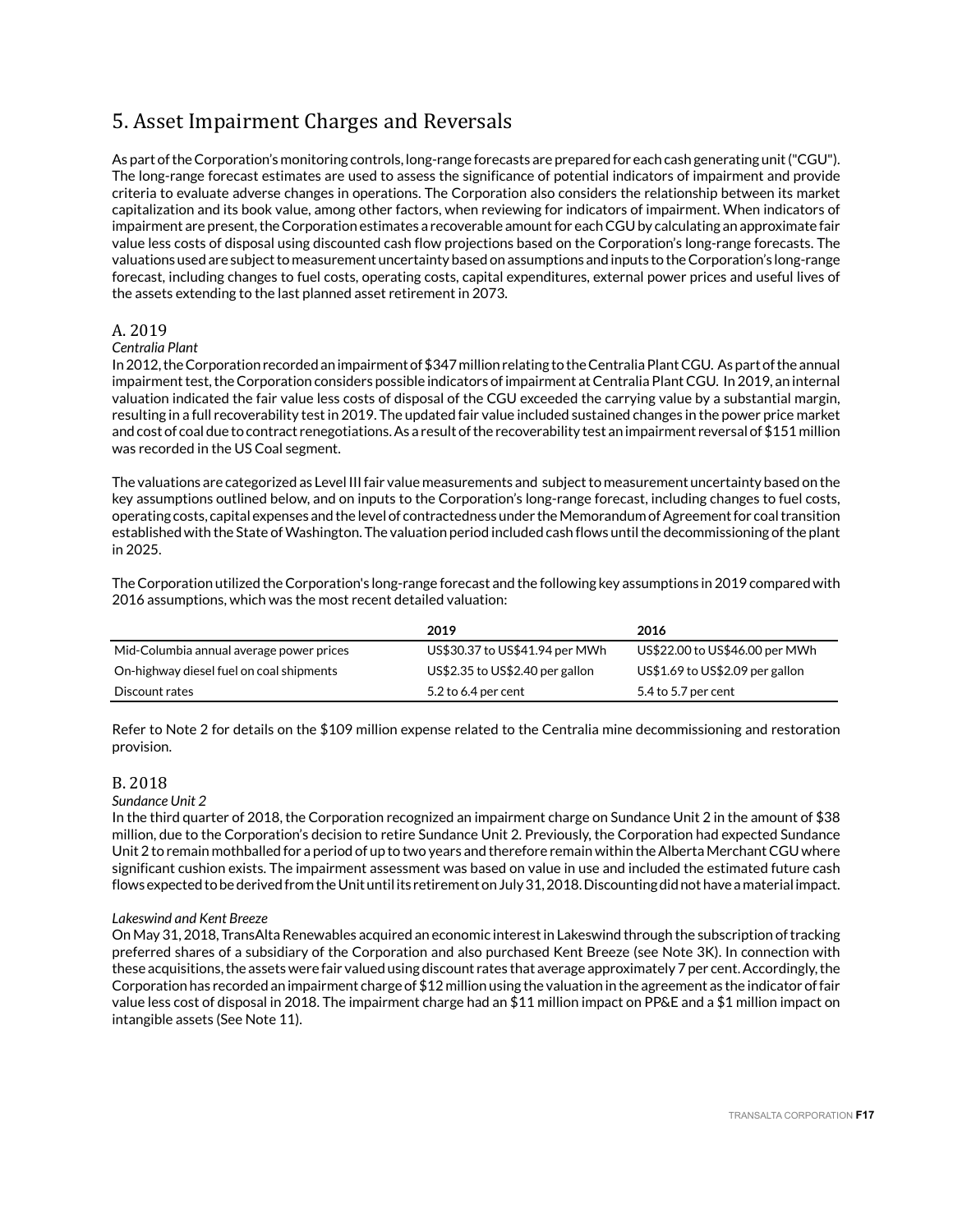### C. Project Development Costs

During the three and nine months ended Sept. 30, 2019, the Corporation wrote off \$18 million in project development costs related to projects that are no longer proceeding.

# 6. Net Interest Expense

The components of net interest expense are as follows:

|                                                       | 3 months ended Sept. 30 |                     | 9 months ended Sept. 30 |      |
|-------------------------------------------------------|-------------------------|---------------------|-------------------------|------|
|                                                       | 2019                    | 2018                | 2019                    | 2018 |
| Interest on debt                                      | 40                      | 44                  | 123                     | 142  |
| Interest on exchangeable securities (Note 14)         | 7                       |                     | 12                      |      |
| Interest income                                       | (4)                     | (2)                 | (9)                     | (8)  |
| Capitalized interest                                  | (2)                     | $\scriptstyle{(1)}$ | (4)                     | (1)  |
| Loss on early redemption of US Senior Notes (Note 13) |                         | 19                  |                         | 24   |
| Interest on lease obligations                         | 1                       |                     | 3                       | 2    |
| Credit facility fees and bank charges                 | 4                       | 4                   | 11                      | 10   |
| Other interest and fees <sup>(1)</sup>                | 3                       | 3                   |                         | 13   |
| Accretion of provisions                               | 6                       | 6                   | 18                      | 18   |
| Net interest expense                                  | 55                      | 73                  | 161                     | 200  |

*(1) During the nine months ended Sept. 30, 2018, approximately \$5 million of costs were expensed due to project level financing that was no longer practicable.*

# 7. Income Taxes

The components of income tax expense are as follows:

|                                                                                                             | 3 months ended Sept. 30 |      | 9 months ended Sept. 30 |      |  |
|-------------------------------------------------------------------------------------------------------------|-------------------------|------|-------------------------|------|--|
|                                                                                                             | 2019                    | 2018 | 2019                    | 2018 |  |
| Current income tax expense (recovery)                                                                       | 14                      | (1)  | 28                      | 18   |  |
| Deferred income tax expense (recovery) related to the origination and<br>reversal of temporary differences  | 12                      | (24) | (7)                     | (26) |  |
| Deferred income tax recovery resulting from changes in tax rates or laws                                    |                         |      | (40)                    |      |  |
| Deferred income tax expense arising from the writedown (recovery) of<br>deferred income tax assets $^{(2)}$ | (16)                    | 4    | (4)                     | 18   |  |
| Income tax expense (recovery)                                                                               | 10                      | (21) | (23)                    | 10   |  |
|                                                                                                             | 3 months ended Sept. 30 |      | 9 months ended Sept. 30 |      |  |
|                                                                                                             | 2019                    | 2018 | 2019                    | 2018 |  |
| Current income tax expense (recovery)                                                                       | 14                      | (1)  | 28                      | 18   |  |
| Deferred income tax recovery                                                                                | (4)                     | (20) | (51)                    | (8)  |  |
| Income tax expense (recovery)                                                                               | 10                      | (21) | (23)                    | 10   |  |

*(1) In the second quarter of 2019, the Corporation recognized a deferred income tax recovery of \$40 million related to a decrease in the substantively enacted Alberta corporate tax rate from 12 per cent to 8 per cent. The lower tax rates will be phased in as follows: 11 per cent effective July 1, 2019; 10 per cent effective Jan. 1, 2020; 9 per cent effective Jan. 1, 2021, and 8 per cent effective Jan. 1, 2022. A deferred tax recovery of \$40 million was recorded in the statement of earnings and a deferred tax expense of \$3 million was recorded in the statement of other comprehensive income.*

*(2) During the three and nine months ended Sept. 30, 2019, the Corporation reversed a previous writedown of deferred tax assets of \$16 million and \$4 million, respectively (Sept. 30, 2018 - \$4 million and \$18 million writedown). The deferred income tax assets mainly relate to the tax benefits of losses associated with the Corporation's directly owned US operations. The Corporation evaluates at each period end, whether it is probable that sufficient future taxable income would be available from the Corporation's directly owned US operations to utilize the underlying tax losses. The Corporation previously wrote these assets off when it was not considered probable that sufficient future taxable income would be available from the Corporation's directly owned U.S. operations to utilize the underlying tax losses. Recognized ordinary income and other comprehensive income has given rise to taxable temporary differences, which forms the primary basis for utilization of some of the tax losses and the reversal of the writedown. In addition, during the second quarter of 2019, the Alberta corporate tax rate decreased to 11 per cent effective July 1, 2019.*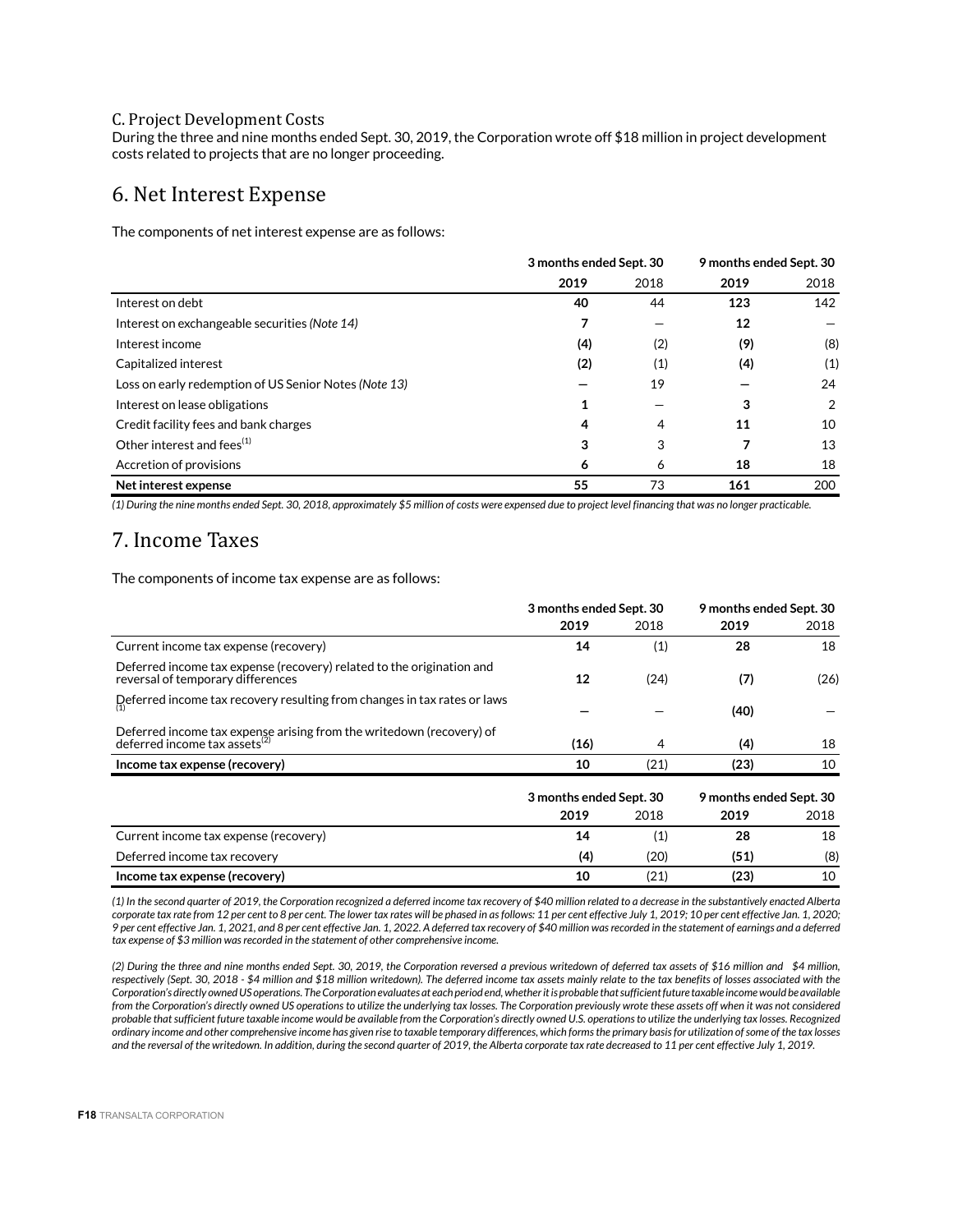# 8. Non-Controlling Interests

The Corporation's subsidiaries with significant non-controlling interests are TransAlta Renewables and TransAlta Cogeneration L.P. The net earnings, distributions, and equity attributable to TransAlta Renewables' non-controlling interests include the 17 per cent non-controlling interest in Kent Hills Wind LP, which owns the 167 MW Kent Hills wind farm located in New Brunswick.

The Corporation's share of ownership and equity participation in TransAlta Renewables is as follows:

| Period                                        | Percentage |
|-----------------------------------------------|------------|
| Aug. 1, 2017 to June 21, 2018                 | 64.0       |
| June 22, 2018 to July 30, 2018 <sup>(1)</sup> | 61.1       |
| July 31, 2018 to Nov. 29, 2018 <sup>(2)</sup> | 61.0       |
| Nov. 30, 2018 to Dec. 31, 2018 <sup>(2)</sup> | 60.9       |
| Jan. 1, 2019 to March 31, 2019 <sup>(2)</sup> | 60.8       |
| Apr. 1, 2019 to June 30, 2019 <sup>(2)</sup>  | 60.6       |
| Jul. 1, 2019 to Sept. 30, 2019 <sup>(2)</sup> | 60.5       |

*(1) Reduction due to TransAlta Renewables common shares issuance that occurred during the second quarter of 2018. The Corporation did not participate in this common share issuance. See Note 3 for further details.* 

*(2) As a result of TransAlta Renewables' Dividend Reinvestment Plan ("DRIP"), which allows investors to reinvest their dividends into common shares, the ownership percentage changes every month. The Corporation does not participate in the DRIP.*

Amounts attributable to non-controlling interests are as follows:

|                                                      | 3 months ended Sept. 30 |                |                | 9 months ended Sept. 30 |
|------------------------------------------------------|-------------------------|----------------|----------------|-------------------------|
|                                                      | 2019                    | 2018           | 2019           | 2018                    |
| Net earnings                                         |                         |                |                |                         |
| TransAlta Cogeneration L.P.                          | 7                       | 4              | 16             | 10                      |
| <b>TransAlta Renewables</b>                          | 9                       | 5              | 51             | 55                      |
|                                                      | 16                      | 9              | 67             | 65                      |
| Total comprehensive income                           |                         |                |                |                         |
| TransAlta Cogeneration L.P.                          | 7                       | 4              | 16             | 10                      |
| <b>TransAlta Renewables</b>                          | 30                      | 3              | 37             | 54                      |
|                                                      | 37                      | $\overline{7}$ | 53             | 64                      |
| Cash Distributions paid to non-controlling interests |                         |                |                |                         |
| TransAlta Cogeneration L.P.                          | 12                      | 23             | 33             | 62                      |
| <b>TransAlta Renewables</b>                          | 17<br>19<br>52          | 61             |                |                         |
|                                                      | 29                      | 42             | 85             | 123                     |
| As at                                                |                         |                | Sept. 30, 2019 | Dec. 31, 2018           |
| Equity attributable to non-controlling interests     |                         |                |                |                         |
| TransAlta Cogeneration L.P.                          |                         |                | 157            | 176                     |
| <b>TransAlta Renewables</b>                          |                         |                | 944            | 961                     |
|                                                      |                         |                | 1,101          | 1,137                   |
| Non-controlling interests per share (per cent)       |                         |                |                |                         |
| TransAlta Cogeneration L.P.                          |                         |                | 49.99          | 49.99                   |
| <b>TransAlta Renewables</b>                          |                         |                | 39.5           | 39.1                    |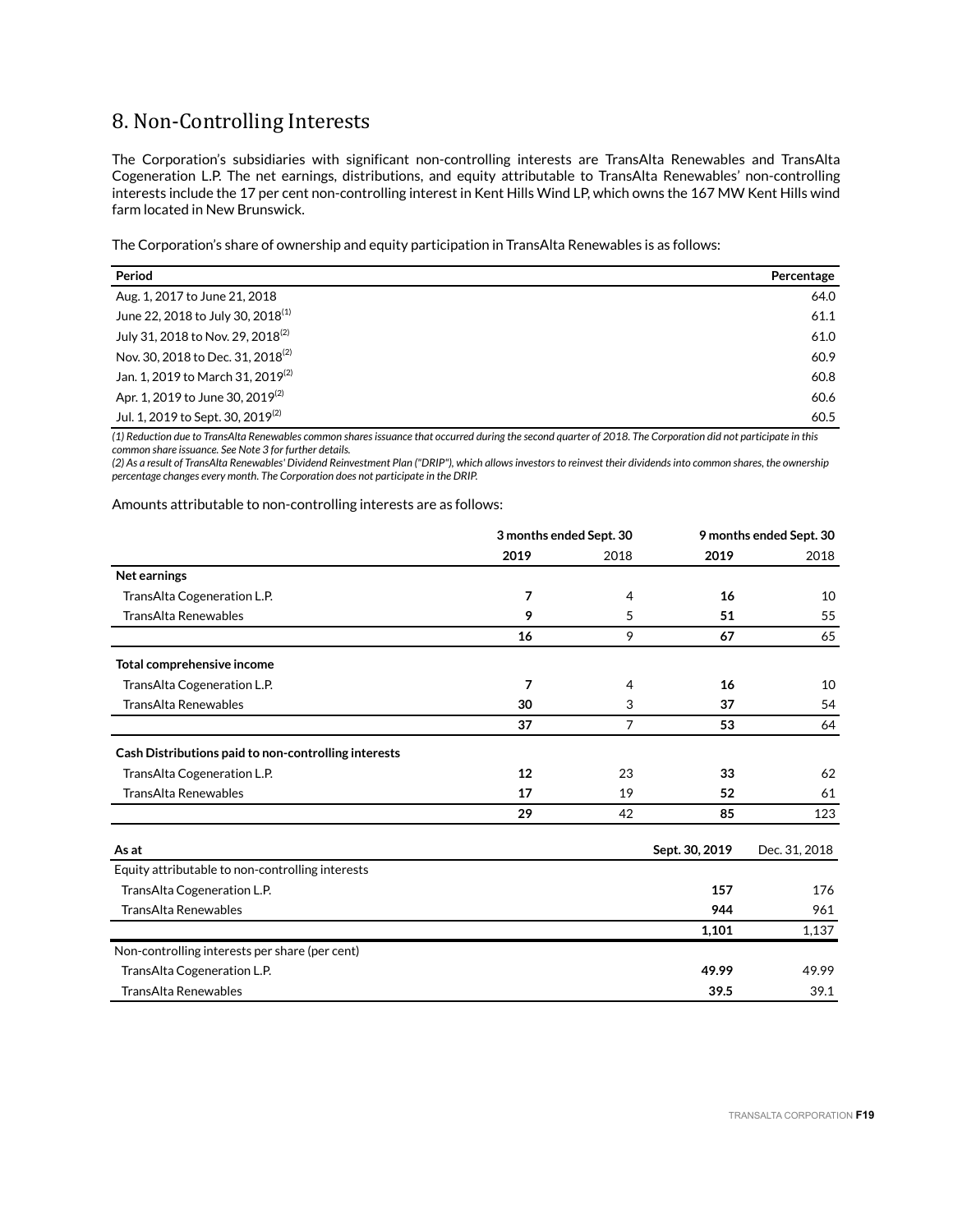# 9. Financial Instruments

## A. Financial Assets and Liabilities – Measurement

Financial assets and financial liabilities are measured on an ongoing basis at fair value, or amortized cost.

## B. Fair Value of Financial Instruments

## **I. Level I, II, and III Fair Value Measurements**

The Level I, II, and III classifications in the fair value hierarchy utilized by the Corporation are defined below. The fair value measurement of a financial instrument is included in only one of the three levels, the determination of which is based on the lowest level input that is significant to the derivation of the fair value.

### *a. Level I*

Fair values are determined using inputs that are quoted prices (unadjusted) in active markets for identical assets or liabilities that the Corporation has the ability to access at the measurement date. In determining Level I fair values, the Corporation uses quoted prices for identically traded commodities obtained from active exchanges such as the New York Mercantile Exchange.

### *b. Level II*

Fair values are determined, directly or indirectly, using inputs that are observable for the asset or liability.

Fair values falling within the Level II category are determined through the use of quoted prices in active markets, which in some cases are adjusted for factors specific to the asset or liability, such as basis, credit valuation, and location differentials.

The Corporation's commodity risk management Level II financial instruments include over-the-counter derivatives with values based on observable commodity futures curves and derivatives with inputs validated by broker quotes or other publicly available market data providers. Level II fair values are also determined using valuation techniques, such as option pricing models, where the inputs are readily observable, including commodity prices for similar assets or liabilities in active markets, and implied volatilities for options.

In determining Level II fair values of other risk management assets, the Corporation uses observable inputs other than unadjusted quoted prices that are observable for the asset or liability, such as interest rate yield curves and currency rates. For certain financial instruments where insufficient trading volume or lack of recent trades exists, the Corporation relies on similar interest or currency rate inputs and other third-party information such as credit spreads.

### *c. Level III*

Fair values are determined using inputs for the assets or liabilities that are not readily observable.

The Corporation may enter into commodity transactions for which market-observable data is not available. In these cases, Level III fair values are determined using valuation techniques such as the Black-Scholes, mark-to-forecast, and historical bootstrap models with inputs that are based on historical data such as unit availability, transmission congestion, demand profiles for individual non-standard deals and structured products, and/or volatilities and correlations between products derived from historical prices.

The Corporation also has various commodity contracts with terms that extend beyond a liquid trading period. As forward market prices are not available for the full period of these contracts, the value of these contracts is derived by reference to a forecast that is based on a combination of external and internal fundamental modelling, including discounting. As a result, these contracts are classified in Level III.

The Corporation has a Commodity Exposure Management Policy, which governs both the commodity transactions undertaken in its proprietary trading business and those undertaken to manage commodity price exposures in its generation business. This Policy defines and specifies the controls and management responsibilities associated with commodity trading activities, as well as the nature and frequency of required reporting of such activities.

Methodologies and procedures regarding commodity risk management Level III fair value measurements are determined by the Corporation's risk management department. Level III fair values are calculated within the Corporation's energy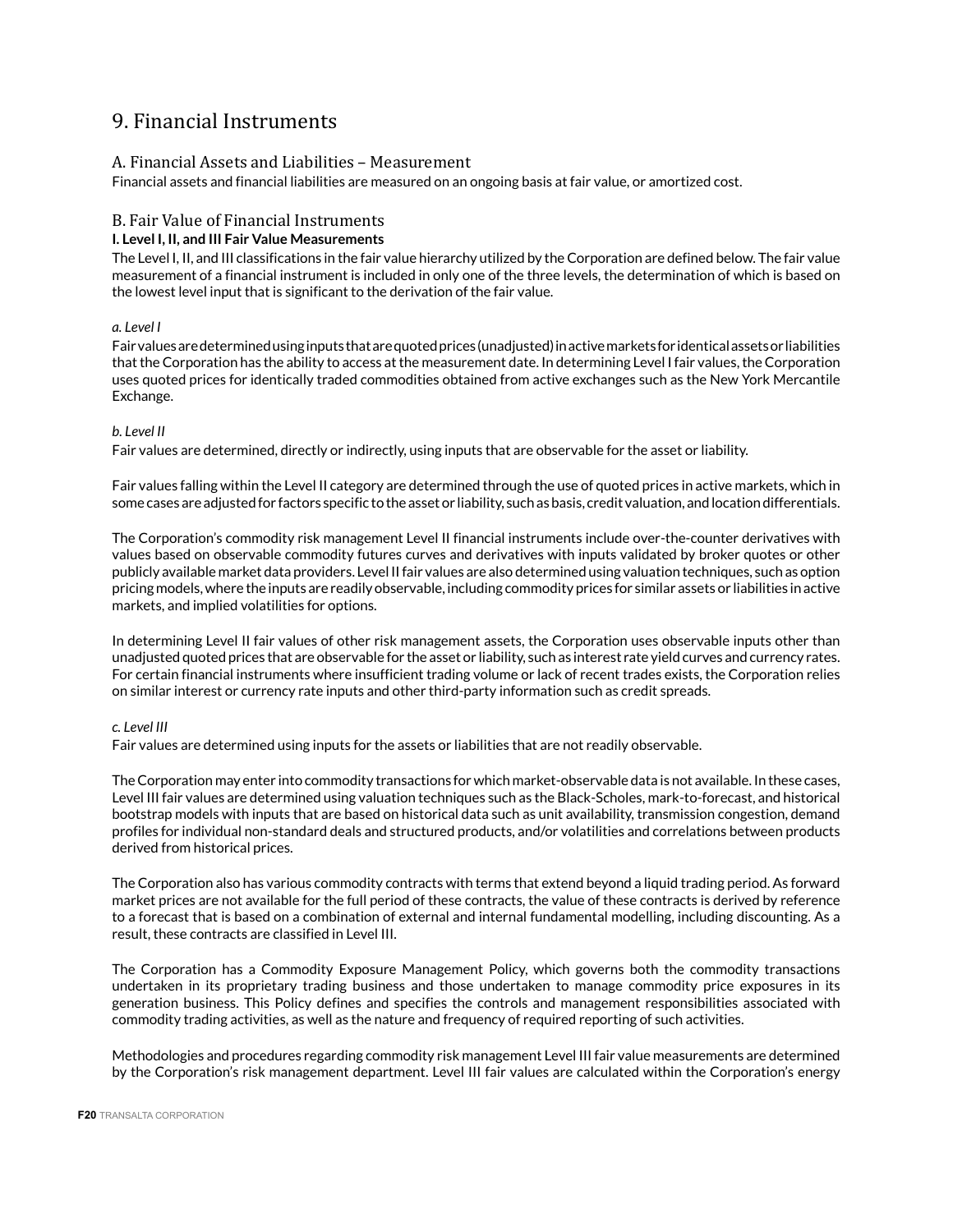trading risk management system based on underlying contractual data as well as observable and non-observable inputs. Development of non-observable inputs requires the use of judgment. To ensure reasonability, system-generated Level III fair value measurements are reviewed and validated by the risk management and finance departments. Review occurs formally on a quarterly basis or more frequently if daily review and monitoring procedures identify unexpected changes to fair value or changes to key parameters.

Information on risk management contracts or groups of risk management contracts that are included in Level III measurements and the related unobservable inputs and sensitivities, is as follows, and excludes the effects on fair value of certain unobservable inputs such as liquidity and credit discount (described as "base fair values"), as well as inception gains or losses. Sensitivity ranges for the base fair values are determined using reasonably possible alternative assumptions for the key unobservable inputs, which may include forward commodity prices, commodity volatilities and correlations, delivery volumes, and shapes.

| As at                                        | Sept. 30, 2019              | December 31, 2018       |                 |                  |
|----------------------------------------------|-----------------------------|-------------------------|-----------------|------------------|
| <b>Description</b>                           | Base fair value Sensitivity |                         | Base fair value | Sensitivity      |
| Long-term power sale - Western US            | 736                         | $+67$<br>$-151$         | 801             | $+116$<br>$-116$ |
| Unit contingent power purchases - Eastern US |                             | $^{\mathrm {+1}}$<br>-1 | 18              | $+4$<br>-4       |
| Structured products - Eastern US             | 8                           | $+4$<br>-4              | Ô               | $+5$<br>-5       |
| Long-term wind energy sale - Eastern US      | (32)                        | $+21$<br>$-21$          | (39)            | $+21$<br>$-21$   |
| <b>Others</b>                                |                             | +6<br>-5                |                 | $+3$<br>-3       |

### *i. Long-Term Power Sale - Western US*

The Corporation has a long-term fixed price power sale contract in the US for delivery of power at the following capacity levels: 380 MW through Dec. 31, 2024, and 300 MW through Dec. 31, 2025. The contract is designated as an all-in-one cash flow hedge.

For periods over two years out, market forward power prices are not readily observable. For these periods, fundamentalbased forecasts and market indications have been used to determine proxies for base, high, and low power price scenarios. The base price forecast has been developed by using a fundamental-based forecast (the provider is an independent and widely accepted industry expert for scenario and planning views). Forward power price ranges per MWh used in determining the Level III base fair value at Sept. 30, 2019 are US\$24 to US\$32 (Dec. 31, 2018 - US\$20 to US\$35). The sensitivity analysis has been prepared using the Corporation's assessment that a US\$4 to US\$9 (Dec. 31, 2018 - US\$6) price decrease or increase, respectively, in the forward power prices as a reasonably possible change.

### *ii. Unit Contingent Power Purchases - Eastern US*

Under the unit contingent power purchase agreements, the Corporation has agreed to purchase power contingent upon the actual generation of specific units owned and operated by third parties. Under these types of agreements, the purchaser pays the supplier an agreed upon fixed price per MWh of output multiplied by the pro rata share of actual unit production (nil if a plant outage occurs). The contracts are accounted for as at fair value through profit and loss.

The key unobservable inputs used in the valuations are delivered volume expectations and hourly shapes of production. Hourly shaping of the production will result in realized prices that may be at a discount (or premium) relative to the average settled power price. Reasonably possible alternative inputs were used to determine sensitivity on the fair value measurements.

This analysis is based on historical production data of the generation units for available history. Price and volumetric discount ranges per MWh used in the Level III base fair value measurement at Sept. 30, 2019, are nil (Dec. 31, 2018 - nil) and 2.2 per cent to 2.8 per cent (Dec. 31, 2018 – 2.2 per cent to 16.9 per cent), respectively. The sensitivity analysis has been prepared using the Corporation's assessment of a reasonably possible change in price discount ranges of approximately 1.1 per cent to 1.9 per cent (Dec. 31, 2018 - 1.1 per cent to 1.9 per cent) and a change in volumetric discount rates of approximately 8.6 per cent to 10.6 per cent (Dec. 31, 2018 - 8.6 per cent to 27.3 per cent), which approximate one standard deviation for each input.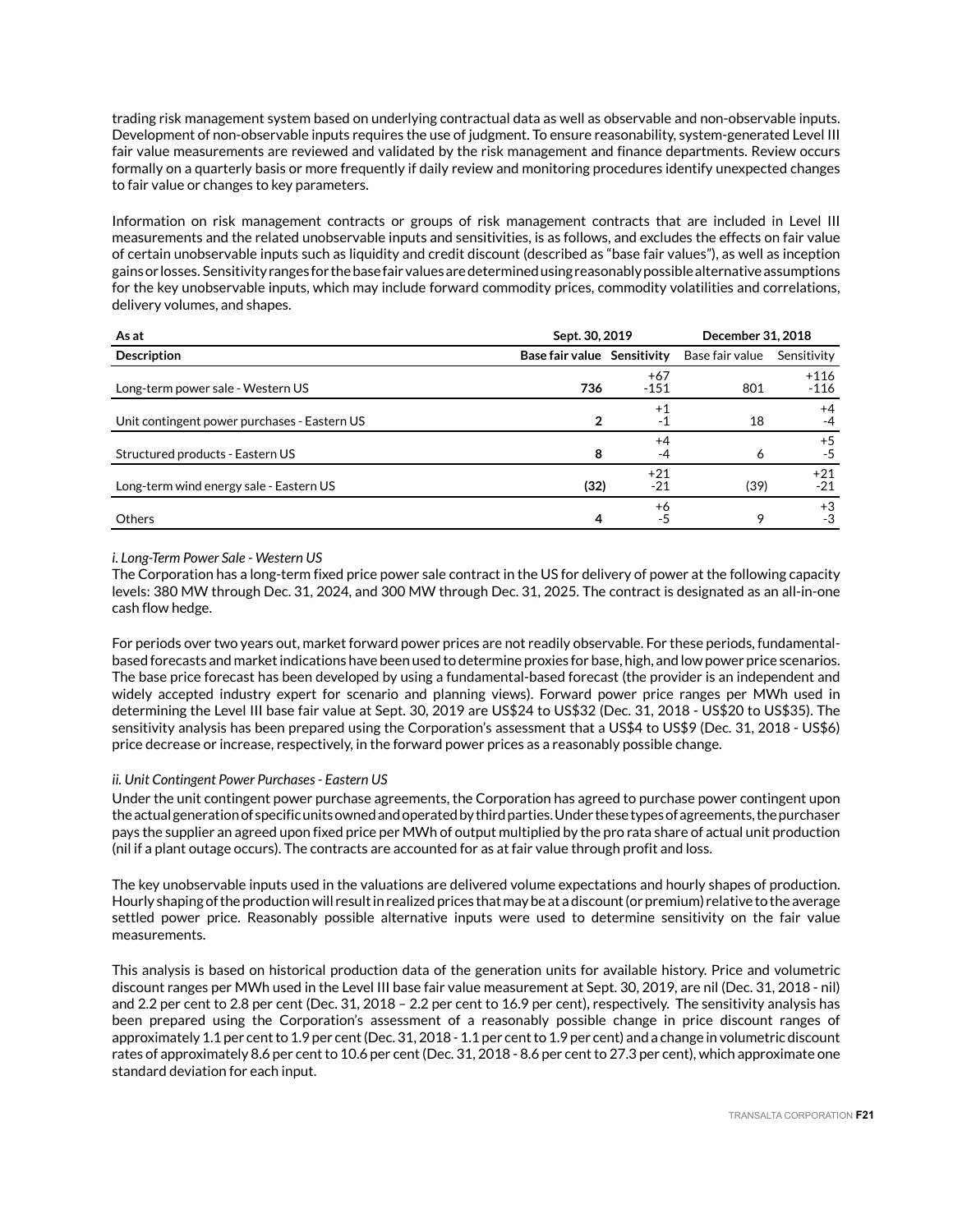### *iii. Structured Products - Eastern US*

The Corporation has fixed priced power and heat rate contracts in the eastern United States. Under the fixed priced power contracts, the Corporation has agreed to buy or sell power at non-liquid locations, or during non-standard hours. The Corporation has also bought and sold heat rate contracts at both liquid and non-liquid locations. Under a heat rate contract, the buyer has the right to purchase power at times when the market heat rate is higher than the contractual heat rate.

The key unobservable inputs in the valuation of the fixed priced power contracts are market forward spreads and nonstandard shape factors. A historical regression analysis has been performed to model the spreads between non-liquid and liquid hubs. The non-standard shape factors have been determined using the historical data. Basis relationship and nonstandard shape factors used in the Level III base fair value measurement at Sept. 30, 2019, are 84 per cent to 110 per cent and 63 per cent to 100 per cent (Dec. 31, 2018 – 75 per cent to 109 per cent and 63 per cent to 104 per cent), respectively. The sensitivity analysis has been prepared using the Corporation's assessment of a reasonably possible change in market forward spreads of approximately 3 per cent to 6 per cent (Dec. 31, 2018 - 4 per cent to 7 per cent) and a change in nonstandard shape factors of approximately 4 per cent to 9 per cent (Dec. 31, 2018 - 4 per cent to 9 per cent), which approximate one standard deviation for each input.

The key unobservable inputs in the valuation of the heat rate contracts are implied volatilities and correlations. Implied volatilities and correlations used in the Level III base fair value measurement at Sept. 30, 2019, are 47 per cent to 55 per cent and 70 per cent (Dec. 31, 2018 – 25 per cent to 84 per cent and 70 per cent), respectively. The sensitivity analysis has been prepared using the Corporation's assessment of a reasonably possible change in implied volatilities ranges and correlations of approximately 49 per cent to 53 per cent and 30 per cent, respectively (Dec. 31, 2018 - 37 per cent to 49 per cent and 30 per cent).

### *iv. Long-Term Wind Energy Sale - Eastern US*

In relation to the acquisition of Big Level (See Note 3), the Corporation has a long-term contract for differences whereby the Corporation receives a fixed price per MWh and pays the prevailing real-time energy market price per MWh as well as the physical delivery of renewable energy credits ("RECs") based on proxy generation. Commercial operation of the facility is expected to occur in the fourth quarter of 2019, with the contract commencing on July 1, 2019 and extending for 15 years from the commercial operation date. The contract is accounted for at fair value through profit or loss.

The key unobservable inputs used in the valuation of the contract are expected proxy generation volumes and forward prices for power and RECs beyond 2024 and 2022, respectively. Forward power and REC price ranges per MWh used in determining the Level III base fair value at Sept. 30, 2019 are US\$41 to US\$64 and US\$8 (Dec. 31, 2018 - US\$42 to US\$68 and US\$7 to US\$8), respectively. The sensitivity analysis has been prepared using the Corporation's assessment that a change in expected proxy generation volumes of 10 per cent, a change in energy prices of US\$6, and a change in REC prices of US\$1 as reasonably possible changes.

### **II. Commodity Risk Management Assets and Liabilities**

Commodity risk management assets and liabilities include risk management assets and liabilities that are used in the energy marketing and generation businesses in relation to trading activities and certain contracting activities. To the extent applicable, changes in net risk management assets and liabilities for non-hedge positions are reflected within earnings of these businesses.

Commodity risk management assets and liabilities classified by fair value levels as at Sept. 30, 2019, are as follows: Level I - \$1 million net liability (Dec. 31, 2018 - \$3 million net asset), Level II - \$12 million net asset (Dec. 31, 2018 - \$19 million net liability), Level III - \$676 million net asset (Dec. 31, 2018 - \$695 million net asset).

Significant changes in commodity net risk management assets (liabilities) during the nine months ended Sept. 30, 2019 are primarily attributable to contract settlements and unfavourable foreign exchange rates, partially offset by favourable market prices during the period.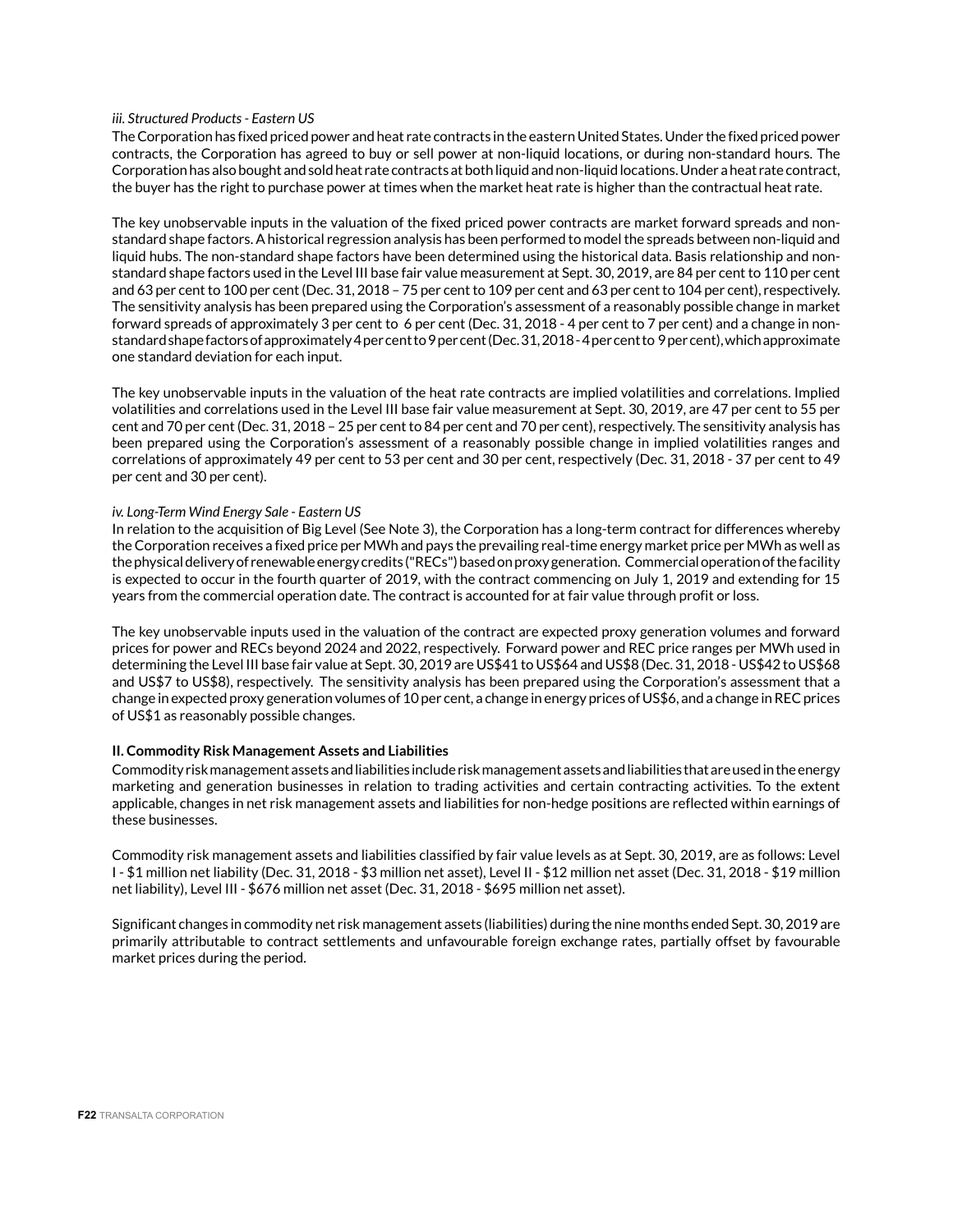The following tables summarize the key factors impacting the fair value of the Level III commodity risk management assets and liabilities during the nine months ended Sept. 30, 2019 and 2018, respectively:

|                                                                                                                 | 9 months ended Sept. 30, 2019 |           |       | 9 months ended Sept. 30, 2018 |           |       |
|-----------------------------------------------------------------------------------------------------------------|-------------------------------|-----------|-------|-------------------------------|-----------|-------|
|                                                                                                                 | Hedge                         | Non-hedge | Total | Hedge                         | Non-hedge | Total |
| Opening balance                                                                                                 | 689                           | 6         | 695   | 719                           | 52        | 771   |
| Changes attributable to:                                                                                        |                               |           |       |                               |           |       |
| Market price changes on existing contracts                                                                      | 40                            | (2)       | 38    | (9)                           | 7         | (2)   |
| Market price changes on new contracts                                                                           |                               | 11        | 11    |                               |           |       |
| Contracts settled                                                                                               | (34)                          | (14)      | (48)  | (60)                          | (35)      | (95)  |
| Change in foreign exchange rates                                                                                | (22)                          | 2         | (20)  | 26                            |           | 26    |
| Transfers into (out of) Level III                                                                               |                               |           |       |                               | (4)       | (4)   |
| Net risk management assets at end of period                                                                     | 673                           | 3         | 676   | 676                           | 20        | 696   |
| <b>Additional Level III information:</b>                                                                        |                               |           |       |                               |           |       |
| Gains (losses) recognized in other comprehensive<br>income                                                      | 18                            |           | 18    | 17                            |           | 17    |
| Total gains (losses) included in earnings before income<br>taxes                                                | (34)                          | 11        | (23)  | 60                            | 7         | 67    |
| Unrealized gains (losses) included in earnings before<br>income taxes relating to net assets held at period end |                               | (3)       | (3)   |                               | (28)      | (28)  |

### **III. Other Risk Management Assets and Liabilities**

Other risk management assets and liabilities primarily include risk management assets and liabilities that are used in managing exposures on non-energy marketing transactions such as interest rates, the net investment in foreign operations, and other foreign currency risks. Hedge accounting is not always applied.

Other risk management assets and liabilities with a total net asset fair value of \$13 million as at Sept. 30, 2019 (Dec. 31, 2018 - \$2 million net liability) are classified as Level II fair value measurements. The changes in other net risk management assets during the nine months ended Sept. 30, 2019 are primarily attributable to market changes and contract settlements.

### **IV. Other Financial Assets and Liabilities**

The fair value of financial assets and liabilities measured at other than fair value is as follows:

|                                          | Fair value $(1)$         |          |                          |              | <b>Total</b><br>carrying |
|------------------------------------------|--------------------------|----------|--------------------------|--------------|--------------------------|
|                                          | Level I                  | Level II | Level III                | <b>Total</b> | value                    |
| Exchangeable securities - Sept. 30, 2019 |                          | 341      | $\overline{\phantom{0}}$ | 341          | 325                      |
| Long-term debt - Sept. 30, 2019          |                          | 3.059    | $\overline{\phantom{0}}$ | 3.059        | 2.925                    |
| Long-term debt - Dec. 31, 2018           | $\overline{\phantom{0}}$ | 3.181    | $\qquad \qquad$          | 3.181        | 3.204                    |

*(1) Includes current portion.*

The fair values of the Corporation's debentures, senior notes and the exchangeable securities are determined using prices observed in secondary markets. Non-recourse and other long-term debt fair values are determined by calculating an implied price based on a current assessment of the yield to maturity.

The carrying amount of other short-term financial assets and liabilities (cash and cash equivalents, trade accounts receivable, collateral paid, accounts payable and accrued liabilities, collateral received, and dividends payable) approximates fair value due to the liquid nature of the asset or liability. The fair values of the Corporation's loan receivable, the finance lease receivables and lease liabilities approximate the carrying amounts.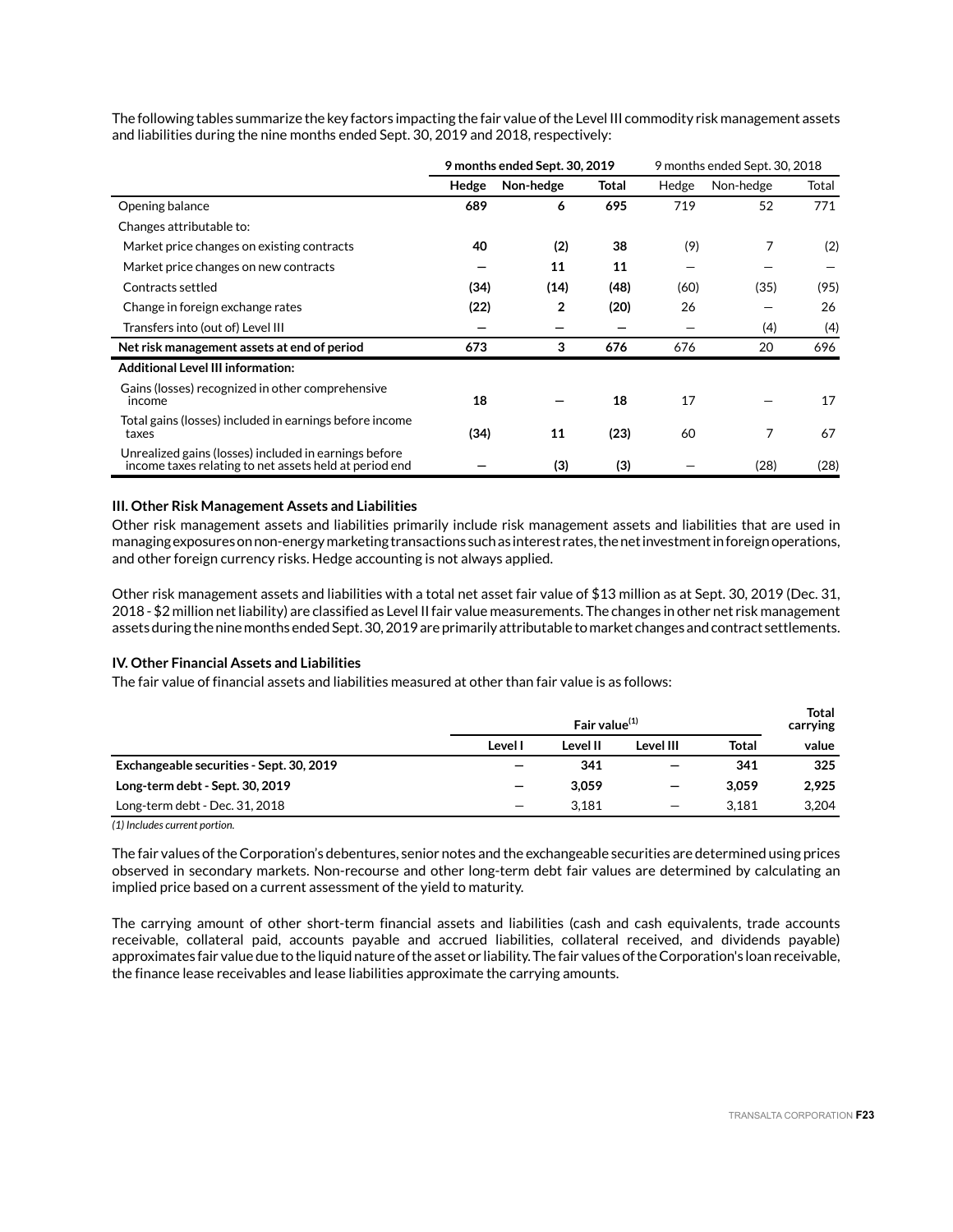## C. Inception Gains and Losses

The majority of derivatives traded by the Corporation are based on adjusted quoted prices on an active exchange or extend beyond the time period for which exchange-based quotes are available. The fair values of these derivatives are determined using inputs that are not readily observable. Refer to section B of this note for fair value Level III valuation techniques used. In some instances, a difference may arise between the fair value of a financial instrument at initial recognition (the "transaction price") and the amount calculated through a valuation model. This unrealized gain or loss at inception is recognized in net earnings (loss) only if the fair value of the instrument is evidenced by a quoted market price in an active market, observable current market transactions that are substantially the same, or a valuation technique that uses observable market inputs. Where these criteria are not met, the difference is deferred on the Condensed Consolidated Statements of Financial Position in risk management assets or liabilities, and is recognized in net earnings (loss) over the term of the related contract. The difference between the transaction price and the fair value determined using a valuation model, yet to be recognized in net earnings, and a reconciliation of changes is as follows:

|                                                         |      | 9 months ended Sept. 30 |  |  |
|---------------------------------------------------------|------|-------------------------|--|--|
|                                                         | 2019 | 2018                    |  |  |
| Unamortized net gain at beginning of period             | 49   | 105                     |  |  |
| New inception gain (loss)                               |      | (14)                    |  |  |
| Change in foreign exchange rates                        |      | 2                       |  |  |
| Amortization recorded in net earnings during the period | (38) | (43)                    |  |  |
| Unamortized net gain at end of period                   | 12   | 50                      |  |  |

# 10. Risk Management Activities

### A. Risk Management Strategy

The Corporation is exposed to market risk from changes in commodity prices, foreign exchange rates, interest rates, credit risk and liquidity risk. These risks affect the Corporation's earnings and the value of associated financial instruments that the Corporation holds. In certain cases, the Corporation seeks to minimize the effects of these risks by using derivatives to hedge its risk exposures. The Corporation's risk management strategy, policies and controls are designed to ensure that the risks it assumes comply with the Corporation's internal objectives and its risk tolerance.

The Corporation has two primary streams of risk management activities: (i) financial exposure management and (ii) commodity exposure management. Within these activities, risks identified for management include commodity risk, interest rate risk, liquidity risk, equity price risk, and foreign currency risk.

The Corporation seeks to minimize the effects of commodity risk, interest rate risk and foreign currency risk by using derivative financial instruments to hedge risk exposures. Of these derivatives, the Corporation may apply hedge accounting to those hedging commodity price risk and foreign currency risk.

The use of financial derivatives is governed by the Corporation's policies approved by the Board, which provide written principles on commodity risk, interest rate risk, liquidity risk, equity price risk and foreign currency risk, as well as the use of financial derivatives and non-derivative financial instruments.

Liquidity risk, credit risk and equity price risk are managed through means other than derivatives or hedge accounting.

The Corporation enters into various derivative transactions as well as other contracting activities that do not qualify for hedge accounting or where a choice was made not to apply hedge accounting. As a result, the related assets and liabilities are classified as derivatives at fair value through profit and loss. The net realized and unrealized gains or losses from changes in the fair value of these derivatives are reported in net earnings in the period the change occurs.

The Corporation designates certain derivatives as hedging instruments to hedge commodity price risk, foreign currency exchange risk in cash flow hedges and hedges of net investments in a foreign operations. Hedges of foreign exchange risk on firm commitments are accounted for as cash flow hedges.

At the inception of the hedge relationship, the Corporation documents the relationship between the hedging instrument and the hedged item, along with its risk management objectives and its strategy for undertaking various hedge transactions. At the inception of the hedge and on an ongoing basis, the Corporation also documents whether the hedging instrument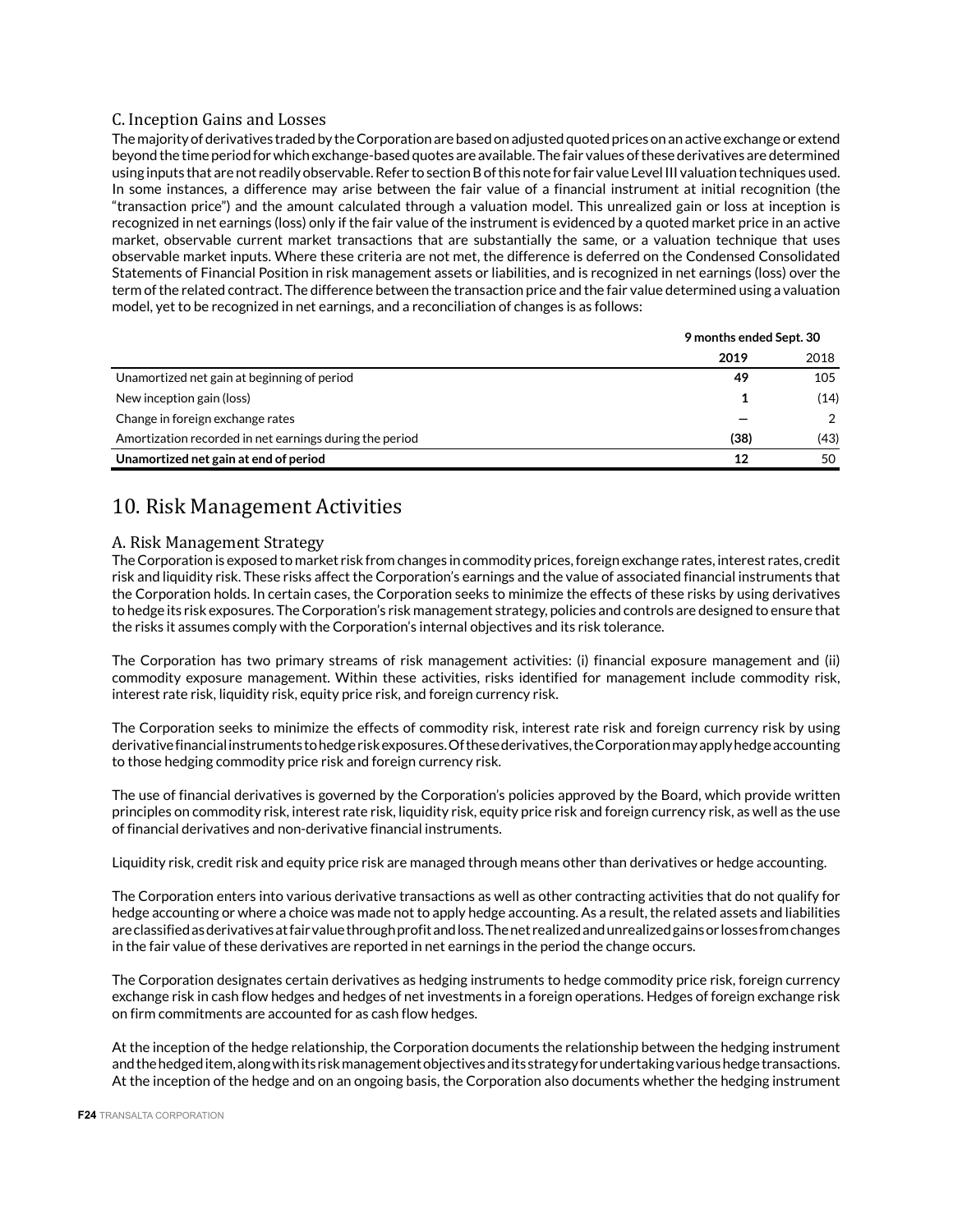is effective in offsetting changes in fair values or cash flows of the hedged item attributable to the hedged risk, which is when the hedging relationships meet all of the following hedge effectiveness requirements:

- There is an economic relationship between the hedged item and the hedging instrument;
- The effect of credit risk does not dominate the value changes that result from that economic relationship; and
- The hedge ratio of the hedging relationship is the same as that resulting from the quantity of the hedged item that the Corporation actually hedges and the quantity of the hedging instrument that the entity actually uses to hedge that quantity of hedged item.

If a hedging relationship ceases to meet the hedge effectiveness requirement relating to the hedge ratio, but the risk management objective for that designated hedging relationship remains the same, the Corporation adjusts the hedge ratio of the hedging relationship so that it continues to meet the qualifying criteria.

### B. Net Risk Management Assets and Liabilities

Aggregate net risk management assets and (liabilities) are as follows:

**As at Sept. 30, 2019**

|                                                    | <b>Cash flow</b><br>hedges | <b>Not</b><br>designated<br>as a hedge | Total |
|----------------------------------------------------|----------------------------|----------------------------------------|-------|
| <b>Commodity risk management</b>                   |                            |                                        |       |
| Current                                            | 82                         | 23                                     | 105   |
| Long-term                                          | 587                        | (5)                                    | 582   |
| Net commodity risk management assets (liabilities) | 669                        | 18                                     | 687   |
| Other                                              |                            |                                        |       |
| Current                                            |                            | 4                                      | 4     |
| Long-term                                          | $\overline{2}$             |                                        | 9     |
| Net other risk management assets (liabilities)     | $\overline{2}$             | 11                                     | 13    |
|                                                    |                            |                                        |       |
| Total net risk management assets (liabilities)     | 671                        | 29                                     | 700   |

### As at Dec. 31, 2018

|                                                    | <b>Cash flow</b><br>hedges | <b>Not</b><br>designated<br>as a hedge | Total |
|----------------------------------------------------|----------------------------|----------------------------------------|-------|
| Commodity risk management                          |                            |                                        |       |
| Current                                            | 59                         |                                        | 59    |
| Long-term                                          | 628                        | (8)                                    | 620   |
| Net commodity risk management assets (liabilities) | 687                        | (8)                                    | 679   |
| Other                                              |                            |                                        |       |
| Current                                            |                            | (3)                                    | (3)   |
| Long-term                                          |                            |                                        | 1     |
| Net other risk management assets (liabilities)     |                            | (2)                                    | (2)   |
| Total net risk management assets (liabilities)     | 687                        | (10)                                   | 677   |

On May 31, 2019, the Corporation de-designated \$30 million of US denominated debt, leaving a total of USD \$370 million, designated as a part of the hedge of TransAlta's net investment in foreign operations.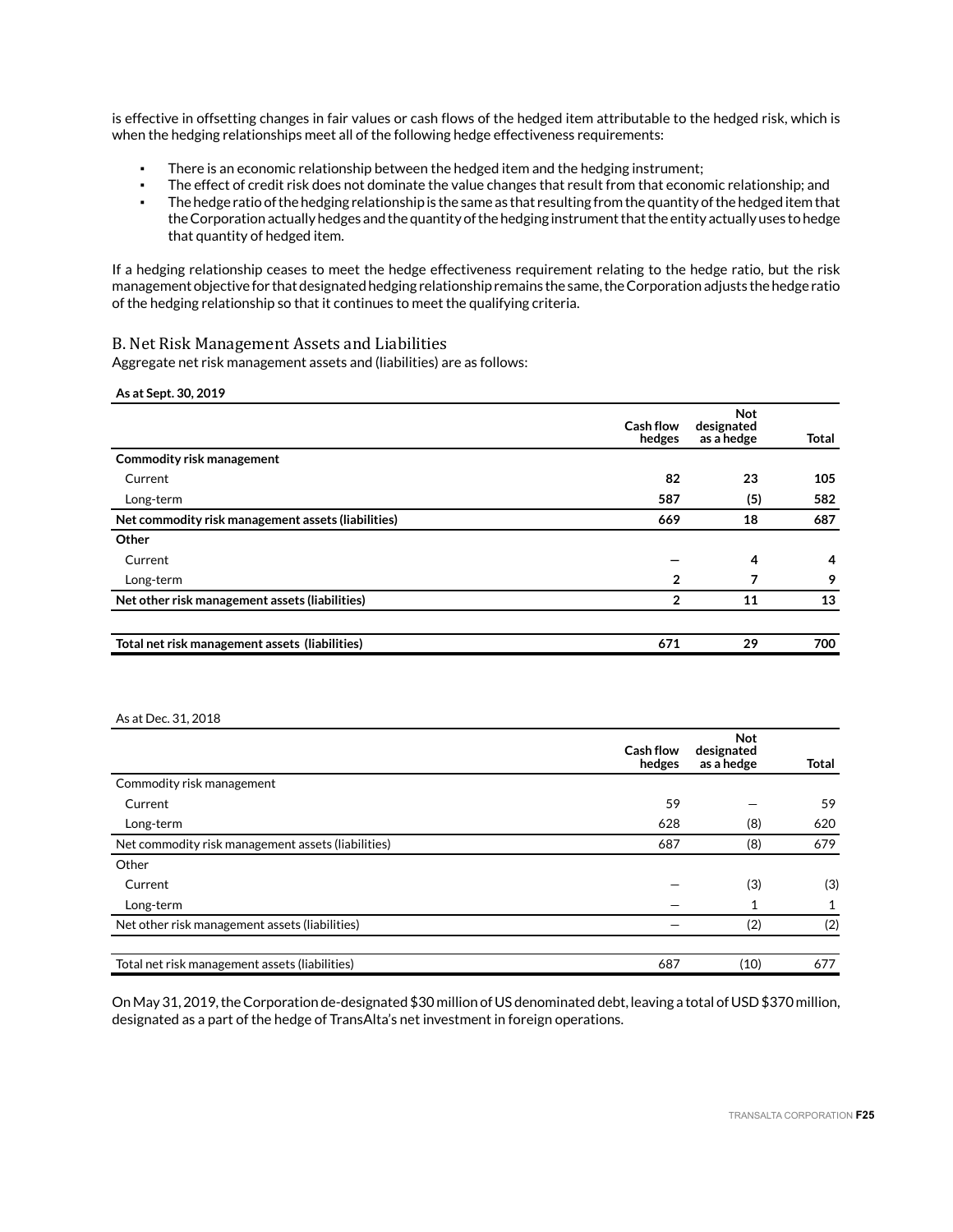# C. Nature and Extent of Risks Arising from Financial Instruments

The following discussion is limited to the nature and extent of certain risks arising from financial instruments, which are also more fully discussed in Note 15 of the Corporation's most recent annual consolidated financial statements.

### **I. Market Risk**

### *a. Commodity Price Risk*

The Corporation has exposure to movements in certain commodity prices in both its electricity generation and proprietary trading businesses, including the market price of electricity and fuels used to produce electricity. Most of the Corporation's electricity generation and related fuel supply contracts are considered to be contracts for delivery or receipt of a nonfinancial item in accordance with the Corporation's expected own use requirements and are not considered to be financial instruments. As such, the discussion related to commodity price risk is limited to the Corporation's proprietary trading business and commodity derivatives used in hedging relationships associated with the Corporation's electricity generating activities.

### *i. Commodity Price Risk – Proprietary Trading*

The Corporation's Energy Marketing segment conducts proprietary trading activities and uses a variety of instruments to manage risk, earn trading revenue, and gain market information.

In compliance with the Commodity Exposure Management Policy, proprietary trading activities are subject to limits and controls, including Value at Risk ("VaR") limits. The Board approves the limit for total VaR from proprietary trading activities. VaR is the most commonly used metric employed to track and manage the market risk associated with trading positions. A VaR measure gives, for a specific confidence level, an estimated maximum pre-tax loss that could be incurred over a specified period of time. VaR is used to determine the potential change in value of the Corporation's proprietary trading portfolio, over a three-day period within a 95 per cent confidence level, resulting from normal market fluctuations. VaR is estimated using the historical variance/covariance approach. VaR is a measure that has certain inherent limitations. The use of historical information in the estimate assumes that price movements in the past will be indicative of future market risk. As such, it may only be meaningful under normal market conditions. Extreme market events are not addressed by this risk measure. In addition, the use of a three-day measurement period implies that positions can be unwound or hedged within three days, although this may not be possible if the market becomes illiquid.

Changes in market prices associated with proprietary trading activities affect net earnings in the period that the price changes occur. VaR at Sept. 30, 2019, associated with the Corporation's proprietary trading activities was \$2 million (Dec. 31, 2018 - \$2 million).

### *ii. Commodity Price Risk - Generation*

The generation segments utilize various commodity contracts to manage the commodity price risk associated with electricity generation, fuel purchases, emissions, and byproducts, as considered appropriate. A Commodity Exposure Management Policy is prepared and approved annually, which outlines the intended hedging strategies associated with the Corporation's generation assets and related commodity price risks. Controls also include restrictions on authorized instruments, management reviews on individual portfolios, and approval of asset transactions that could add potential volatility to the Corporation's reported net earnings.

TransAlta has entered into various contracts with other parties whereby the other parties have agreed to pay a fixed price for electricity to TransAlta. While not all of the contracts create an obligation for the physical delivery of electricity to other parties, the Corporation has the intention and believes it has sufficient electrical generation available to satisfy these contracts and, where able, has designated these as cash flow hedges for accounting purposes. As a result, changes in market prices associated with these cash flow hedges do not affect net earnings in the period in which the price change occurs. Instead, changes in fair value are deferred in AOCI until settlement, at which time the net gain or loss resulting from the combination of the hedging instrument and hedged item affects net earnings.

VaR at Sept. 30, 2019, associated with the Corporation's commodity derivative instruments used in generation hedging activities was \$20 million (Dec. 31, 2018 - \$18 million). For positions and economic hedges that do not meet hedge accounting requirements or for short-term optimization transactions such as buybacks entered into to offset existing hedge positions, these transactions are marked to the market value with changes in market prices associated with these transactions affecting net earnings in the period in which the price change occurs. VaR at Sept. 30, 2019, associated with these transactions was \$6 million (Dec. 31, 2018 - \$13 million).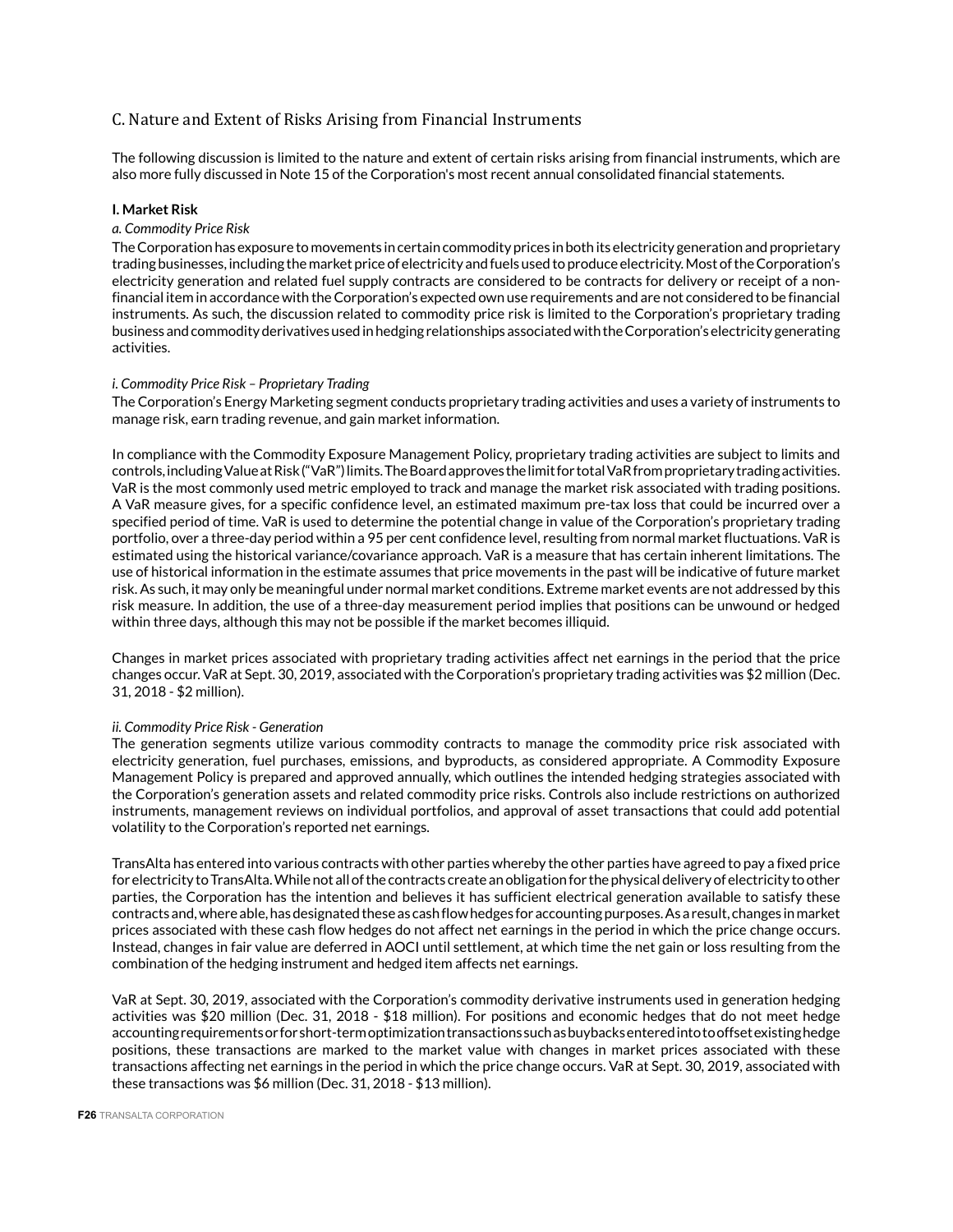### *b. Currency Rate Risk*

The Corporation has exposure to various currencies, such as the US dollar and the Australian dollar ("AUD"), as a result of investments and operations in foreign jurisdictions, the net earnings from those operations and the acquisition of equipment and services from foreign suppliers. Further discussion on Currency Rate Risk can be found in Note 15(C)(I)(c) of the Corporation's most recent annual consolidated financial statements.

### **II. Credit Risk**

Credit risk is the risk that customers or counterparties will cause a financial loss for the Corporation by failing to discharge their obligations, and the risk to the Corporation associated with changes in creditworthiness of entities with which commercial exposures exist. The Corporation actively manages its exposure to credit risk by assessing the ability of counterparties to fulfil their obligations under the related contracts prior to entering into such contracts. The Corporation makes detailed assessments of the credit quality of all counterparties and, where appropriate, obtains corporate guarantees, cash collateral, third-party credit insurance, and/or letters of credit to support the ultimate collection of these receivables. For commodity trading and origination, the Corporation sets strict credit limits for each counterparty and monitors exposures on a daily basis. TransAlta uses standard agreements that allow for the netting of exposures and often include margining provisions. If credit limits are exceeded, TransAlta will request collateral from the counterparty or halt trading activities with the counterparty.

The Corporation uses external credit ratings, as well as internal ratings in circumstances where external ratings are not available, to establish credit limits for customers and counterparties. The following table outlines the Corporation's maximum exposure to credit risk without taking into account collateral held, including the distribution of credit ratings, as at Sept. 30, 2019:

|                                            | Investment grade<br>(Per cent) | Non-investment grade<br>(Per cent) | <b>Total</b><br>(Per cent) | <b>Total</b><br>amount |
|--------------------------------------------|--------------------------------|------------------------------------|----------------------------|------------------------|
| Trade and other receivables <sup>(1)</sup> | 84                             | 16                                 | 100                        | 452                    |
| Long-term finance lease receivables        | 100                            |                                    | 100                        | 179                    |
| Risk management assets $^{(1)}$            | 99                             |                                    | 100                        | 780                    |
| Loan and notes receivable <sup>(2)</sup>   |                                | 100                                | 100                        | 47                     |
| Total                                      |                                |                                    |                            | 1.458                  |

*(1) Letters of credit and cash and cash equivalents are generally the primary types of collateral held as security related to some of these amounts. (2) The loan receivable of \$47 million due from the Corporation's partner at Kent Hills wind farm. The counterparty has no external credit ratings.*

The maximum credit exposure to any one customer for commodity trading operations and hedging, including the fair value of open trades, net of any collateral held, at Sept. 30, 2019, was \$14 million (Dec. 31, 2018 - \$13 million).

### **III. Liquidity Risk**

Liquidity risk relates to the Corporation's ability to access capital to be used for proprietary trading activities, commodity hedging, capital projects, debt refinancing, and general corporate purposes. As at Sept. 30, 2019, TransAlta maintains investment grade ratings from one credit rating agencies and below investment grade ratings from three credit rating agencies. Between 2019 and 2021, we have approximately \$601 million of debt maturing. We will receive the proceeds from the issuance to Brookfield of the second tranche of exchangeable securities of \$400 million in the fourth quarter of 2020. See Note 14 for further details.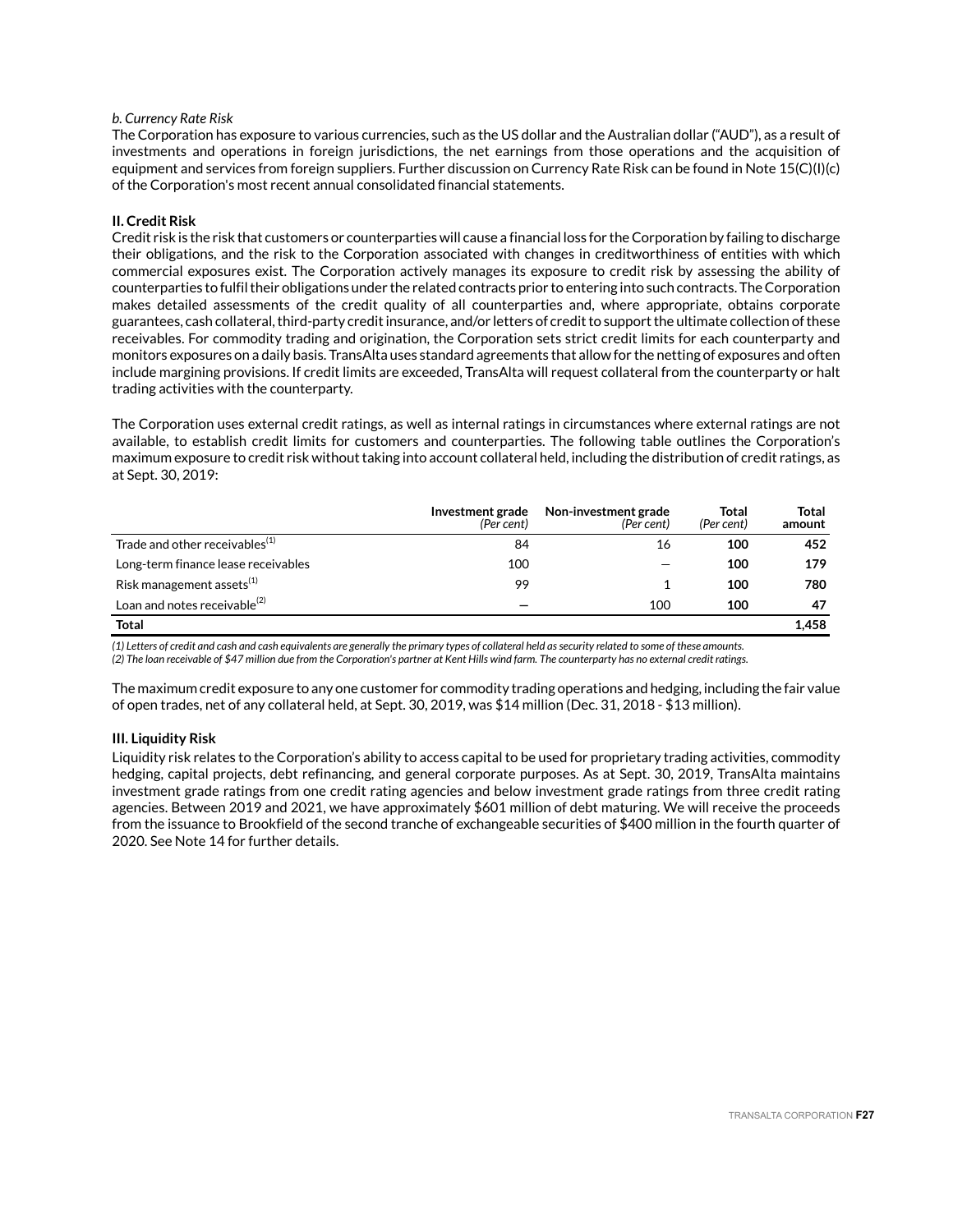|                                                                    | 2019 | 2020  | 2021  | 2022  | 2023  | 2024 and<br>thereafter | Total |
|--------------------------------------------------------------------|------|-------|-------|-------|-------|------------------------|-------|
| Accounts payable and accrued liabilities                           | 357  |       |       |       |       |                        | 357   |
| Long-term debt <sup>(1)</sup>                                      | 26   | 486   | 89    | 624   | 301   | 1.426                  | 2.952 |
| Exchangeable securities <sup>(2)</sup>                             |      |       |       |       |       | 350                    | 350   |
| Commodity risk management (assets)<br>liabilities                  | (33) | (100) | (103) | (128) | (124) | (199)                  | (687) |
| Other risk management (assets) liabilities                         | (1)  | (5)   |       | (8)   | 1     |                        | (13)  |
| Lease obligations                                                  | 5    | 17    | 12    | 7     | 3     | 26                     | 70    |
| Interest on long-term debt and lease<br>obligations <sup>(3)</sup> | 65   | 147   | 123   | 116   | 87    | 706                    | 1,244 |
| Interest on exchangeable securities <sup>(2, 3)</sup>              | 6    | 25    | 25    | 25    | 25    | 25                     | 131   |
| Dividends payable                                                  | 37   |       |       |       |       |                        | 37    |
| <b>Total</b>                                                       | 462  | 570   | 146   | 636   | 293   | 2.334                  | 4,441 |

A maturity analysis of the Corporation's financial liabilities as well as financial assets that are expected to generate cash inflows to meet cash outflows on financial liabilities, is as follows:

*(1) Excludes impact of hedge accounting.*

*(2) Assumes the debentures will be exchanged on Jan. 1, 2025. See Note 14 for further details.* 

*(3) Not recognized as a financial liability on the Condensed Consolidated Statements of Financial Position.*

### D. Collateral and Contingent Features in Derivative Instruments

Collateral is posted based on negotiated terms with counterparties, which can include the Corporation's senior unsecured credit rating as determined by certain major credit rating agencies. Certain of the Corporation's derivative instruments contain financial assurance provisions that require collateral to be posted only if a material adverse credit-related event occurs. If a material adverse event resulted in the Corporation's senior unsecured debt falling below investment grade, the counterparties to such derivative instruments could request ongoing full collateralization.

As at Sept. 30, 2019, the Corporation had posted collateral of \$114 million (Dec. 31, 2018 - \$120 million) in the form of letters of credit on derivative instruments in a net liability position. Certain derivative agreements contain credit-riskcontingent features, which could result in the Corporation having to post an additional \$26 million (Dec. 31, 2018 - \$120 million) of collateral to its counterparties.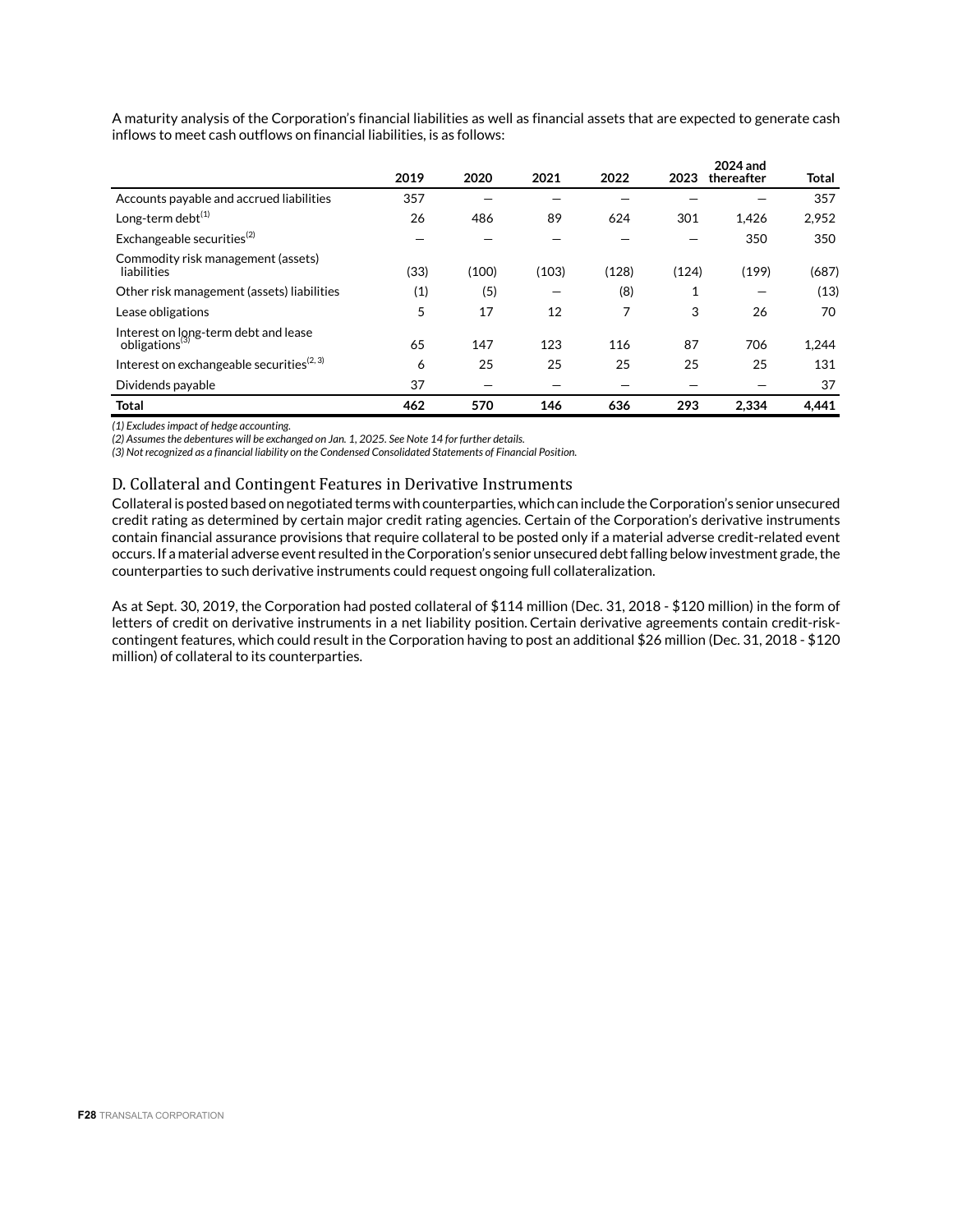# 11. Property, Plant, and Equipment

A reconciliation of the changes in the carrying amount of PP&E is as follows:

|                                                                     | Land | Coal<br>generation | Gas<br>generation | Renewable<br>generation | Mining property<br>and equipment | Assets under<br>construction | Capital spares<br>and other <sup>(1)</sup> | Total |
|---------------------------------------------------------------------|------|--------------------|-------------------|-------------------------|----------------------------------|------------------------------|--------------------------------------------|-------|
| As at As at Dec. 31, 2018                                           | 94   | 2,172              | 836               | 2,125                   | 508                              | 200                          | 229                                        | 6,164 |
| Adjustments on implementation of<br>IFRS 16 (Note $2^{(2)}$         |      |                    |                   | (4)                     | (58)                             |                              |                                            | (62)  |
| Additions <sup>(3)</sup>                                            |      |                    |                   |                         |                                  | 231                          | 109                                        | 340   |
| Acquisitions (Note 3)                                               |      |                    |                   |                         |                                  | 50                           |                                            | 50    |
| Asset impairment (charges) reversals<br>(Note 5)                    |      | 151                |                   | (2)                     |                                  |                              |                                            | 149   |
| Depreciation                                                        |      | (224)              | (58)              | (99)                    | (71)                             |                              | (12)                                       | (464) |
| Revisions and additions to<br>decommissioning and restoration costs |      | 6                  | 2                 | 2                       | 26                               |                              |                                            | 36    |
| Retirement of assets and disposals <sup>(4)</sup>                   | (2)  |                    | (2)               | (4)                     | (9)                              |                              | (17)                                       | (34)  |
| Change in foreign exchange rates                                    | (1)  | (7)                | (32)              | (6)                     | $\left( 1\right)$                | (3)                          | (5)                                        | (55)  |
| Transfers <sup>(5)</sup>                                            |      | (148)              | 22                | 12                      | 34                               | (139)                        |                                            | (219) |
| As at Sept. 30, 2019                                                | 91   | 1.950              | 768               | 2.024                   | 429                              | 339                          | 304                                        | 5.905 |

*(1) Includes major spare parts and stand-by equipment available, but not in service, and spare parts used for routine, preventive, or planned maintenance. (2) Includes \$33 million transferred to right of use assets and \$29 million of finance lease assets that were derecognized on implementation of IFRS 16 (see Note 2 for further details).* 

*(3) Includes cash additions of \$240 million and \$100 million relating to the Pioneer Pipeline.*

*(4) During the second quarter of 2019, Centralia sold boiler parts included in Capital spares and other for a net loss of \$17 million, which was recognized in other gains (losses) on the statement of earnings (loss).*

*(5) The net impact of the transfers relates to the Genesee 3 assets that are presented as assets held for sale. See Note 3C for further details.*

# 12. Right of Use Assets

The Corporation leases various properties and types of equipment. Lease contracts are typically made for fixed periods. Leases are negotiated on an individual basis and contain a wide range of different terms and conditions. The lease agreements do not impose covenants, but leased assets may not be used as security for borrowing purposes.

A reconciliation of the changes in the carrying amount of the right of use assets is as follows:

|                                                   | Land | <b>Buildings</b> | <b>Vehicles</b>   | Equipment | Total |
|---------------------------------------------------|------|------------------|-------------------|-----------|-------|
| New leases recognized Jan. 1, 2019                | 29   | 22               |                   |           | 52    |
| Adjustments on recognition <sup>(1)</sup>         | (1)  | (4)              |                   |           | (5)   |
| Transfers from PP&E, intangibles and other assets |      |                  |                   | 35        | 38    |
| As at Jan. 1, 2019                                | 28   | 18               | 4                 | 35        | 85    |
| Additions                                         |      |                  |                   |           | 3     |
| Depreciation                                      | (1)  | (3)              | $\left( 1\right)$ | (8)       | (13)  |
| <b>Transfers</b>                                  |      |                  |                   | (1)       | (1)   |
| As at Sept. 30, 2019                              | 27   | 17               |                   | 27        | 74    |

*(1) Adjusted by the amount of any prepaid or accrued lease payments, onerous contract provisions and lease inducements.* 

For the three and nine months ended Sept. 30, 2019, TransAlta paid \$6 million and \$19 million, respectively, related to the above leases, consisting of \$1 million and \$3 million in interest, respectively, and \$5 million and \$16 million in principal repayments, respectively.

Some of the Corporation's land leases that met the definition of a lease were not recognized as they require variable payments based on production or revenue. For the three and nine months ended Sept. 30, 2019, the Corporation expensed \$1 million and \$3 million, respectively, in variable land lease payments for these leases. For further information regarding leases please refer to Notes 4, 6, 10, 13 and 17.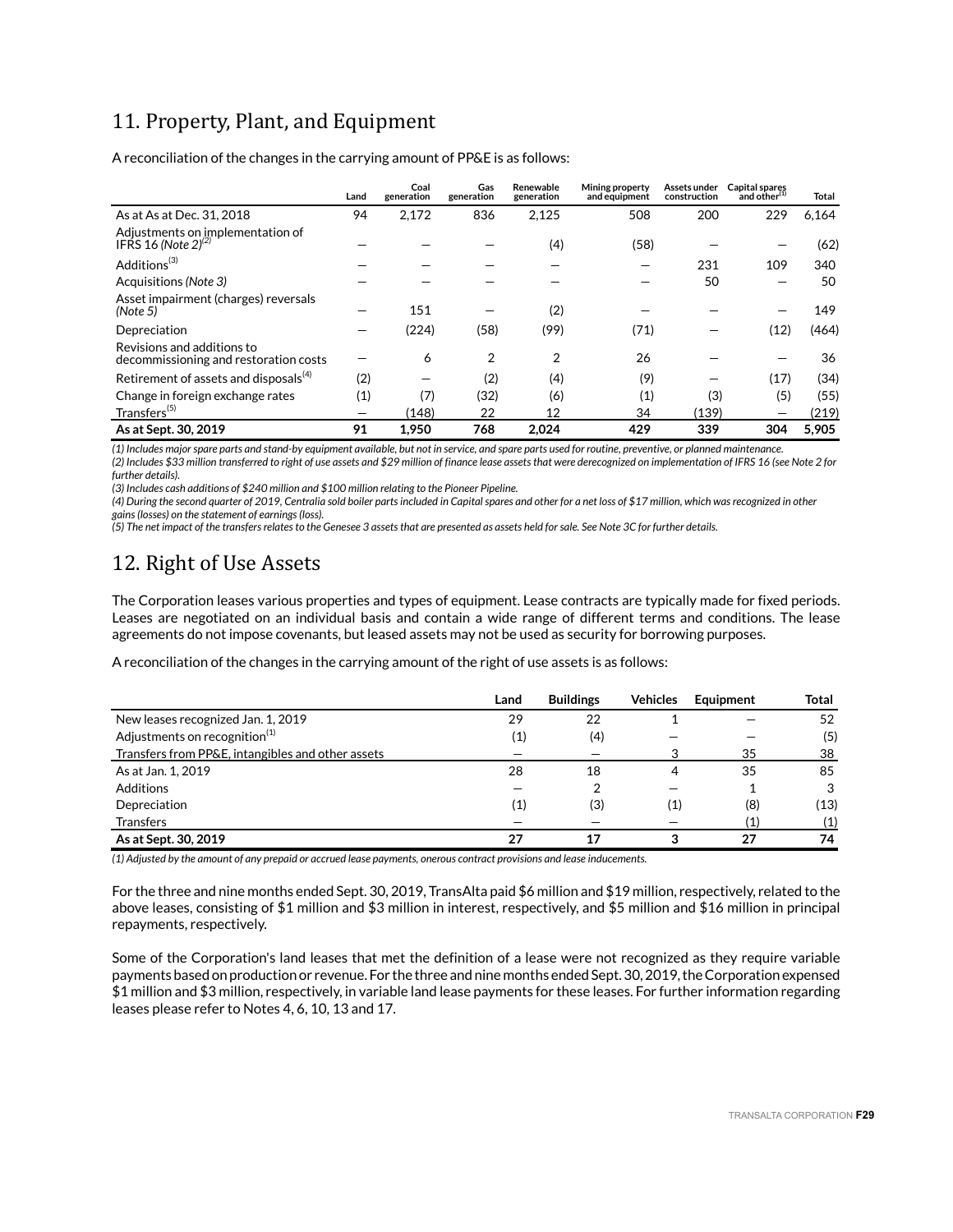# 13. Credit Facilities, Long-Term Debt, and Lease Obligations

# A. Amounts Outstanding

The amounts outstanding are as follows:

| As at                                                             |                   | Sept. 30, 2019 |                | Dec. 31, 2018     |               |                         |  |
|-------------------------------------------------------------------|-------------------|----------------|----------------|-------------------|---------------|-------------------------|--|
|                                                                   | Carrying<br>value | Face<br>value  | Interest $(1)$ | Carrying<br>value | Face<br>value | Interest <sup>(1)</sup> |  |
| Credit facilities <sup>(2)</sup>                                  | 160               | 160            | 3.4%           | 339               | 339           | 3.8%                    |  |
| Debentures                                                        | 647               | 651            | 5.8%           | 647               | 651           | 5.8%                    |  |
| Senior notes <sup>(3)</sup>                                       | 917               | 927            | 5.4%           | 943               | 955           | 5.4%                    |  |
| Non-recourse <sup>(4)</sup>                                       | 1,168             | 1,181          | 4.3%           | 1,236             | 1,250         | 4.4%                    |  |
| Other <sup>(5)</sup>                                              | 33                | 33             | 9.2%           | 39                | 39            | 9.2%                    |  |
|                                                                   | 2,925             | 2,952          |                | 3,204             | 3,234         |                         |  |
| Lease obligations                                                 | 70                |                |                | 63                |               |                         |  |
|                                                                   | 2,995             |                |                | 3,267             |               |                         |  |
| Less: current portion of long-term debt                           | (85)              |                |                | (130)             |               |                         |  |
| Less: current portion of lease obligations                        | (18)              |                |                | (18)              |               |                         |  |
| Total current long-term debt and lease obligations                | (103)             |                |                | (148)             |               |                         |  |
| Total credit facilities, long-term debt, and lease<br>obligations | 2,892             |                |                | 3,119             |               |                         |  |

*(1) Interest is an average rate weighted by principal amounts outstanding before the effect of hedging.*

*(2) Composed of bankers' acceptances and other commercial borrowings under long-term committed credit facilities.*

*(3) US face value at Sept. 30, 2019 - US\$0.7 billion (Dec. 31, 2018 - US\$0.7 billion).*

*(4) Includes US\$1 million at Sept. 30, 2019 (Dec. 31, 2018 - US\$1 million).*

*(5) Includes US\$18 million at Sept. 30, 2019 (Dec. 31, 2018 - US\$21 million) of tax equity financing.*

The Corporation has a total of \$2.2 billion (Dec. 31, 2018 - \$2.0 billion) of committed credit facilities, comprised of the Corporation's \$1.25 billion (Dec. 31, 2018 - \$1.25 billion) committed syndicated bank credit facility, TransAlta Renewables' committed syndicated bank credit facility of \$0.7 billion (Dec. 31, 2018 - \$0.5 billion), and the Corporation's \$0.2 billion (Dec. 31, 2018 - \$0.2 billion) committed bilateral facilities. These facilities were renewed, and TransAlta Renewables' facility was increased by \$200 million, during the second quarter of 2019 and expire in 2023, 2023, and 2021 respectively. The \$1.95 billion (Dec. 31, 2018 - \$1.75 billion) committed syndicated bank facilities are the primary source for short-term liquidity after the cash flow generated from the Corporation's business.

In total, \$1.4 billion (Dec. 31, 2018 - \$0.9 billion) is not drawn. At Sept. 30, 2019, the \$0.8 billion (Dec. 31, 2018 - \$1.1 billion) of credit utilized under these facilities was comprised of actual drawings of \$160 million (Dec. 31, 2018 - \$339 million) and letters of credit of \$661 million (Dec. 31, 2018 - \$720 million). The Corporation is in compliance with the terms of the credit facilities and all undrawn amounts are fully available. In addition to the \$1.4 billion available under the credit facilities, the Corporation also has \$326 million of available cash and cash equivalents.

The Corporation's total outstanding letters of credit as at Sept. 30, 2019 were \$661 million (Dec. 31, 2018 - \$720 million), including TransAlta Renewables outstanding letters of credit of \$93 million (Dec. 31, 2018 - \$77 million) with no (Dec. 31, 2018 - nil) amounts exercised by third parties under these arrangements. The Corporation has two uncommitted \$100 million demand letter of credit facilities and TransAlta Renewables has an uncommitted \$100 million demand letter of credit facility.

TransAlta's debt has terms and conditions, including financial covenants, that are considered normal and customary. As at Sept. 30, 2019, the Corporation was in compliance with all debt covenants.

## B. Restrictions on Non-Recourse Debt

The Corporation's subsidiaries have issued non-recourse bonds of \$1,167 million (Dec. 31, 2018 - \$1,235 million) that are subject to customary financing conditions and covenants that may restrict the Corporation's ability to access funds generated by the facilities' operations. Upon meeting certain distribution tests, typically performed once per quarter, the funds are able to be distributed by the subsidiary entities to their respective parent entity. These conditions include meeting a debt service coverage ratio prior to distribution, which was met by these entities in the third quarter. However, funds in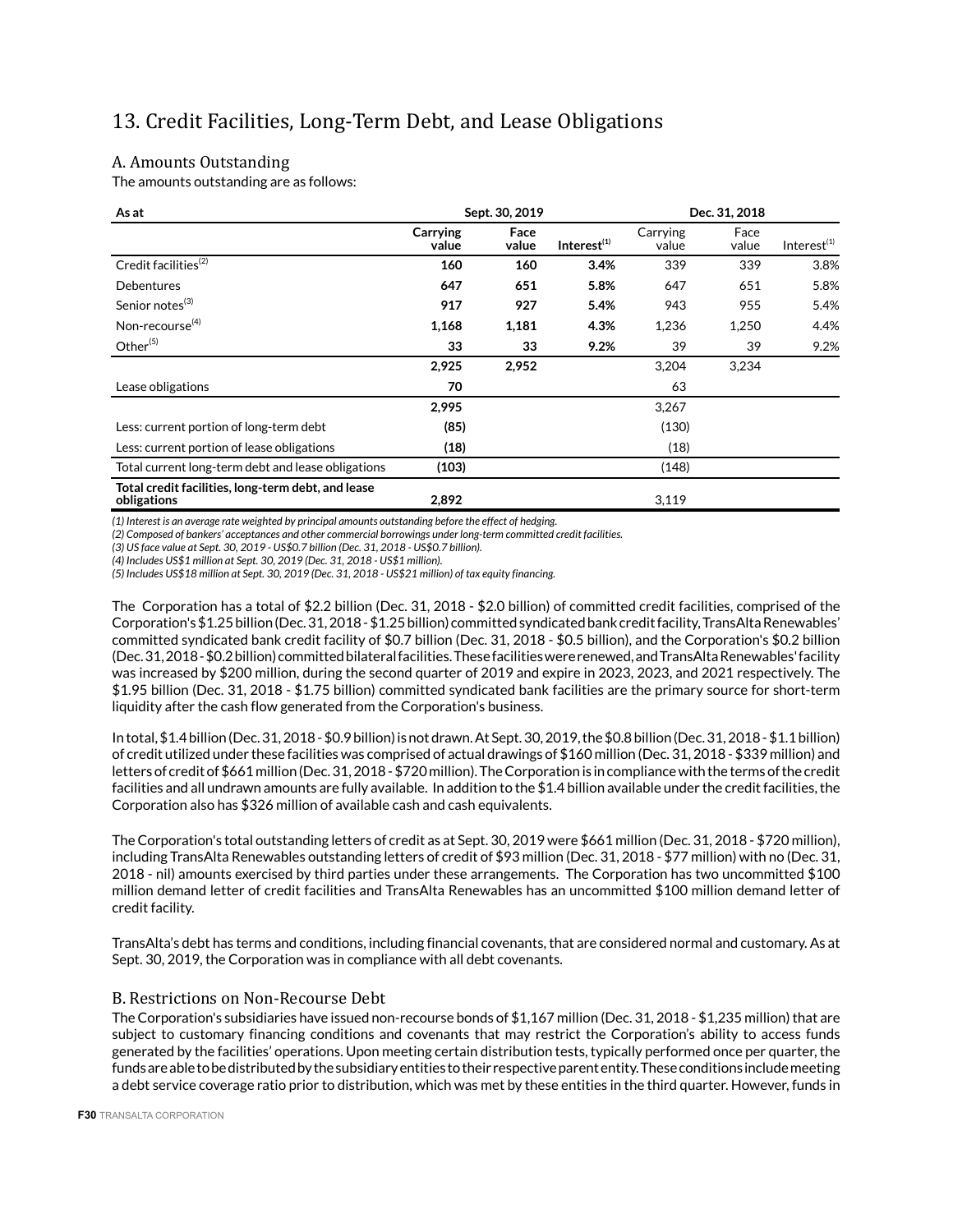these entities that have accumulated since the third quarter test will remain there until the next debt service coverage ratio can be calculated in the fourth quarter of 2019. At Sept. 30, 2019, \$27 million (Dec. 31, 2018 -\$33 million) of cash was subject to these financial restrictions.

Additionally, certain non-recourse bonds require that certain reserve accounts be established and funded through cash held on deposit and/or by providing letters of credit. The Corporation has elected to use letters of credit as at Sept. 30, 2019.

### C. Security

Non-recourse debts of \$740 million in total (Dec. 31, 2018 - \$766 million) are each secured by a first ranking charge over all of the respective assets of each of the Corporation's subsidiaries that issued the bonds, which includes property, plant and equipment with total carrying amounts of \$982 million at Sept. 30, 2019 (Dec. 31, 2018 - \$1,021 million) and intangible assets with total carrying amounts of \$65 million (Dec. 31, 2018 - \$70 million). At Sept. 30, 2019, a non-recourse bond of approximately \$121 million (Dec. 31, 2018 - \$127 million) is secured by a first ranking charge over the equity interests of the issuer that issued the non-recourse bond.

The TransAlta OCP bonds with a carrying value of \$306 million at Sept. 30, 2019 (Dec. 31, 2018 - \$342 million) are secured by the assets of TransAlta OCP, including the right to annual capital contributions and OCA payments from the Government of Alberta. Under the OCA, the Corporation receives annual cash payments on or before July 31 of approximately \$40 million (approximately \$37 million, net to the Corporation), commencing Jan. 1, 2017, and terminating at the end of 2030.

### D. Restricted Cash

The Corporation has nil (Dec. 31, 2018 - \$31 million) restricted cash related to the Kent Hills project financing. The Corporation has \$17 million (Dec. 31, 2018 - \$35 million) of restricted cash related to the TransAlta OCP bonds.

# 14. Exchangeable Securities

On March 25, 2019, the Corporation announced that it had entered into an Investment Agreement whereby Brookfield agreed to invest \$750 million in TransAlta through the purchase of exchangeable securities, which are exchangeable into an equity ownership interest in TransAlta's Alberta Hydro Assets in the future at a value based on a multiple of the Hydro Assets' future EBITDA ("Option to Exchange"). The Exchangeable Securities will consist of the \$350 million debentures and \$400 million preferred shares which will be issued in October of 2020.

## A. \$350 Million Unsecured Subordinated Debentures

| As at                                     | Sept. 30, 2019    |               |          |
|-------------------------------------------|-------------------|---------------|----------|
|                                           | Carrying<br>value | Face<br>value | Interest |
| Exchangeable debentures - due May 1, 2039 | 325               | 350           | 7.0%     |

## B. Option to Exchange

| As at                                    | Sept. 30, 2019              |       |  |
|------------------------------------------|-----------------------------|-------|--|
| Description                              | Base fair value Sensitivity |       |  |
|                                          |                             | +30   |  |
| Option to Exchange - embedded derivative |                             | $-24$ |  |

The Investment Agreement allows Brookfield the Option to Exchange all of the outstanding Exchangeable Securities into an equity ownership interest in TransAlta's Alberta Hydro Assets after Dec. 31, 2024. The fair value of the Option to Exchange is considered a Level III fair value measurement as there is no available market-observable data and therefore it is valued using a mark-to-forecast model with inputs that are based on historical data and changes in underlying discount rates, only when it represents a long-term change in the value of the Option to Exchange.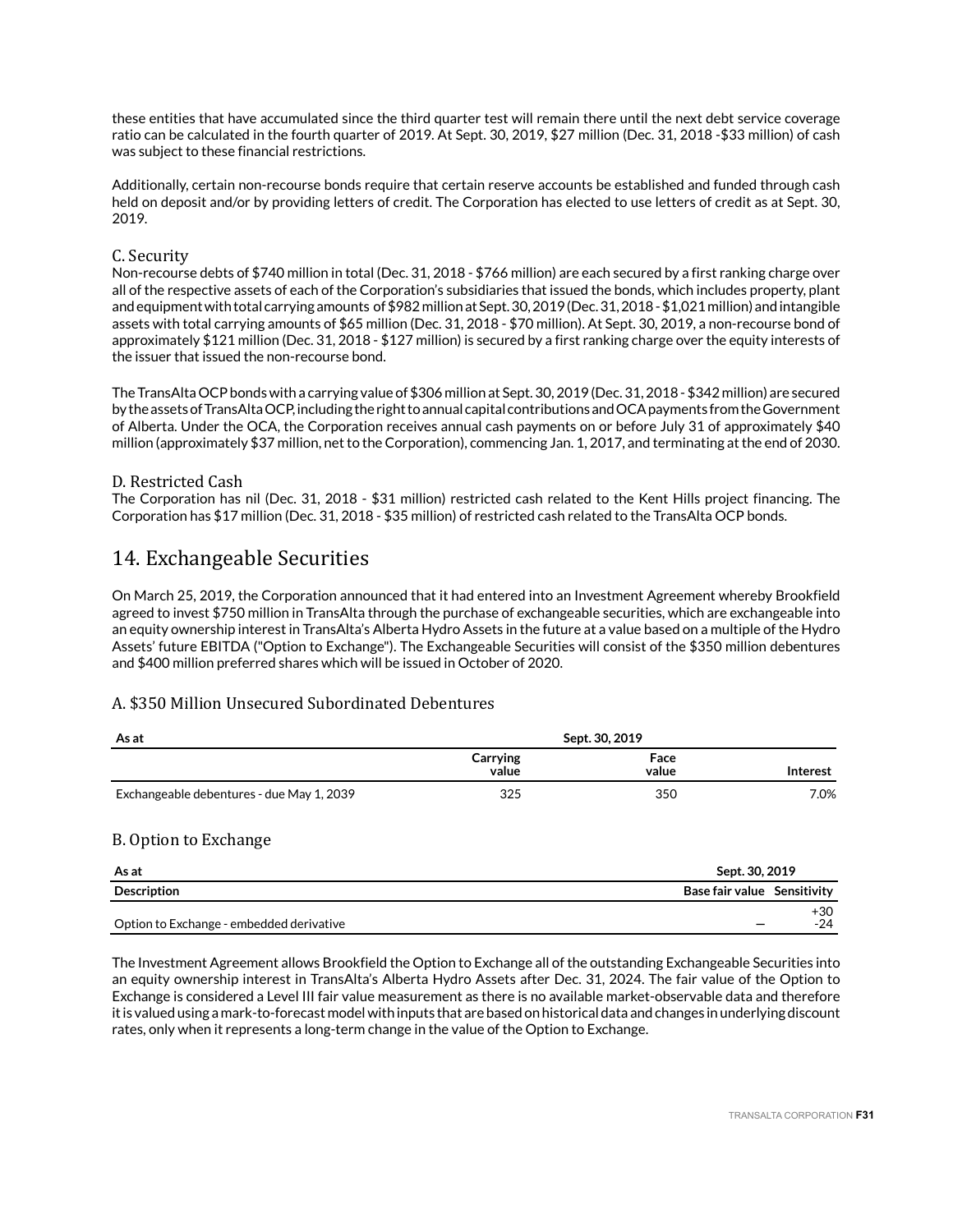Sensitivity ranges for the base fair value is determined using reasonably possible alternative assumptions for key unobservable inputs, which is mainly the change in the implied discount rate of the future cash flow. The sensitivity analysis has been prepared using the Corporation's assessment that a change in discount rate of 1 per cent is a reasonably possible change.

## C. Management Fee

In accordance with the terms of the Investment Agreement, TransAlta has formed a Hydro Assets Operating Committee consisting of two representatives from Brookfield and two representatives from TransAlta to provide advice and recommendations in connection with the operation, and maximizing the value, of the Alberta Hydro Assets. In connection with this, the Corporation has committed to pay Brookfield an annual Management Fee of \$1.5 million for six years beginning May 1, 2019, which is recognized in the operations, maintenance and administration expense on the statement of earnings (loss).

# 15. Common Shares

### A. Issued and Outstanding

TransAlta is authorized to issue an unlimited number of voting common shares without nominal or par value.

|                                                       | 9 months ended Sept. 30        |        |                                |        |  |  |
|-------------------------------------------------------|--------------------------------|--------|--------------------------------|--------|--|--|
|                                                       | 2019                           | 2018   |                                |        |  |  |
|                                                       | Common<br>shares<br>(millions) | Amount | Common<br>shares<br>(millions) | Amount |  |  |
| Issued and outstanding, beginning of period           | 284.6                          | 3,059  | 287.9                          | 3,094  |  |  |
| Shares purchased and retired under NCIB               | (3.1)                          | (34)   | (1.9)                          | (20)   |  |  |
| Stock options exercised                               | 0.1                            | 1      |                                |        |  |  |
|                                                       | 281.6                          | 3.026  | 286.0                          | 3.074  |  |  |
| Amounts receivable under Employee Share Purchase Plan |                                |        |                                |        |  |  |
| Issued and outstanding, end of period                 | 281.6                          | 3.026  | 286.0                          | 3.074  |  |  |

### B. NCIB Program

Shares purchased by the Corporation under the NCIB are recognized as a reduction to share capital equal to the average carrying value of the common shares. Any difference between the aggregate purchase price and the average carrying value of the common shares is recorded in retained earnings.

The following are the effects of the Corporation's purchase and cancellation of the common shares during the nine months ended:

|                                                    | Sept. 30, 2019 | Sept. 30, 2018 |
|----------------------------------------------------|----------------|----------------|
| Total shares purchased                             | 3,133,200      | 1,907,200      |
| Average purchase price per share                   | $8.57$ \$      | 7.34           |
| <b>Total cost</b>                                  | 27             | 14             |
| Weighted average book value of shares<br>cancelled | 34             | 20             |
| Increase to retained earnings                      |                | 6              |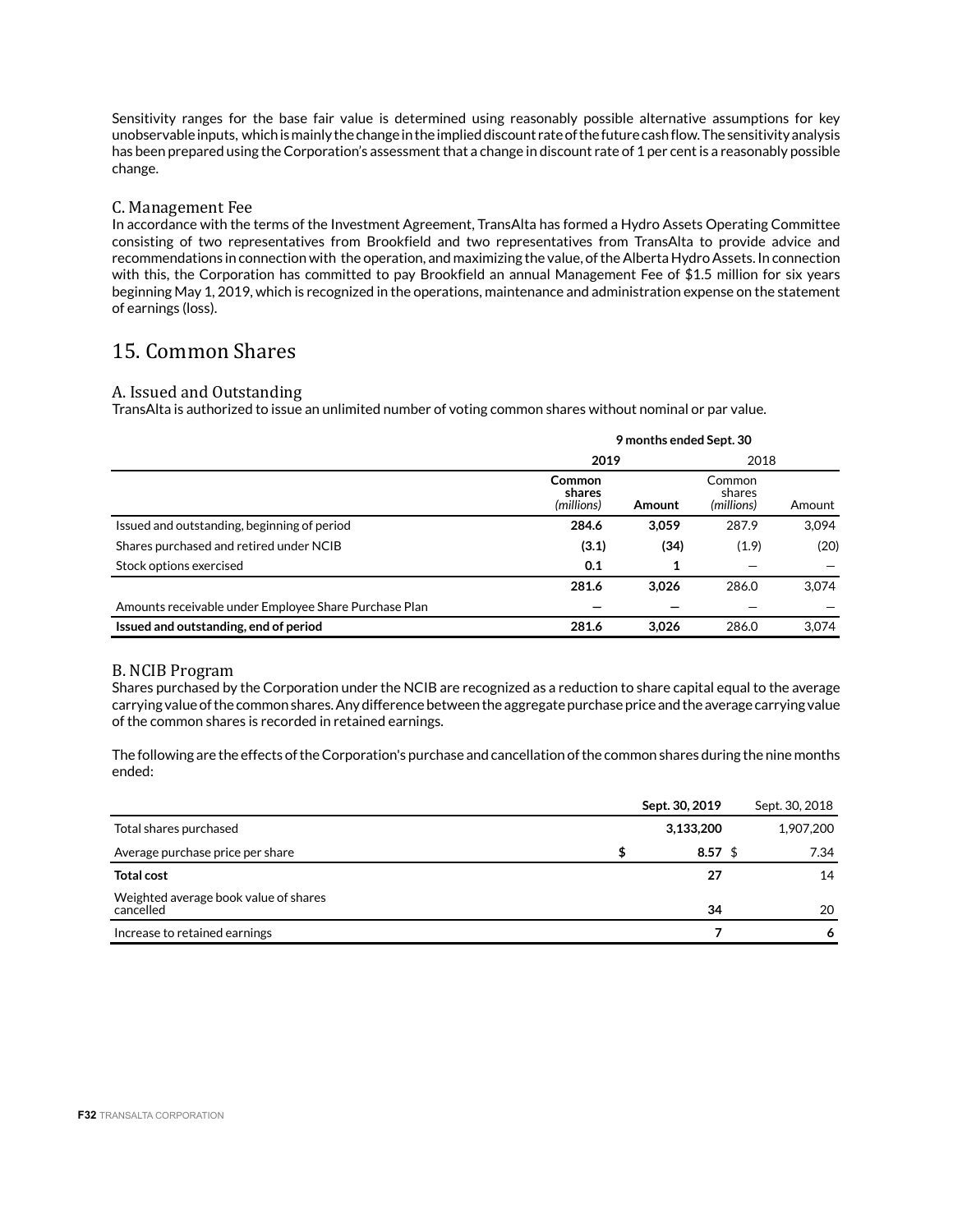# C. Earnings per Share

|                                                                                            | 3 months ended Sept. 30 |        | 9 months ended Sept. 30 |        |  |
|--------------------------------------------------------------------------------------------|-------------------------|--------|-------------------------|--------|--|
|                                                                                            | 2019                    | 2018   | 2019                    | 2018   |  |
| Net earnings (loss) attributable to common shareholders                                    | 51                      | (86)   | (14)                    | (126)  |  |
| Basic and diluted weighted average number of common shareholders<br>outstanding (millions) | 282                     | 287    | 284                     | 287    |  |
| Net earnings (loss) per share attributable to common shareholders,<br>basic and diluted    | 0.18                    | (0.30) | (0.05)                  | (0.44) |  |

### D. Dividends

On July 16, 2019, the Corporation declared a quarterly dividend of \$0.04 per common share, payable on Oct. 1, 2019.

On Oct. 9, 2019, the Corporation declared a quarterly dividend of \$0.04 per common share, payable on Jan. 1, 2020.

There have been no other transactions involving common shares between the reporting date and the date of completion of these consolidated financial statements.

### E. Stock Options

The stock options granted to executive officers of the Corporation during the nine months ended Sept. 30, 2019 and 2018 are as follows:

| <b>Grant month</b>          | Number of<br>stock options<br>granted<br>(millions) | <b>Exercise</b><br>price | <b>Vesting</b><br>period<br>(years) | <b>Expiration</b><br>length<br>(years) |
|-----------------------------|-----------------------------------------------------|--------------------------|-------------------------------------|----------------------------------------|
| January 2019 <sup>(1)</sup> | $1.2 \text{ }$                                      | 5.59                     |                                     |                                        |
| January 2018                | 0.7                                                 | 7.45                     |                                     |                                        |

*(1) Certain stock options were forfeited when an executive officer left the Corporation.* 

## F. Share-Based Payment Grants

During the third quarter of 2019, as a result of the Corporation's change in its intended settlement policy, the accounting classification of certain of its share-based payment grants changed from cash-settled to equity-settled. Pursuant to the Corporation's plan, it retains the discretion to determine whether payments on settlement are made in cash or equity. These grants have been accounted for as equity-settled grants from the date of policy change, with fair values determined as at that date. The liability for the cash-settled grants (\$12 million) has been derecognized and the equity-settled amount  $($11$  million) has been recognized in contributed surplus, with the net difference of  $$1$  million representing the cumulative change in compensation expense. No changes were made to the vesting or performance conditions associated with the awards.

# 16. Preferred Shares

## A. Issued and Outstanding

All preferred shares issued and outstanding are non-voting cumulative redeemable fixed rate first preferred shares, other than the Series B preferred shares which are non-voting cumulative redeemable floating rate first preferred shares.

During the third quarter of 2019, Series G preferred shareholders had the option to convert into Cumulative Redeemable Floating Rate Preferred Shares, Series H ("Series H Shares"). However, there were only 140,730 Series G Shares tendered for conversion, which was less than the one million shares required to give effect to conversion into Series H Shares. As a result, none of the Series G Shares were converted into Series H Shares on Sept. 30, 2019 and the dividend rate on the Series G shares was reset to 4.988 per cent for the subsequent five year period.

As at Sept. 30, 2019 and Dec. 31, 2018, the Corporation had 10.2 million Series A, 1.8 million Series B, 11.0 million Series C, 9.0 million Series E, 6.6 million Series G shares issued and outstanding.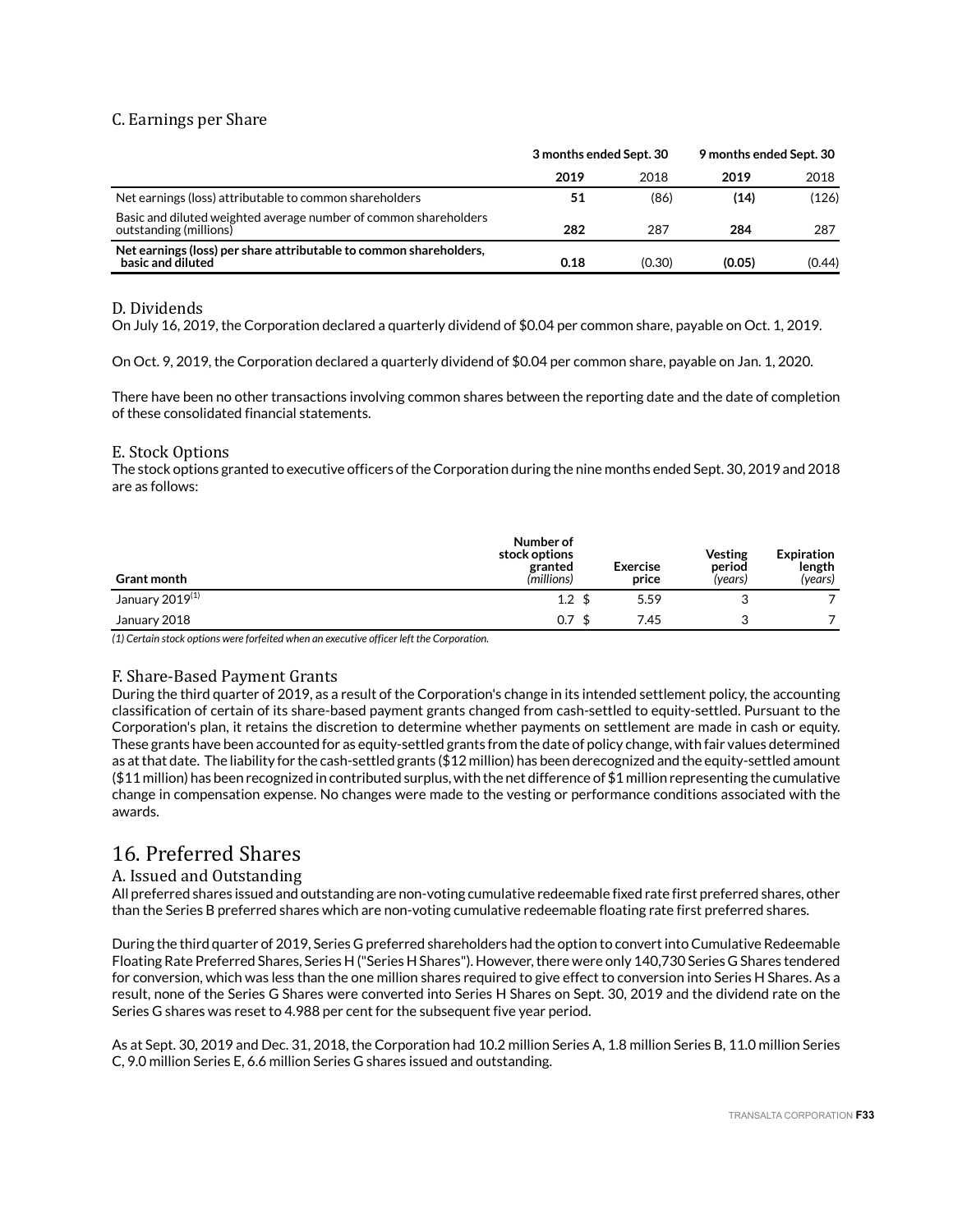### B. Dividends

The following summarizes the preferred share dividends declared within the three and nine months ended Sept. 30:

|                         |                             | 3 months ended Sept. 30 |      | 9 months ended Sept. 30 |      |
|-------------------------|-----------------------------|-------------------------|------|-------------------------|------|
| <b>Series</b>           | Quarterly amounts per share | 2019                    | 2018 | $2019^{(1)}$            | 2018 |
| A                       | 0.16931                     |                         |      |                         |      |
| B                       | $0.23422^{(2)}$             |                         |      |                         |      |
| C                       | 0.25169                     | 3                       |      | o                       | 8    |
| Ε                       | 0.32463                     | 3                       |      | 6                       | 9    |
| G                       | 0.33125                     |                         | າ    | Δ                       |      |
| <b>Total for period</b> |                             | 10                      | 10   | 20                      | 30   |

*(1) No dividends were declared in the first quarter of 2019 as the quarterly dividend related to the period covering the first quarter of 2019 was declared in December 2018.*

*(2) Series B Preferred Shares pay quarterly dividends at a floating rate based on the 90-day Government of Canada Treasury Bill rate, plus 2.03 per cent. Approximately \$400 thousand and \$800 thousand dividends were declared in the three and nine months ended Sept. 30, 2019.*

On Oct. 9, 2019 the Corporation declared a quarterly dividend of \$0.16931 per share on the Series A preferred shares, \$0.23113 per share on the Series B preferred shares, \$0.25169 per share on the Series C preferred shares, \$0.32463 per share on the Series E preferred shares, and \$0.31175 per share on the Series G preferred shares, all payable on Dec. 31, 2019.

## 17. Commitments and Contingencies

### A. Commitments

During the second quarter of 2019, the Corporation entered into new contractual commitments for new assets beginning in the third quarter of 2019, with total payments of \$61 million. Annual payments will be: 2019 - \$5 million; 2020 - \$17 million; 2023 to 2038 - \$2-3 million per year. In October 2019, TransAlta entered into an additional commitment to transport 150,000 GJ/day of natural gas on a firm prices for a 15 year period, beginning in 2023.

In addition, beginning on Nov. 1, 2019, TransAlta has a commitment to transport the initial daily contract quantity of 139,000 GJ/day of natural gas on a firm basis on the Pioneer Pipeline.

For other Growth project commitments, refer to Note 3 for details.

### B. Contingencies

TransAlta is occasionally named as a party in various claims and legal and regulatory proceedings that arise during the normal course of its business. TransAlta reviews each of these claims, including the nature of the claim, the amount in dispute or claimed, and the availability of insurance coverage. Inquiries from regulatory bodies may also arise in the normal course of business, to which the Corporation responds as required. There can be no assurance that any particular claim will be resolved in the Corporation's favour or that such claims may not have a material adverse effect on TransAlta.

### **I. Line Loss Rule Proceeding**

The Corporation has been participating in a line loss rule proceeding before the Alberta Utilities Commission ("AUC"). The AUC determined that it has the ability to retroactively adjust line loss charges going back to 2006 and directed the Alberta Electric System Operator to, among other things, perform such retroactive calculations. The various decisions by the AUC are, however, subject to appeal and challenge. A recent decision by the AUC determined the methodology to be used retroactively and it is now possible to estimate the total potential retroactive exposure faced by the Corporation for its non-PPA MWs. The Corporation has recorded a provision of \$15 million as at Sept. 30, 2019 (Dec. 31, 2018 - \$15 million), which is expected to be reduced to \$10 million upon the closing of the Keephills 3 and Genesee 3 asset swap on Oct. 1, 2019.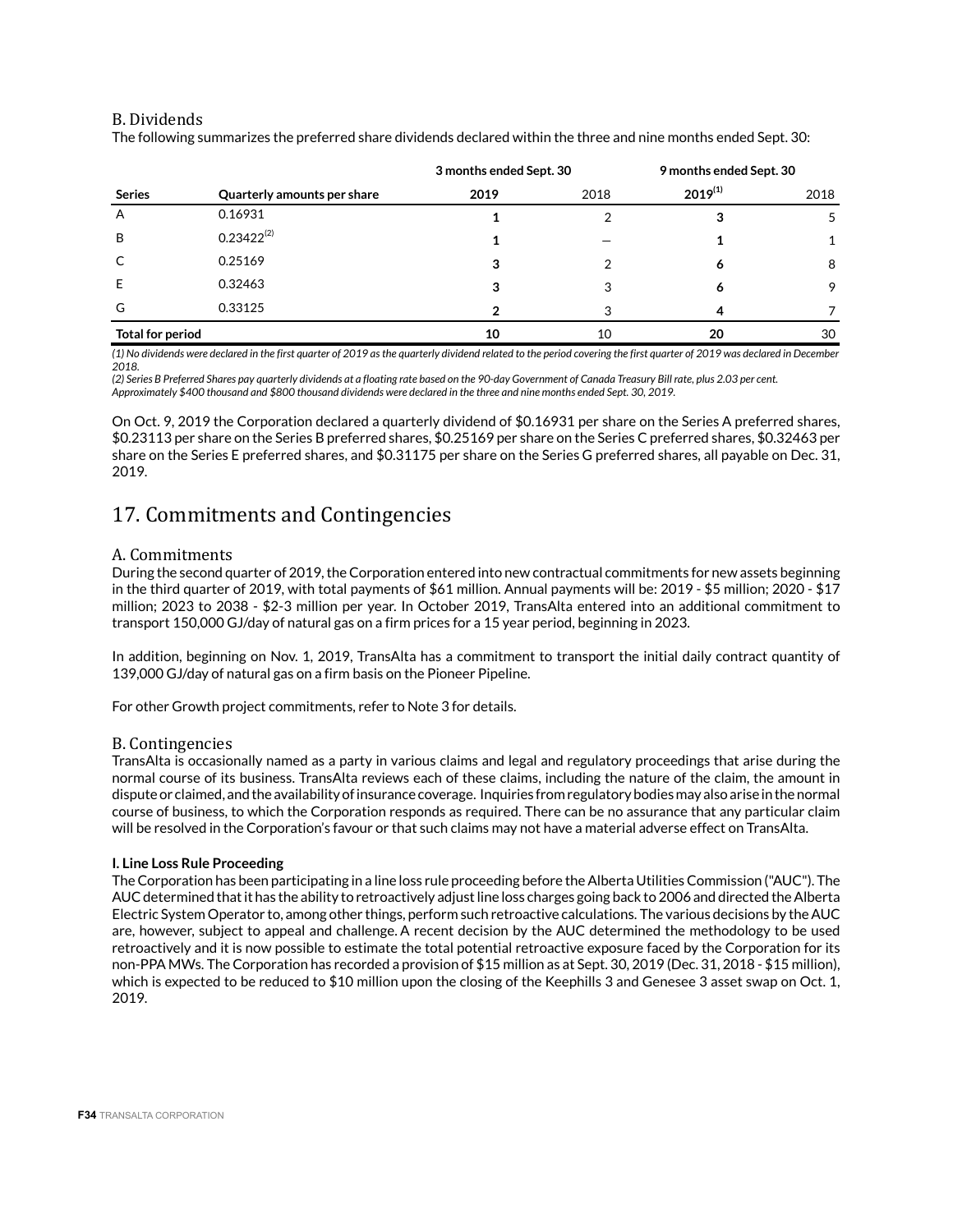### **II. FMG Disputes**

The Corporation is currently engaged in two disputes with Fortescue Metals Group Ltd. ("FMG"). The first arose as a result of FMG's purported termination of the South Hedland PPA. TransAlta has sued FMG, seeking payment of amounts invoiced and not paid under the South Hedland PPA, as well as a declaration that the PPA is valid and in force. FMG, on the other hand, seeks a declaration that the PPA was lawfully terminated.

The second matter involves FMG's claims against TransAlta related to the transfer of the Solomon Power Station to FMG. FMG claims certain amounts related to the condition of the facility while TransAlta claims certain outstanding costs that should be reimbursed.

#### **III. Mangrove**

On April 23, 2019, Mangrove Partners commenced an action in the Ontario Superior Court of Justice, naming TransAlta Corporation, the incumbent members of the Board of Directors of TransAlta Corporation on such date, and Brookfield BRP Holdings (Canada), as defendants. Mangrove Partners is seeking to set aside the Brookfield transaction. TransAlta believes the claim is wholly lacking in merit and is taking all steps to defend against the allegations.

### **IV. Coalview Fatality - Regulatory Investigation**

On Sept. 4, 2019, the United States Mine Safety and Health Administration ("MSHA") released its report following its investigation into the death of an employee of Coalview. MSHA cited Coalview, as mine contractor, for two violations, finding that there was an "unwarrantable failure to comply with a mandatory standard". TransAlta, however, was also cited with a single violation - failing to maintain machinery and equipment in safe operating condition, despite the fact that TransAlta did not own, operate or maintain the equipment. TransAlta is taking steps to contest the citation.

### **V. Keephills Force Majeure**

Keephills Unit 1 was taken offline Mar. 17, 2015 to May 17, 2015 as a result of a large leak in the secondary superheater. TransAlta claimed force majeure under the PPA. ENMAX, the PPA Buyer at the time, did not dispute the force majeure but the Balancing Pool purported to do so. TransAlta denied that the Balancing Pool had the right to do so. Ultimately, the Balancing Pool brought and won an Originating Application confirming it has a right under the PPA to commence an arbitration, independent of the PPA Buyer. On Sept. 4, 2019 the Alberta Court of Appeal upheld the lower court's decision. The Balancing Pool is seeking to recover \$12 million in capacity payment charges it paid TransAlta resulting from the force majeure declaration. An arbitration schedule has not been set.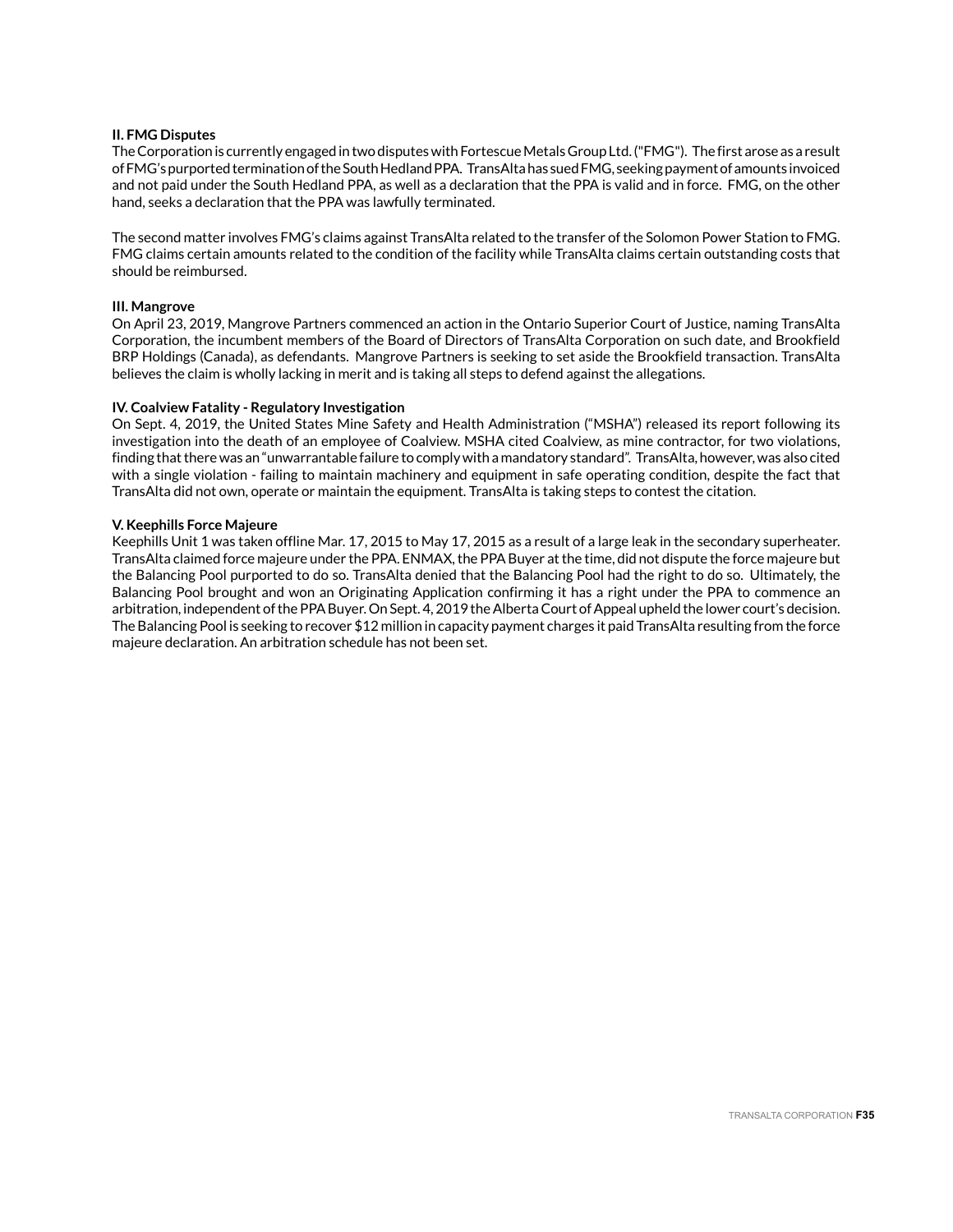# 18. Segment Disclosures

## A. Reported Segment Earnings (Loss)

| 3 months ended Sept. 30,<br>2019               | Canadian<br>Coal | U.S.<br>Coal | Canadian<br>Gas | Australian<br>Gas | Wind and<br>Solar | Hydro          | Energy<br>Marketing | Corporate | Total          |
|------------------------------------------------|------------------|--------------|-----------------|-------------------|-------------------|----------------|---------------------|-----------|----------------|
| Revenues                                       | 208              | 184          | 46              | 39                | 52                | 40             | 26                  | (2)       | 593            |
| Fuel and purchased power                       | 129              | 107          | 14              | $\overline{2}$    | 4                 | 3              |                     | (2)       | 257            |
| Gross margin                                   | 79               | 77           | 32              | 37                | 48                | 37             | 26                  |           | 336            |
| Operations, maintenance, and<br>administration | 34               | 18           | 11              | 9                 | 12                | 8              | 5                   | 17        | 114            |
| Depreciation and amortization                  | 53               | 24           | 11              | 11                | 34                | 8              |                     | 7         | 148            |
| Asset impairment (reversal)<br>(Note 5)        |                  | (42)         |                 |                   |                   | $\overline{2}$ |                     | 18        | (22)           |
| Taxes, other than income taxes                 | 3                | 1            |                 |                   | $\overline{2}$    | 1              |                     | 1         | 8              |
| Termination of Sundance B and<br>C PPAs        | (56)             |              |                 |                   |                   |                |                     |           | (56)           |
| Net other operating (income)<br>loss           | (10)             |              | (1)             |                   |                   |                |                     |           | (11)           |
| Operating income (loss)                        | 55               | 76           | 11              | 17                |                   | 18             | 21                  | (43)      | 155            |
| Finance lease income                           |                  |              | $\overline{2}$  |                   |                   |                |                     |           | $\overline{2}$ |
| Net interest expense                           |                  |              |                 |                   |                   |                |                     |           | (55)           |
| Foreign exchange loss                          |                  |              |                 |                   |                   |                |                     |           | (9)            |
| Other gains (losses)                           |                  |              |                 |                   |                   |                |                     |           | (6)            |
| Earnings (loss) before income<br>taxes         |                  |              |                 |                   |                   |                |                     |           | 87             |

*(1) Corporate segment revenues and fuel and purchased power relates to intercompany elimination of profit in inventory on purchased emission credits*

| 3 months ended Sept. 30, 2018                  | Canadian<br>Coal | U.S.<br>Coal | <b>Canadian</b><br>Gas | Australian<br>Gas | Wind and<br>Solar | Hydro | <b>Energy</b><br>Marketing | Corporate | Total |
|------------------------------------------------|------------------|--------------|------------------------|-------------------|-------------------|-------|----------------------------|-----------|-------|
| Revenues                                       | 232              | 158          | 54                     | 41                | 55                | 37    | 18                         | (2)       | 593   |
| Fuel and purchased power                       | 158              | 122          | 23                     | 2                 | 3                 | 2     |                            | (2)       | 308   |
| Gross margin                                   | 74               | 36           | 31                     | 39                | 52                | 35    | 18                         |           | 285   |
| Operations, maintenance, and<br>administration | 37               | 17           | 11                     | 10                | 14                | 8     | 4                          | 19        | 120   |
| Depreciation and amortization                  | 62               | 22           | 10                     | 12                | 26                | 7     | $\mathbf{1}$               | 6         | 146   |
| Asset impairment (Note 5)                      | 38               | —            |                        |                   |                   |       |                            |           | 38    |
| Taxes, other than income taxes                 | 3                | 1            |                        |                   | 2                 | 1     |                            |           | 7     |
| Net other operating income                     | (10)             | —            |                        |                   | (6)               |       |                            |           | (16)  |
| Operating income (loss)                        | (56)             | (4)          | 10                     | 17                | 16                | 19    | 13                         | (25)      | (10)  |
| Finance lease income                           |                  |              | $\overline{2}$         |                   |                   |       |                            |           | 2     |
| Net interest expense                           |                  |              |                        |                   |                   |       |                            |           | (73)  |
| Foreign exchange loss                          |                  |              |                        |                   |                   |       |                            |           | (8)   |
| Other income                                   |                  |              |                        |                   |                   |       |                            |           | 1     |
| Earnings (loss) before income<br>taxes         |                  |              |                        |                   |                   |       |                            |           | (88)  |

*(1) Corporate segment revenues and fuel and purchased power relates to intercompany elimination of profit in inventory on purchased emission credits*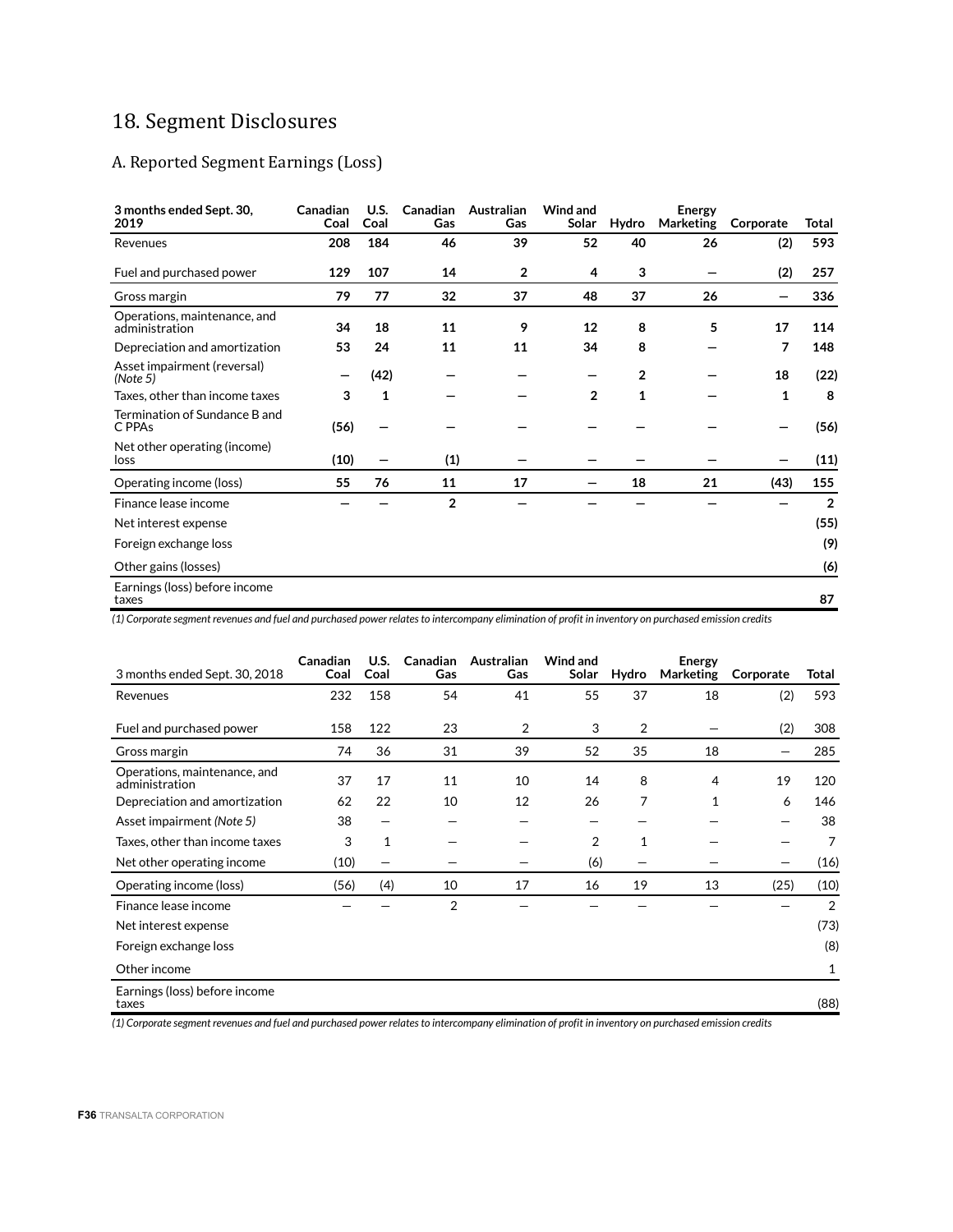| 9 months ended Sept. 30,<br>2019               | Canadian<br>Coal | US<br>Coal | Canadian<br>Gas | Australian<br>Gas | <b>Wind and</b><br>Solar | Hydro          | Energy | Marketing Corporate | Total |
|------------------------------------------------|------------------|------------|-----------------|-------------------|--------------------------|----------------|--------|---------------------|-------|
| Revenues                                       | 608              | 416        | 158             | 120               | 213                      | 126            | 98     | (1)                 | 1,738 |
| Fuel, carbon, and purchased<br>power           | 426              | 295        | 57              | 6                 | 11                       | 6              |        | (1)                 | 800   |
| Gross margin <sup>(1)</sup>                    | 182              | 121        | 101             | 114               | 202                      | 120            | 98     |                     | 938   |
| Operations, maintenance, and<br>administration | 102              | 50         | 33              | 27                | 37                       | 26             | 22     | 51                  | 348   |
| Depreciation and amortization                  | 172              | 60         | 31              | 36                | 92                       | 23             | 1      | 21                  | 436   |
| Asset impairment (reversal)<br>(Note 5)        |                  | (42)       |                 |                   |                          | $\overline{2}$ |        | 18                  | (22)  |
| Taxes, other than income taxes                 | 10               | 3          | 1               |                   | 6                        | $\overline{2}$ |        | 1                   | 23    |
| Termination of Sundance B and<br>C PPAs        | (56)             |            |                 |                   |                          |                |        |                     | (56)  |
| Net other operating (income)<br>loss           | (30)             |            | (1)             |                   | (4)                      |                |        | $\overline{2}$      | (33)  |
| Operating income (loss)                        | (16)             | 50         | 37              | 51                | 71                       | 67             | 75     | (93)                | 242   |
| Finance lease income                           |                  |            | 5               |                   |                          |                |        |                     | 5     |
| Net interest expense                           |                  |            |                 |                   |                          |                |        |                     | (161) |
| Foreign exchange loss                          |                  |            |                 |                   |                          |                |        |                     | (18)  |
| Other gains (losses)                           |                  |            |                 |                   |                          |                |        |                     | (18)  |
| Earnings (loss) before income<br>taxes         |                  |            |                 |                   |                          |                |        |                     | 50    |

*(1) Corporate segment revenues and fuel and purchased power relates to intercompany elimination of profit in inventory on purchased emission credits*

| 9 months ended Sept. 30, 2018                  | Canadian<br>Coal | US.<br>Coal | Canadian<br>Gas | Australian<br>Gas | Wind and<br>Solar | Hydro | Energy<br>Marketing | Corporate | Total |
|------------------------------------------------|------------------|-------------|-----------------|-------------------|-------------------|-------|---------------------|-----------|-------|
| Revenues                                       | 680              | 296         | 167             | 123               | 192               | 127   | 48                  | (6)       | 1,627 |
| Fuel, carbon, and purchased<br>power           | 490              | 186         | 70              | 6                 | 13                | 5     |                     | (6)       | 764   |
| Gross margin <sup>(1)</sup>                    | 190              | 110         | 97              | 117               | 179               | 122   | 48                  |           | 863   |
| Operations, maintenance, and<br>administration | 127              | 44          | 36              | 28                | 38                | 27    | 17                  | 59        | 376   |
| Depreciation and amortization                  | 176              | 54          | 31              | 36                | 82                | 22    | 2                   | 19        | 422   |
| Asset impairment (Note 5)                      | 38               | —           |                 |                   | 12                |       |                     |           | 50    |
| Taxes, other than income taxes                 | 10               | 3           | 1               |                   | 6                 | 3     |                     |           | 23    |
| Termination of Sundance B and<br>C PPAs        | (157)            |             |                 |                   |                   |       |                     |           | (157) |
| Net other operating income                     | (31)             |             |                 |                   | (6)               |       |                     |           | (37)  |
| Operating income (loss)                        | 27               | 9           | 29              | 53                | 47                | 70    | 29                  | (78)      | 186   |
| Finance lease income                           |                  |             | 7               |                   |                   |       |                     |           | 7     |
| Net interest expense                           |                  |             |                 |                   |                   |       |                     |           | (200) |
| Foreign exchange gain                          |                  |             |                 |                   |                   |       |                     |           | (15)  |
| Other income                                   |                  |             |                 |                   |                   |       |                     |           | 1     |
| Earnings (loss) before income<br>taxes         |                  |             |                 |                   |                   |       |                     |           | (21)  |

*(1) Corporate segment revenues and fuel and purchased power relates to intercompany elimination of profit in inventory on purchased emission credits*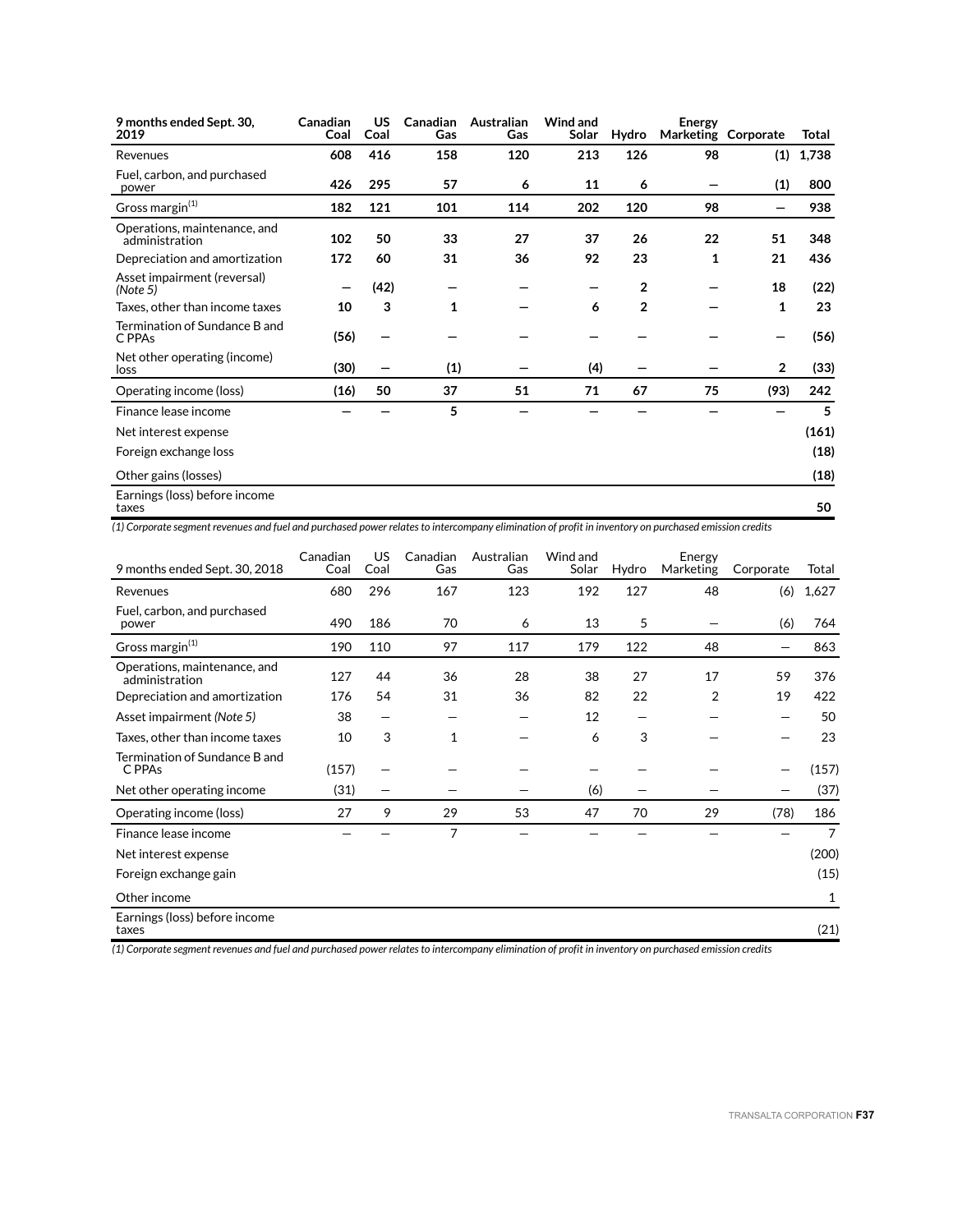## B. Depreciation and Amortization on the Condensed Consolidated Statements of Cash Flows

The reconciliation between depreciation and amortization reported on the Condensed Consolidated Statements of Earnings (Loss) and the Condensed Consolidated Statements of Cash Flows is presented below:

|                                                                                                      | 3 months ended Sept. 30 |      | 9 months ended Sept. 30 |      |
|------------------------------------------------------------------------------------------------------|-------------------------|------|-------------------------|------|
|                                                                                                      | 2019                    | 2018 | 2019                    | 2018 |
| Depreciation and amortization expense on the Condensed Consolidated<br><b>Statements of Earnings</b> | 148                     | 146  | 436                     | 422  |
| Depreciation included in fuel and purchased power                                                    | 29                      | 34   | 88                      | 101  |
| Depreciation and amortization on the Condensed Consolidated<br><b>Statements of Cash Flows</b>       | 177                     | 180  | 524                     | 523  |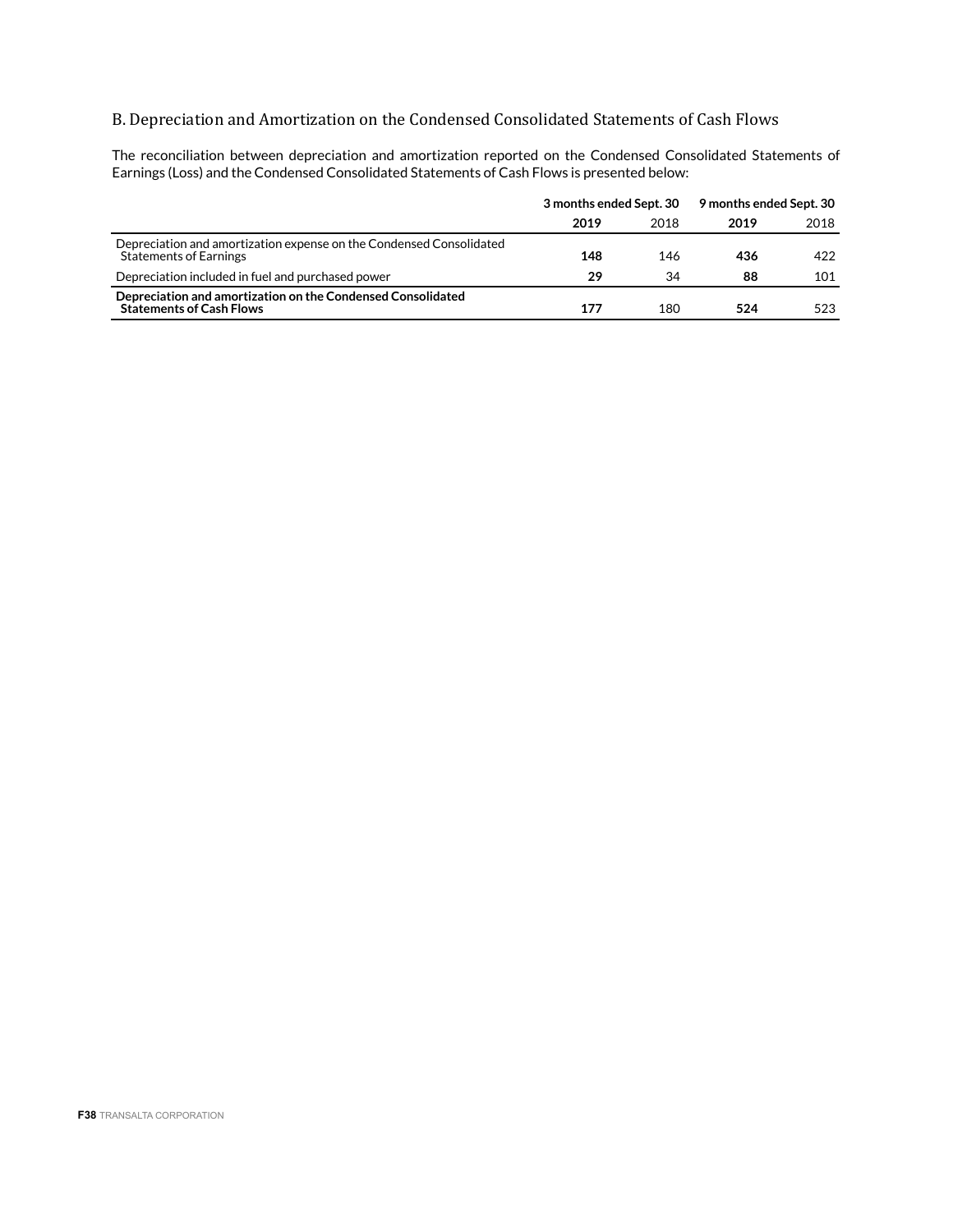# Exhibit 1

*(Unaudited)*

The information set out below is referred to as "unaudited" as a means of clarifying that it is not covered by the audit opinion of the independent registered public accounting firm that has audited and reported on the Annual Audited Consolidated Financial Statements.

### **To the Financial Statements of TransAlta Corporation**

### **EARNINGS COVERAGE RATIO**

The following selected financial ratio is calculated for the period ended Sept. 30, 2019:

### **Earnings coverage on long-term debt supporting the Corporation's Shelf Prospectus**

### 0.40 times

*Earnings coverage on long-term debt on a net earnings to common shareholders basis is equal to net earnings before interest expense and income taxes, divided by interest expense including capitalized interest.*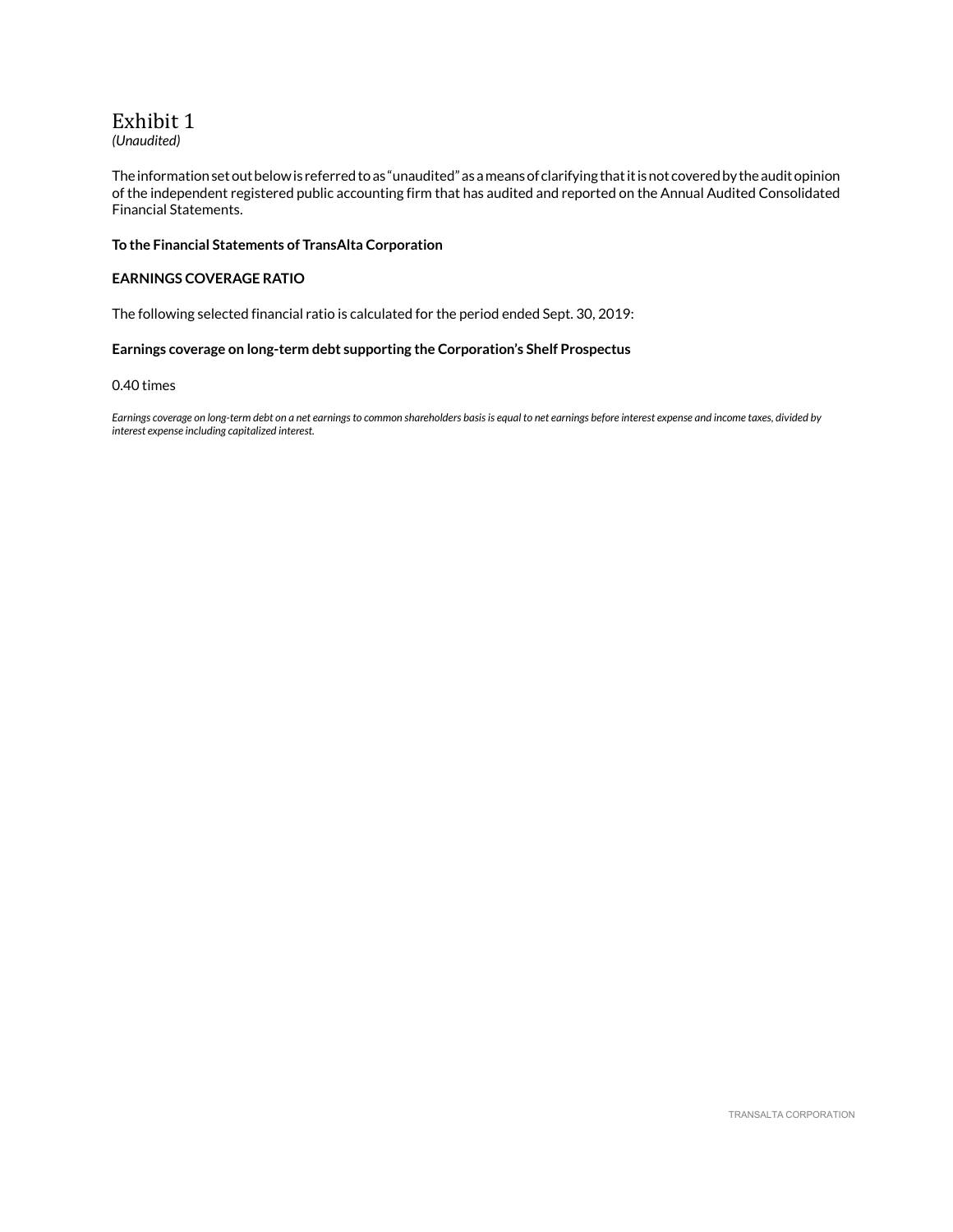# Supplemental Information

|                                                                                      |      | Sept. 30, 2019 | Dec 31, 2018 |
|--------------------------------------------------------------------------------------|------|----------------|--------------|
| Closing market price (TSX) (\$)                                                      |      | 8.62           | 5.59         |
| Price range for the last 12 months (TSX) (\$)                                        | High | 10.14          | 7.90         |
|                                                                                      | Low  | 5.44           | 5.44         |
| FFO before interest to adjusted interest coverage <sup>(2)</sup> (times)             |      | 4.7            | 4.8          |
| Adjusted FFO to adjusted net debt <sup>(2)</sup> (%)                                 |      | 20.6           | 20.8         |
| Adjusted net debt to comparable $EBITDA(1,2)$ (times)                                |      | 3.6            | 3.6          |
| Deconsolidated net debt to deconsolidated comparable EBITDA <sup>(1,2)</sup> (times) |      | 4.2            | 4.3          |
| Adjusted net debt to invested capital $(1)$ (%)                                      |      | 49.4           | 49.7         |
| Return on equity attributable to common shareholders <sup>(2)</sup> (%)              |      | (8.9)          | (15.8)       |
| Return on capital employed <sup>(2)</sup> (%)                                        |      | 1.2            | 0.7          |
| Earnings coverage <sup>(2)</sup> (times)                                             |      | 0.4            | 0.2          |
| Dividend payout ratio based on $\text{FFO}^{(1,2)}(\%)$                              |      | 6.5            | 7.6          |
| Dividend coverage <sup>(2)</sup> (times)                                             |      | 16.1           | 18.3         |
| Dividend yield <sup>(2)</sup> (%)                                                    |      | 1.9            | 2.9          |

*(1) These ratios incorporate items that are not defined under IFRS. None of these measurements should be used in isolation or as a substitute for the Corporation's reported financial performance or position as presented in accordance with IFRS. These ratios are useful complementary measurements for assessing the Corporation's financial performance, efficiency, and liquidity and are common in the reports of other companies but may differ by definition and application. For a reconciliation of the non-IFRS measures used in these calculations, refer to the Discussion of Financial Results section of this MD&A.*

*(2) Last 12 months. During the first quarter of 2019, we revised comparable EBITDA to remove the unrealized mark-to-market gains (losses). 2018 results have been revised to reflect this change.*

### Ratio Formulas

**FFO before interest to adjusted interest coverage** = FFO + interest on debt and lease obligations - interest income - capitalized interest / interest on debt and lease obligations + 50 per cent dividends paid on preferred shares - interest income

**Adjusted FFO to adjusted net debt** = FFO - 50 per cent dividends paid on preferred shares / period end long-term debt, lease obligations and exchangeable securities including current portion and fair value (asset) liability of hedging instruments on debt + 50 per cent issued preferred shares - cash and cash equivalents - principal portion of TransAlta OCP restricted cash

**Adjusted net debt to comparable EBITDA** = long-term debt,lease obligations and exchangeable securities including current portion and fair value (asset) liability of hedging instruments on debt + 50 per cent issued preferred shares - cash and cash equivalents - principal portion of TransAlta OCP restricted cash / comparable EBITDA

**Deconsolidated net debt to deconsolidated comparable EBITDA** = long-term debt, lease obligations and exchangeable securities including current portion and fair value (asset) liability of hedging instruments on debt + 50 per cent issued preferred shares - cash and cash equivalents - principal portion of TransAlta OCP restricted cash - TransAlta Renewables long-term debt and lease obligations including current portion - tax equity financing / comparable EBITDA - TransAlta Renewables comparable EBITDA - TA Cogen comparable EBITDA + dividends received from TransAlta Renewables + dividends received from TA Cogen

**Adjusted net debt to invested capital** = long-term debt,lease obligations and exchangeable securities including current portion and fair value (asset) liability of hedging instruments on debt + 50 per cent issued preferred shares - cash and cash equivalents - principal portion of TransAlta OCP restricted cash / adjusted net debt + non-controlling interests + equity attributable to shareholders - 50 per cent issued preferred shares

**Return on equity attributable to common shareholders** = net earnings (loss) attributable to common shareholders / equity attributable to shareholders excluding AOCI - issued preferred shares

**Return on capital employed** = earnings (loss) before income taxes + net interest expense - net earnings (loss) attributable to noncontrolling interests / invested capital excluding AOCI

**Earnings coverage** = net earnings (loss) attributable to shareholders + income taxes + net interest expense / interest on debt and lease obligations + 50 per cent dividends paid on preferred shares - interest income

**Dividend payout ratio** = dividends paid on common shares / FFO - 50 per cent dividends paid on preferred shares

**Dividend coverage ratio based on comparable FFO** = FFO - 50 per cent dividends paid on preferred shares/ dividends paid on common shares

**Dividend yield** = dividend paid per common share / current period's closing market price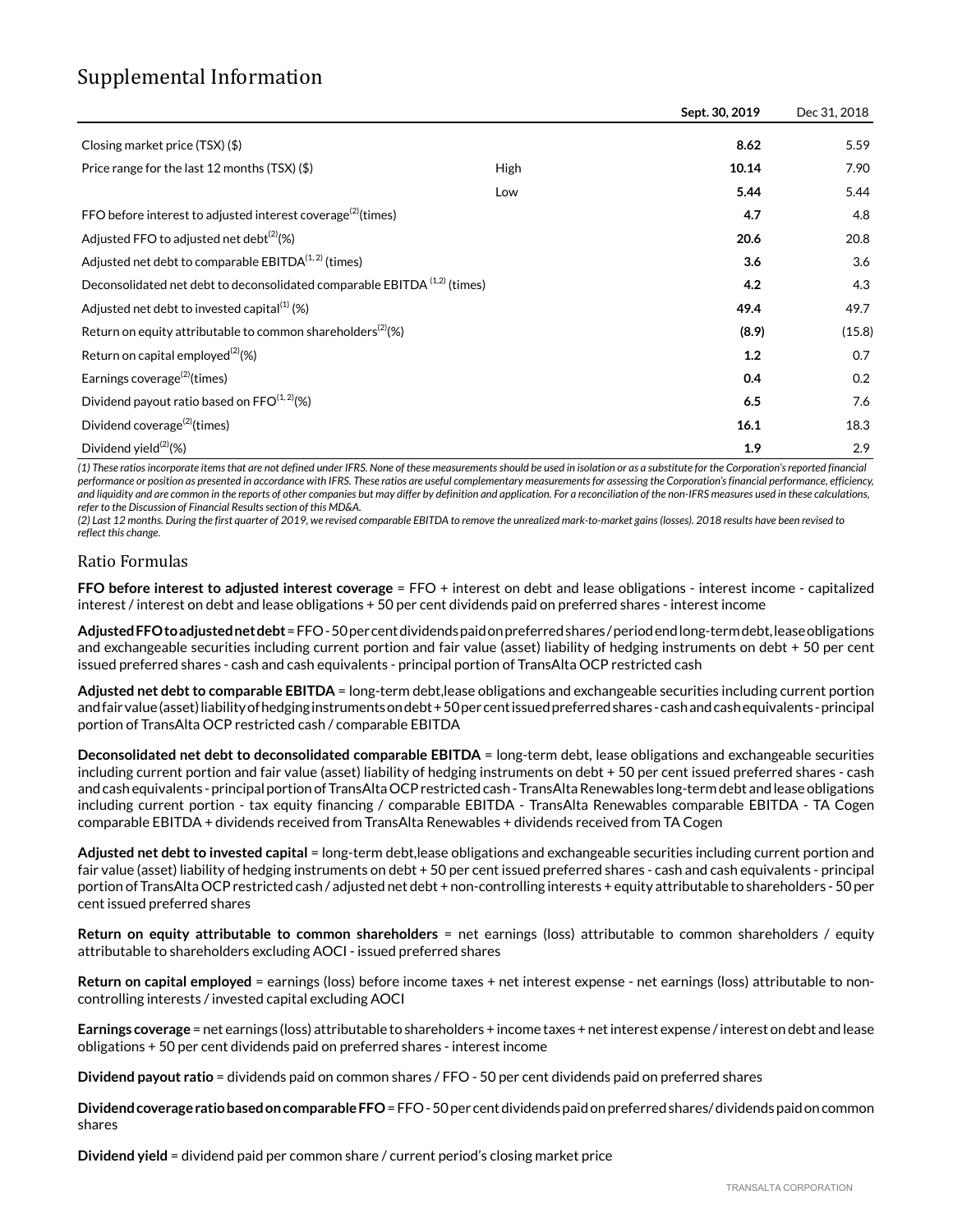# Glossary of Key Terms

**Availability** - A measure of the time, expressed as a percentage of continuous operation 24 hours a day, 365 days a year that a generating unit is capable of generating electricity, regardless of whether or not it is actually generating electricity.

**Adjusted Availability** - Availability is adjusted when economic conditions exist such that planned routine and major maintenance activities are scheduled to minimize expenditures. In high price environments, actual outage schedules would change to accelerate the generating unit's return to service.

**Capacity** - The rated continuous load-carrying ability, expressed in megawatts, of generation equipment.

**Force Majeure** -Literally means "greater force". These clauses excuse a party from liability if some unforeseen event beyond the control of that party prevents it from performing its obligations under the contract.

**Gigawatt** - A measure of electric power equal to 1,000 megawatts.

**Gigawatt Hour (GWh)** - A measure of electricity consumption equivalent to the use of 1,000 megawatts of power over a period of one hour.

**Greenhouse Gas (GHG)** - Gases having potential to retain heat in the atmosphere, including water vapour, carbon dioxide, methane, nitrous oxide, hydrofluorocarbons, and perfluorocarbons.

**Megawatt (MW)** - A measure of electric power equal to 1,000,000 watts.

**Megawatt Hour (MWh)** - A measure of electricity consumption equivalent to the use of 1,000,000 watts of power over a period of one hour.

**Power Purchase Arrangement (PPA)** - A long-term arrangement established by regulation for the sale of electric energy from formerly regulated generating units to buyers.

**PPA Settlements** - The Balancing Pool terminated the Sundance B and C Power Purchase Arrangements and as a result, paid TransAlta \$157 million in the first quarter of 2018 as well as an additional \$56 million (plus GST and interest) on settlement of the dispute in the third quarter of 2019. See the Significant and Subsequent Events section for further details.

**Unplanned Outage** - The shut-down of a generating unit due to an unanticipated breakdown.